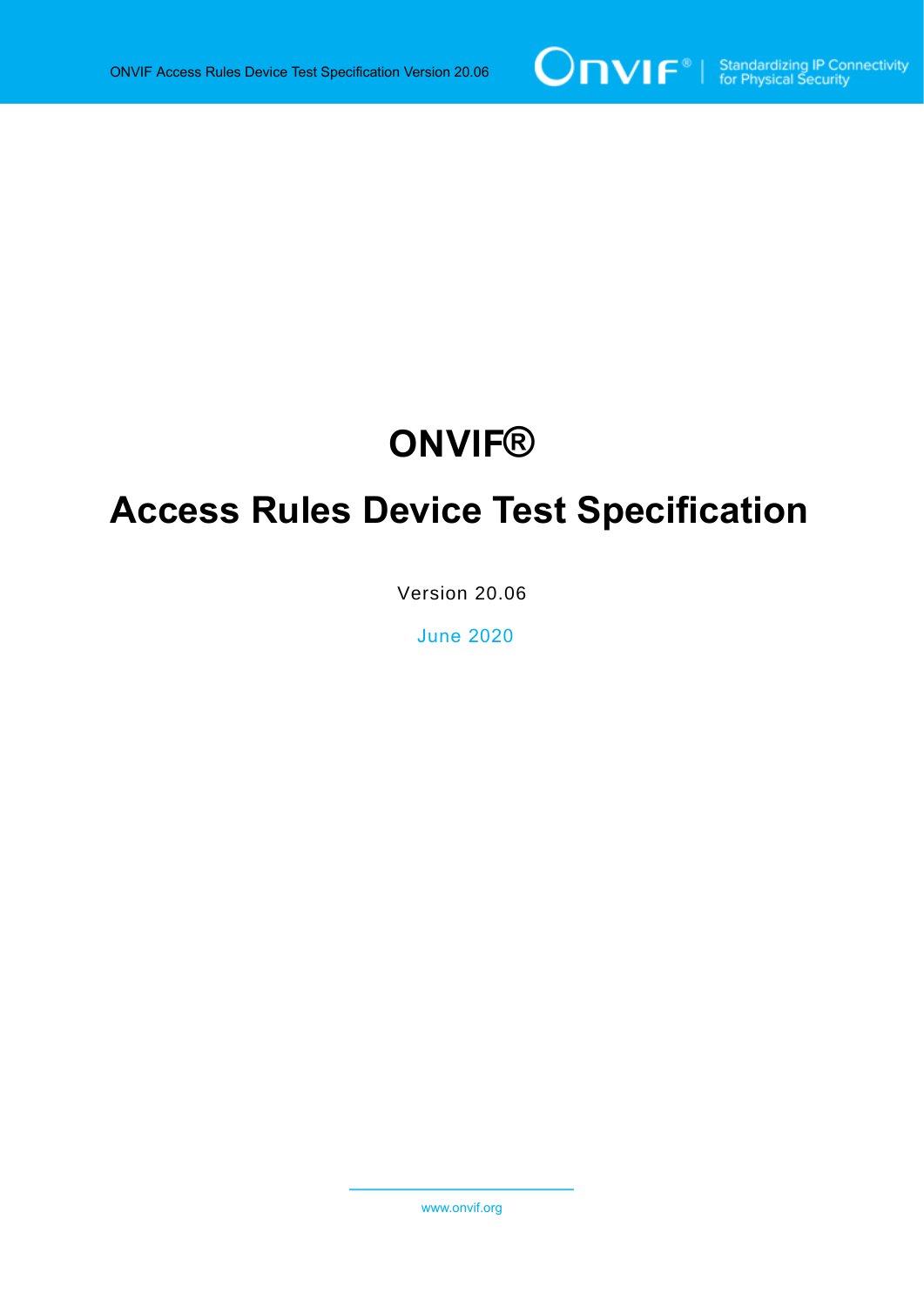#### © 2020 ONVIF, Inc. All rights reserved.

Recipients of this document may copy, distribute, publish, or display this document so long as this copyright notice, license and disclaimer are retained with all copies of the document. No license is granted to modify this document.

THIS DOCUMENT IS PROVIDED "AS IS," AND THE CORPORATION AND ITS MEMBERS AND THEIR AFFILIATES, MAKE NO REPRESENTATIONS OR WARRANTIES, EXPRESS OR IMPLIED, INCLUDING BUT NOT LIMITED TO, WARRANTIES OF MERCHANTABILITY, FITNESS FOR A PARTICULAR PURPOSE, NON-INFRINGEMENT, OR TITLE; THAT THE CONTENTS OF THIS DOCUMENT ARE SUITABLE FOR ANY PURPOSE; OR THAT THE IMPLEMENTATION OF SUCH CONTENTS WILL NOT INFRINGE ANY PATENTS, COPYRIGHTS, TRADEMARKS OR OTHER RIGHTS.

IN NO EVENT WILL THE CORPORATION OR ITS MEMBERS OR THEIR AFFILIATES BE LIABLE FOR ANY DIRECT, INDIRECT, SPECIAL, INCIDENTAL, PUNITIVE OR CONSEQUENTIAL DAMAGES, ARISING OUT OF OR RELATING TO ANY USE OR DISTRIBUTION OF THIS DOCUMENT, WHETHER OR NOT (1) THE CORPORATION, MEMBERS OR THEIR AFFILIATES HAVE BEEN ADVISED OF THE POSSIBILITY OF SUCH DAMAGES, OR (2) SUCH DAMAGES WERE REASONABLY FORESEEABLE, AND ARISING OUT OF OR RELATING TO ANY USE OR DISTRIBUTION OF THIS DOCUMENT. THE FOREGOING DISCLAIMER AND LIMITATION ON LIABILITY DO NOT APPLY TO, INVALIDATE, OR LIMIT REPRESENTATIONS AND WARRANTIES MADE BY THE MEMBERS AND THEIR RESPECTIVE AFFILIATES TO THE CORPORATION AND OTHER MEMBERS IN CERTAIN WRITTEN POLICIES OF THE CORPORATION.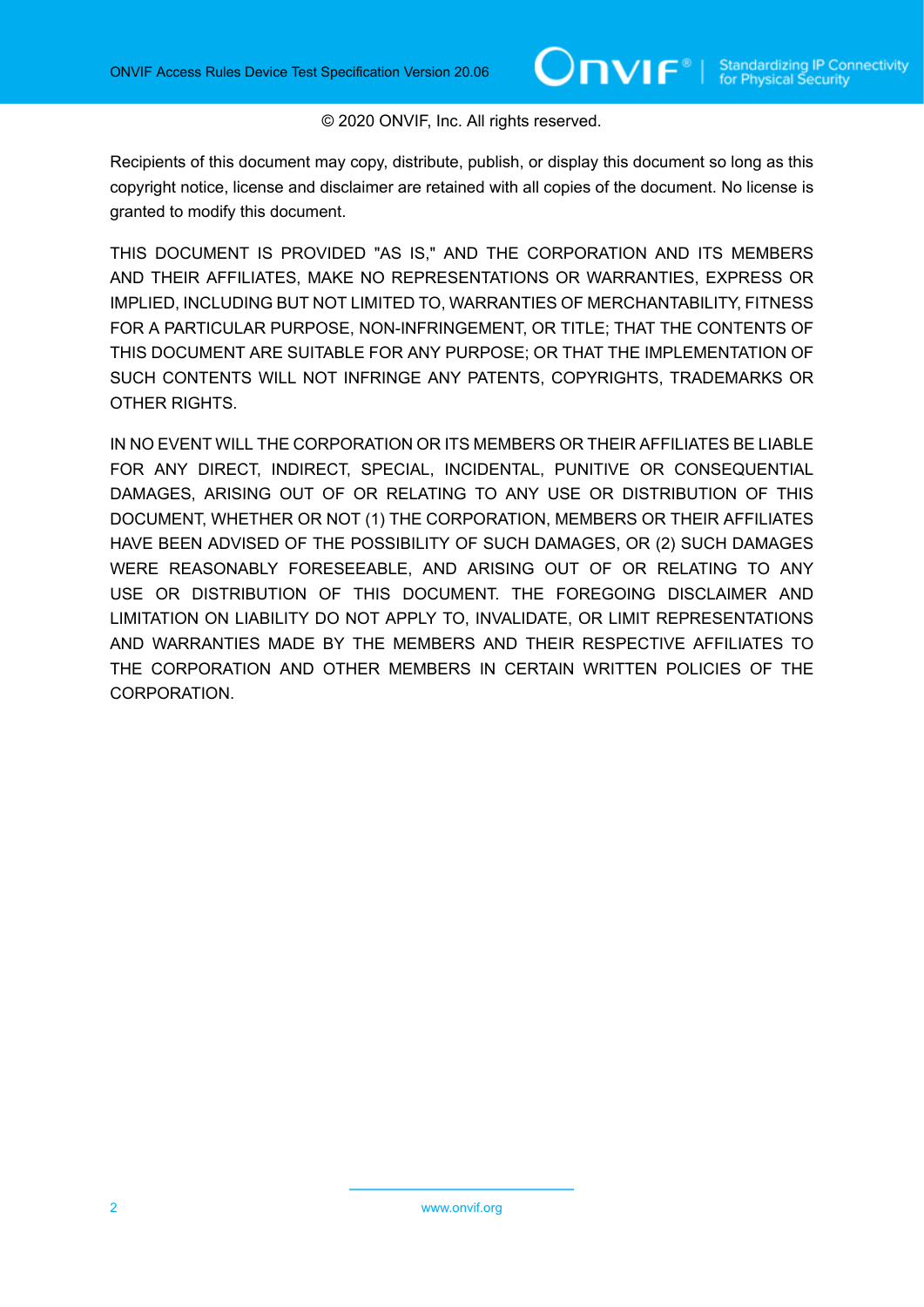

### REVISION HISTORY

| Vers. | Date         | <b>Description</b>                                                                                                       |
|-------|--------------|--------------------------------------------------------------------------------------------------------------------------|
| 15.06 |              | First issue of Access Rules Test Specification                                                                           |
| 17.01 | Jan, 2017    | ACCESS RULES-3-1-11 CREATE ACCESS PROFILE - NOT<br>EMPTY ACCESS PROFILE TOKEN was updated according ticket<br>#1124.     |
| 17.12 | Jul 14, 2017 | ACCESS RULES-3-1-5 CREATE ACCESS PROFILE was updated<br>according ticket $#$ 1365.                                       |
|       |              | The following annexes were added according to #1365:                                                                     |
|       |              | A.12 Get service capabilities (Schedule)                                                                                 |
|       |              | A.13 Generate UID value for iCalendar                                                                                    |
|       |              | A.14 Generate iCalendar value for Schedule                                                                               |
|       |              | A.15 Create special day group                                                                                            |
|       |              | A.16 Create Schedule                                                                                                     |
| 17.12 | Jul 20, 2017 | ACCESS RULES-3-1-5 CREATE ACCESS PROFILE was updated<br>according ticket $#$ 1365.                                       |
|       |              | The following annexes were added according to #1365:                                                                     |
|       |              | A.17 Delete schedule                                                                                                     |
|       |              | A.18 Delete special day group                                                                                            |
| 17.12 | Aug 16, 2017 | Current document name was changed from Access Rules Test<br>Specification to Access Rules Device Test Specification.     |
|       |              | The document formatting was updated.                                                                                     |
| 18.06 | Jun 21, 2018 | Reformatting document using new template                                                                                 |
| 18.12 | Oct 16, 2018 | The following were updated in the scope of #1671:                                                                        |
|       |              | Scope\Access Profile (updated with SetAccessProfile)                                                                     |
|       |              | Test Policy\Access Profile (updated with SetAccessProfile)                                                               |
|       |              | ACCESS_RULES-3-1-15 SET NEW ACCESS PROFILE (added)                                                                       |
|       |              | ACCESS_RULES-3-1-16 SET ACCESS PROFILE (added)                                                                           |
|       |              | Annex A.19 Create Pull Point Subscription (added)                                                                        |
|       |              | Annex A.20 Delete Subscription (added)                                                                                   |
|       |              | Annex A.21 Retrieve Credential Changed Event by PullPoint<br>(added)                                                     |
| 18.12 | Dec 21, 2018 | Switching Hub description in 'Network Configuration for DUT' section<br>was updated according to #1737                   |
| 20.06 | May 13, 2020 | Pre-Requisite of the following test cases updated with adding of Pull-<br>Point Notification feature according to #1999: |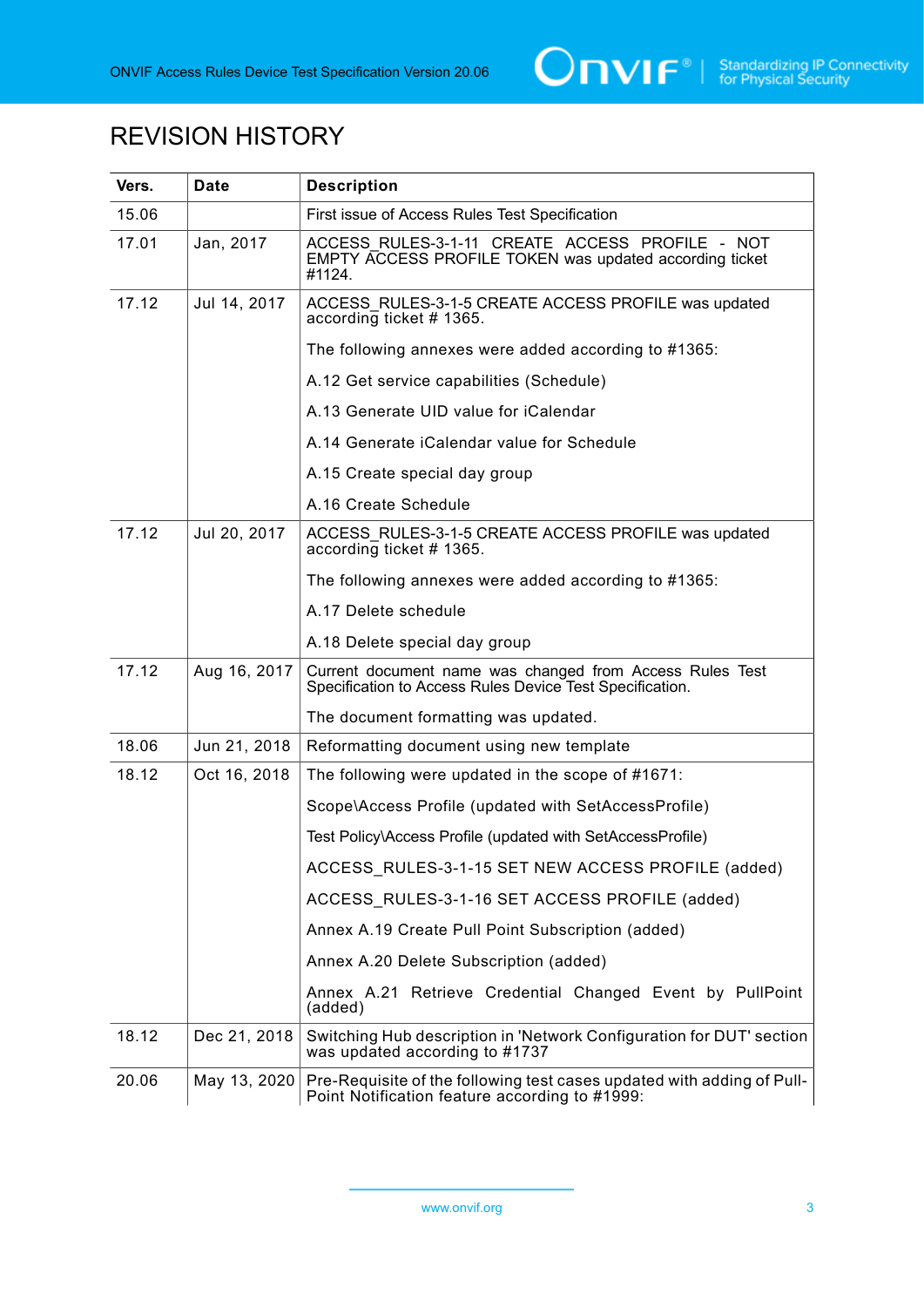# $\boxed{\color{red} \bigcap \textbf{VIF}^{\textcolor{red}{\circ}} \; | \; \; \substack{\textnormal{Standardizing IP Connectivity} \\ \textnormal{for Physical Security}}}$

|       | ACCESS RULES-3-1-5 CREATE ACCESS PROFILE                                                                           |
|-------|--------------------------------------------------------------------------------------------------------------------|
|       | ACCESS RULES-3-1-7 MODIFY ACCESS PROFILE                                                                           |
|       | ACCESS RULES-3-1-8 DELETE ACCESS PROFILE                                                                           |
|       | ACCESS RULES-3-1-15 SET NEW ACCESS PROFILE                                                                         |
|       | ACCESS RULES-3-1-16 SET ACCESS PROFILE                                                                             |
| 20.06 | May 18, 2020 Pre-Requisite of the following test cases updated with adding of<br>Event Service according to #1999: |
|       | ACCESS RULES-5-1-1 ACCESS PROFILE CHANGED EVENT                                                                    |
|       | ACCESS RULES-5-1-2 ACCESS PROFILE REMOVED EVENT                                                                    |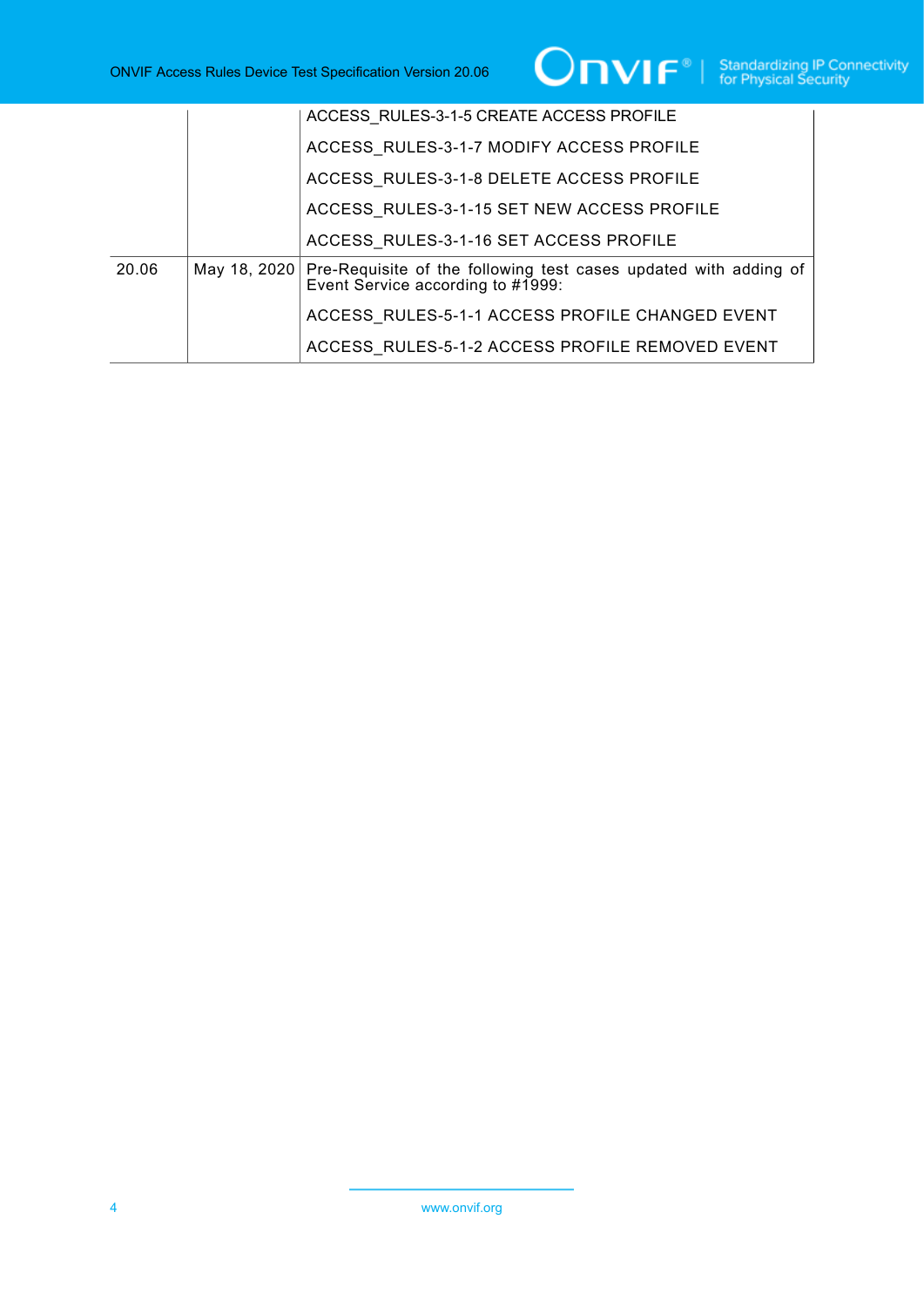

#### **Table of Contents** 1  $1.1$  $1.1.1$  $1.1.2$  $1.1.3$  $1.1.4$  $1.1.5$  $\overline{2}$  $2.1$  $2.2$ 3  $3.1$  $3.1.1$  $3.2$ 33  $3.3.1$  $3.3.2$  $3.3.3$  $3.3.4$  $3.3.5$  $\boldsymbol{\Lambda}$  $4.1$ 4 1 1 GET SERVICES AND GET ACCESS RULES SERVICE CAPABILITIES 412  $\Delta$  2 421

- GET ACCESS PROFILE INFO LIST LIMIT 23 422  $4.2.3$ GET ACCESS PROFILE INFO LIST - START REFERENCE AND LIMIT ..... 25
- $4.2.4$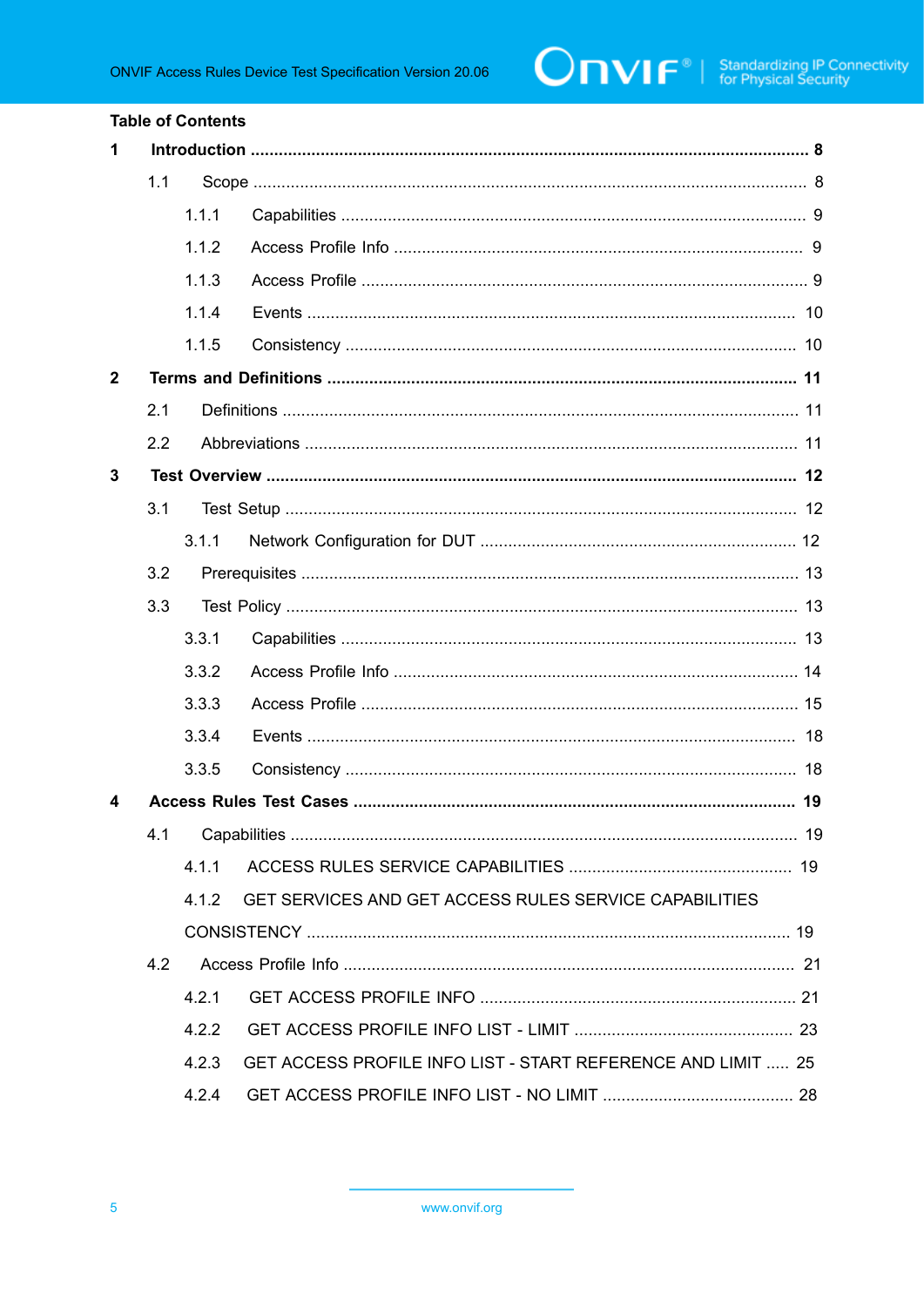|   |     | 4.2.5  |                                                         |  |  |  |
|---|-----|--------|---------------------------------------------------------|--|--|--|
|   |     | 426    |                                                         |  |  |  |
|   | 4.3 |        |                                                         |  |  |  |
|   |     | 4.3.1  |                                                         |  |  |  |
|   |     | 4.3.2  |                                                         |  |  |  |
|   |     | 4.3.3  | GET ACCESS PROFILE LIST - START REFERENCE AND LIMIT  37 |  |  |  |
|   |     | 4.3.4  |                                                         |  |  |  |
|   |     | 4.3.5  |                                                         |  |  |  |
|   |     | 4.3.6  |                                                         |  |  |  |
|   |     | 4.3.7  |                                                         |  |  |  |
|   |     | 4.3.8  |                                                         |  |  |  |
|   |     | 4.3.9  |                                                         |  |  |  |
|   |     | 4.3.10 | CREATE ACCESS PROFILE - NOT EMPTY ACCESS PROFILE        |  |  |  |
|   |     |        |                                                         |  |  |  |
|   |     | 4.3.11 | CREATE ACCESS PROFILE - MULTIPLE SCHEDULES NOT          |  |  |  |
|   |     |        |                                                         |  |  |  |
|   |     | 4.3.12 | MODIFY ACCESS PROFILE WITH INVALID TOKEN  60            |  |  |  |
|   |     | 4.3.13 | DELETE ACCESS PROFILE WITH INVALID TOKEN  61            |  |  |  |
|   |     | 4.3.14 |                                                         |  |  |  |
|   |     | 4.3.15 |                                                         |  |  |  |
|   | 4.4 |        |                                                         |  |  |  |
|   |     | 4.4.1  |                                                         |  |  |  |
|   |     | 4.4.2  |                                                         |  |  |  |
|   | 4.5 |        |                                                         |  |  |  |
|   |     | 4.5.1  | ACCESS POLICIES AND ACCESS POINT CONSISTENCY  75        |  |  |  |
| А |     |        |                                                         |  |  |  |
|   | A.1 |        |                                                         |  |  |  |
|   | A.2 |        |                                                         |  |  |  |
|   | A.3 |        |                                                         |  |  |  |
|   | A.4 |        |                                                         |  |  |  |
|   | A.5 |        |                                                         |  |  |  |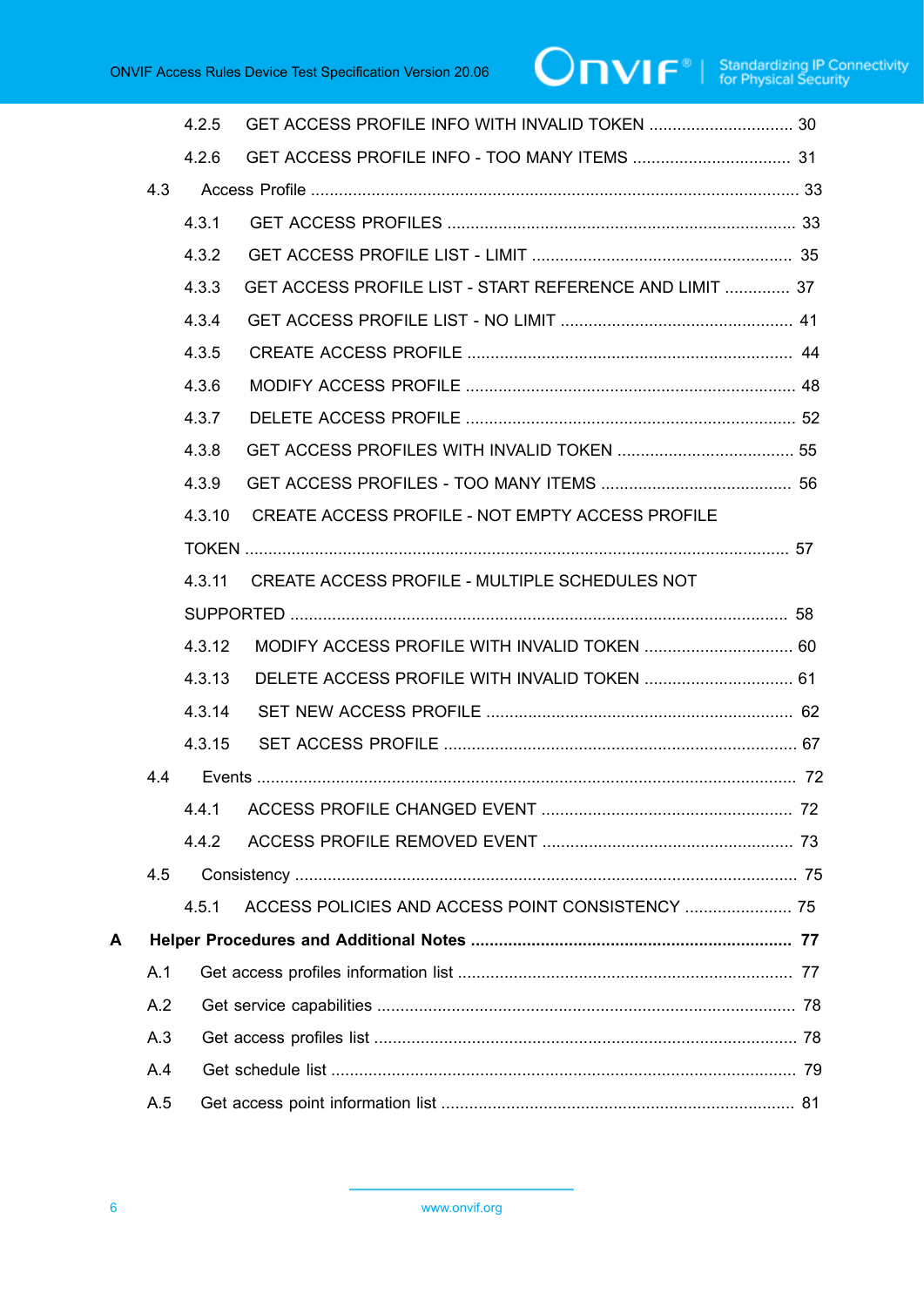| A.6  |  |
|------|--|
| A.7  |  |
| A.8  |  |
| A.9  |  |
| A.10 |  |
| A.11 |  |
| A.12 |  |
| A.13 |  |
| A.14 |  |
| A.15 |  |
| A.16 |  |
| A.17 |  |
| A.18 |  |
| A.19 |  |
| A.20 |  |
| A.21 |  |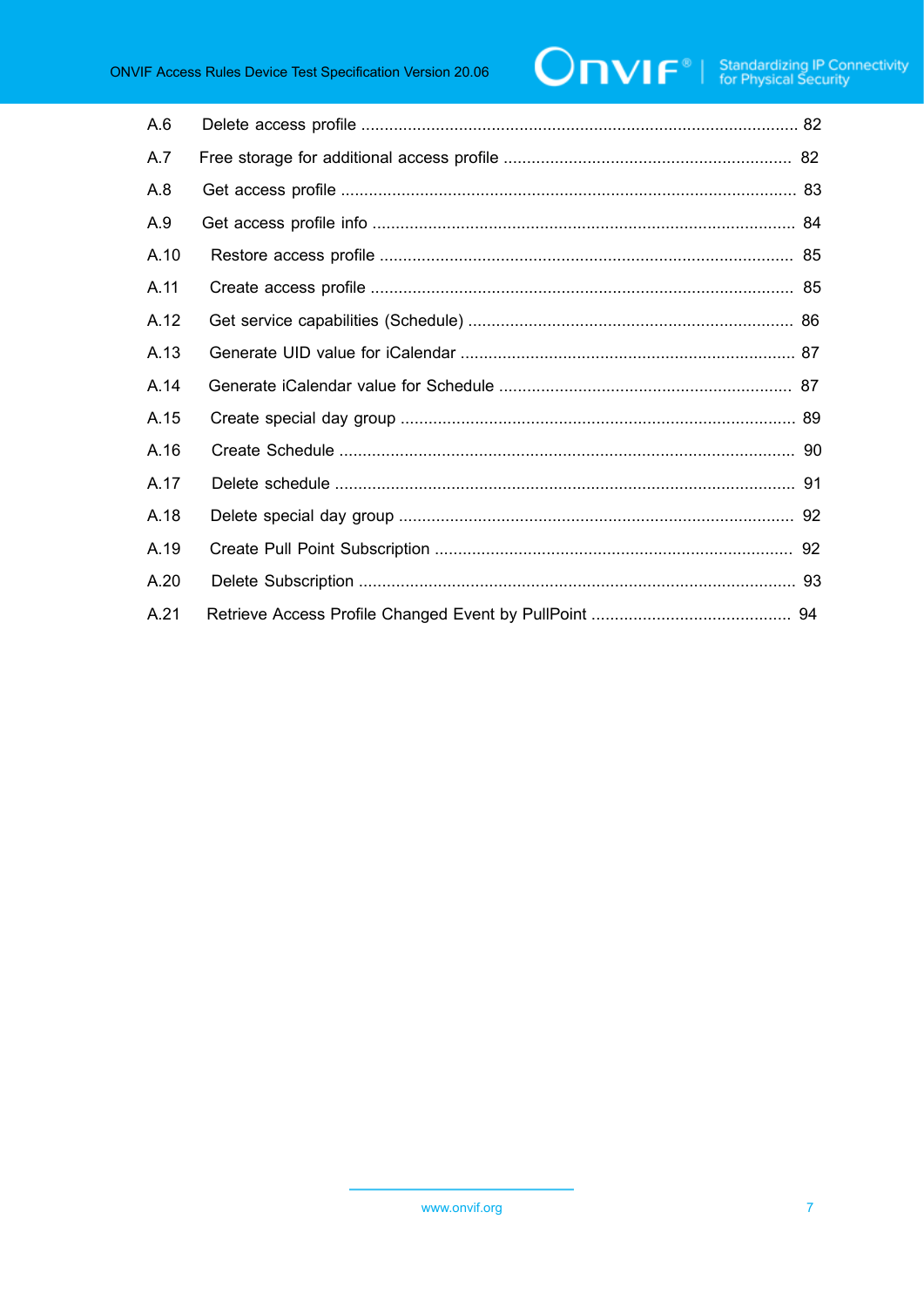### <span id="page-7-0"></span>**1 Introduction**

The goal of the ONVIF test specification set is to make it possible to realize fully interoperable IP physical security implementation from different vendors. The set of ONVIF test specification describes the test cases need to verify the [ONVIF Network Interface Specs] and [ONVIF Conformance] requirements. In addition, the test cases are to be basic inputs for some Profile specification requirements. It also describes the test framework, test setup, pre-requisites, test policies needed for the execution of the described test cases.

This ONVIF Access Rules Test Specification acts as a supplementary document to the [ONVIF Network Interface Specs], illustrating test cases need to be executed and passed. In addition, this specification acts as an input document to the development of test tool that will be used to test the ONVIF device implementation conformance towards ONVIF standard. This test tool is referred as ONVIF Client hereafter.

### <span id="page-7-1"></span>1.1 Scope

This ONVIF Access Rules Test Specification defines and regulates the conformance testing procedure for the ONVIF conformant devices. Conformance testing is meant to be functional blackbox testing. The objective of this specification is to provide test cases to test individual requirements of ONVIF devices according to the ONVIF Access Rules Service, which is defined in [ONVIF Access Rules Service].

The principal intended purposes are:

- Provide self-assessment tool for implementations.
- Provide comprehensive test suite coverage for [ONVIF Network Interface Specs].

This specification **does not** address the following:

- Product use cases and non-functional (performance and regression) testing.
- SOAP Implementation Interoperability test i.e. Web Service Interoperability Basic Profile version 2.0 (WS-I BP 2.0).
- Network protocol implementation Conformance test for HTTP, HTTPS, RTP and RTSP protocol.
- Wi-Fi Conformance test

The set of ONVIF Test Specification will not cover the complete set of requirements as defined in [ONVIF Network Interface Specs]; instead it will cover its subset.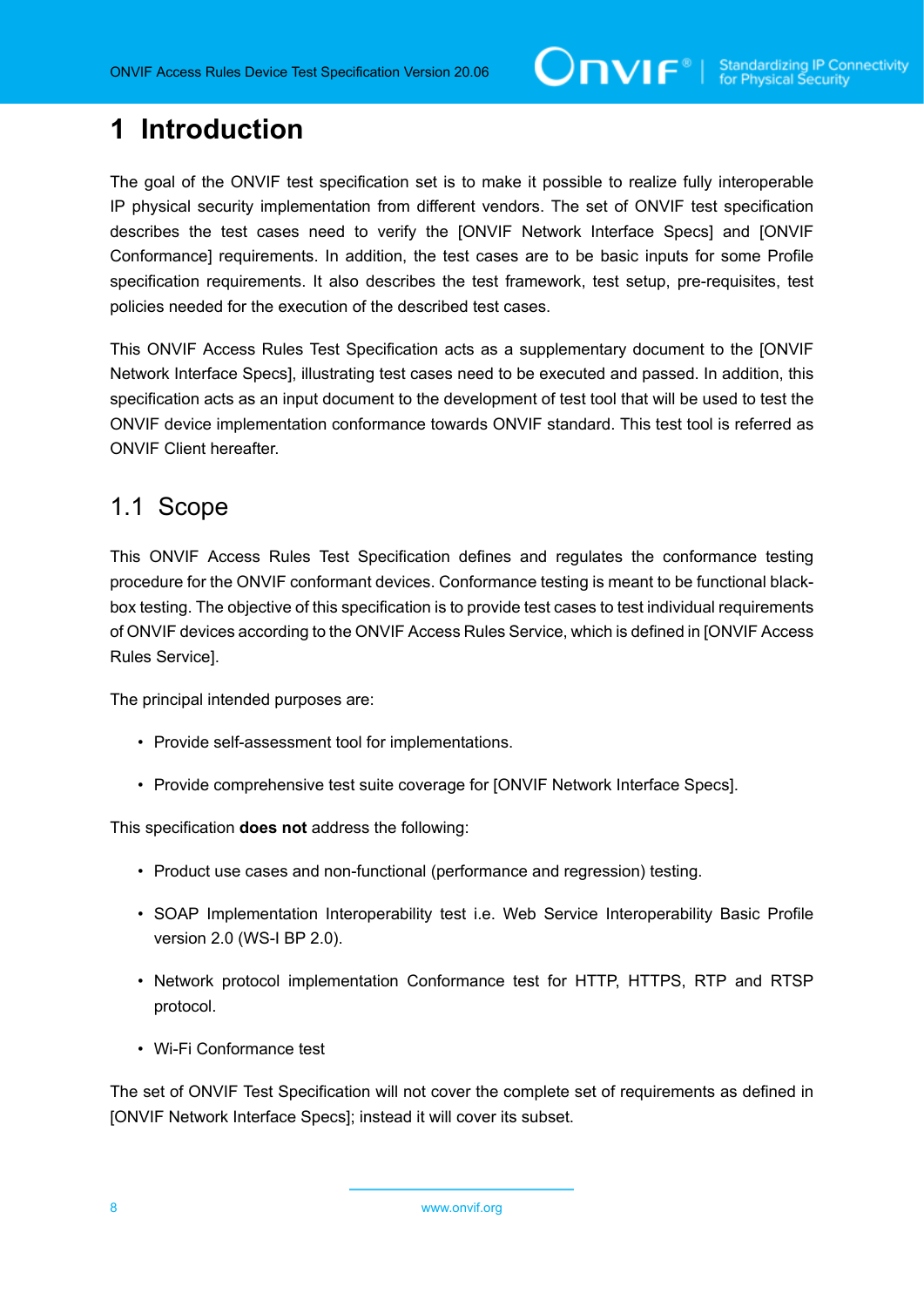This ONVIF Access Rules Test Specification covers the ONVIF Access Rules Service, which is a functional block of [ONVIF Network Interface Specs]. The following section gives a brief overview of each functional block and its scope.

### <span id="page-8-0"></span>1.1.1 Capabilities

The Capabilities section covers the test cases needed for getting capabilities from an ONVIF device.

The scope of this specification section is to cover the following functions:

- Getting capabilities with GetServiceCapabilities command
- Getting capabilities with GetServices command via Device service

### <span id="page-8-1"></span>1.1.2 Access Profile Info

The Access Profile Info section covers the test cases needed for getting access profile list and information from an ONVIF device.

The scope of this specification section is to cover the following functions:

- Getting access profile information with GetAccessProfileInfo command
- Getting access profile information list with GetAccessProfileInfoList command

### <span id="page-8-2"></span>1.1.3 Access Profile

The Access Profile section covers the test cases needed for getting access profile from an ONVIF device.

The scope of this specification section is to cover the following functions:

- Getting access profile with GetAccessProfiles command
- Getting access profile list with GetAccessProfileList command
- Creating access profile with CreateAccessProfile command
- Modifying access profile with ModifyAccessProfile command
- Deleting access profile with DeleteAccessProfile command
- Creating and modifying access profile with SetAccessProfile command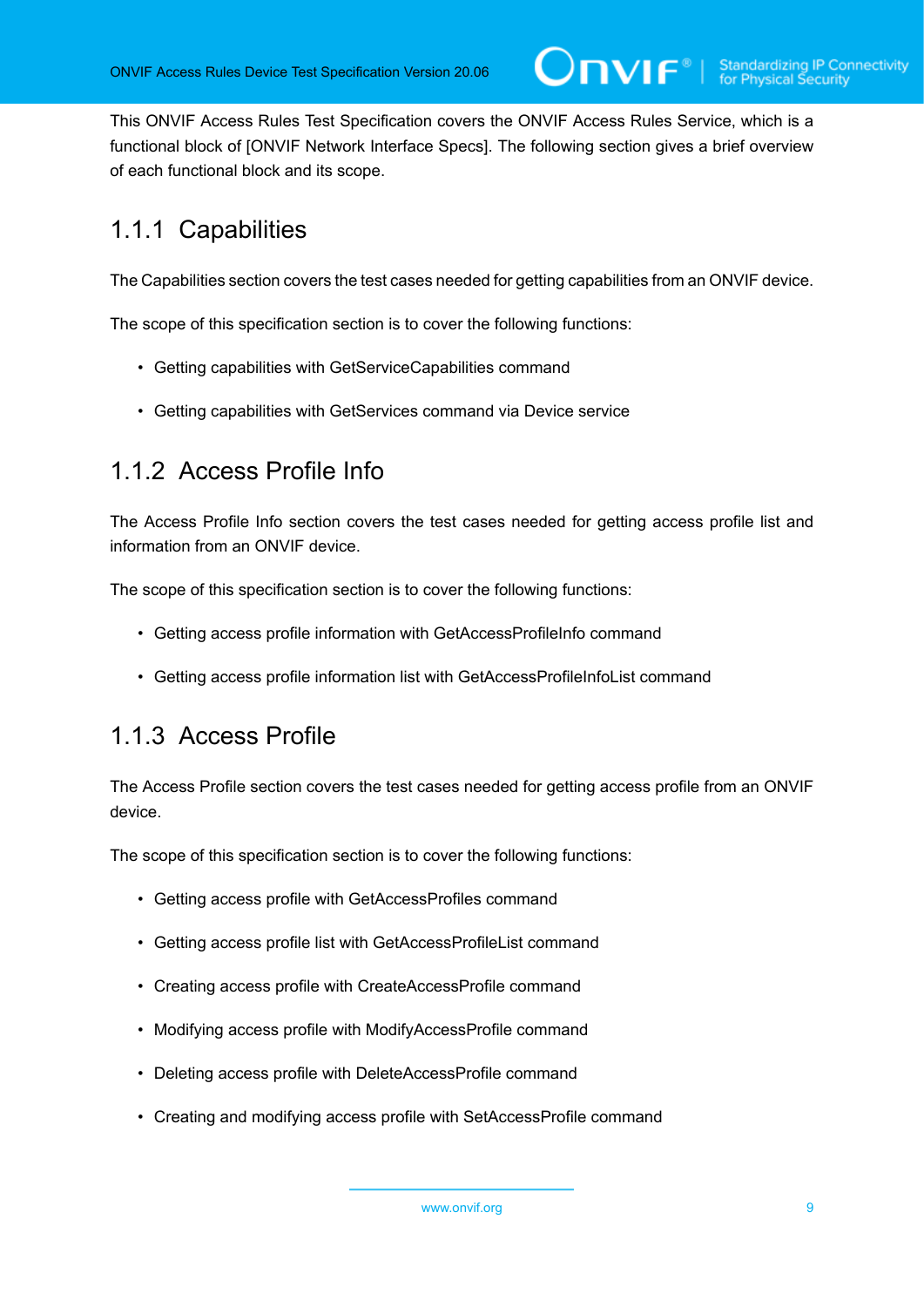### <span id="page-9-0"></span>1.1.4 Events

The Events section covers the test cases needed for checking specified events format.

The scope of this specification section is to cover the following functions:

• Getting event properties with GetEventProperties command

### <span id="page-9-1"></span>1.1.5 Consistency

Consistency test cases cover verification of consistency between different entities and commands.

Consistency between the following entities is covered by the following test case:

• Access Policies and Access Point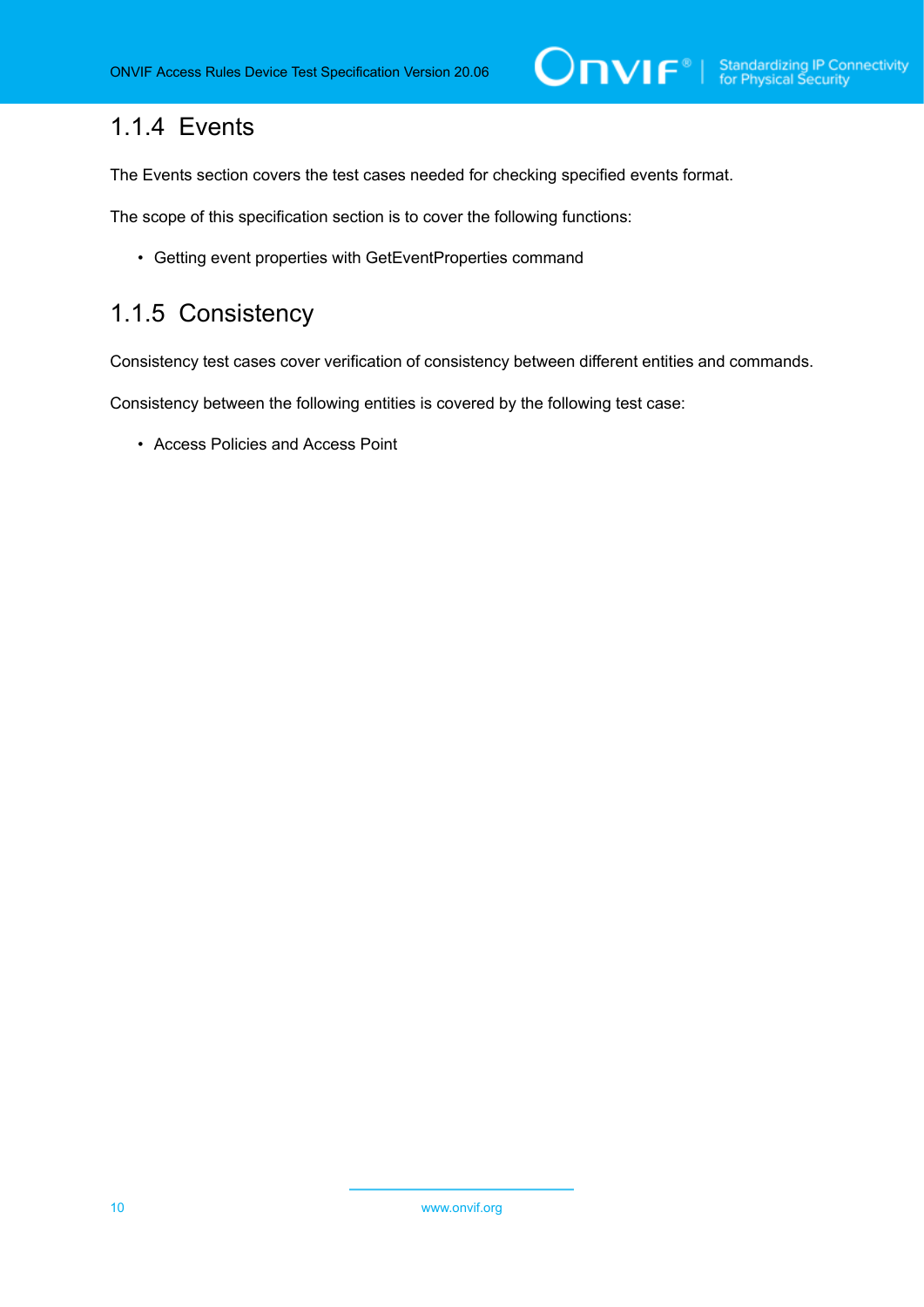$\bigcirc$   $\blacksquare$   $\blacksquare$   $\blacksquare$  Standardizing IP Connectivity

### <span id="page-10-0"></span>**2 Terms and Definitions**

### <span id="page-10-1"></span>2.1 Definitions

This section describes terms and definitions used in this document.

**Access Policy** An association of an access point and a schedule. It defines when an access point can be accessed using an access profile which contains this access policy. Several access policies specifying different schedules for the same access point will result in a union of the schedule. **Access Profile** A collection of access policies, used to define role based access. Two types of access profile can be defined for example: standard access profile and temporary access profile. The difference between the two, is that temporary access profile have optional validity from / to dates, and standard access profile do not. **Access Point** A logical composition of a physical door and ID point(s) controlling access in one direction. **Credentials** A physical/tangible object, a piece of knowledge, or a facet of a person's physical being, that enables an individual access to a given physical facility or computer-based information system. **Credential Number** A sequence of bytes uniquely identifying a credential at an access point. **Validity Period** From a certain point in time, to a later point in time. If a validity period is set on several entities (such as credentials, access profile and the association between them) the resulting validity period is the intersection of the three period. **Schedule** A set of time periods, for example: working hours (weekdays from 08:00 AM to 06:00 PM). It may also include one or more special days schedule. **Role based access** It is a method of regulating access to resources, for example: premises, building etc.

### <span id="page-10-2"></span>2.2 Abbreviations

This section describes abbreviations used in this document.

- **DUT** Device Under Test
- **HTTP** Hypertext Transfer Protocol
- **PACS** Physical Access Control System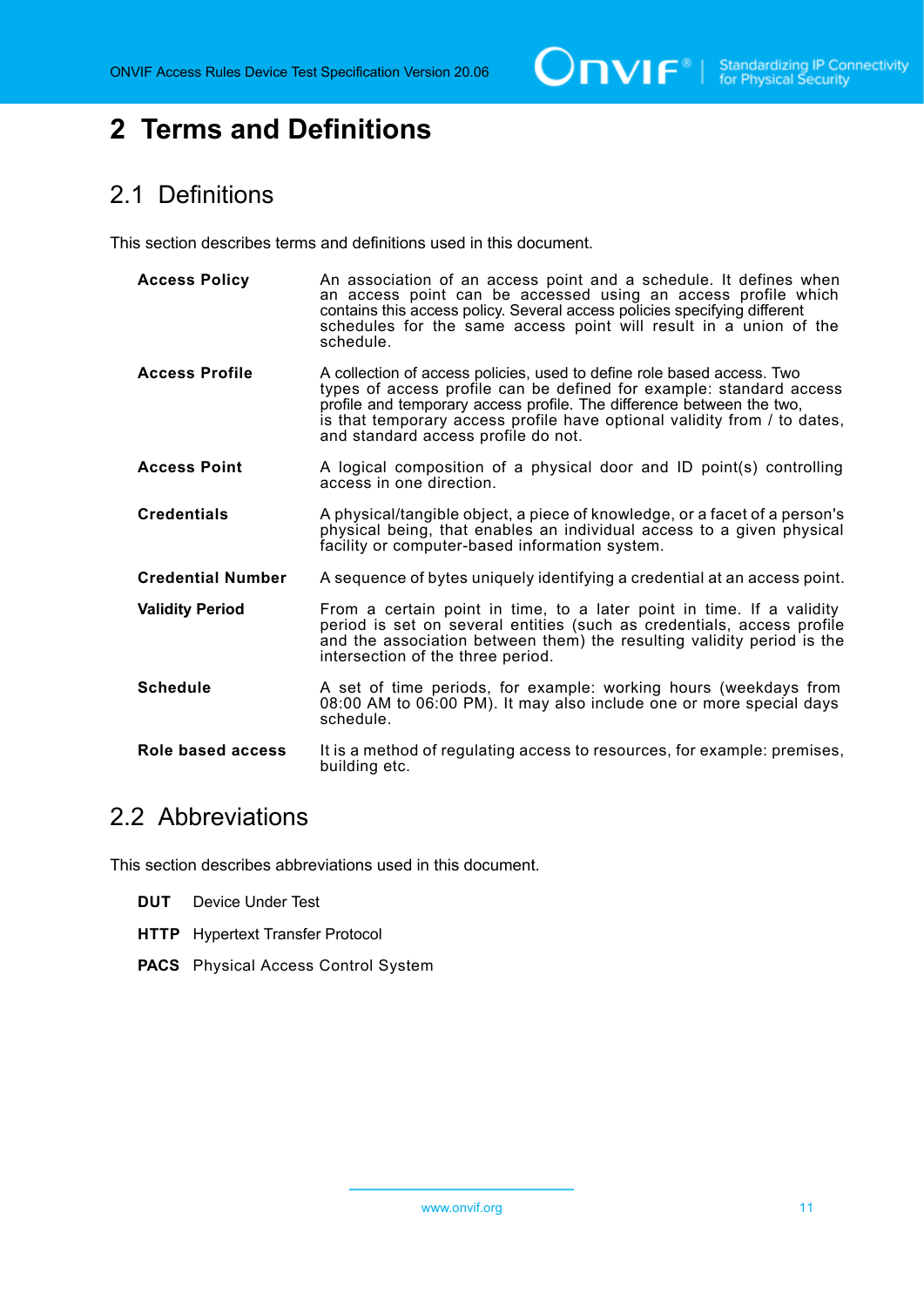### <span id="page-11-0"></span>**3 Test Overview**

This section describes about the test setup and prerequisites needed, and the test policies that should be followed for test case execution.

### <span id="page-11-1"></span>3.1 Test Setup

### <span id="page-11-2"></span>3.1.1 Network Configuration for DUT

The generic test configuration for the execution of test cases defined in this document is as shown below (Figure 1).

Based on the individual test case requirements, some of the entities in the below setup may not be needed for the execution of those corresponding test cases.





**DUT:** ONVIF device to be tested. Hereafter, this is referred to as DUT (Device Under Test).

**ONVIF Client (Test Tool):** Tests are executed by this system and it controls the behavior of the DUT. It handles both expected and unexpected behavior.

**HTTP Proxy:** provides facilitation in case of RTP and RTSP tunneling over HTTP.

**Wireless Access Point:** provides wireless connectivity to the devices that support wireless connection.

12 www.onvif.org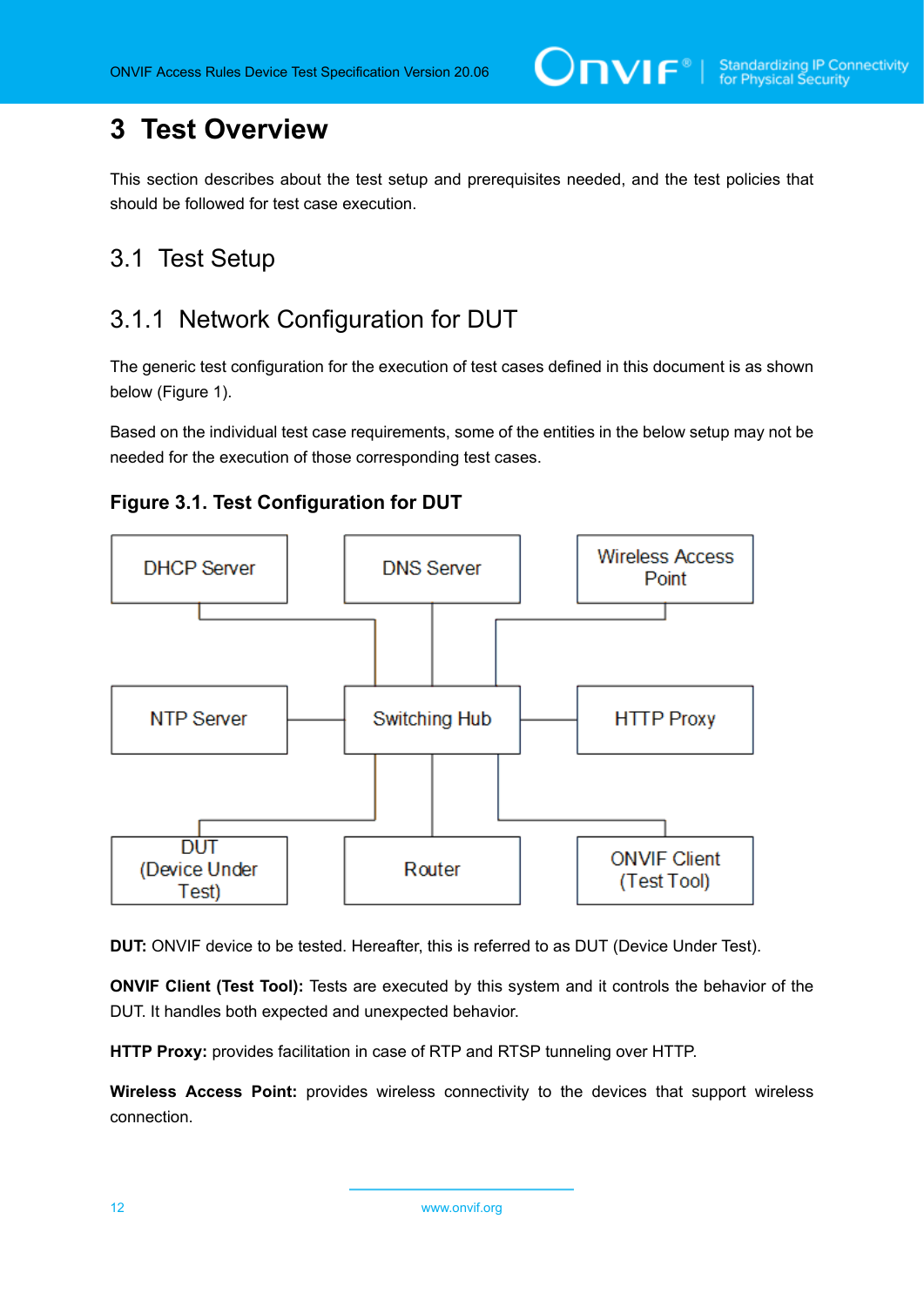**DNS Server:** provides DNS related information to the connected devices.

**DHCP Server:** provides IPv4 Address to the connected devices.

**NTP Server:** provides time synchronization between ONVIF Client and DUT.

**Switching Hub:** provides network connectivity among all the test equipments in the test environment. All devices should be connected to the Switching Hub. When running multiple test instances in parallel on the same network, the Switching Hub should be configured to use filtering in order to avoid multicast traffic being flooded to all ports, because this may affect test stability.

<span id="page-12-0"></span>**Router:** provides router advertisements for IPv6 configuration.

### 3.2 Prerequisites

The pre-requisites for executing the test cases described in this Test Specification are:

- The DUT shall be configured with an IPv4 address.
- The DUT shall be IP reachable [in the test configuration].
- The DUT shall be able to be discovered by the Test Tool.
- The DUT shall be configured with the time i.e. manual configuration of UTC time and if NTP is supported by DUT, then NTP time shall be synchronized with NTP Server.

### <span id="page-12-1"></span>3.3 Test Policy

This section describes the test policies specific to the test case execution of each functional block.

<span id="page-12-2"></span>The DUT shall adhere to the test policies defined in this section.

### 3.3.1 Capabilities

The test policies specific to the test case execution of Capabilities functional block:

- DUT shall give the Access Rules Service entry point by GetServices command, if DUT supports this service. If DUT does not support Access Rules Service, these test cases will be skipped.
- DUT shall support the following commands:
	- GetServices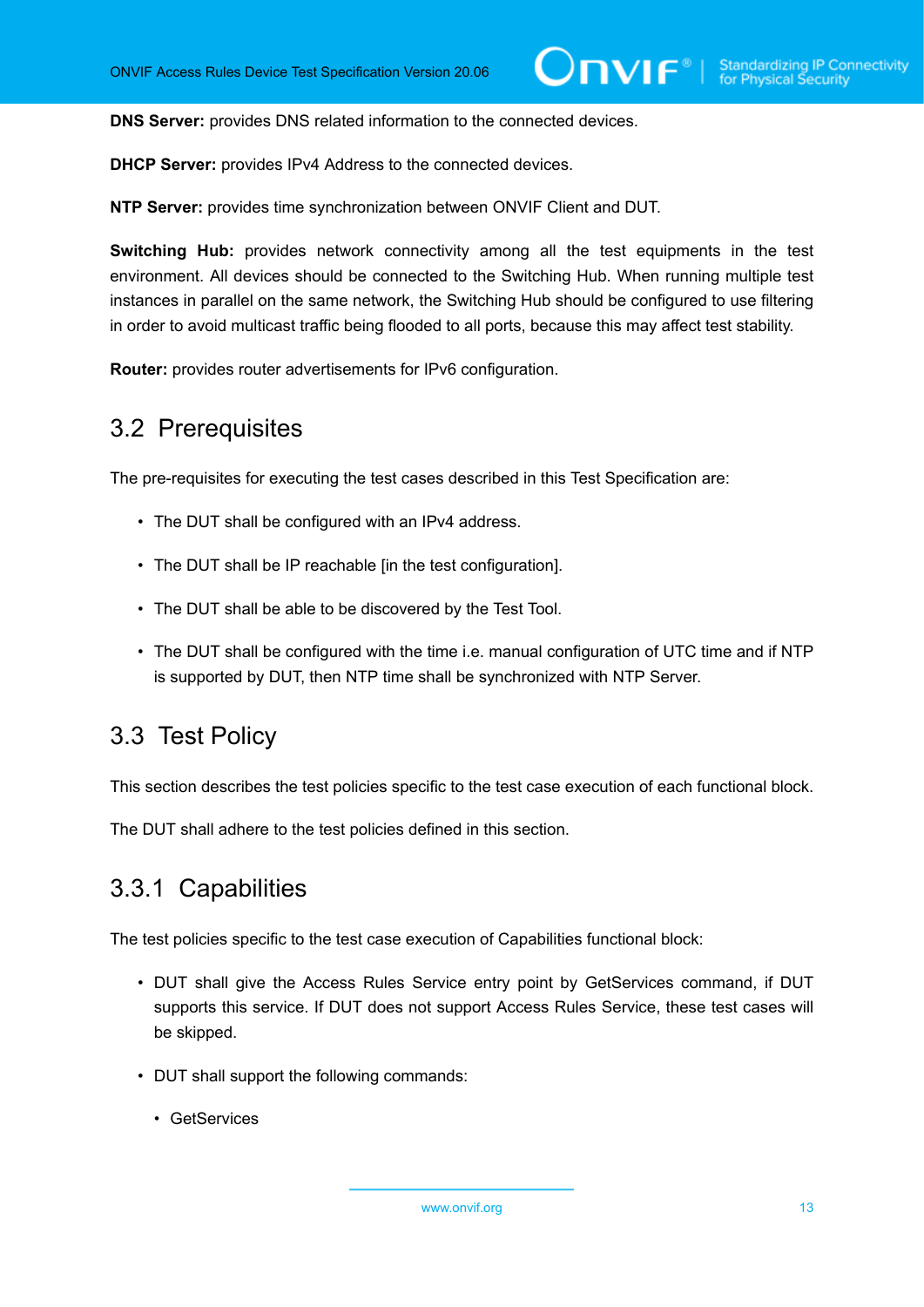- GetServiceCapabilities
- The following tests are performed
	- Getting capabilities with GetServiceCapabilities command
	- Getting capabilities with GetServices command

<span id="page-13-0"></span>Please, refer to [Section 4.1](#page-18-1) for Capabilities Test Cases.

### 3.3.2 Access Profile Info

The test policies specific to the test case execution of Access Profile Info functional block:

- DUT shall give the Access Rules Service entry point by GetServices command, if DUT supports this service. If DUT does not support Access Rules Service, these test cases will be skipped.
- DUT shall support the following commands:
	- GetServices
	- GetServiceCapabilities
	- GetAccessProfileInfo
	- GetAccessProfileInfoList
- DUT shall not return more items in GetAccessProfileInfo and GetAccessProfileInfoList responses than specified in service capabilities by MaxLimit.
- DUT shall not return more items in GetAccessProfileInfoList response than specified by Limit parameter in a request.
- DUT shall not return more AccessProfilesInfo items in GetAccessProfileInfoList responses than specified in service capabilities by MaxAccessProfiles.
- DUT shall not return items with the same tokens in GetAccessProfileInfoList responses for one access profile info list receiving.
- DUT shall not return any fault if GetAccessProfileInfo was invoked for non-exciting AccessProfile token. Such tokens shall be ignored.
- DUT shall return SOAP 1.2 fault message (InvalidArgs/TooManyItems) if more items than MaxLimit was requested by GetAccessProfileInfo command.
- The following tests are performed

14 www.onvif.org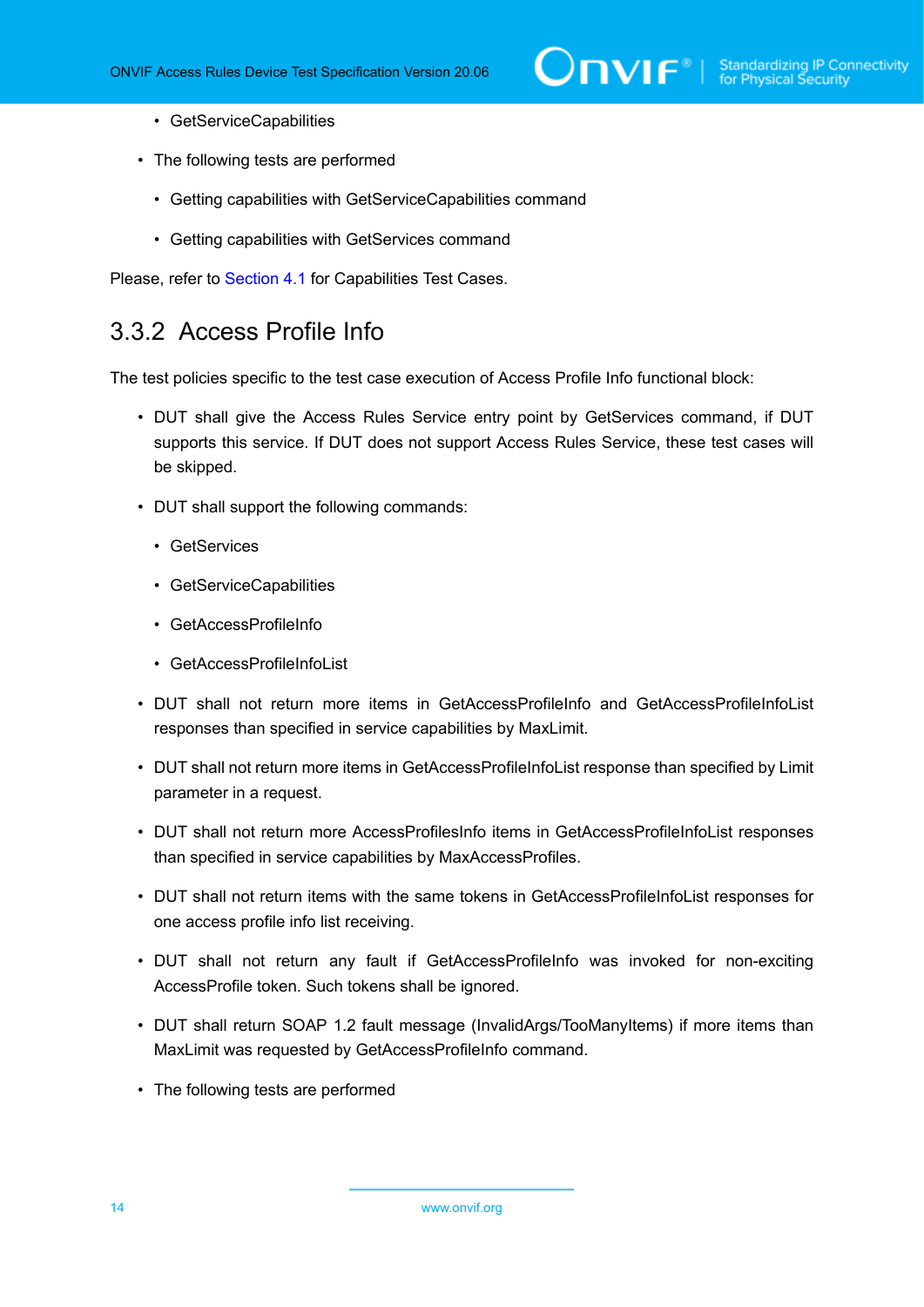- Getting access profile info with GetAccessProfileInfo command
- Getting access profile info list with GetAccessProfileInfoList command with using different Limit and NextReference values
- Getting access profile info with invalid access profile token
- Getting access profile info with number of requested items is greater than MaxLimit

<span id="page-14-0"></span>Please refer to [Section 4.2](#page-20-0) for Access Profile Info Test Cases.

### 3.3.3 Access Profile

The test policies specific to the test case execution of Access Profile functional block:

- DUT shall give the Access Rules Service entry point by GetServices command, if DUT supports this service. Otherwise, these test cases will be skipped.
- DUT shall support the following commands:
	- GetServices
	- GetServiceCapabilities
	- GetAccessProfiles
	- GetAccessProfileList
	- GetAccessProfileInfoList
	- CreateAccessProfile
	- ModifyAccessProfile
	- DeleteAccessProfile
- If DUT supports Client Supplied Token as indicated by Capabilities.ClientSuppliedTokenSupported = true, DUT shall support the following commands:
	- SetAccessProfile
- DUT shall return only requested items in GetAccessProfiles response that specified in GetAccessProfiles request.
- DUT shall return all requested items in GetAccessProfiles response that specified in GetAccessProfiles request.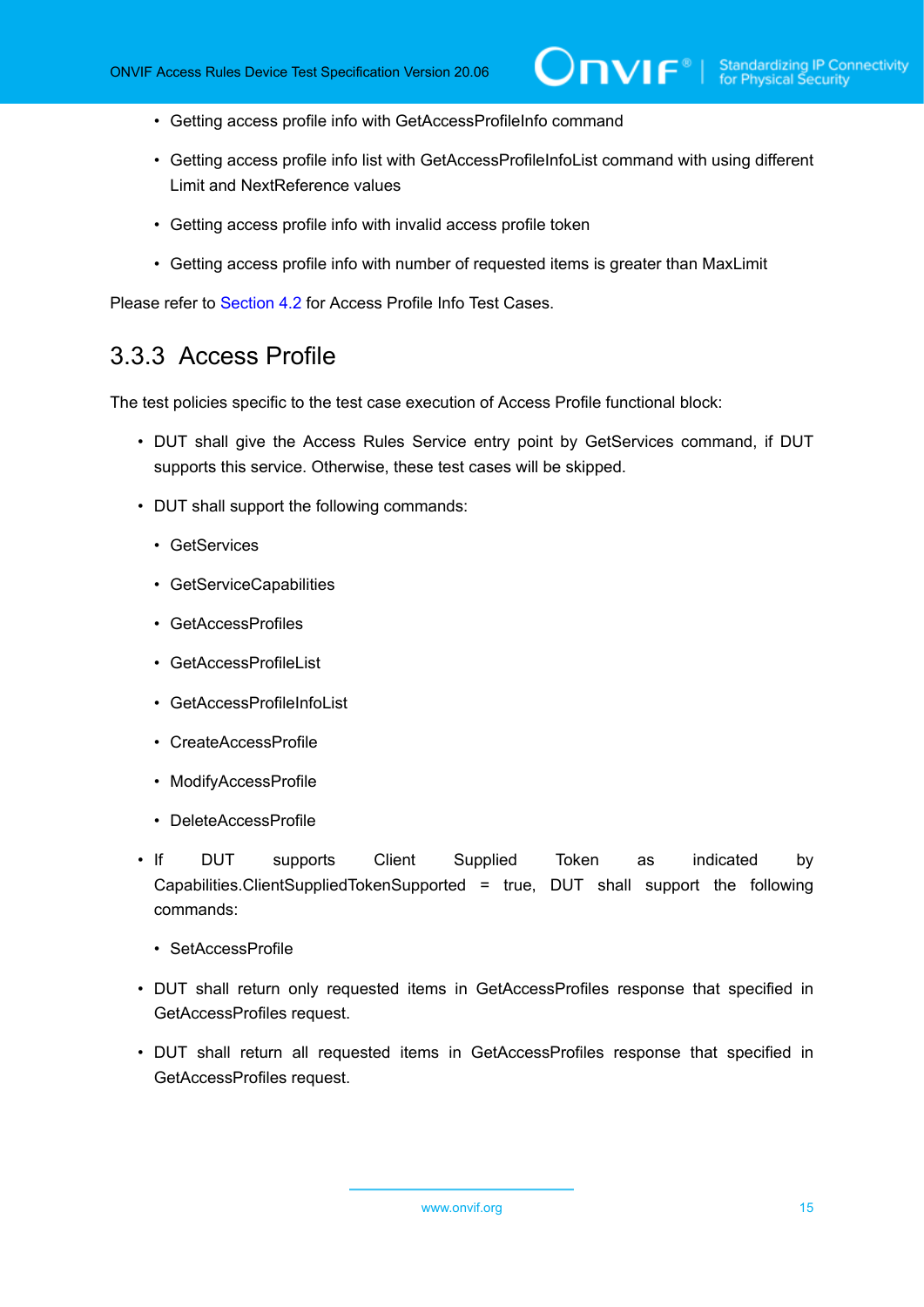- DUT shall not return more items in GetAccessProfiles responses than specified in service capabilities by MaxLimit.
- DUT shall return the same information in GetAccessProfiles responses and in GetAccessProfileInfoList responses for the items with the same token.
- DUT shall not return more items in GetAccessProfileList response than specified by Limit parameter in a request.
- DUT shall not return items with the same tokens in GetAccessProfileList responses for one access profile list receiving.
- DUT shall return the same information in GetAccessProfiles responses and in GetAccessProfilesList responses for the items with the same token.
- DUT shall return the same information in GetAccessProfileList responses and in GetAccessProfileInfoList responses for the items with the same token.
- DUT shall return the access profiles in GetAccessProfileList responses and in GetAccessProfileInfoList responses.
- DUT shall support creation of access profile.
- DUT shall support modifying of access profile.
- DUT shall support deletion of access profile.
- If DUT supports Client Supplied Token as indicated by Capabilities.ClientSuppliedTokenSupported = true, creating and modifying of access profile using SetAccessProfile command.
- DUT shall not return any fault if GetAccessProfiles was invoked for non-exciting AccessProfile token. Such tokens shall be ignored.
- DUT shall return SOAP 1.2 fault message (InvalidArgs/TooManyItems) if more items than MaxLimit was requested by GetAccessProfiles command.
- The DUT shall support creating of access profile.
- The DUT shall support modifying of access profile.
- The DUT shall support deleting of access profile.
- DUT shall return SOAP 1.2 fault message (InvalidArgs) if access profile token is specified in CreateAccessProfile request.
- DUT should return SOAP 1.2 fault message (CapabilityViolated/ MultipleSchedulesPerAccessPointSupported) if multiple schedules for the same access point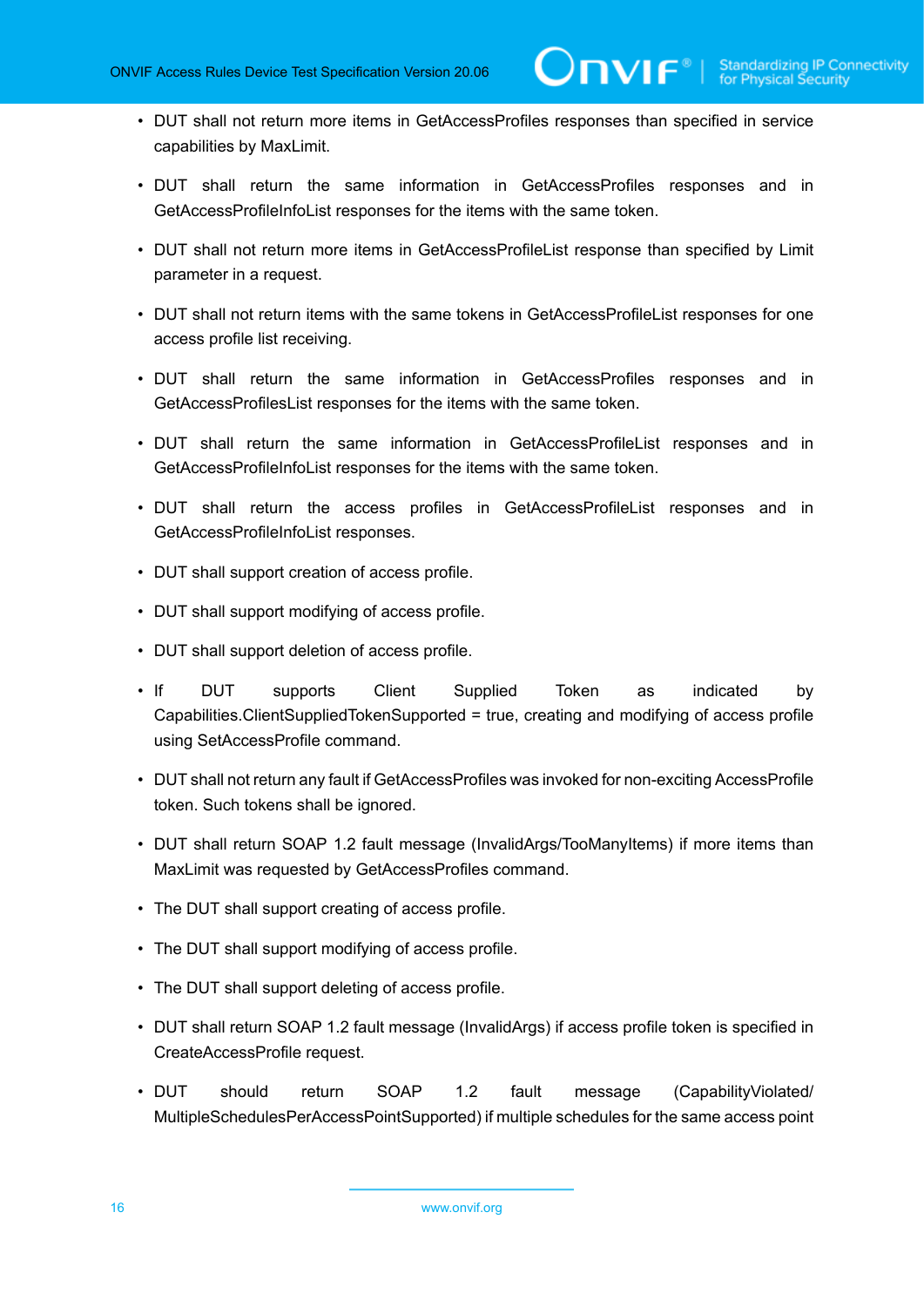is sent in the create access profile and MultipleSchedulesPerAccessPointSupported is not supported.

- DUT should return SOAP 1.2 fault message (InvalidArgVal/NotFound) if ModifyAccessProfile or DeleteAccessProfile command was invoked for non-exciting access profile token.
- The following tests are performed
	- Getting access profile with GetAccessProfiles command and test that it includes the same information with GetAccessProfileList command
	- Getting access profile info list with GetAccessProfileList command with using different Limit and NextReference values and test that it includes the same information with GetAccessProfileInfoList command
	- Creating access profile with CreateAccessProfile command with empty token and test that corresponding notification message is received
	- Modifying access profile with ModifyAccessProfile command and test that corresponding notification message is received
	- Deleting access profile with DeleteAccessProfile command and test that corresponding notification message is received
	- Getting access profiles with invalid access profile token
	- Getting access profiles with number of requested items is greater than MaxLimit
	- Creating access profile with CreateAccessProfile command with specified token
	- Creating access profile with multiple schedules for the same access point when MultipleSchedulesPerAccessPointSupported is not supported
	- Modifying access profile with ModifyAccessProfile command with invalid token
	- Deleting access profile with DeleteAccessProfile command with invalid token
	- If DUT supports Client Supplied Token as indicated by Capabilities.ClientSuppliedTokenSupported = true:
		- Creating access profile with SetAccessProfile command with empty token and test that corresponding notification message is received
		- Modifying access profile with SetAccessProfile command and test that corresponding notification message is received

Please refer to [Section 4.3](#page-32-0) for Access Profile Test Cases.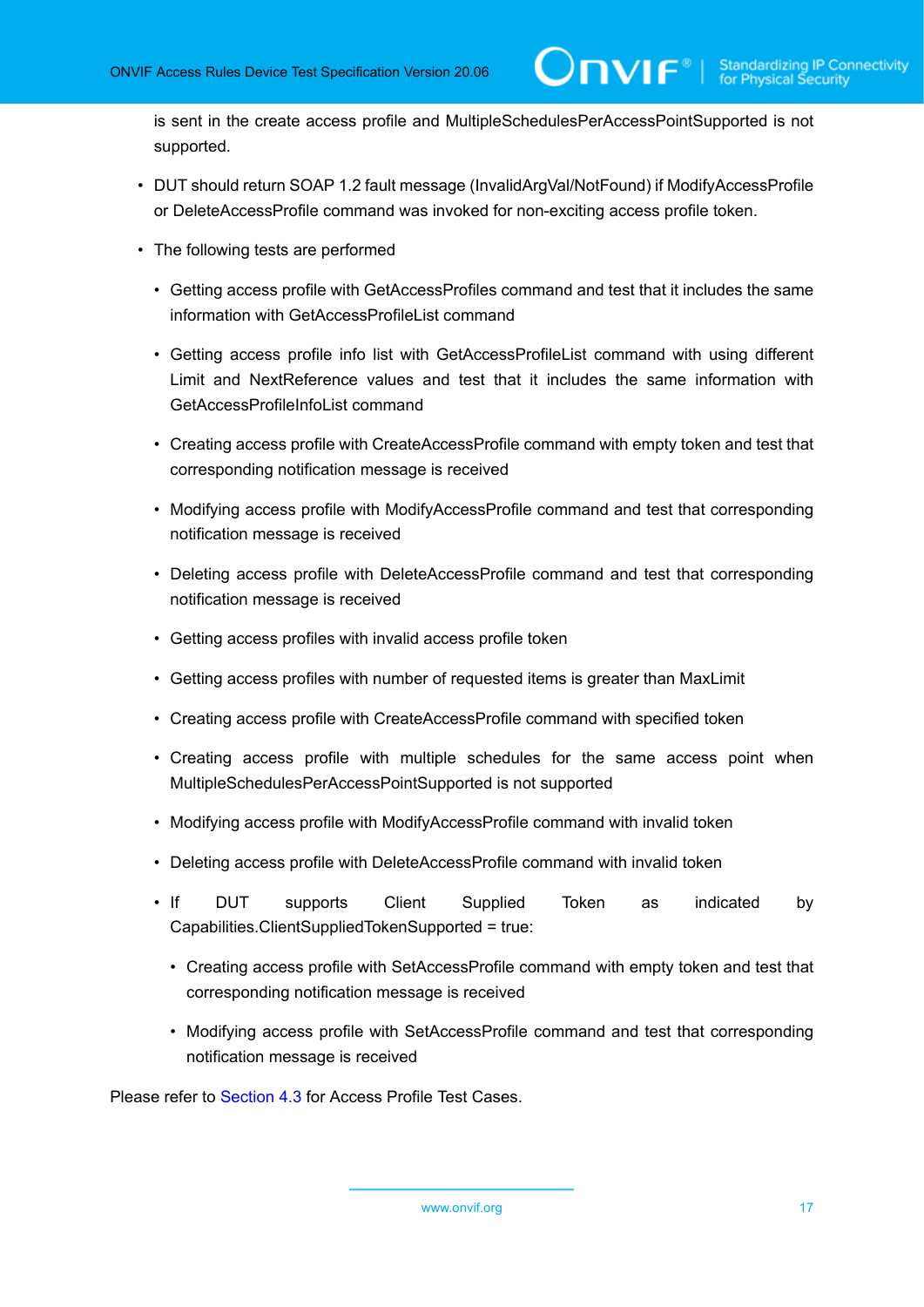### <span id="page-17-0"></span>3.3.4 Events

The test policies specific to the test case execution of Events functional block:

- DUT shall give the Access Rules Service and Event Service entry points by GetServices command, if DUT supports this service. Otherwise, these test cases will be skipped.
- DUT shall support the following commands:
	- GetServices
	- GetEventProperties
- DUT shall support Pull Point Subscription and Topic Expression filter.
- DUT shall generate property events with initial state after subscription was done.
- DUT shall generate property events with current state after corresponding properties were changed.
- The following tests are performed
	- Getting event properties with GetEventProperties command

<span id="page-17-1"></span>Please refer to [Section 4.4](#page-71-0) for Events Test Cases.

### 3.3.5 Consistency

The test policies specific to the test case execution of Consistency functional block:

- DUT shall give the Access Rules Service and Access Control Service entry points by GetServices command, if DUT supports this service. Otherwise, these test cases will be skipped.
- DUT shall support the following commands:
	- GetServices
	- GetAccessProfileInfo
	- GetCredentials
- The following tests are performed
	- Access Policies and Access Point consistency

Please refer to [Section 4.5](#page-74-0) for Consistency Test Cases.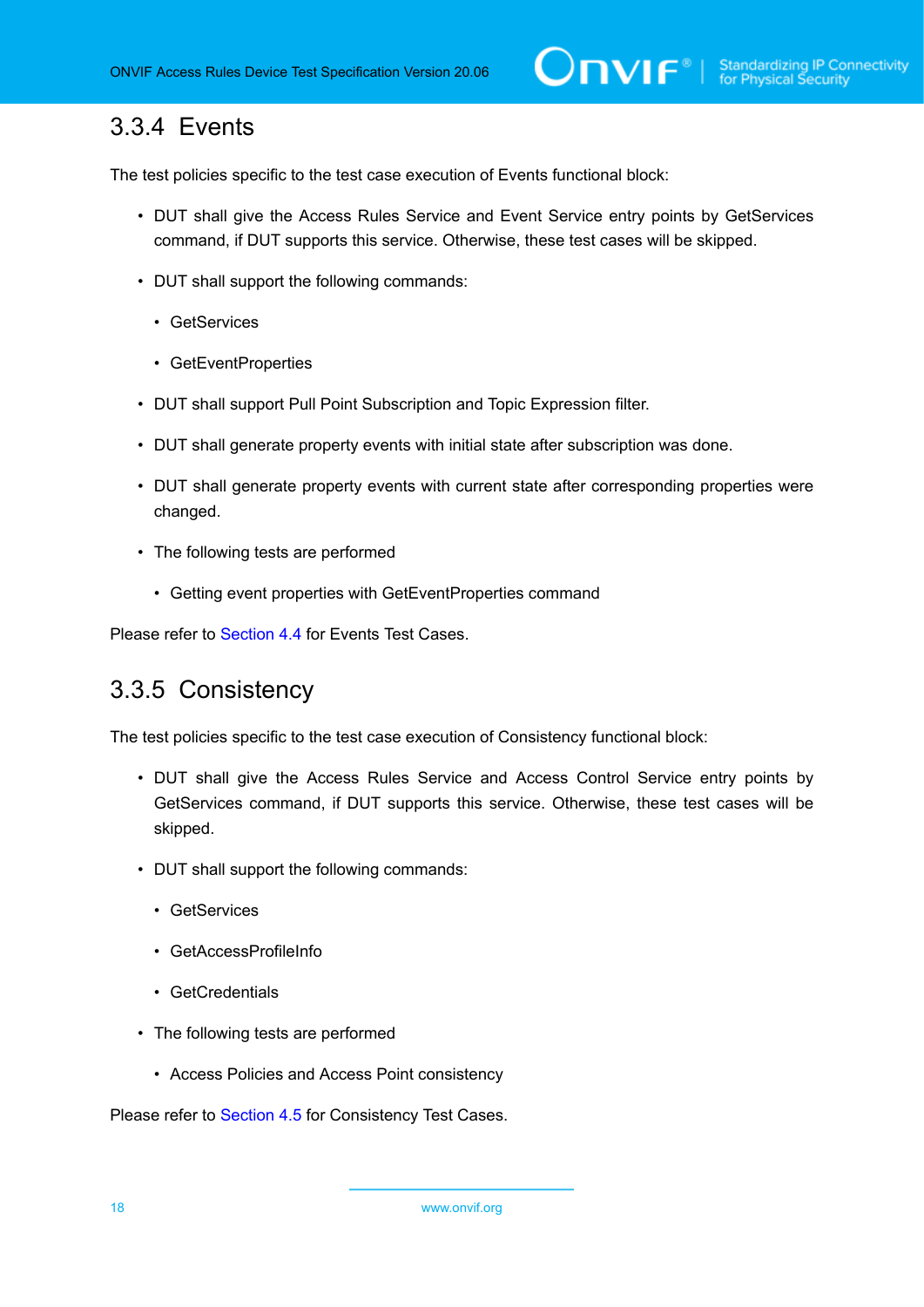$\bigcirc$  MVIF  $^{\circ}$  | Standardizing IP Connectivity

### <span id="page-18-0"></span>**4 Access Rules Test Cases**

### <span id="page-18-1"></span>4.1 Capabilities

### <span id="page-18-2"></span>4.1.1 ACCESS RULES SERVICE CAPABILITIES

### **Test Case ID:** ACCESS\_RULES-1-1-1

**Specification Coverage:** ServiceCapabilities (ONVIF Access Rules Service Specification), GetServiceCapabilities command (ONVIF Access Rules Service Specification)

**Feature Under Test:** GetServiceCapabilities (for Access Rules Service)

**WSDL Reference:** accessrules.wsdl

**Test Purpose:** To verify DUT Access Rules Service Capabilities.

**Pre-Requisite:** Access Rules Service is received from the DUT.

**Test Configuration:** ONVIF Client and DUT

#### **Test Procedure:**

- 1. Start an ONVIF Client.
- 2. Start the DUT.
- 3. ONVIF Client invokes **GetServiceCapabilities**.
- 4. The DUT responds with **GetServiceCapabilitiesResponse** message with parameters
	- Capabilities =: *cap*

#### **Test Result:**

#### **PASS –**

• DUT passes all assertions.

#### **FAIL –**

• DUT did not send **GetServiceCapabilitiesResponse** message.

## <span id="page-18-3"></span>4.1.2 GET SERVICES AND GET ACCESS RULES SERVICE CAPABILITIES CONSISTENCY

**Test Case ID:** ACCESS\_RULES-1-1-2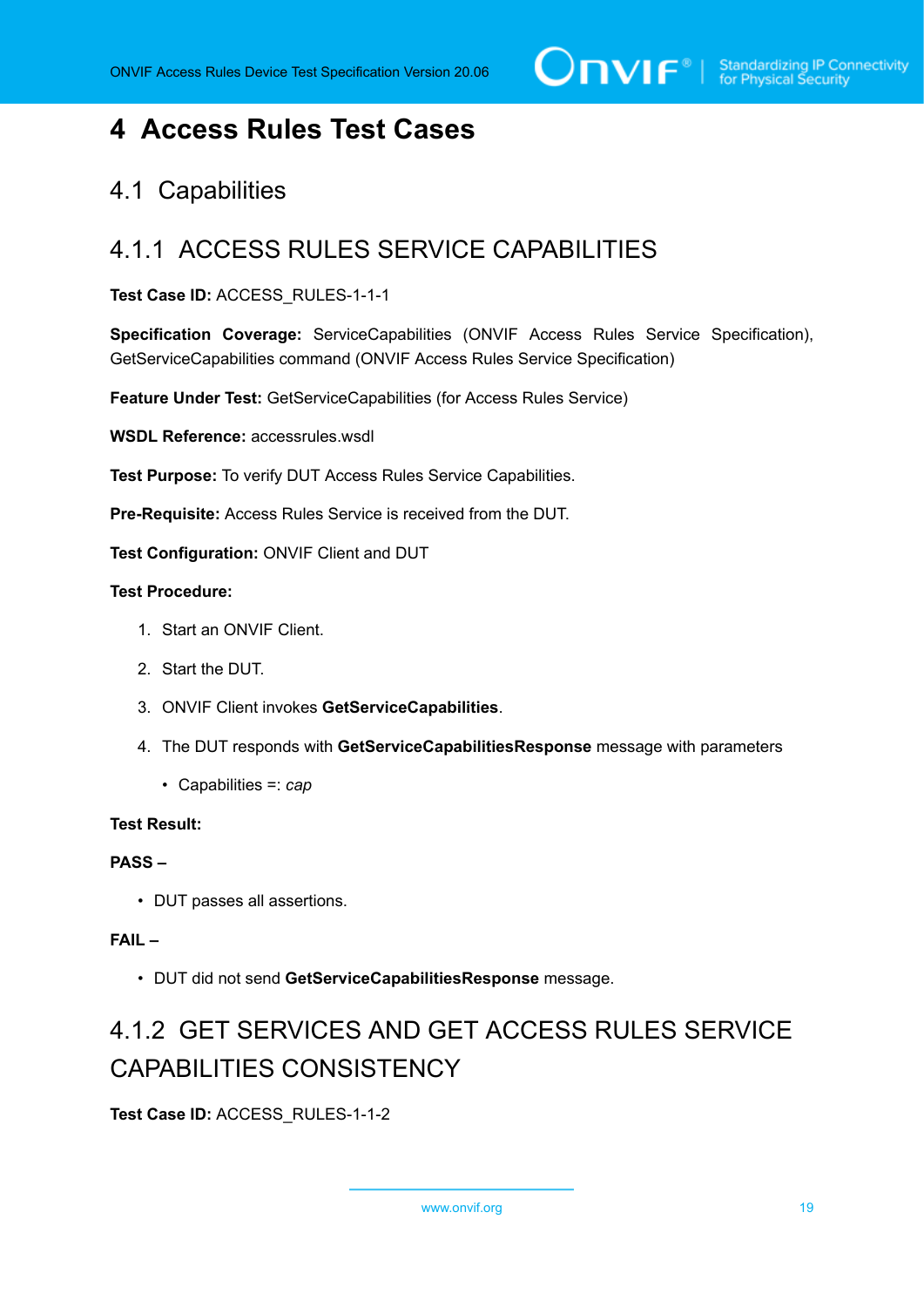**Specification Coverage:** Capability exchange (ONVIF Core Specification), ServiceCapabilities (ONVIF Access Rules Service Specification), GetServiceCapabilities command (ONVIF Access Rules Service Specification)

 $\mathsf{D}\mathbf{N}\mathsf{I}\mathsf{F}^\ast$  i

**Feature Under Test:** GetServices, GetServiceCapabilities (for Access Rules Service)

**WSDL Reference:** devicemgmt.wsdl, accessrules.wsdl

**Test Purpose:** To verify Get Services and Access Rules Service Capabilities consistency.

**Pre-Requisite:** None.

**Test Configuration:** ONVIF Client and DUT

#### **Test Procedure:**

- 1. Start an ONVIF Client.
- 2. Start the DUT.
- 3. ONVIF Client invokes **GetServices** with parameters
	- IncludeCapability := true
- 4. The DUT responds with a **GetServicesResponse** message with parameters
	- Services list =: *servicesList*
- 5. ONVIF Client selects Service with Service.Namespace = "http://www.onvif.org/ver10/ accessrules/wsdl":
	- Services list [Namespace = "http://www.onvif.org/ver10/accessrules/wsdl"] =: *accessRulesService*
- 6. ONVIF Client invokes **GetServiceCapabilities**.
- 7. The DUT responds with a **GetServiceCapabilitiesResponse** message with parameters
	- Capabilities =: *cap*
- <span id="page-19-0"></span>8. If *cap* differs from *accessRulesService*.Capabilities.Capabilities, FAIL the test.

### **Test Result:**

#### **PASS –**

• DUT passes all assertions.

**FAIL –**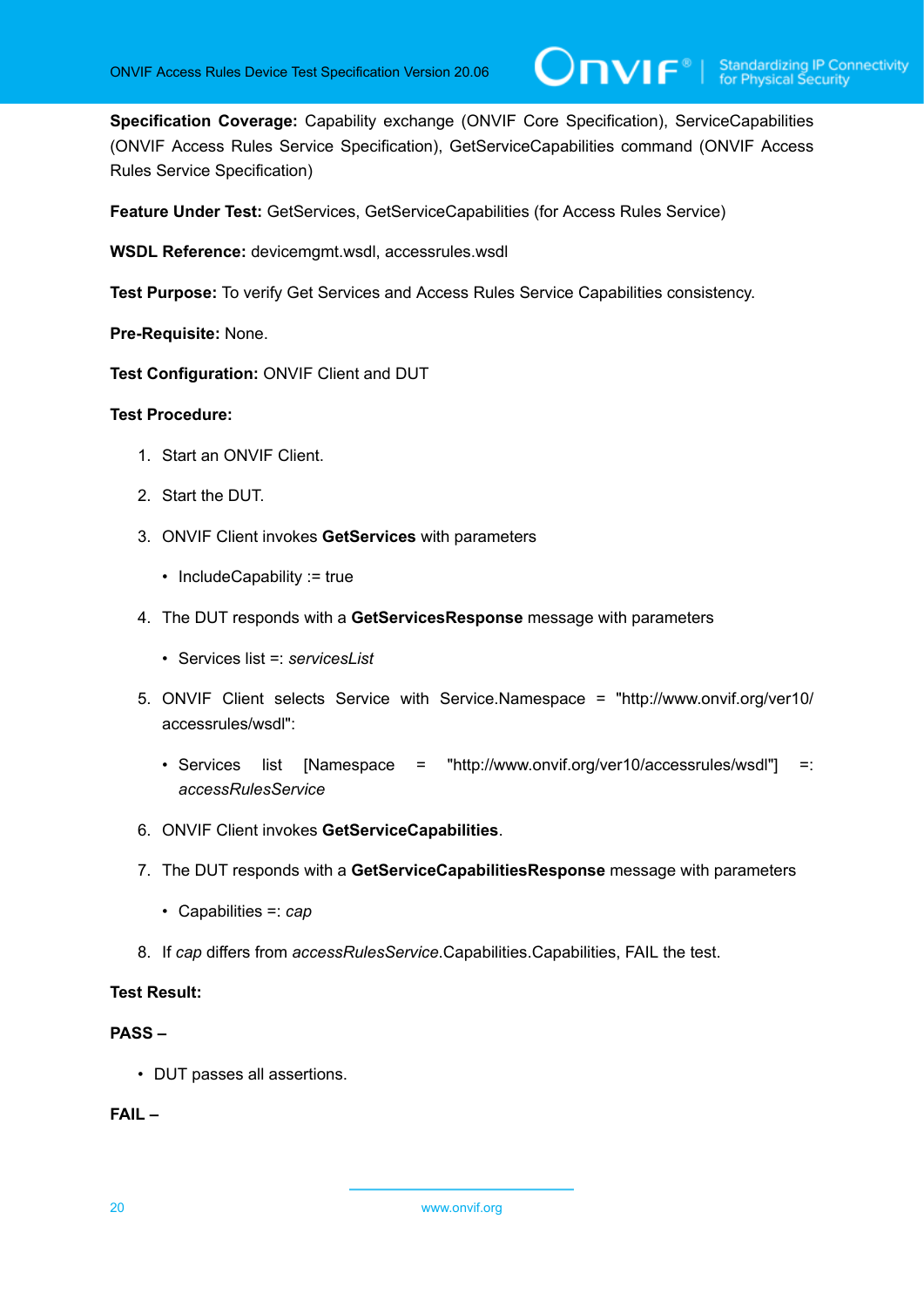- DUT did not send **GetServicesResponse** message.
- DUT did not send **GetServiceCapabilitiesResponse** message.

**Note:** The following fields are compared at step [8:](#page-19-0)

- MaxLimit
- MaxAccessProfiles
- MaxAccessPoliciesPerAccessProfile
- MultipleSchedulesPerAccessPointSupported

### <span id="page-20-0"></span>4.2 Access Profile Info

### <span id="page-20-1"></span>4.2.1 GET ACCESS PROFILE INFO

#### **Test Case ID:** ACCESS\_RULES-2-1-1

**Specification Coverage:** AccessProfileInfo (ONVIF Access Rules Service Specification), GetAccessProfileInfo command (ONVIF Access Rules Service Specification)

**Feature Under Test:** GetAccessProfileInfo

**WSDL Reference:** accessrules.wsdl

**Test Purpose:** To verify Get Access Profile Info.

**Pre-Requisite:** Access Rules Service is received from the DUT.

**Test Configuration:** ONVIF Client and DUT

- 1. Start an ONVIF Client.
- 2. Start the DUT.
- 3. ONVIF Client retrieves a complete list of access profile info (out *accessProfileInfoCompleteList*) by following the procedure mentioned in [Annex A.1.](#page-76-1)
- 4. If *accessProfileInfoCompleteList* is empty, skip other steps.
- 5. ONVIF Client gets the service capabilities (out *cap*) by following the procedure mentioned in [Annex A.2.](#page-77-0)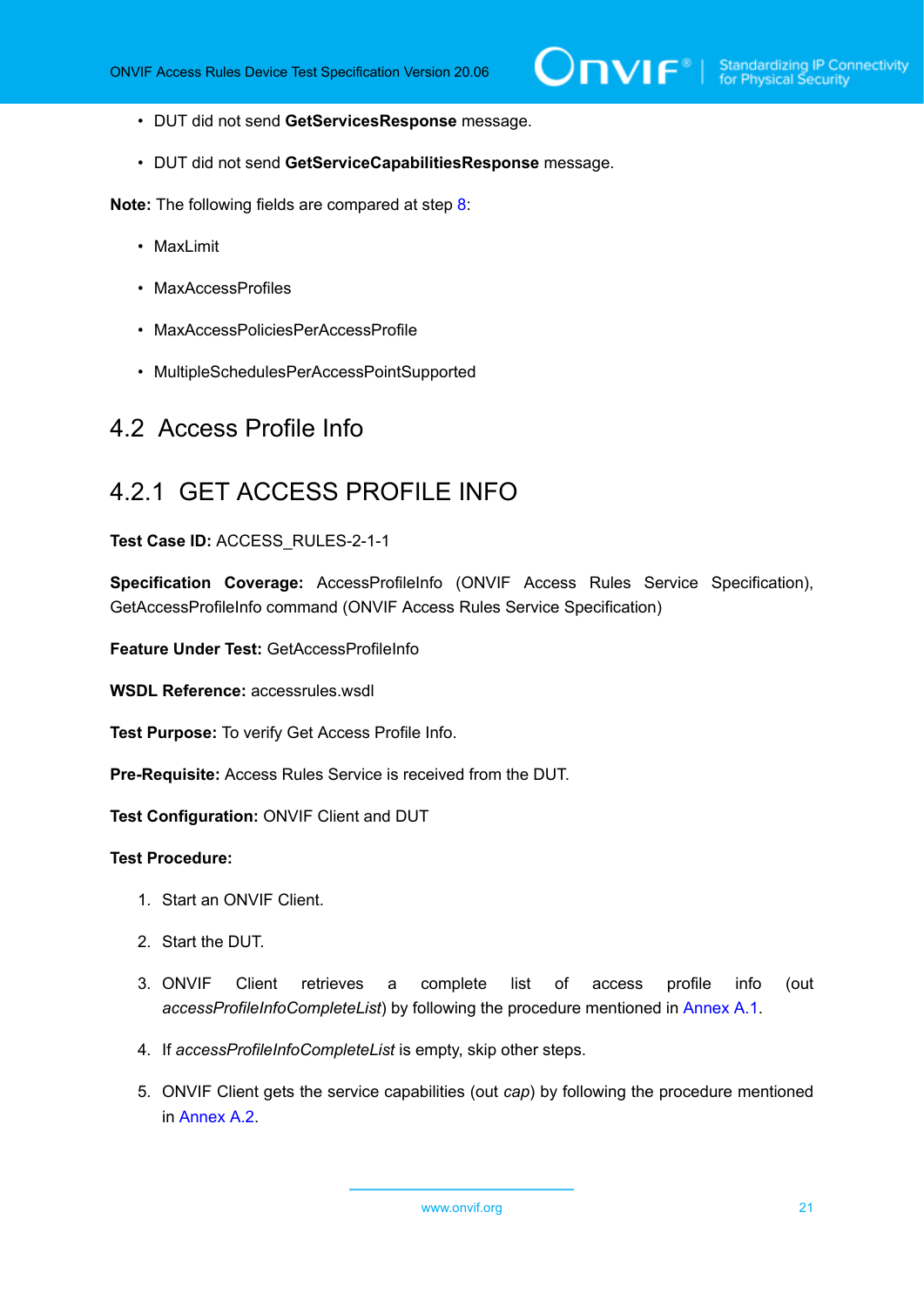- <span id="page-21-0"></span>6. Set the following:
	- *tokenList* := [subset of *accessProfileInfoCompleteList*.token values with items number equal to *cap*.MaxLimit]
- 7. ONVIF client invokes **GetAccessProfileInfo** with parameters
	- Token list := *tokenList*
- 8. The DUT responds with **GetAccessProfileInfoResponse** message with parameters
	- AccessProfileInfo list =: *accessProfileInfoList1*
- 9. If *accessProfileInfoList1* does not contain AccessProfileInfo item for each token from *tokenList*, FAIL the test and skip other steps.
- 10.If *accessProfileInfoList1* contains at least two AccessProfileInfo item with equal token, FAIL the test and skip other steps.
- 11. If *accessProfileInfoList1* contains other AccessProfileInfo items then listed in *tokenList*, FAIL the test and skip other steps.
- 12.For each AccessProfile.token *token* from *accessProfileInfoCompleteList* repeat the following steps:
	- 12.1. ONVIF client invokes **GetAccessProfileInfo** with parameters
		- Token[0] := *token*
	- 12.2. The DUT responds with **GetAccessProfileInfoResponse** message with parameters
		- AccessProfileInfo list =: *accessProfileInfoList2*
	- 12.3. If *accessProfileInfoList2* does not contain only one AccessProfileInfo item with token equal to *token*, FAIL the test and skip other steps.
	- 12.4. If *accessProfileInfoList2*[0] item is not equal to *accessProfileInfoCompleteList*[token = *token*] item, FAIL the test and skip other steps.

#### <span id="page-21-1"></span>**Test Result:**

#### **PASS –**

• DUT passes all assertions.

#### **FAIL –**

• DUT did not send **GetAccessProfileInfoResponse** message.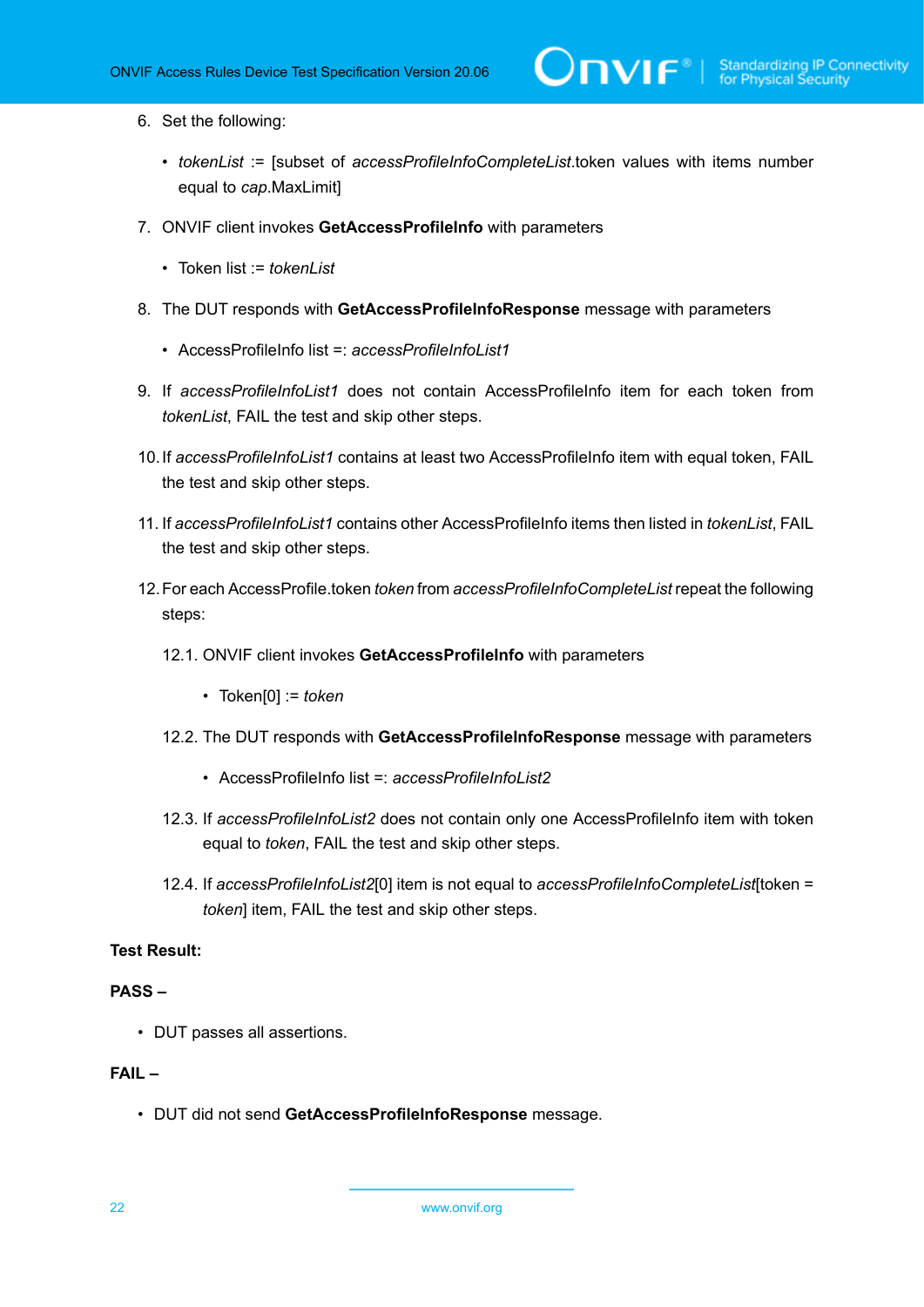**Note:** If number of items in *accessProfileInfoCompleteList*, less than Capabilities =: *cap*.MaxLimit, then all *accessProfileInfoCompleteList*.Token items shall be used for the step [6.](#page-21-0)

**Note:** The following fields are comparied at step [12.4:](#page-21-1)

- AccessProfileInfo:
	- token
	- Name
	- Description

### <span id="page-22-0"></span>4.2.2 GET ACCESS PROFILE INFO LIST - LIMIT

**Test Case ID:** ACCESS\_RULES-2-1-2

Specification Coverage: AccessProfileInfo (ONVIF Access Rules Service Specification), GetAccessProfileInfoList command (ONVIF Access Rules Service Specification)

**Feature Under Test:** GetAccessProfileInfoList

**WSDL Reference:** accessrules.wsdl

**Test Purpose:** To verify Get Access Profile Info List using Limit.

**Pre-Requisite:** Access Rules Service is received from the DUT.

**Test Configuration:** ONVIF Client and DUT

- 1. Start an ONVIF Client.
- 2. Start the DUT.
- 3. ONVIF Client gets the service capabilities (out *cap*) by following the procedure mentioned in [Annex A.2.](#page-77-0)
- 4. ONVIF client invokes **GetAccessProfileInfoList** with parameters
	- Limit  $:= 1$
	- StartReference skipped
- 5. The DUT responds with **GetAccessProfileInfoListResponse** message with parameters
	- NextStartReference =: *nextStartReference*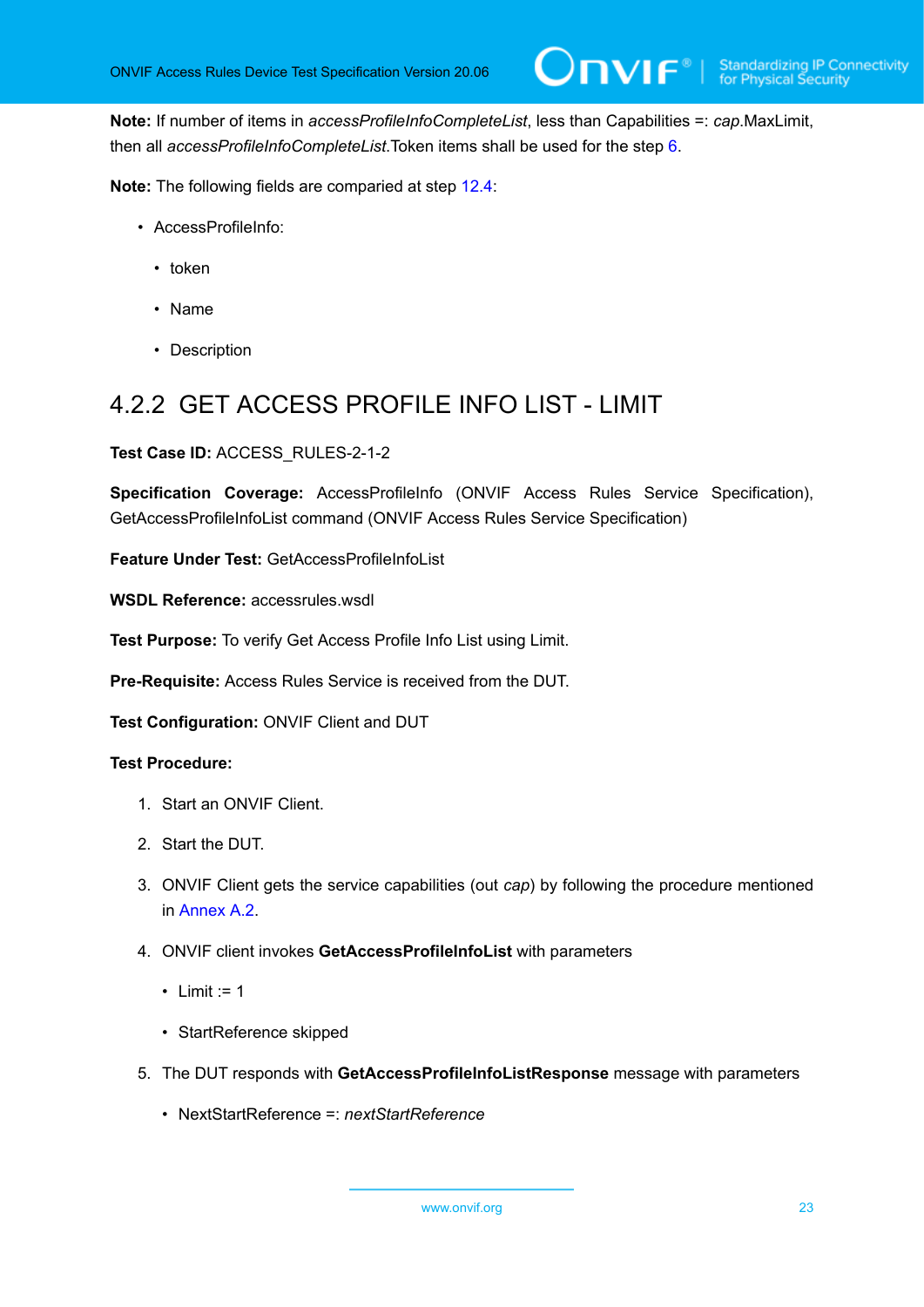- AccessProfileInfo list =: *accessProfileInfoList1*
- 6. If *accessProfileInfoList1* contains more AccessProfileInfo items than 1, FAIL the test and skip other steps.
- 7. If *cap*.MaxLimit is equal to 1, skip other steps.
- 8. ONVIF client invokes **GetAccessProfileInfoList** with parameters
	- Limit := *cap*.MaxLimit
	- StartReference skipped
- 9. The DUT responds with **GetAccessProfileInfoListResponse** message with parameters
	- NextStartReference =: *nextStartReference*
	- AccessProfileInfo list =: *accessProfileInfoList2*
- 10.If *accessProfileInfoList2* contains more AccessProfileInfo items than *cap*.MaxLimit, FAIL the test and skip other steps.
- 11. If *cap*.MaxLimit is equal to 2, skip other steps.
- 12.Set the following:
	- *limit* := [number between 1 and *cap*.MaxLimit]
- 13.ONVIF client invokes **GetAccessProfileInfoList** with parameters
	- Limit := *limit*
	- StartReference skipped
- 14.The DUT responds with **GetAccessProfileInfoListResponse** message with parameters
	- NextStartReference =: *nextStartReference*
	- AccessProfileInfo list =: *accessProfileInfoList3*
- 15.If *accessProfileInfoList3* contains more AccessProfileInfo items than *limit*, FAIL the test and skip other steps.

#### **Test Result:**

#### **PASS –**

• DUT passes all assertions.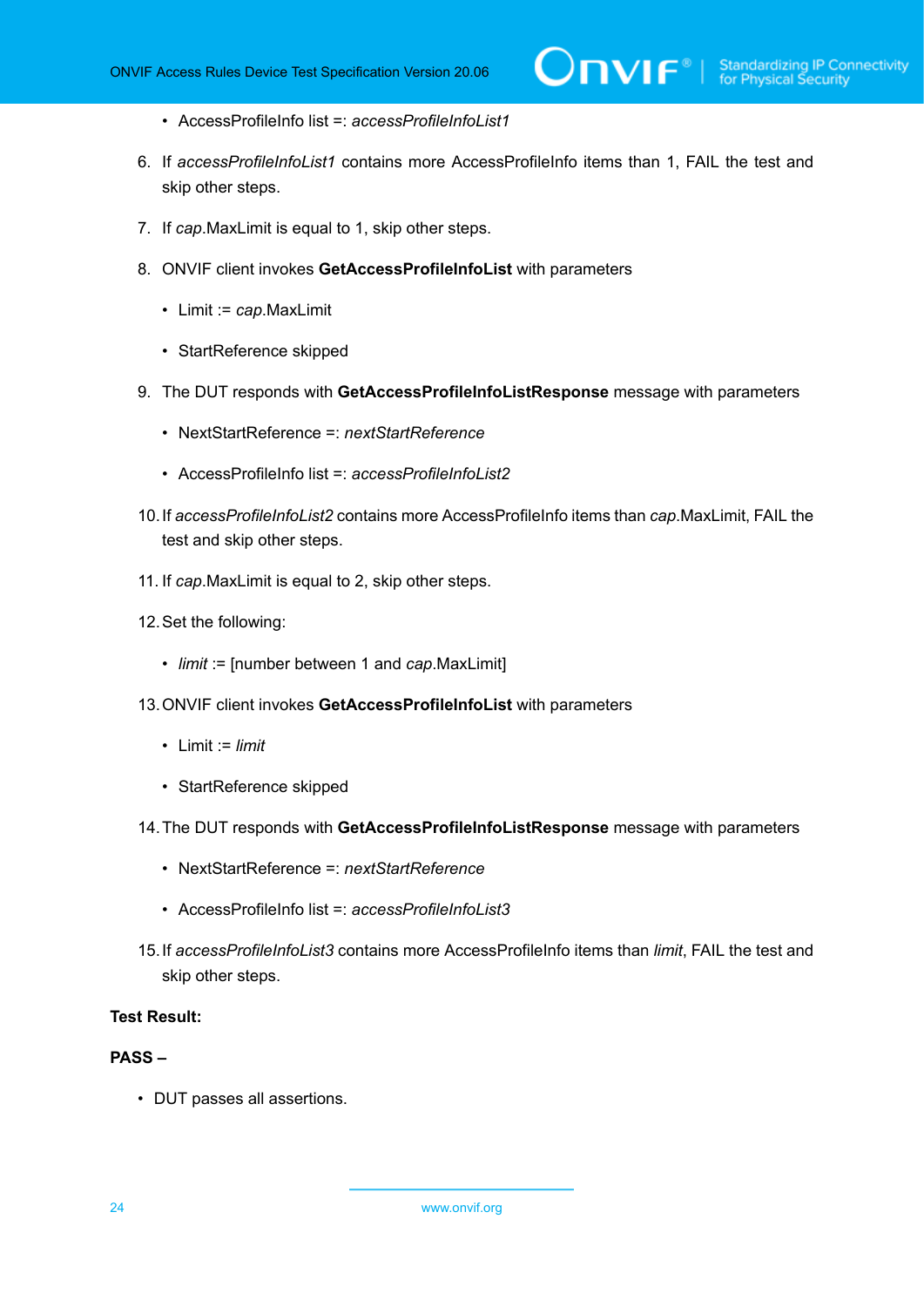#### **FAIL –**

• DUT did not send **GetAccessProfileInfoListResponse** message.

## <span id="page-24-0"></span>4.2.3 GET ACCESS PROFILE INFO LIST - START REFERENCE AND LIMIT

#### **Test Case ID:** ACCESS\_RULES-2-1-3

**Specification Coverage:** AccessProfileInfo (ONVIF Access Rules Service Specification), GetAccessProfileInfoList command (ONVIF Access Rules Service Specification)

**Feature Under Test:** GetAccessProfileInfoList

**WSDL Reference:** accessrules.wsdl

**Test Purpose:** To verify Get Access Profile Info List using StartReference and Limit.

**Pre-Requisite:** Access Rules Service is received from the DUT.

**Test Configuration:** ONVIF Client and DUT

- 1. Start an ONVIF Client.
- 2. Start the DUT.
- 3. ONVIF Client gets the service capabilities (out *cap*) by following the procedure mentioned in [Annex A.2.](#page-77-0)
- 4. ONVIF client invokes **GetAccessProfileInfoList** with parameters
	- Limit := *cap*.MaxLimit
	- StartReference skipped
- 5. The DUT responds with **GetAccessProfileInfoListResponse** message with parameters
	- NextStartReference =: *nextStartReference*
	- AccessProfileInfo list =: *accessProfileInfoList1*
- 6. If *accessProfileInfoList1* contains more AccessProfileInfo items than *cap*.MaxLimit, FAIL the test and skip other steps.
- 7. Until *nextStartReference* is not null, repeat the following steps: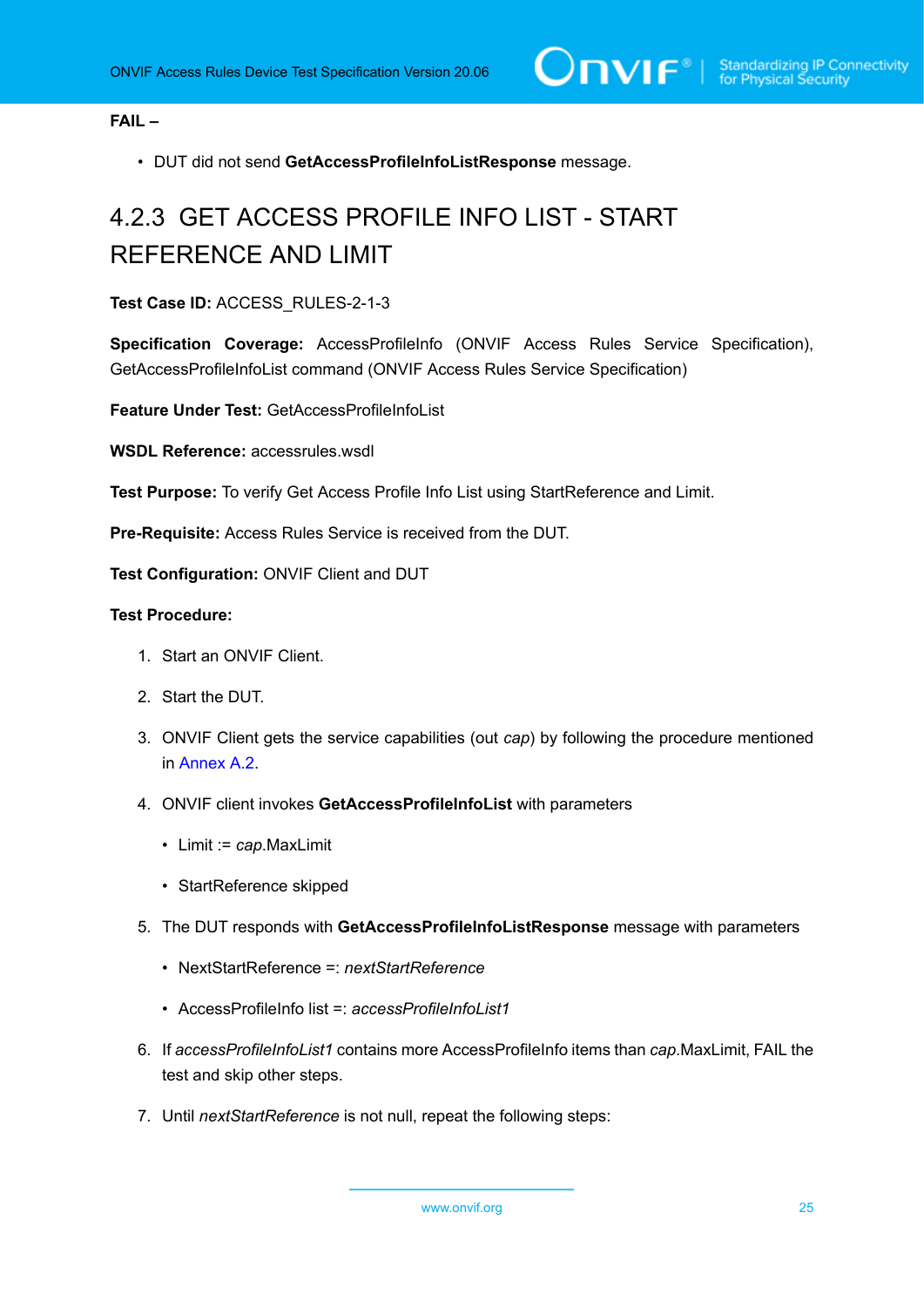- 7.1. ONVIF client invokes **GetAccessProfileInfoList** with parameters
	- Limit := *cap*.MaxLimit
	- StartReference := *nextStartReference*
- 7.2. The DUT responds with **GetAccessProfileInfoListResponse** message with parameters
	- NextStartReference =: *nextStartReference*
	- AccessProfileInfo list =: *accessProfileInfoListPart*
- 7.3. If *accessProfileInfoListPart* contains more AccessProfileInfo items than *cap*.MaxLimit, FAIL the test and skip other steps.
- 7.4. Set the following:
	- *accessProfileInfoCompleteList1* := *accessProfileInfoCompleteList1* + *accessProfileInfoListPart*
- 8. If *accessProfileInfoCompleteList1* contains at least two AccessProfileInfo items with equal token, FAIL the test and skip other steps.
- 9. If *cap*.MaxLimit is equal to 1, skip other steps.
- 10.ONVIF client invokes **GetAccessProfileInfoList** with parameters
	- $\cdot$  limit := 1
	- StartReference skipped
- 11. The DUT responds with **GetAccessProfileInfoListResponse** message with parameters
	- NextStartReference =: *nextStartReference*
	- AccessProfileInfo list =: *accessProfileInfoCompleteList2*
- 12.If *caccessProfileInfoCompleteList2* contains more AccessProfileInfo items than 1, FAIL the test and skip other steps.
- 13.Until *nextStartReference* is not null, repeat the following steps:
	- 13.1. ONVIF client invokes **GetAccessProfileInfoList** with parameters
		- $\bullet$  limit := 1
		- StartReference := *nextStartReference*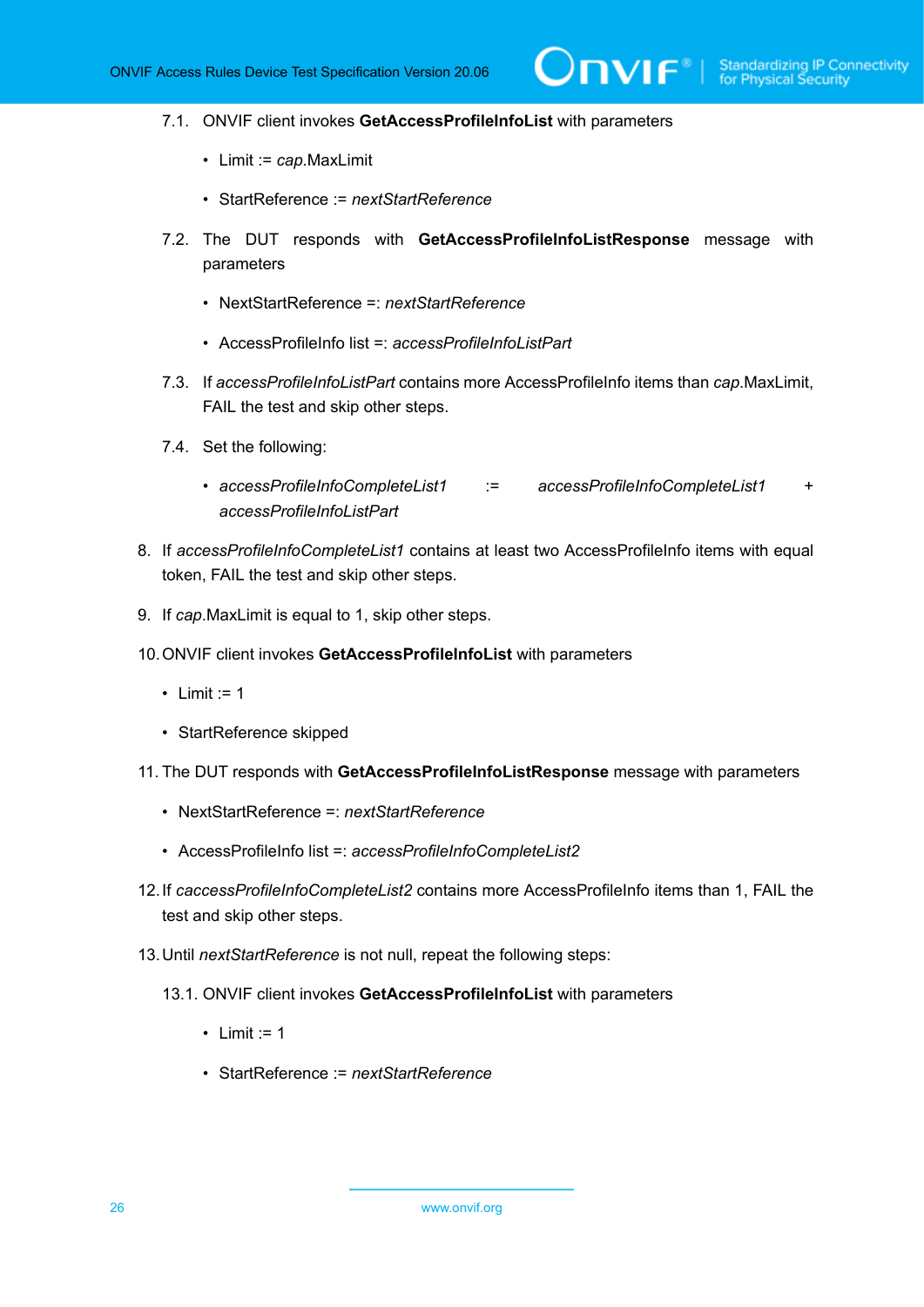- 13.2. The DUT responds with **GetAccessProfileInfoListResponse** message with parameters
	- NextStartReference =: *nextStartReference*
	- AccessProfileInfo list =: *accessProfileInfoListPart*
- 13.3. If *accessProfileInfoListPart* contains more AccessProfileInfo items than 1, FAIL the test and skip other steps.
- 13.4. Set the following:
	- *accessProfileInfoCompleteList2* := *accessProfileInfoCompleteList2* + *accessProfileInfoListPart*
- 14.If *accessProfileInfoCompleteList2* contains at least two AccessProfileInfo item with equal token, FAIL the test and skip other steps.
- 15.If *accessProfileInfoCompleteList2* does not contain all access profiles from *accessProfileInfoCompleteList1*, FAIL the test and skip other steps.
- 16.If *accessProfileInfoCompleteList2* contains access profiles other than access profiles from *accessProfileInfoCompleteList1*, FAIL the test and skip other steps.
- 17.If *cap*.MaxLimit is equal to 2, skip other steps.
- 18.Set the following:
	- *limit* := [number between 1 and *cap*.MaxLimit]
- 19.ONVIF client invokes **GetAccessProfileInfoList** with parameters
	- Limit := *limit*
	- StartReference skipped
- 20.The DUT responds with **GetAccessProfileInfoListResponse** message with parameters
	- NextStartReference =: *nextStartReference*
	- AccessProfileInfo list =: *accessProfileInfoCompleteList3*
- 21.If *accessProfileInfoCompleteList3* contains more AccessProfileInfo items than *limit*, FAIL the test and skip other steps.
- 22.Until *nextStartReference* is not null, repeat the following steps:
	- 22.1. ONVIF client invokes **GetAccessProfileInfoList** with parameters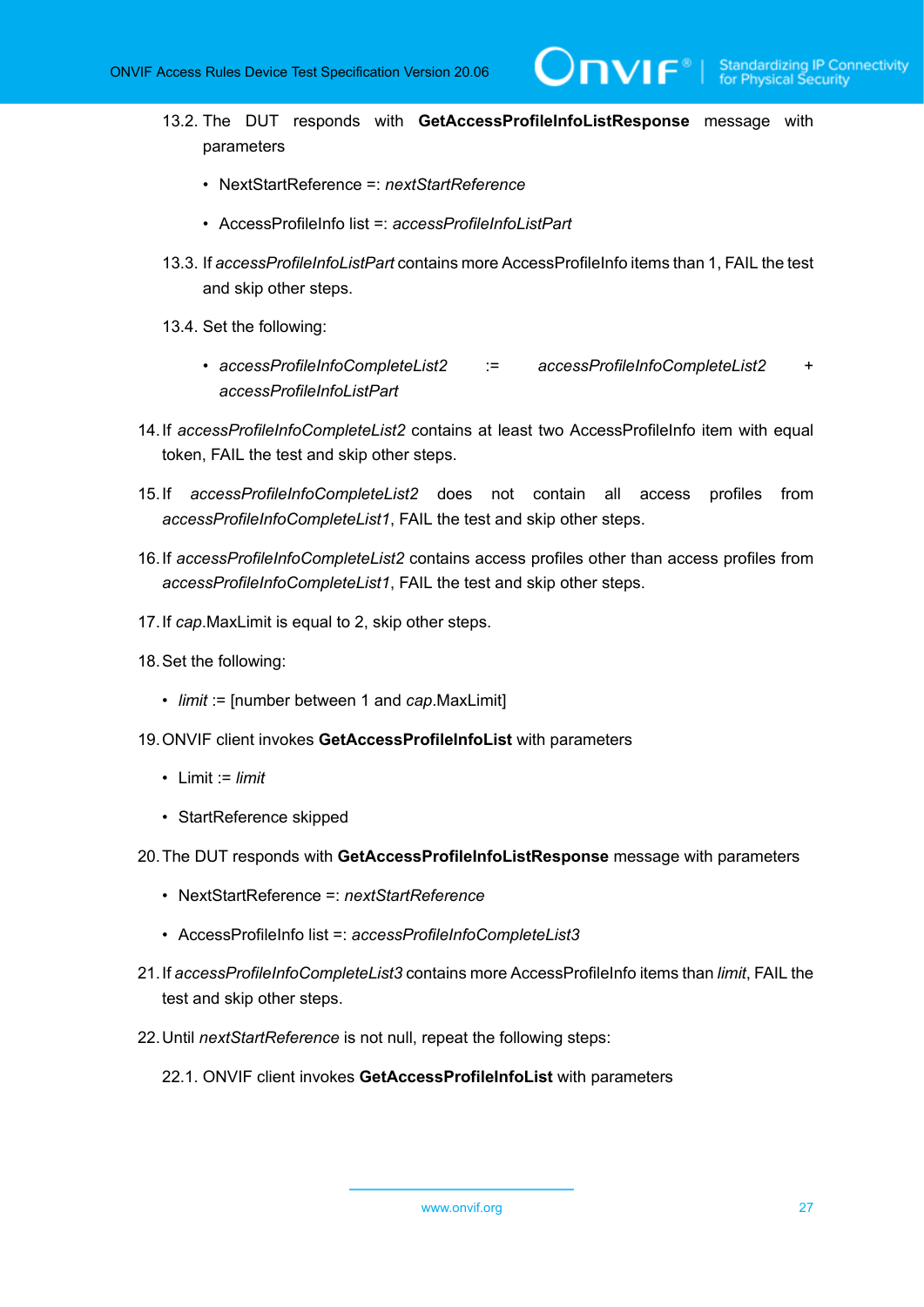- Limit := *limit*
- StartReference := *nextStartReference*
- 22.2. The DUT responds with **GetAccessProfileInfoListResponse** message with parameters
	- NextStartReference =: *nextStartReference*
	- AccessProfileInfo list =: *accessProfileInfoListPart*
- 22.3. If *accessProfileInfoListPart* contains more AccessProfileInfo items than *limit*, FAIL the test and skip other steps.
- 22.4. Set the following:
	- *accessProfileInfoCompleteList3* := *accessProfileInfoCompleteList3* + *accessProfileInfoListPart*
- 23.If *accessProfileInfoCompleteList3* contains at least two AccessProfileInfo item with equal token, FAIL the test and skip other steps.
- 24.If *accessProfileInfoCompleteList3* does not contain all access profiles from *accessProfileInfoCompleteList1*, FAIL the test and skip other steps.
- 25.If *accessProfileInfoCompleteList3* contains access profiles other than access profiles from *accessProfileInfoCompleteList1*, FAIL the test and skip other steps.

#### **Test Result:**

#### **PASS –**

• DUT passes all assertions.

#### **FAIL –**

• DUT did not send **GetAccessProfileInfoListResponse** message.

### <span id="page-27-0"></span>4.2.4 GET ACCESS PROFILE INFO LIST - NO LIMIT

#### **Test Case ID:** ACCESS\_RULES-2-1-4

Specification Coverage: AccessProfileInfo (ONVIF Access Rules Service Specification), GetAccessProfileInfoList command (ONVIF Access Rules Service Specification)

#### **Feature Under Test:** GetAccessProfileInfoList

28 www.onvif.org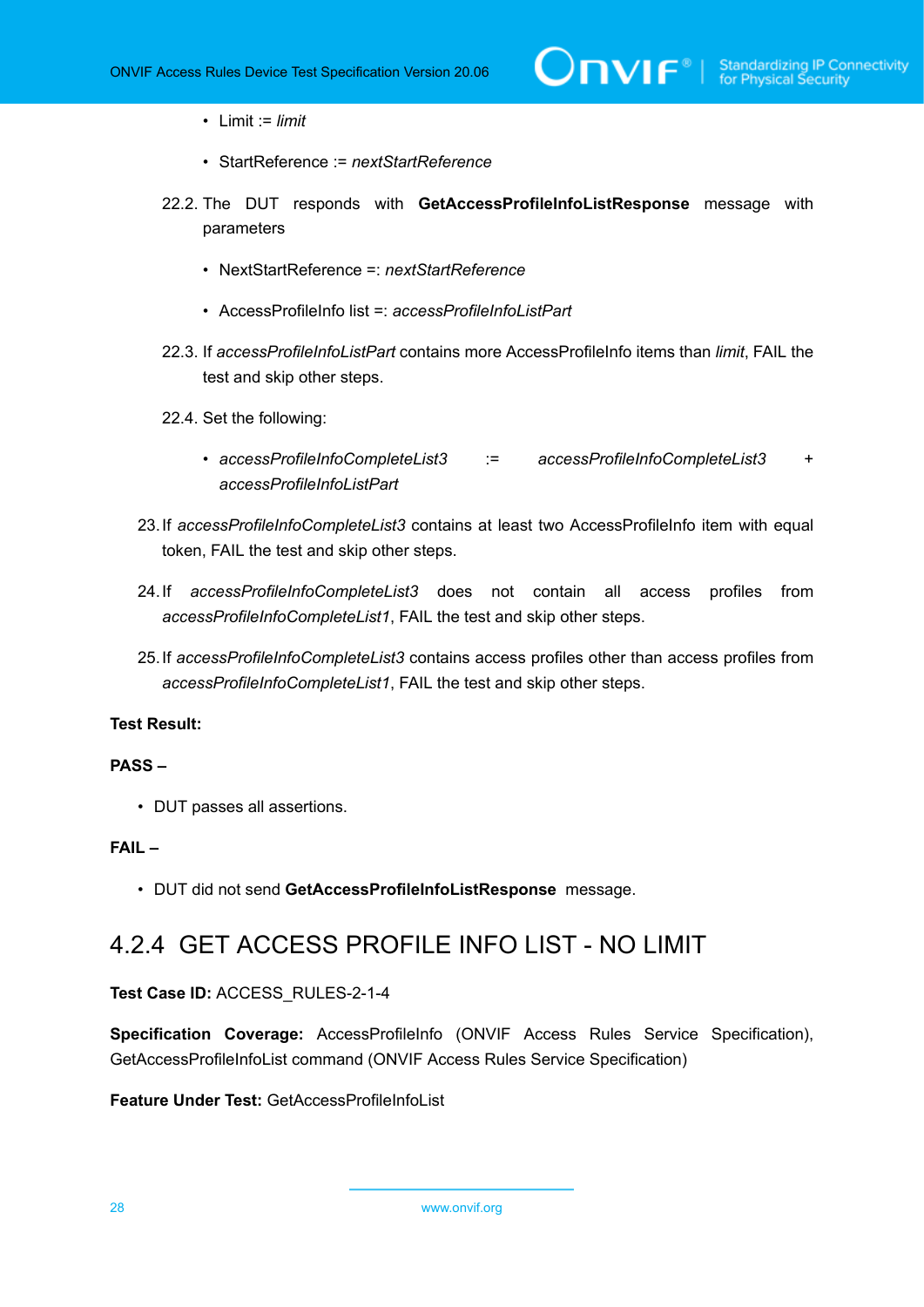#### **WSDL Reference:** accessrules.wsdl

**Test Purpose:** To verify Get Access Profile Info List without using Limit.

**Pre-Requisite:** Access Rules Service is received from the DUT.

**Test Configuration:** ONVIF Client and DUT

- 1. Start an ONVIF Client.
- 2. Start the DUT.
- 3. ONVIF Client gets the service capabilities (out *cap*) by following the procedure mentioned in [Annex A.2.](#page-77-0)
- 4. ONVIF client invokes **GetAccessProfileInfoList** with parameters
	- Limit skipped
	- StartReference skipped
- 5. The DUT responds with **GetAccessProfileInfoListResponse** message with parameters
	- NextStartReference =: *nextStartReference*
	- AccessProfileInfo list =: *accessProfileInfoCompleteList*
- 6. If *accessProfileInfoCompleteList* contains more AccessProfileInfo items than *cap*.MaxLimit, FAIL the test and skip other steps.
- 7. Until *nextStartReference* is not null, repeat the following steps:
	- 7.1. ONVIF client invokes **GetAccessProfileInfoList** with parameters
		- Limit skipped
		- StartReference := *nextStartReference*
	- 7.2. The DUT responds with **GetAccessProfileInfoListResponse** message with parameters
		- NextStartReference =: *nextStartReference*
		- AccessProfileInfo list =: *accessProfileInfoListPart*
	- 7.3. If *accessProfileInfoListPart* contains more AccessProfileInfo items than *cap*.MaxLimit, FAIL the test and skip other steps.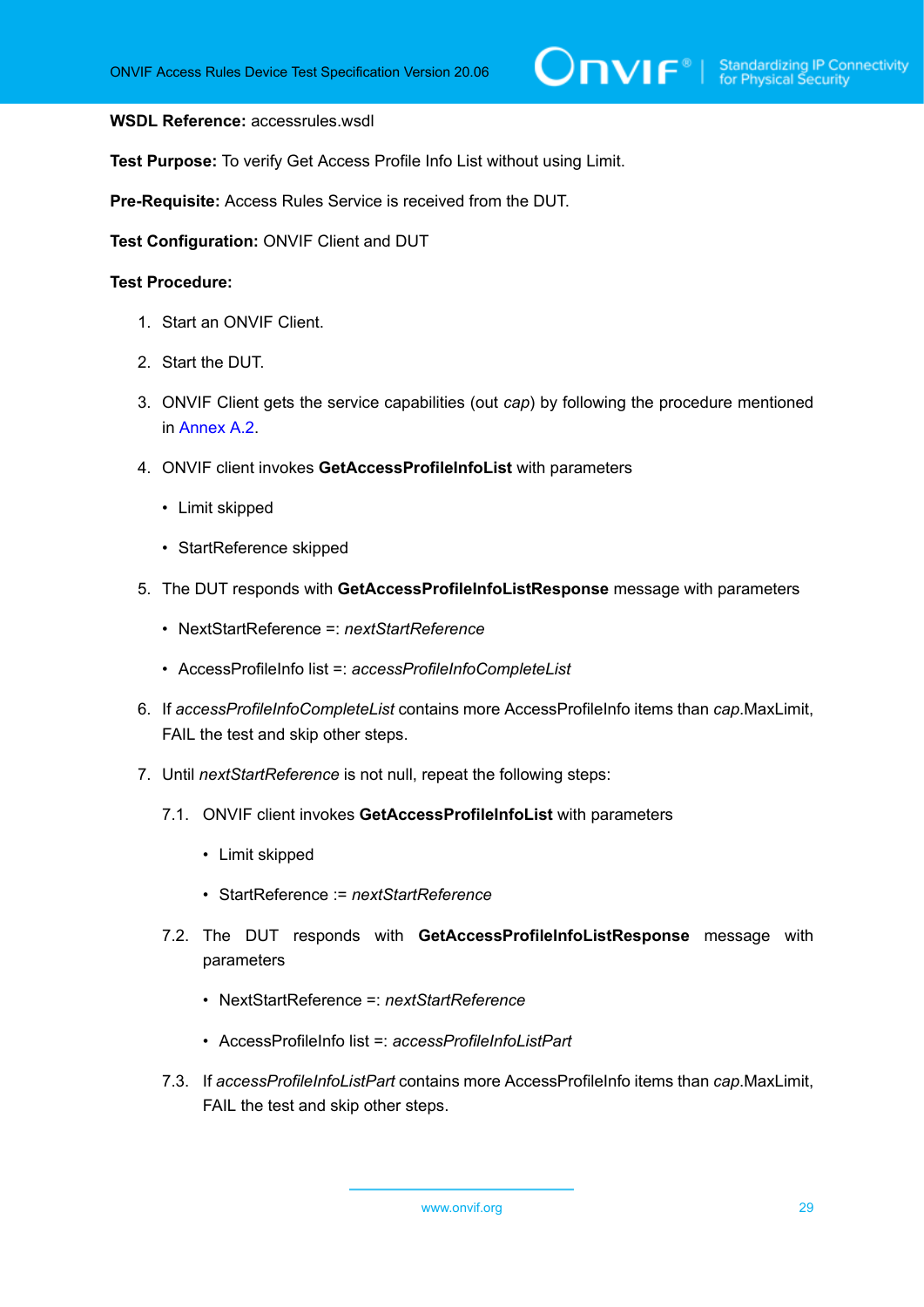#### 7.4. Set the following:

- *accessProfileInfoCompleteList* := *accessProfileInfoCompleteList* + *accessProfileInfoListPart*
- 8. If *accessProfileInfoCompleteList* contains at least two AccessProfileInfo items with equal token, FAIL the test.
- 9. If *accessProfileInfoCompleteList* contains more AccessProfileInfo items than *cap*.MaxAccessProfiles, FAIL the test and skip other steps.

#### **Test Result:**

#### **PASS –**

• DUT passes all assertions.

#### **FAIL –**

• DUT did not send **GetAccessProfileInfoListResponse** message.

### <span id="page-29-0"></span>4.2.5 GET ACCESS PROFILE INFO WITH INVALID TOKEN

#### **Test Case ID:** ACCESS\_RULES-2-1-5

**Specification Coverage:** GetAccessProfileInfo command (ONVIF Access Rules Service Specification)

**Feature Under Test:** GetAccessProfileInfo

**WSDL Reference:** accessrules.wsdl

**Test Purpose:** To verify Get Access Profile Info with invalid token.

**Pre-Requisite:** Access Rules Service is received from the DUT.

**Test Configuration:** ONVIF Client and DUT

- 1. Start an ONVIF Client.
- 2. Start the DUT.
- 3. ONVIF Client retrieves a complete list of access profiles (out *accessProfileInfoCompleteList*) by following the procedure mentioned in [Annex A.1](#page-76-1).
- 4. Set the following: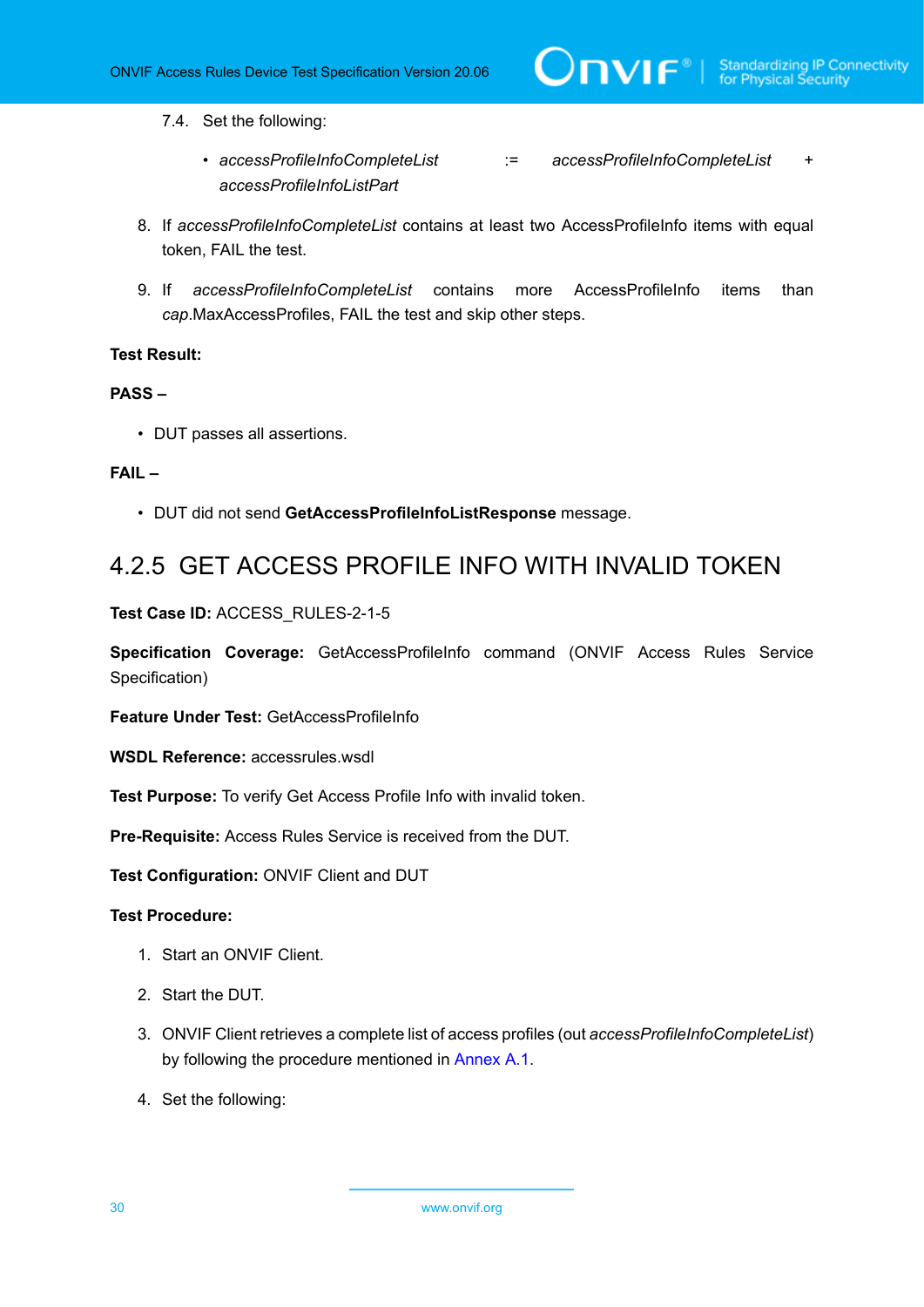- *invalidToken* := value not equal to any *accessProfileInfoCompleteList*.token
- 5. ONVIF client invokes **GetAccessProfileInfo** with parameters
	- Token list := *invalidToken*
- 6. The DUT responds with **GetAccessProfileInfoResponse** message with parameters
	- AccessProfileInfo list =: *accessProfileInfoList*
- 7. If *accessProfileInfoList* is not empty, FAIL the test.
- 8. If *accessProfileInfoCompleteList* is empty, skip other steps.
- 9. ONVIF Client gets the service capabilities (out *cap*) by following the procedure mentioned in Annex A 2
- 10.If *cap*.MaxLimit is less than 2, skip other steps.
- 11. ONVIF client invokes **GetAccessProfileInfo** with parameters
	- Token[0]:= *invalidToken*
	- Token[1]:= *accessProfileInfoCompleteList*[0].token
- 12.The DUT responds with **GetAccessProfileInfoResponse** message with parameters
	- AccessProfileInfo list =: *accessProfileInfoList*
- 13.If *accessProfileInfoList* is empty, FAIL the test.
- 14.If *accessProfileInfoList* contains more than one item, FAIL the test.
- 15.If *accessProfileInfoList*[0].token does not equal *accessProfileInfoCompleteList*[0].token, FAIL the test.

#### **Test Result:**

#### **PASS –**

• DUT passes all assertions.

#### **FAIL –**

• DUT did not send **GetAccessProfileInfoResponse** message.

### <span id="page-30-0"></span>4.2.6 GET ACCESS PROFILE INFO - TOO MANY ITEMS

**Test Case ID:** ACCESS\_RULES-2-1-6

www.onvif.org 31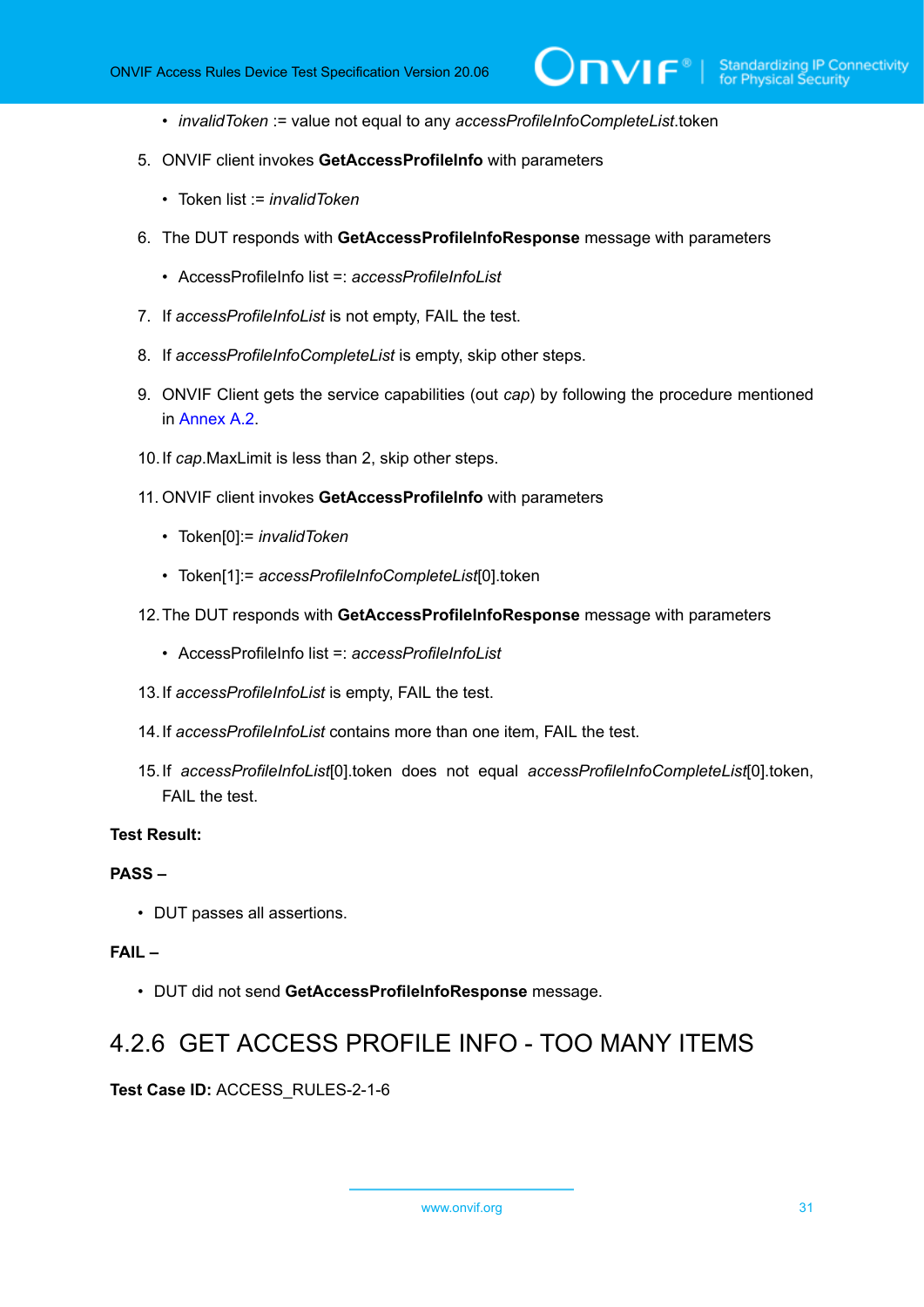**Specification Coverage:** AccessProfileInfo (ONVIF Access Rules Service Specification), GetAccessProfileInfo command (ONVIF Access Rules Service Specification)

#### **Feature Under Test:** GetAccessProfileInfo

**WSDL Reference:** accessrules.wsdl

**Test Purpose:** To verify Get Access Profile Info in case if there a more items than MaxLimit in request.

**Pre-Requisite:** Access Rules Service is received from the DUT.

**Test Configuration:** ONVIF Client and DUT

#### **Test Procedure:**

- 1. Start an ONVIF Client.
- 2. Start the DUT.
- 3. ONVIF Client retrieves a complete list of access profiles (out *accessProfileInfoCompleteList*) by following the procedure mentioned in [Annex A.1](#page-76-1).
- 4. ONVIF Client gets the service capabilities (out *cap*) by following the procedure mentioned in Annex A 2
- 5. If *accessProfileInfoCompleteList*.token items number is less than *cap*.MaxLimit or equal to cap.MaxLimit, skip other steps.
- 6. Set the following:
	- *tokenList* := [subset of *accessProfileInfoCompleteList*.token values with items number equal to *cap*.MaxLimit + 1]
- 7. ONVIF client invokes **GetAccessProfileInfo** with parameters
	- Token list := *tokenList*
- 8. The DUT returns **env:Sender\ter:InvalidArgs\ter:TooManyItems** SOAP 1.2 fault.

#### **Test Result:**

#### **PASS –**

• DUT passes all assertions.

#### **FAIL –**

• The DUT did not send env:Sender\ter:InvalidArgs\ter:TooManyItems SOAP 1.2 fault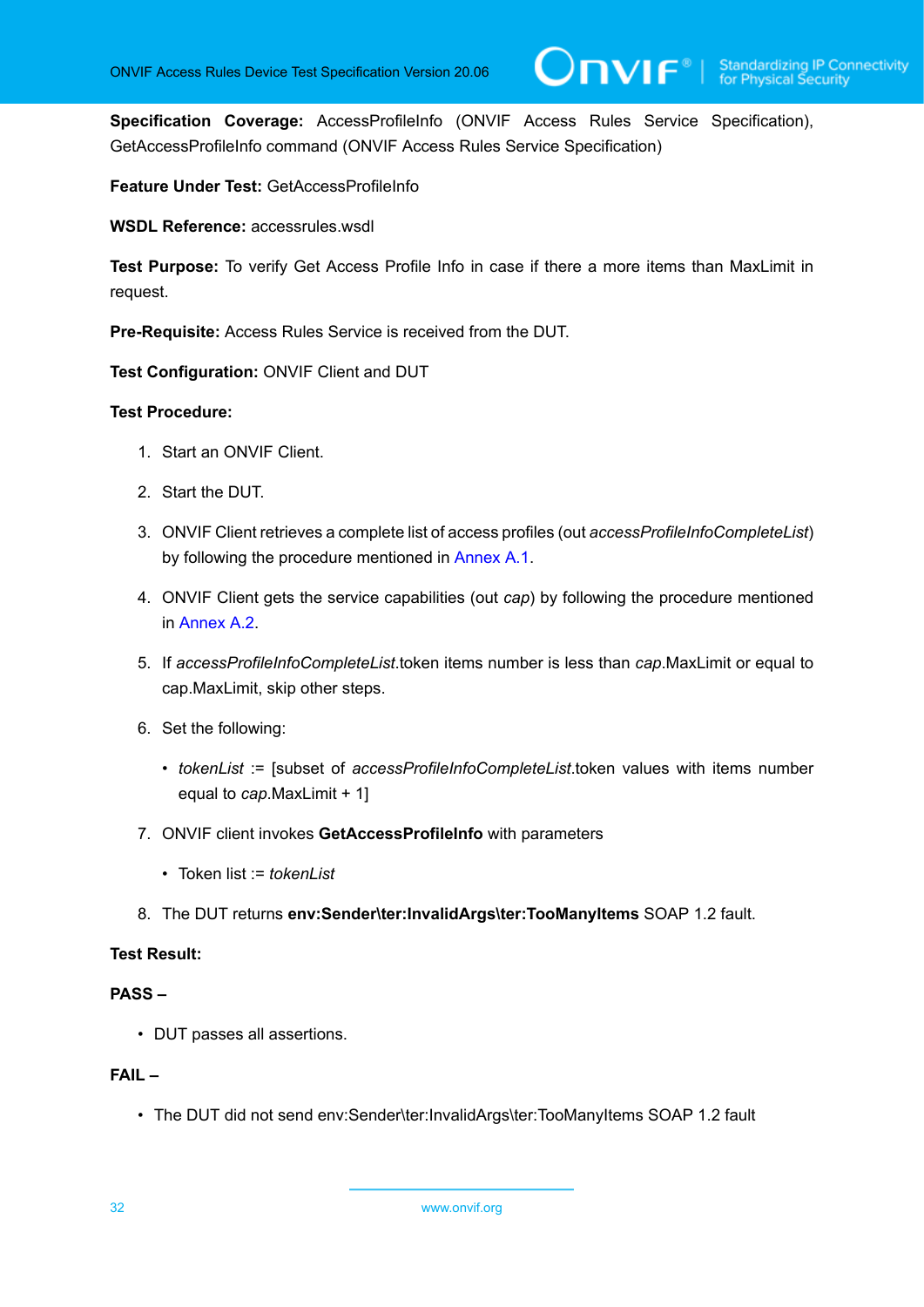# $\bigcirc$   $\bigcap$   $\bigvee$   $\bigcirc$   $\bigcirc$   $\bigcirc$   $\bigcirc$  Standardizing IP Connectivity

### <span id="page-32-0"></span>4.3 Access Profile

### <span id="page-32-1"></span>4.3.1 GET ACCESS PROFILES

**Test Case ID:** ACCESS\_RULES-3-1-1

**Specification Coverage:** AccessProfileInfo (ONVIF Access Rules Service Specification), AccessProfile (ONVIF Access Rules Service Specification), GetAccessProfiles command (ONVIF Access Rules Service Specification)

**Feature Under Test:** GetAccessProfiles

**WSDL Reference:** accessrules.wsdl

**Test Purpose:** To verify Get Access Profiles.

**Pre-Requisite:** Access Rules Service is received from the DUT.

**Test Configuration:** ONVIF Client and DUT

- 1. Start an ONVIF Client.
- 2. Start the DUT.
- 3. ONVIF Client retrieves a complete list of access profiles (out *accessProfileCompleteList*) by following the procedure mentioned in [Annex A.3](#page-77-1).
- 4. If *accessProfileCompleteList* is empty, skip other steps.
- 5. ONVIF Client gets the service capabilities (out *cap*) by following the procedure mentioned in [Annex A.2.](#page-77-0)
- <span id="page-32-2"></span>6. Set the following:
	- *tokenList* := [subset of *accessProfileCompleteList*.token values with items number equal to *cap*.MaxLimit]
- 7. ONVIF client invokes **GetAccessProfiles** with parameters
	- Token list := *tokenList*
- 8. The DUT responds with **GetAccessProfilesResponse** message with parameters
	- AccessProfile list =: *accessProfileList1*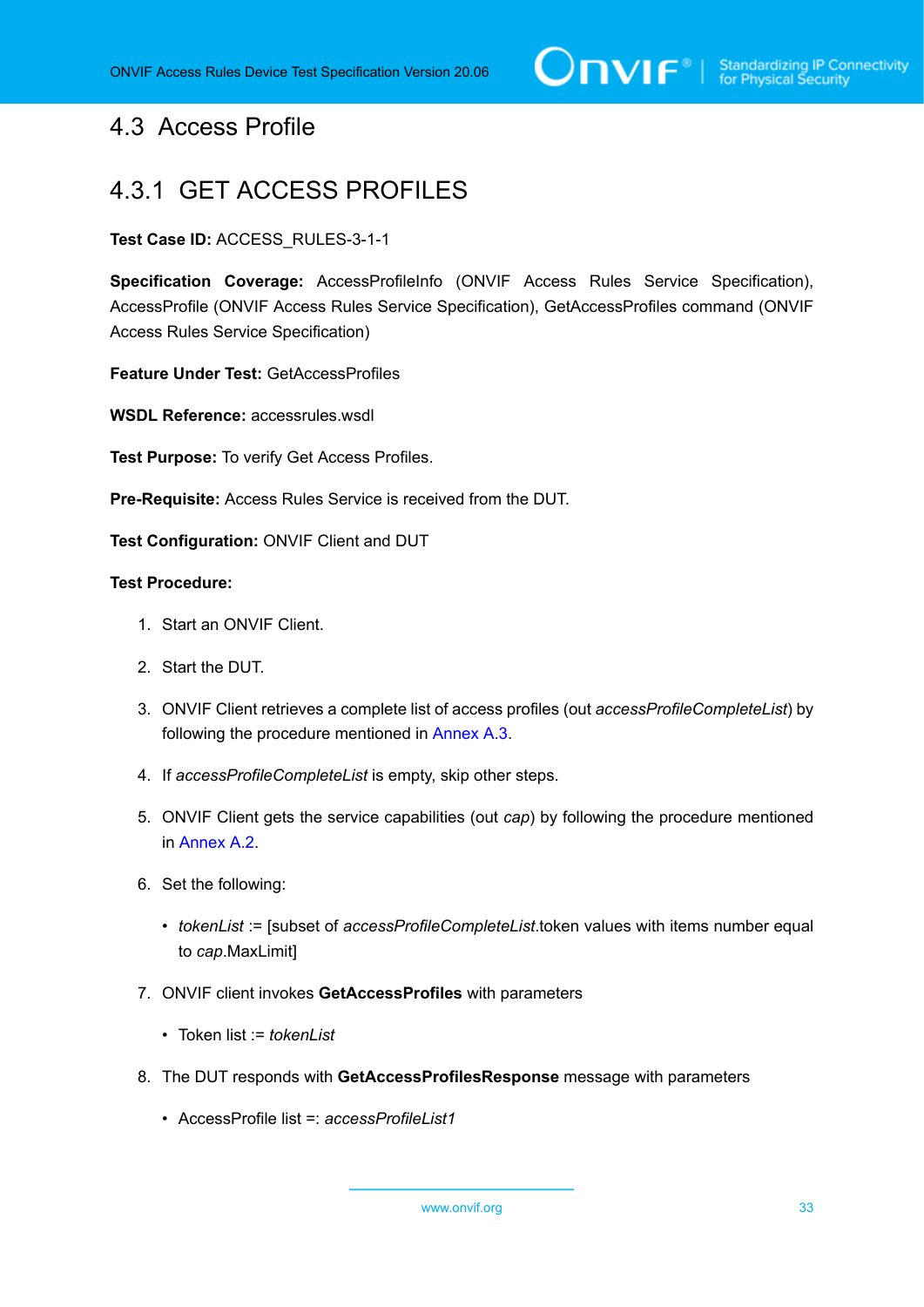9. If *accessProfileList1* does not contain AccessProfile item for each token from *tokenList*, FAIL the test and skip other steps.

 $\mathsf{D}\mathbf{N}\mathsf{I}\mathsf{F}^\ast$ l

- 10.If *accessProfileList1* contains at least two AccessProfile items with equal token, FAIL the test and skip other steps.
- 11. If *accessProfileList1* contains other AccessProfile items then listed in *tokenList*, FAIL the test and skip other steps.
- 12.For each *AccessProfileInfo*.token token from *accessProfileCompleteList* repeat the following steps:
	- 12.1. ONVIF client invokes **GetAccessProfiles** with parameters
		- Token[0] := *token*
	- 12.2. The DUT responds with **GetAccessProfilesResponse** message with parameters
		- AccessProfile list =: *accessProfileList2*
	- 12.3. If *accessProfileList2* does not contain only one AccessProfile item with token equal to *token*, FAIL the test and skip other steps.
	- 12.4. If *accessProfileList2*[0] item does not have equal field values to *accessProfileCompleteList*[token = *token*] item, FAIL the test and skip other steps.

#### <span id="page-33-0"></span>**Test Result:**

#### **PASS –**

• DUT passes all assertions.

#### **FAIL –**

• DUT did not send **GetAccessProfilesResponse** message.

**Note:** If number of items in *accessProfileCompleteList*, less than *cap*.MaxLimit, then all *accessProfileCompleteList*.Token items shall be used for the step [6](#page-32-2).

**Note:** The following fields are comparied at step [12.4:](#page-33-0)

- AccessProfile:
	- token
	- Name
	- Description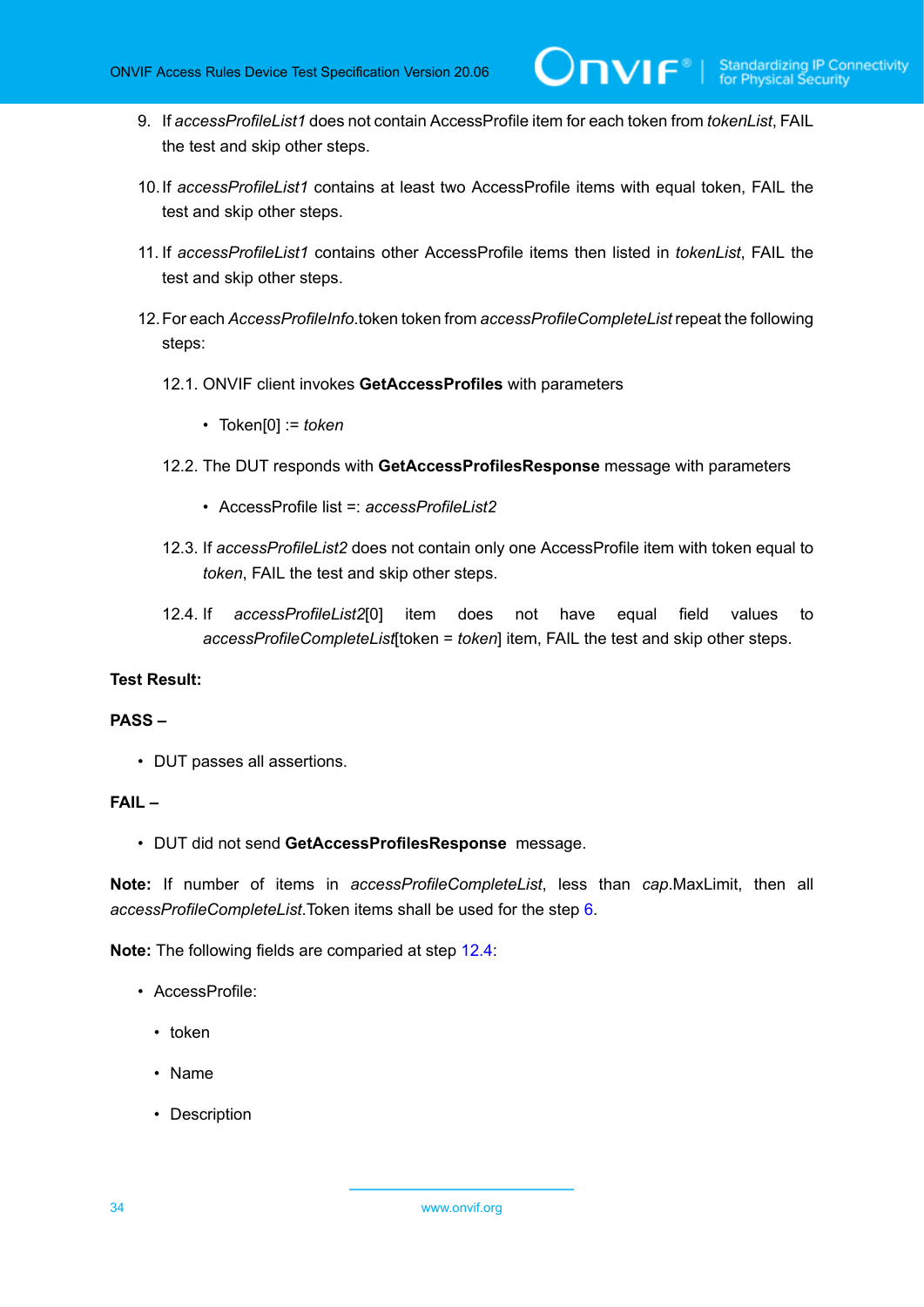• AccessPolicy list (ScheduleToken is used as unique key for comparing)

- ScheduleToken
- Entity
- EntityType

### <span id="page-34-0"></span>4.3.2 GET ACCESS PROFILE LIST - LIMIT

#### **Test Case ID:** ACCESS\_RULES-3-1-2

Specification Coverage: AccessProfileInfo (ONVIF Access Rules Service Specification), AccessProfile (ONVIF Access Rules Service Specification), GetAccessProfileList command (ONVIF Access Rules Service Specification)

**Feature Under Test: GetAccessProfileList** 

**WSDL Reference:** accessrules.wsdl

**Test Purpose:** To verify Get Access Profile List using Limit.

**Pre-Requisite:** Access Rules Service is received from the DUT.

**Test Configuration:** ONVIF Client and DUT

- 1. Start an ONVIF Client.
- 2. Start the DUT.
- 3. ONVIF Client gets the service capabilities (out *cap*) by following the procedure mentioned in [Annex A.2.](#page-77-0)
- 4. ONVIF client invokes **GetAccessProfieList** with parameters
	- Limit  $:= 1$
	- StartReference skipped
- 5. The DUT responds with **GetAccessProfieListResponse** message with parameters
	- NextStartReference =: *nextStartReference*
	- AccessProfile list =: *accessProfileList1*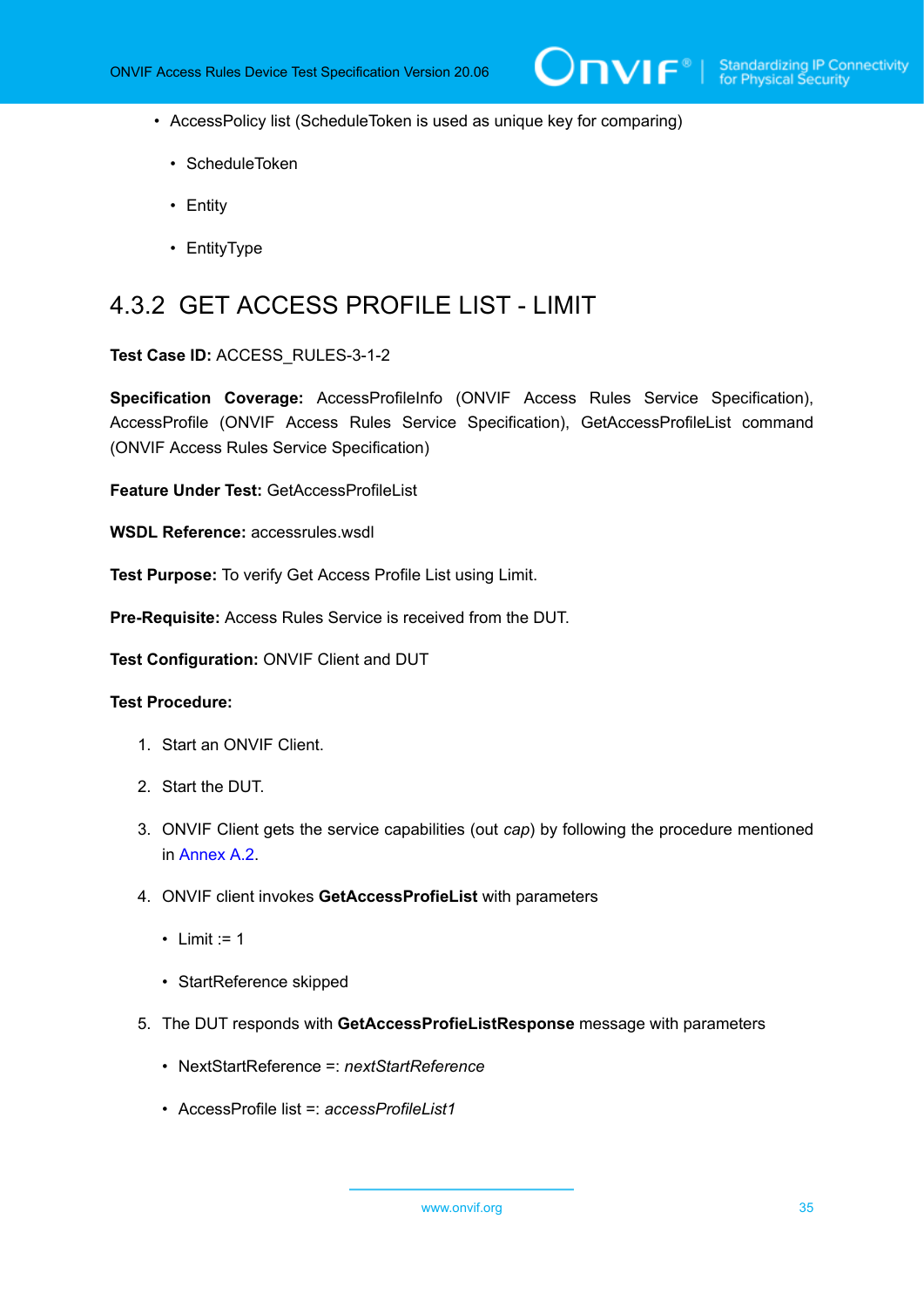6. If *accessProfileList1* contains more AccessProfile items than 1, FAIL the test and skip other steps.

 $\mathsf{D}\mathbf{N}\mathsf{I}\mathsf{F}^\ast$ l

- 7. If *cap*.MaxLimit is equal to 1, skip other steps.
- 8. ONVIF client invokes **GetAccessProfieList** with parameters
	- Limit := *cap*.MaxLimit
	- StartReference skipped
- 9. The DUT responds with **GetAccessProfieListResponse** message with parameters
	- NextStartReference =: *nextStartReference*
	- AccessProfile list =: *accessProfileList2*
- 10.If *accessProfileList2* contains more AccessProfile items than *cap*.MaxLimit, FAIL the test and skip other steps.
- 11. If *cap*.MaxLimit is equal to 2, skip other steps.
- 12.Set the following:
	- *limit* := [number between 1 and *cap*.MaxLimit]
- 13.ONVIF client invokes **GetAccessProfieList** with parameters
	- Limit := *limit*
	- StartReference skipped
- 14.The DUT responds with **GetAccessProfieListResponse** message with parameters
	- NextStartReference =: *nextStartReference*
	- AccessProfile list =: *accessProfileList3*
- 15.If *accessProfileList3* contains more AccessProfile items than *limit*, FAIL the test and skip other steps.

#### **Test Result:**

#### **PASS –**

• DUT passes all assertions.

**FAIL –**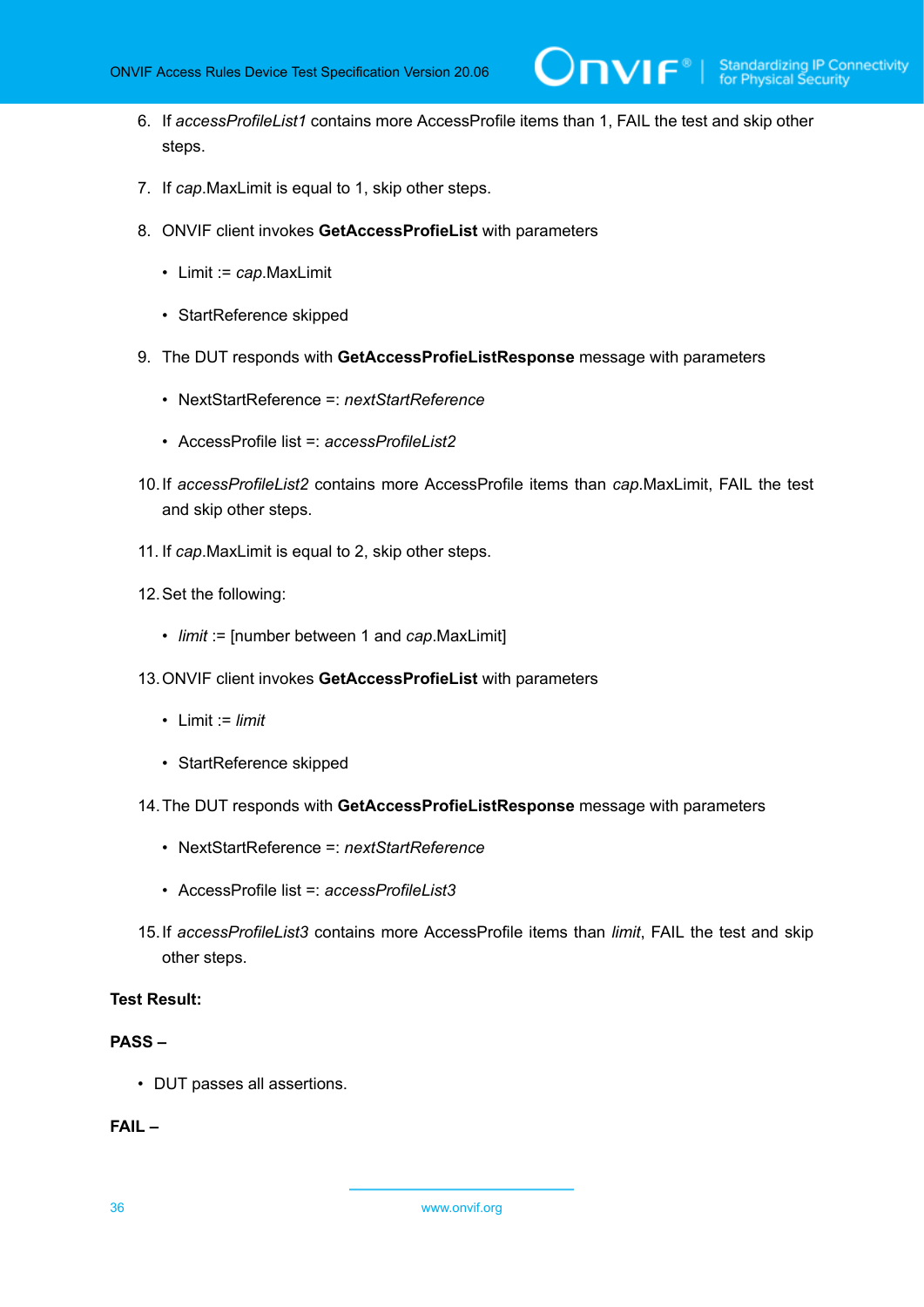• DUT did not send **GetAccessProfieListResponse** message.

# 4.3.3 GET ACCESS PROFILE LIST - START REFERENCE AND LIMIT

**Test Case ID:** ACCESS\_RULES-3-1-3

**Specification Coverage:** AccessProfileInfo (ONVIF Access Rules Service Specification), AccessProfile (ONVIF Access Rules Service Specification), GetAccessProfileList command (ONVIF Access Rules Service Specification)

**Feature Under Test:** GetAccessProfileList

**WSDL Reference:** accessrules.wsdl

**Test Purpose:** To verify Get Access Profile List using StartReference and Limit.

**Pre-Requisite:** Access Rules Service is received from the DUT.

**Test Configuration:** ONVIF Client and DUT

- 1. Start an ONVIF Client.
- 2. Start the DUT.
- 3. ONVIF Client gets the service capabilities (out *cap*) by following the procedure mentioned in [Annex A.2.](#page-77-0)
- 4. ONVIF client invokes **GetAccessProfieList** with parameters
	- Limit := *cap*.MaxLimit
	- StartReference skipped
- 5. The DUT responds with **GetAccessProfieListResponse** message with parameters
	- NextStartReference =: *nextStartReference*
	- AccessProfile list =: *accessProfileCompleteList1*
- 6. If *accessProfileCompleteList1* contains more AccessProfile items than *cap*.MaxLimit, FAIL the test and skip other steps.
- 7. Until *nextStartReference* is not null, repeat the following steps:
	- 7.1. ONVIF client invokes **GetAccessProfieList** with parameters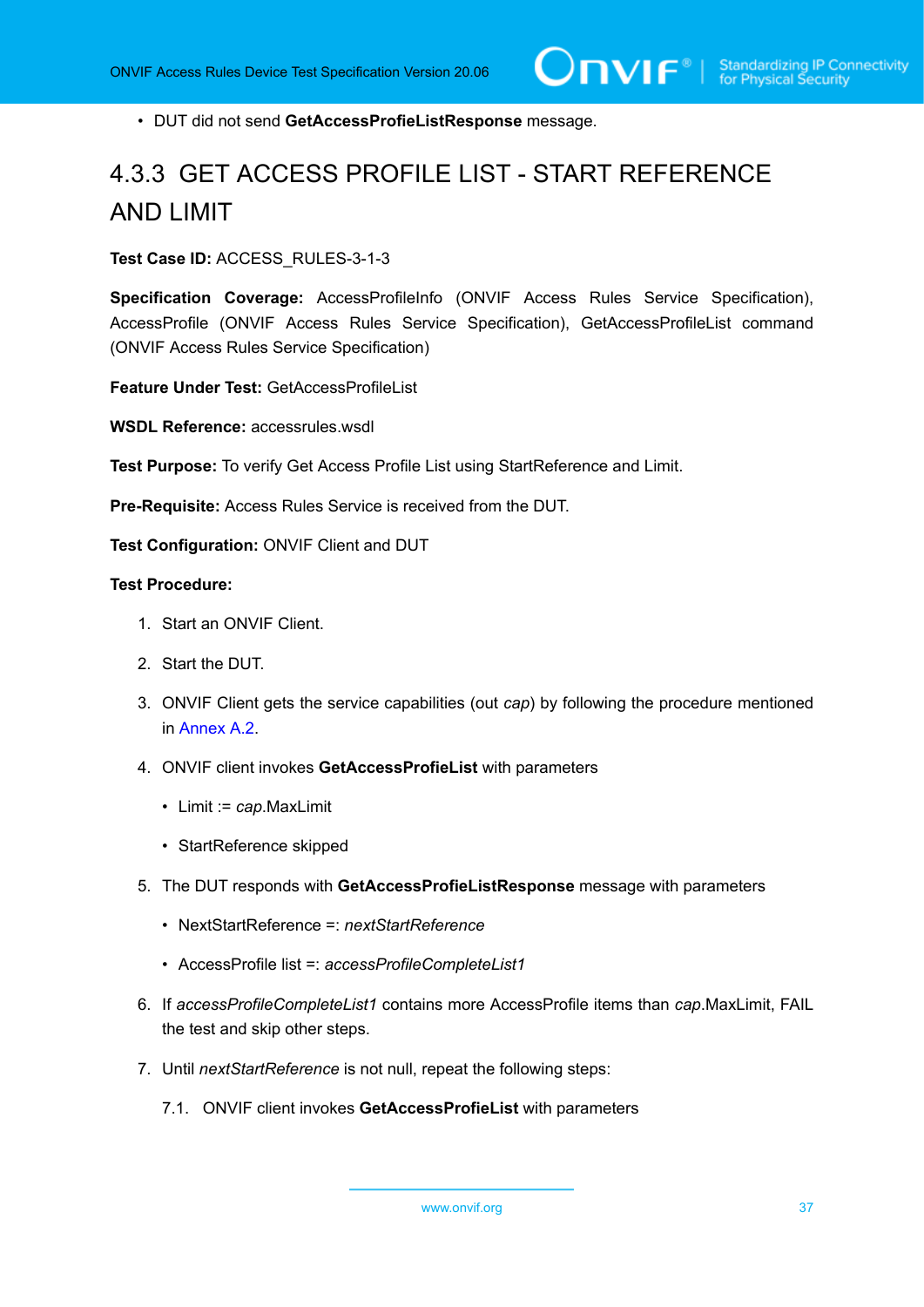- Limit := *cap*.MaxLimit
- StartReference := *nextStartReference*
- 7.2. The DUT responds with **GetAccessProfieListResponse** message with parameters
	- NextStartReference =: *nextStartReference*
	- AccessProfile list =: *accessProfileListPart*
- 7.3. If *accessProfileListPart* contains more AccessProfile items than *cap*.MaxLimit, FAIL the test and skip other steps.
- 7.4. Set the following:
	- *accessProfileCompleteList1* := *accessProfileCompleteList1* + *accessProfileListPart*
- 8. If *accessProfileCompleteList1* contains at least two AccessProfile item with equal token, FAIL the test and skip other steps.
- 9. If *cap*.MaxLimit is equal to 1, do the following steps:
	- 9.1. ONVIF Client retrieves a complete list of access profiles (out *accessProfileInfoCompleteList*) by following the procedure mentioned in [Annex A.1](#page-76-0).
	- 9.2. If *accessProfileCompleteList1* does not contain all access profiles from *accessProfileInfoCompleteList*, FAIL the test and skip other steps.
	- 9.3. If *accessProfileCompleteList1* contains access profiles other than access profiles from *accessProfileInfoCompleteList*, FAIL the test and skip other steps.
	- 9.4. For each AccessProfileInfo.token *token* from *accessProfileInfoCompleteList* repeat the following steps:
		- 9.4.1. If *accessProfileCompleteList1*[token = *token*] item does not have equal field values to *accessProfileInfoCompleteList*[token = *token*] item, FAIL the test and skip other steps.
	- 9.5. Skip other steps.
- 10.ONVIF client invokes **GetAccessProfieList** with parameters
	- Limit  $:= 1$
	- StartReference skipped
- 11. The DUT responds with **GetAccessProfieListResponse** message with parameters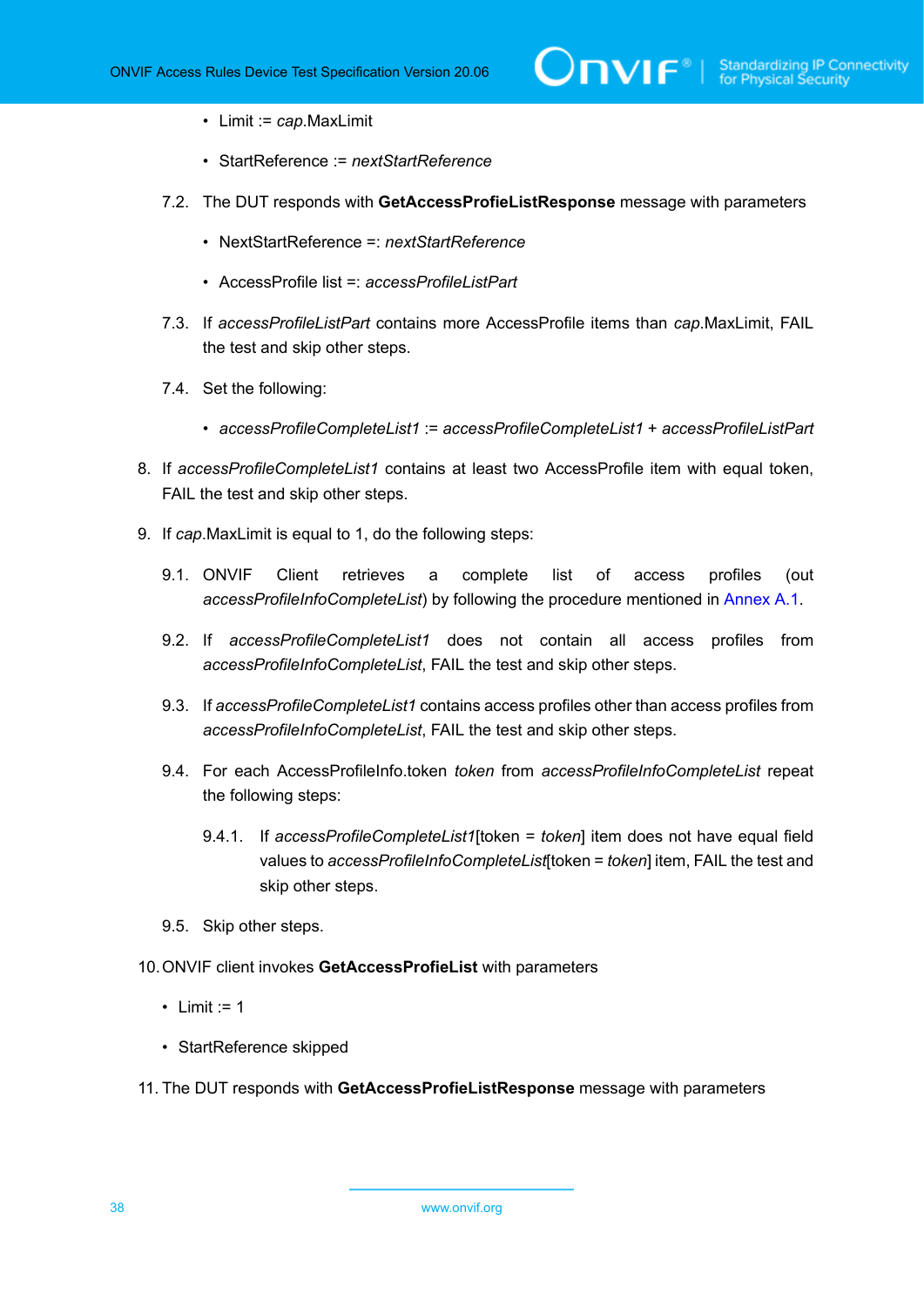- NextStartReference =: *nextStartReference*
- AccessProfile list =: *accessProfileCompleteList2*
- 12.If *accessProfileCompleteList2* contains more AccessProfile items than 1, FAIL the test and skip other steps.
- 13.Until *nextStartReference* is not null, repeat the following steps:
	- 13.1. ONVIF client invokes **GetAccessProfieList** with parameters
		- Limit  $:= 1$
		- StartReference := *nextStartReference*
	- 13.2. The DUT responds with **GetAccessProfieListResponse** message with parameters
		- NextStartReference =: *nextStartReference*
		- Access Profile list =: *accessProfileListPart*
	- 13.3. If *accessProfileListPart* contains more AccessProfile items than 1, FAIL the test and skip other steps.
	- 13.4. Set the following:
		- *accessProfileCompleteList2* := *accessProfileCompleteList2* + *accessProfileListPart*
- 14.If *accessProfileCompleteList2* contains at least two AccessProfile item with equal token, FAIL the test and skip other steps.
- 15.If *accessProfileCompleteList2* does not contain all access profiles from *accessProfileCompleteList1*, FAIL the test and skip other steps.
- 16.If *accessProfileCompleteList2* contains access profiles other than access profiles from *accessProfileCompleteList1*, FAIL the test and skip other steps.
- 17.If *cap*.MaxLimit is equal to 2, do the following steps:
	- 17.1. ONVIF Client retrieves a complete list of access profiles (out *accessProfileInfoCompleteList*) by following the procedure mentioned in [Annex A.1](#page-76-0).
	- 17.2. If *accessProfileCompleteList2* does not contain all access profiles from *accessProfileInfoCompleteList*, FAIL the test and skip other steps.
	- 17.3. If *accessProfileCompleteList2* contains access profiles other than access profiles from *accessProfileInfoCompleteList*, FAIL the test and skip other steps.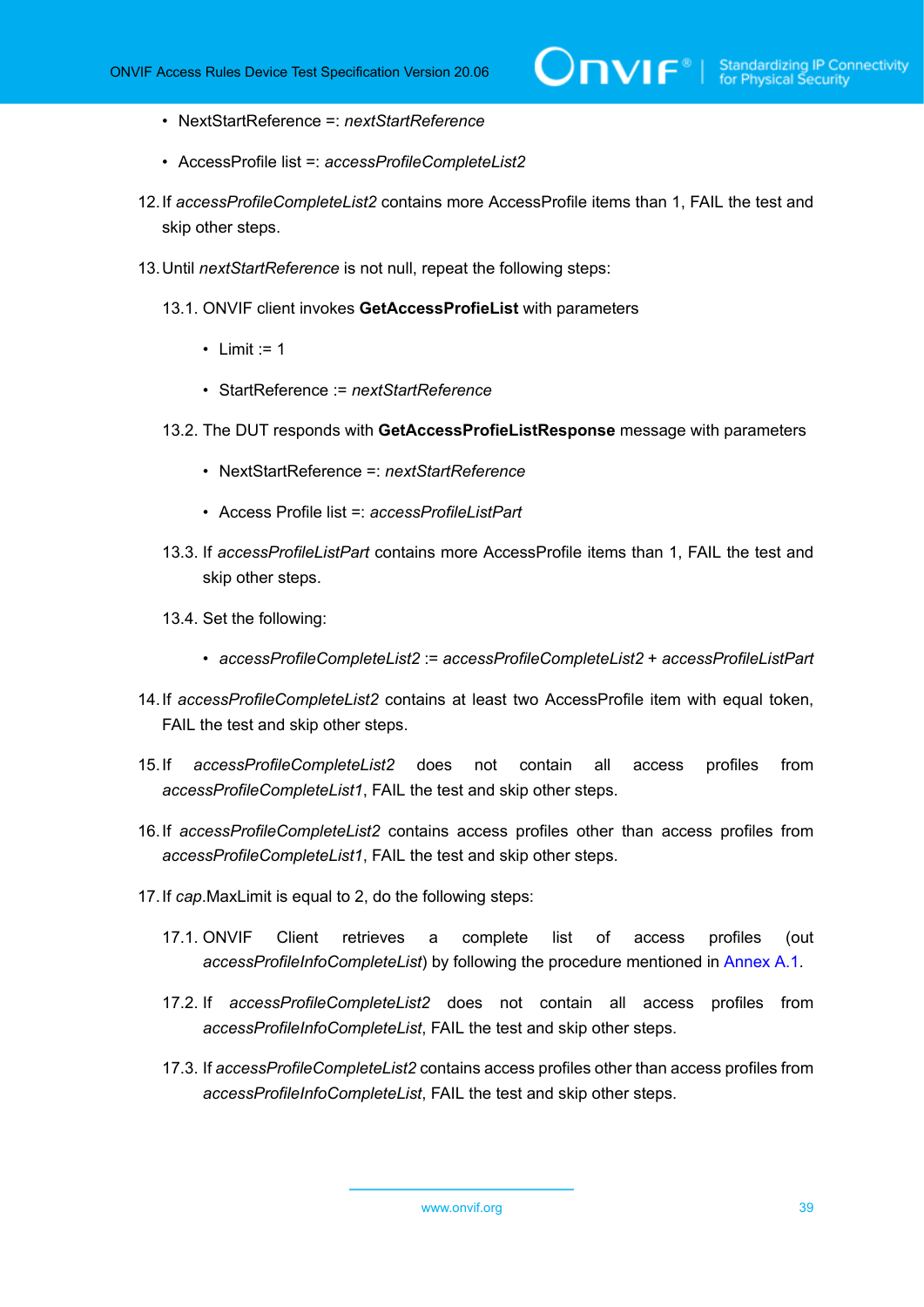- 17.4. For each AccessProfileInfo.token *token* from *accessProfileInfoCompleteList* repeat the following steps:
	- 17.4.1. If *accessProfileCompleteList2*[token = *token*] item does not have equal field values to *accessProfileInfoCompleteList*[token = *token*] item, FAIL the test and skip other steps.

 $\partial$ DVIF $^{\circ}$ l

- 17.5. Skip other steps.
- 18.Set the following:
	- *limit* := [number between 1 and *cap*.MaxLimit]
- 19.ONVIF client invokes **GetAccessProfieList** with parameters
	- Limit := *limit*
	- StartReference skipped
- 20.The DUT responds with **GetAccessProfieListResponse** message with parameters
	- NextStartReference =: *nextStartReference*
	- AccessProfile list =: *accessProfileCompleteList3*
- 21.If *accessProfileCompleteList3* contains more AccessProfile items than *limit*, FAIL the test and skip other steps.
- 22.Until *nextStartReference* is not null, repeat the following steps:
	- 22.1. ONVIF client invokes **GetAccessProfieList** with parameters
		- Limit := *limit*
		- StartReference := *nextStartReference*
	- 22.2. The DUT responds with **GetAccessProfieListResponse** message with parameters
		- NextStartReference =: *nextStartReference*
		- AccessProfile list =: *accessProfileListPart*
	- 22.3. If *accessProfileListPart* contains more AccessProfile items than *limit*, FAIL the test and skip other steps.
	- 22.4. Set the following:
		- *accessProfileCompleteList3* := *accessProfileCompleteList3* + *accessProfileListPart*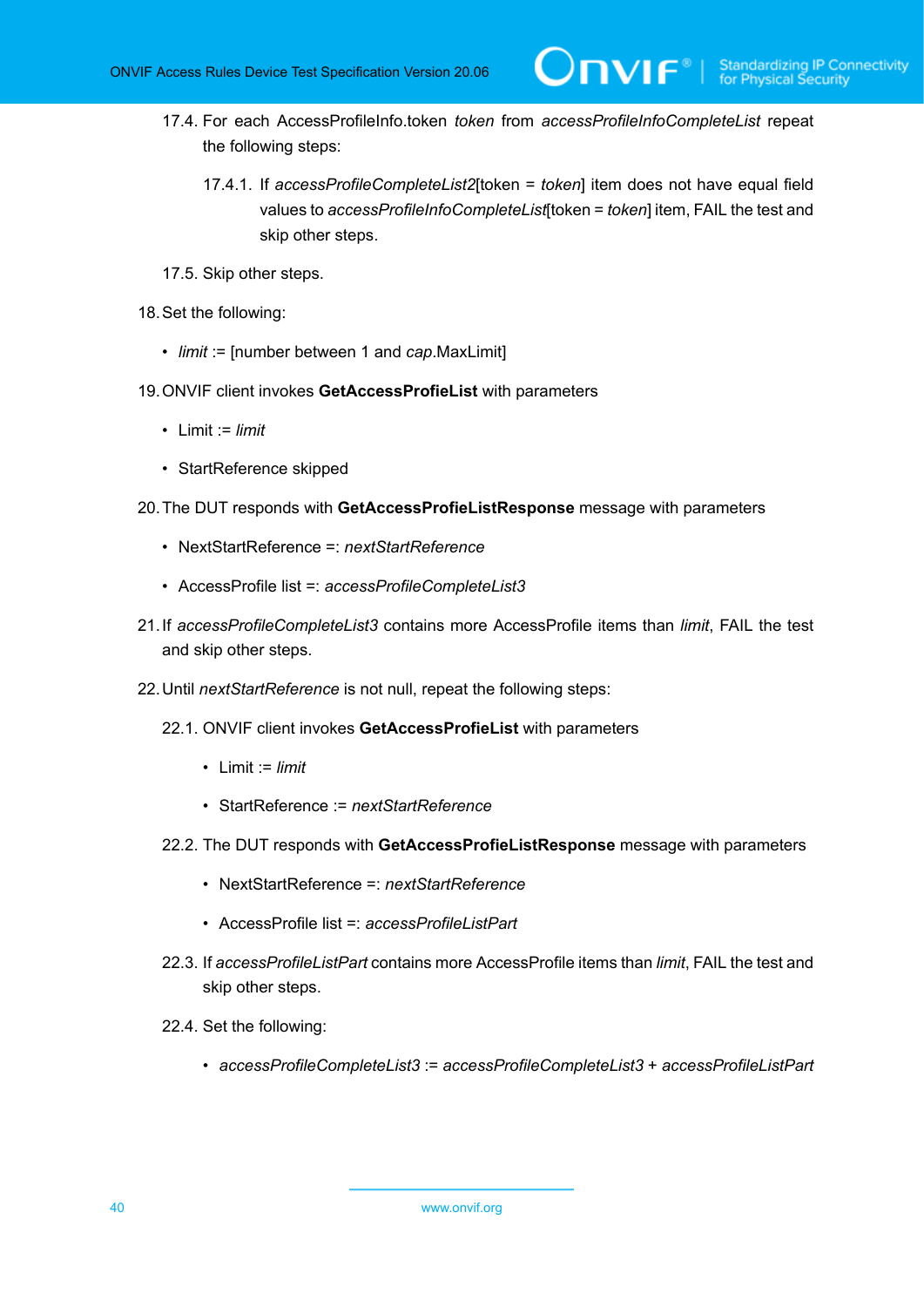23.If *accessProfileCompleteList3* contains at least two AccessProfile item with equal token, FAIL the test and skip other steps.

 $\mathsf{D}\mathbf{N}\mathsf{I}\mathsf{F}^\ast$ l

- 24.If *accessProfileCompleteList3* does not contain all access profiles from *accessProfileCompleteList1*, FAIL the test and skip other steps.
- 25.If *accessProfileCompleteList3* contains access profiles other than access profiles from *accessProfileCompleteList1*, FAIL the test and skip other steps.
- 26.ONVIF Client retrieves a complete list of access profiles (out *accessProfileInfoCompleteList*) by following the procedure mentioned in [Annex A.1](#page-76-0).
- 27.If *accessProfileCompleteList3* does not contain all access profiles from *accessProfileInfoCompleteList*, FAIL the test and skip other steps.
- 28.If *accessProfileCompleteList3* contains access profiles other than access profiles from *accessProfileInfoCompleteList*, FAIL the test and skip other steps.
- <span id="page-40-0"></span>29.For each AccessProfileInfo.token *token* from *accessProfileInfoCompleteList* repeat the following steps:
	- 29.1. If *accessProfileCompleteList3*[token = *token*] item does not have equal field values to *accessProfileInfoCompleteList*[token = *token*] item, FAIL the test and skip other steps.

# **Test Result:**

# **PASS –**

• DUT passes all assertions.

# **FAIL –**

• DUT did not send **GetAccessProfieListResponse** message.

**Note:** The following fields are comparied at step [29.1:](#page-40-0)

- AccessProfileInfo:
	- token
	- Name
	- Description

# 4.3.4 GET ACCESS PROFILE LIST - NO LIMIT

**Test Case ID:** ACCESS\_RULES-3-1-4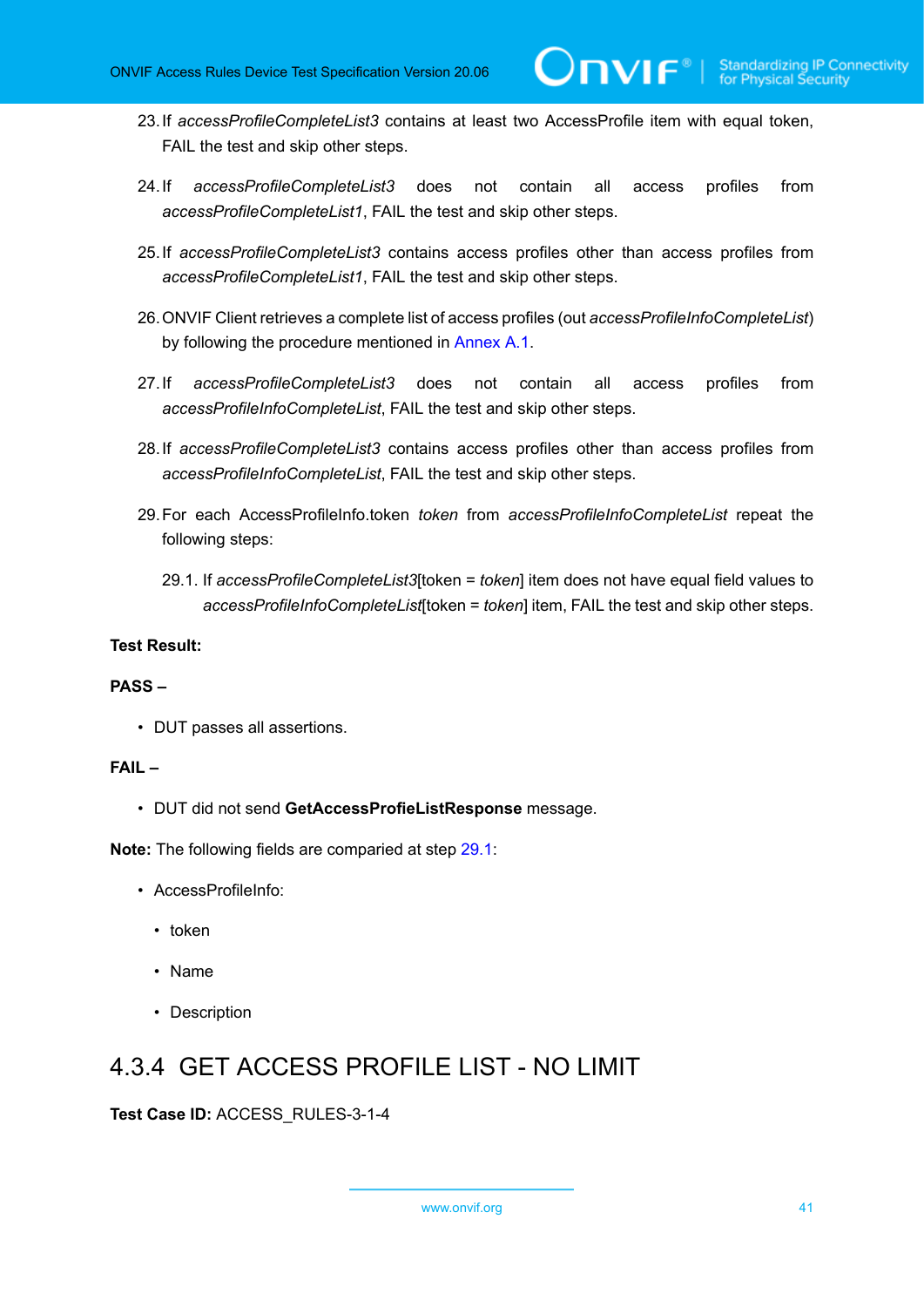Specification Coverage: AccessProfileInfo (ONVIF Access Rules Service Specification), AccessProfile (ONVIF Access Rules Service Specification), GetAccessProfileList command (ONVIF Access Rules Service Specification)

**Feature Under Test:** GetAccessProfileList

**WSDL Reference:** accessrules.wsdl

**Test Purpose:** To verify Get Access Profile List without using Limit.

**Pre-Requisite:** Access Rules Service is received from the DUT.

**Test Configuration:** ONVIF Client and DUT

- 1. Start an ONVIF Client.
- 2. Start the DUT.
- 3. ONVIF Client gets the service capabilities (out *cap*) by following the procedure mentioned in [Annex A.2.](#page-77-0)
- 4. ONVIF client invokes **GetAccessProfieList** with parameters
	- Limit skipped
	- StartReference skipped
- 5. The DUT responds with **GetAccessProfieListResponse** message with parameters
	- NextStartReference =: *nextStartReference*
	- AccessProfile list =: *accessProfileCompleteList*
- 6. If *accessProfileCompleteList* contains more AccessProfile items than *cap*.MaxLimit, FAIL the test and skip other steps.
- 7. Until *nextStartReference* is not null repeat, the following steps:
	- 7.1. ONVIF client invokes **GetAccessProfieList** with parameters
		- Limit skipped
		- StartReference := *nextStartReference*
	- 7.2. The DUT responds with **GetAccessProfieListResponse** message with parameters
		- NextStartReference =: *nextStartReference*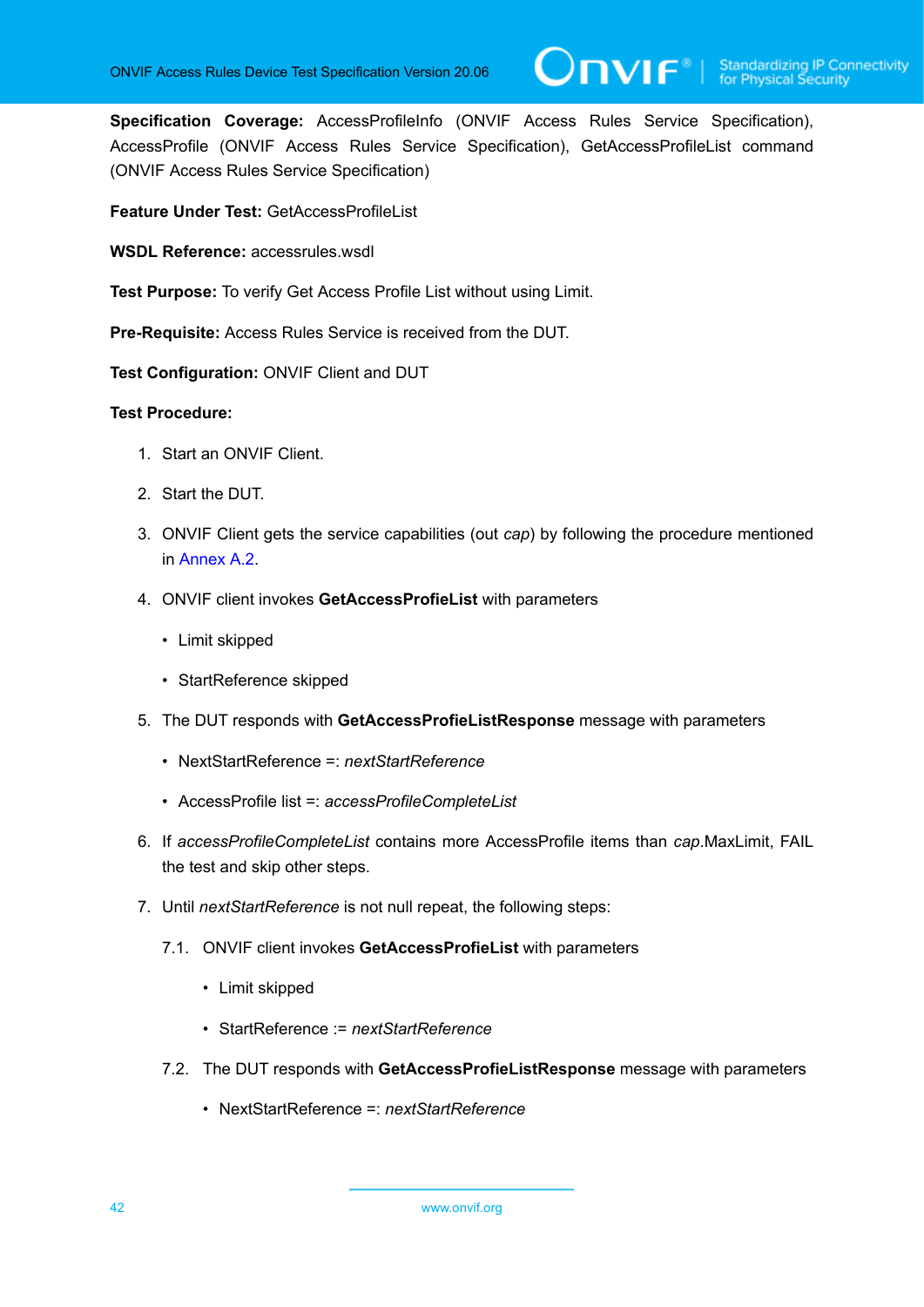- AccessProfile list =: *accessProfileListPart*
- 7.3. If *accessProfileListPart* contains more AccessProfile items than *cap*.MaxLimit, FAIL the test and skip other steps.

 $\mathsf{D}\mathbf{N}\mathsf{I}\mathsf{F}^\ast$ l

- 7.4. Set the following:
	- *accessProfileCompleteList* := *accessProfileCompleteList* + *accessProfileListPart*
- 8. If *accessProfileCompleteList* contains at least two AccessProfile item with equal token, FAIL the test.
- 9. ONVIF Client retrieves a complete list of access profiles (out *accessProfileInfoCompleteList*) by following the procedure mentioned in [Annex A.1](#page-76-0).
- 10.If *accessProfileCompleteList* does not contain all access profiles from *accessProfileInfoCompleteList*, FAIL the test and skip other steps.
- 11. If *accessProfileCompleteList* contains access profiles other than access profiles from *accessProfileInfoCompleteList*, FAIL the test and skip other steps.
- <span id="page-42-0"></span>12.For each AccessProfileInfo.token *token* from *accessProfileInfoCompleteList* repeat the following steps:
	- 12.1. If *accessProfileCompleteList*[token = *token*] item does not have equal field values to *accessProfileInfoCompleteList*[token = *token*] item, FAIL the test and skip other steps.

## **Test Result:**

#### **PASS –**

• DUT passes all assertions.

## **FAIL –**

• DUT did not send **GetAccessProfieListResponse** message.

**Note:** The following fields are comparied at step [12.1:](#page-42-0)

- AccessProfileInfo:
	- token
	- Name
	- Description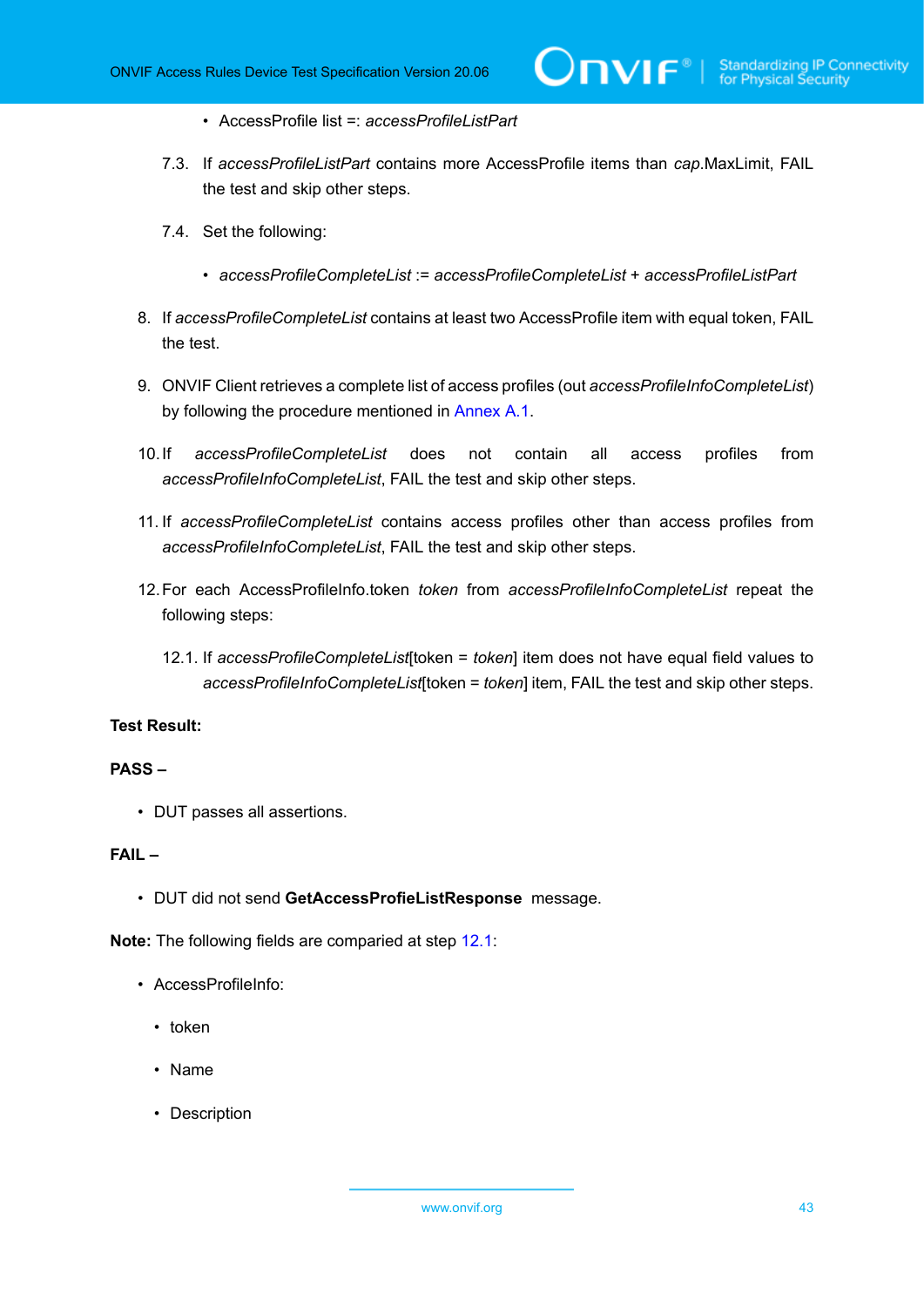# 4.3.5 CREATE ACCESS PROFILE

# **Test Case ID:** ACCESS\_RULES-3-1-5

Specification Coverage: AccessProfileInfo (ONVIF Access Rules Service Specification), AccessProfile (ONVIF Access Rules Service Specification), CreateAccessProfile command (ONVIF Access Rules Service Specification).

**Feature Under Test:** CreateAccessProfile

**WSDL Reference:** accessrules.wsdl and event.wsdl

**Test Purpose:** To verify Create Access Profiles with empty token and to verify tns1:Configuration/ AccessProfile/Changed event generation.

**Pre-Requisite:** Access Rules Service is received from the DUT. Schedule Service is received from the DUT. Event Service is received from the DUT. Device supports Pull-Point Notification feature. The DUT shall have enough free storage capacity for one additional Access Profile.

### **Test Configuration:** ONVIF Client and DUT

- 1. Start an ONVIF Client.
- 2. Start the DUT.
- 3. ONVIF Client retrieves a complete list of access profiles (out *accessProfileCompleteList1*) by following the procedure mentioned in [Annex A.3](#page-77-1).
- <span id="page-43-0"></span>4. ONVIF Client checks free storage for additional Access Profile (in *accessProfileCompleteList1*, out *accessProfileToRestore*) by following the procedure mentioned in [Annex A.7.](#page-81-0)
- 5. If Access Control service is supported by the DUT, ONVIF Client retrieves a complete list of access point information (out *accessPointInfoCompleteList*) by following the procedure mentioned in [Annex A.5.](#page-80-0)
- 6. If *accessPointInfoCompleteList* is not empty:
	- 6.1. ONVIF Client retrieves a complete list of schedules (out *scheduleCompleteList*) by following the procedure mentioned in [Annex A.4.](#page-78-0)
	- 6.2. If *scheduleCompleteList* is not empty:
		- 6.2.1. Set *scheduleToken*:= *scheduleCompleteList*[0].token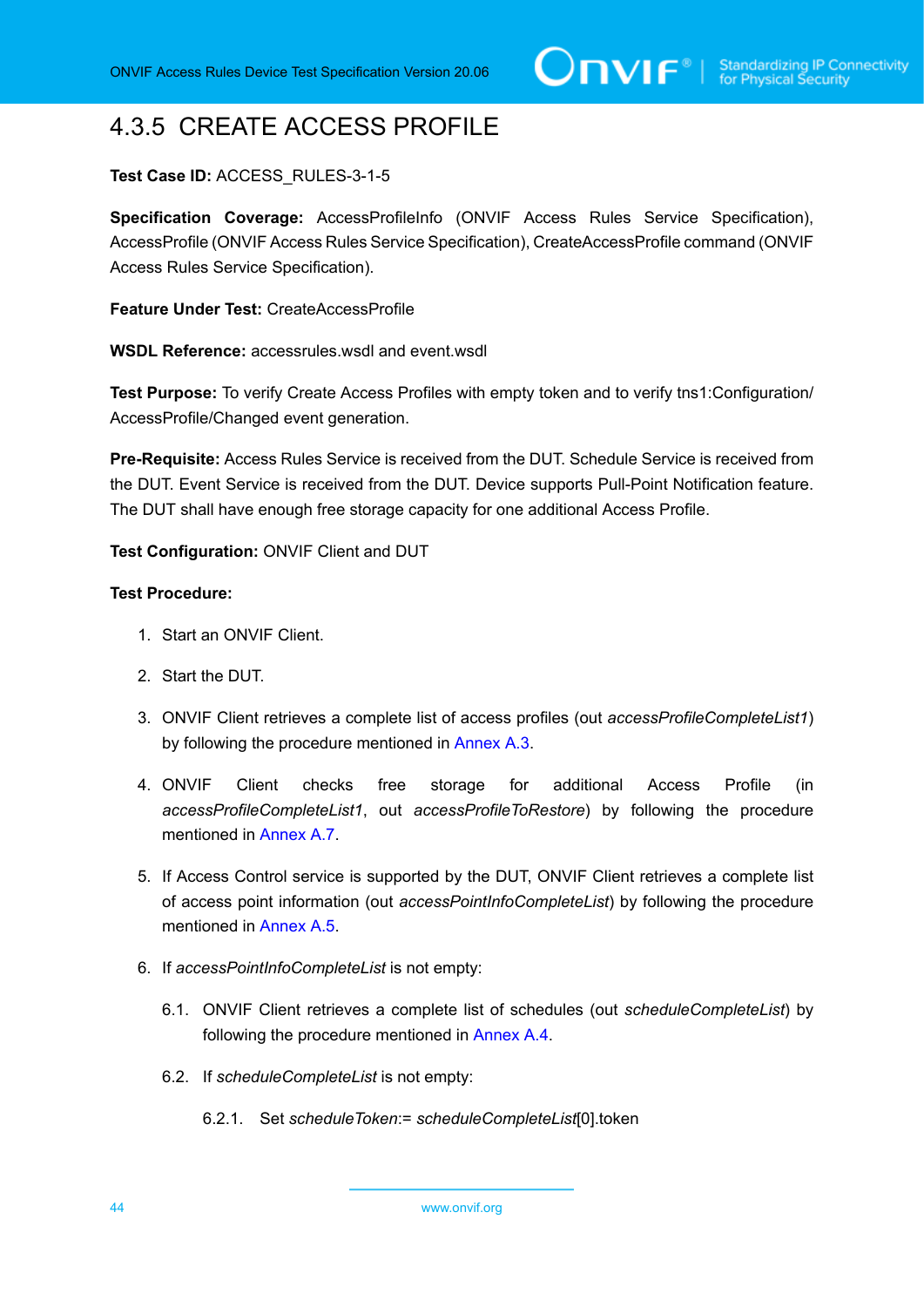6.2.2. Go to step [7.](#page-44-0)

- 6.3. ONVIF Client gets the service capabilities (out *cap*) by following the procedure mentioned in [Annex A.12](#page-85-0)
- 6.4. ONVIF Client generates appropriate iCalendar value for the Schedule.Standard field (in *cap*, out *scheduleiCalendarValue*) by following the procedure mentioned in [Annex](#page-86-0) [A.14](#page-86-0).
- <span id="page-44-2"></span>6.5. If *cap*.SpecialDaysSupported is equal to true, ONVIF Client creates SpecialDayGroup (out *specialDayGroupToken*) by following the procedure mentioned in [Annex A.15](#page-88-0).
- 6.6. ONVIF Client creates Schedule with Schedule token (out *scheduleToken*), with iCalendar value of the Schedule.Standard field (in *scheduleiCalendarValue*) and with SpecialDayGroupToken (in *specialDayGroupToken*) if Special Days is supported by the DUT by following the procedure mentioned in [Annex A.16](#page-89-0).
- <span id="page-44-0"></span>7. ONVIF Client invokes **CreatePullPointSubscription** with parameters
	- Filter.TopicExpression := "tns1:Configuration/AccessProfile/Changed"
- 8. The DUT responds with a **CreatePullPointSubscriptionResponse** message with parameters
	- SubscriptionReference =: *s*
	- CurrentTime =: *ct*
	- TerminationTime =: *tt*
- <span id="page-44-1"></span>9. ONVIF client invokes **CreateAccessProfile** with parameters
	- AccessProfile.token := ""
	- AccessProfile.Name := "Test Access Profile"
	- AccessProfile.Description := "Test Description"
	- AccessProfile.AccessPolicy is skipped if *accessPointInfoCompleteList* is empty
	- AccessProfile.AccessPolicy[0].ScheduleToken := *scheduleToken*
	- AccessProfile.AccessPolicy[0].Entity := *accessPointInfoCompleteList*[0].token
	- AccessProfile.AccessPolicy[0].EntityType skipped
	- AccessProfile.AccessPolicy[0].Extension skipped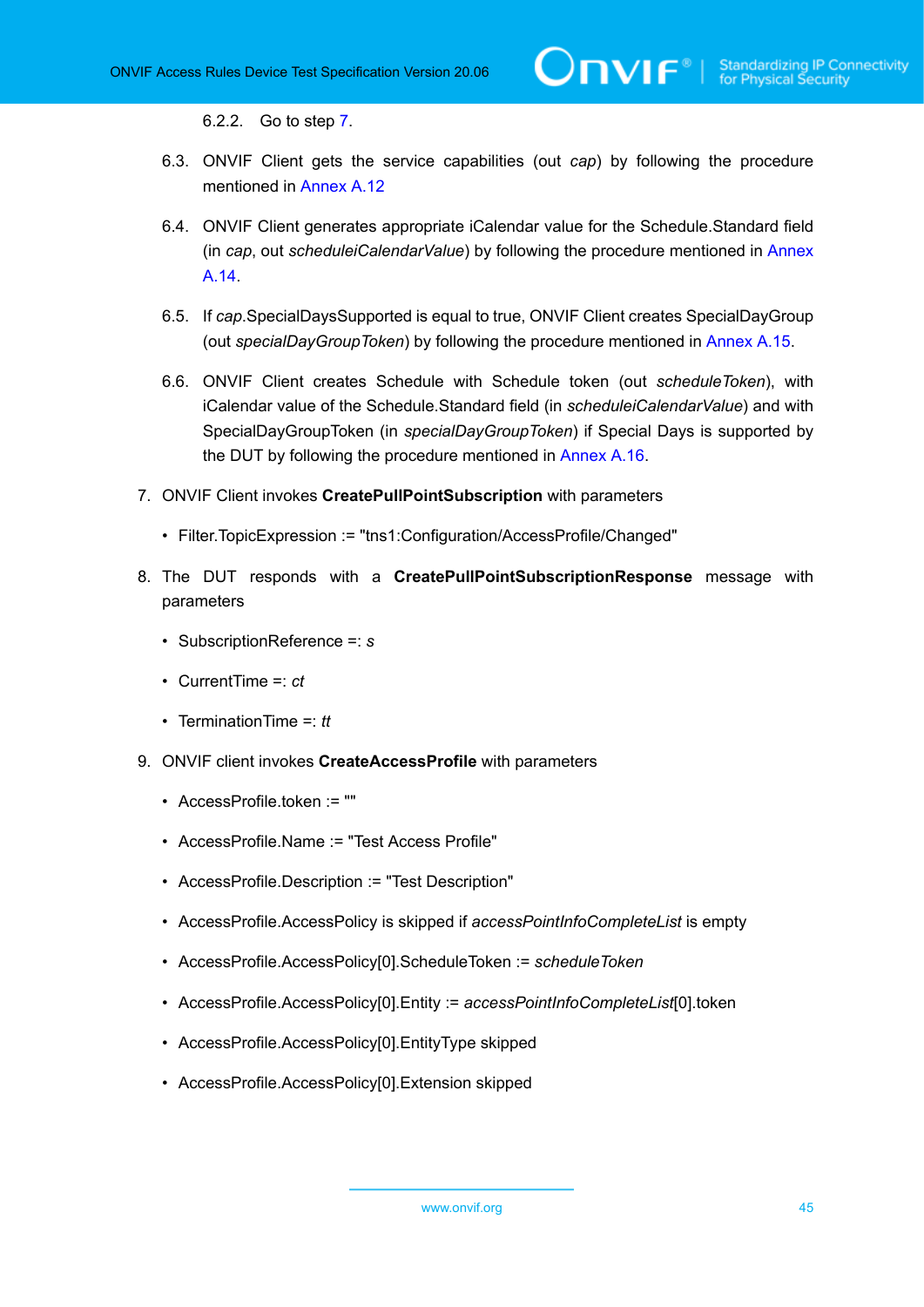- AccessProfile.Extension skipped
- 10.The DUT responds with **CreateAccessProfileResponse** message with parameters
	- Token =: *accessProfileToken*
- 11. If *accessProfileCompleteList1* contains item with token equal to *accessProfileToken*, FAIL the test and go to Step [24.](#page-46-0)
- <span id="page-45-1"></span>12.Until *timeout1* timeout expires, repeat the following steps:
	- 12.1. ONVIF Client waits for time *t* := min{(*tt*-*ct*)/2, 1 second}.
	- 12.2. ONVIF Client invokes **PullMessages** to the subscription endpoint s with parameters
		- Timeout := PT60S
		- MessageLimit := 1
	- 12.3. The DUT responds with **PullMessagesResponse** message with parameters
		- CurrentTime =: *ct*
		- TerminationTime =: *tt*
		- NotificationMessage =: *m*
	- 12.4. If *m* is not null and the TopicExpression item in *m* is not equal to "tns1:Configuration/ AccessProfile/Changed", FAIL the test and go to the step [24.](#page-46-0)
	- 12.5. If *m* is not null and the AccessProfileToken source simple item in *m* is not equal to *accessProfileToken*, go to the step [24](#page-46-0).
	- 12.6. If *m* is not null and the AccessProfileToken source simple item in *m* is equal to *accessProfileToken*, go to the step [14](#page-45-0).
- 13.If *timeout1* timeout expires for step [12](#page-45-1) without Notification with AccessProfileToken source simple item equal to *accessProfileToken*, FAIL the test and go to the step [24](#page-46-0).
- <span id="page-45-0"></span>14.ONVIF Client retrieves an access profile (in *accessProfileToken*, out *accessProfileList*) by following the procedure mentioned in [Annex A.8](#page-82-0).
- <span id="page-45-2"></span>15.If *accessProfileList* contains more or less than one *AccessProfile* item, FAIL the test and go to step [24](#page-46-0).
- 16.If *accessProfileList*[0] item does not have equal field values to values from step [9,](#page-44-1) FAIL the test and go Step [24](#page-46-0).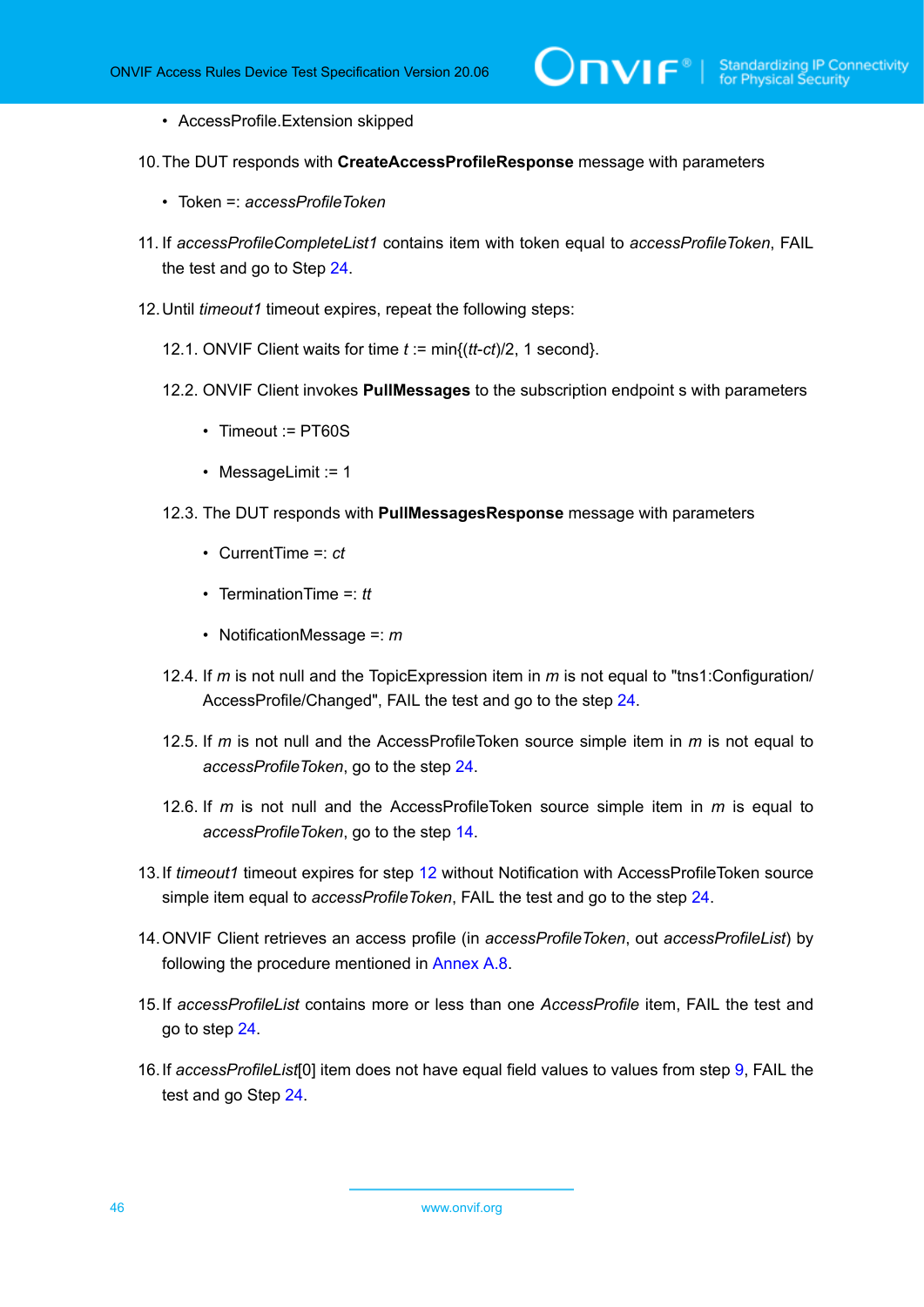$IVIF^*$ 

- <span id="page-46-2"></span>17.ONVIF Client retrieves an access profile info (in *accessProfileToken*, out *accessProfileInfoList*) by following the procedure mentioned in [Annex A.9.](#page-83-0)
- 18.If *accessProfileInfoList* contains more or less than one *AccessProfile* item, FAIL the test and go to step [24](#page-46-0).
- <span id="page-46-3"></span>19.If *accessProfileInfoList*[0] item does not have equal field values to values from step [9](#page-44-1), FAIL the test and go Step [24.](#page-46-0)
- 20.ONVIF Client retrieves a complete list of access profiles (out *accessProfileInfoCompleteList*) by following the procedure mentioned in [Annex A.1](#page-76-0).
- <span id="page-46-1"></span>21.If *accessProfileInfoCompleteList* does not have *accessProfileInfo*.[token:= *accessProfileToken*] item equal field values to values from step [9](#page-44-1), FAIL the test and go Step [24](#page-46-0).
- 22.ONVIF Client retrieves a complete list of access profiles (out *accessProfileCompleteList2*) by following the procedure mentioned in [Annex A.3](#page-77-1).
- 23.If *accessProfileCompleteList2* does not have *accessProfile*.[token:= *accessProfileToken*] item equal field values to values from step [9,](#page-44-1) FAIL the test and go to Step [24](#page-46-0).
- <span id="page-46-0"></span>24.ONVIF Client deletes the Access Profile (in *accessProfileToken*) by following the procedure mentioned in [Annex A.6](#page-81-1) to restore DUT configuration.
- 25.If there was access profile deleted at Step [4,](#page-43-0) restore it (in *accessProfileToRestore*) by following the procedure mentioned in [Annex A.10](#page-84-0) to restore DUT configuration.
- 26.ONVIF Client deletes the Schedule (in *scheduleToken*) by following the procedure mentioned in [Annex A.17](#page-90-0) to restore DUT configuration.
- 27. If SpecialDayGroup was created at step [6.5,](#page-44-2) ONVIF Client deletes the SpecialDayGroup (in *specialDayGroupToken*) by following the procedure mentioned in [Annex A.18](#page-91-0) to restore DUT configuration.
- 28.ONVIF Client sends an **Unsubscribe** to the subscription endpoint *s*.
- 29.The DUT responds with **UnsubscribeResponse** message.

# **Test Result:**

# **PASS –**

• DUT passes all assertions.

# **FAIL –**

• The DUT did not send **CreateAccessProfilesResponse** message.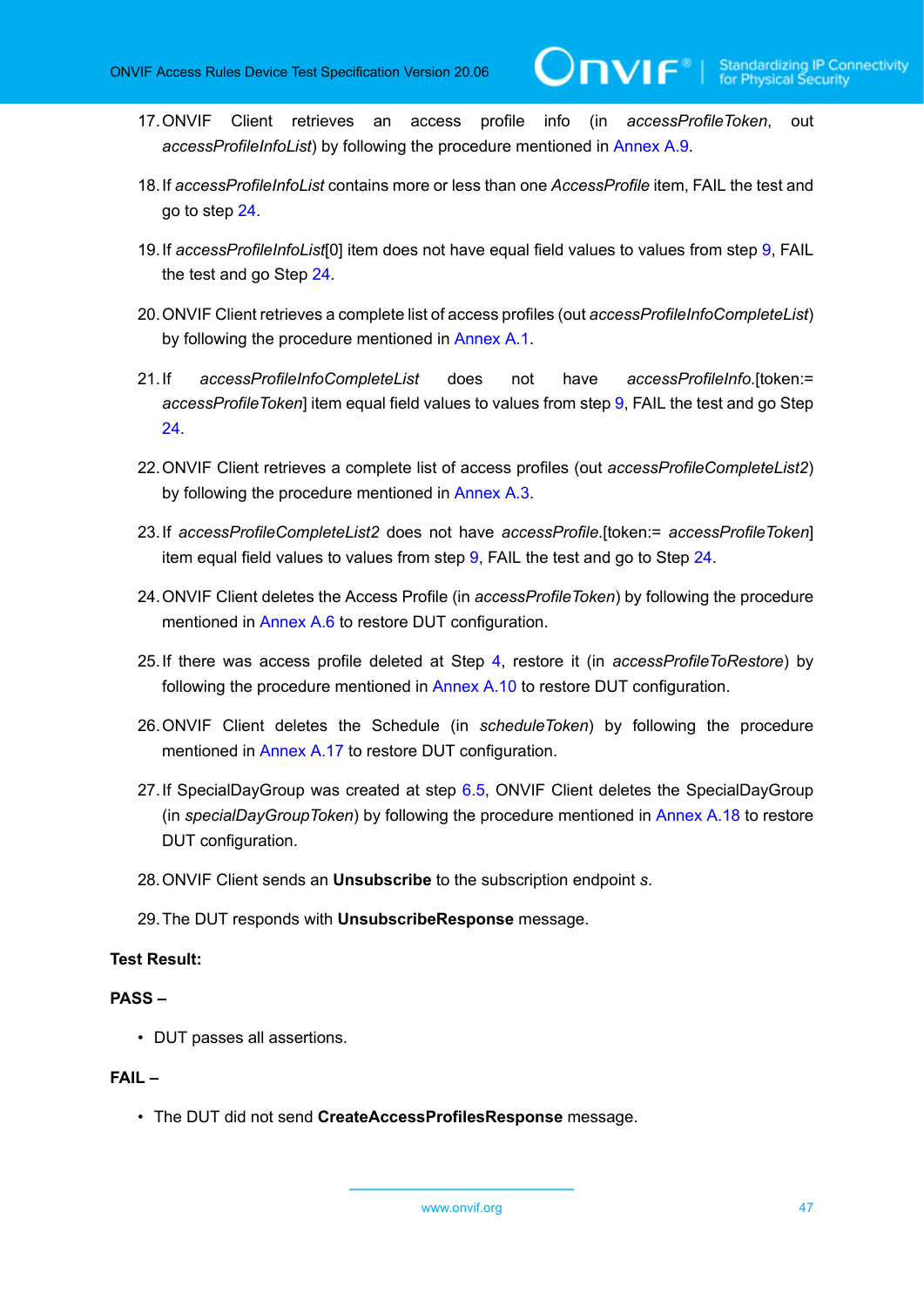- The DUT did not send **CreatePullpointSubscriptionResponse** message.
- The DUT did not send **PullMessagesResponse** message.
- The DUT did not send **UnsubscribeResponse** message.

**Note:** *timeout1* will be taken from Operation Delay field of ONVIF Device Test Tool.

**Note:** ONVIF Client skips whole AccessProfile.AccessPolicy field at step [9,](#page-44-1) if AccessProfile.AccessPolicy[0].ScheduleToken and AccessProfile.AccessPolicy[0].Entity field are skipped.

**Note:** The following fields are comparied at steps [15](#page-45-2), [21:](#page-46-1)

- AccessProfile:
	- token
	- Name
	- Description
	- AccessPolicy
		- ScheduleToken
		- Entity
		- EntityType

**Note:** The following fields are comparied at steps [17](#page-46-2), [19:](#page-46-3)

- AccessProfileInfo:
	- token
	- Name
	- Description

# 4.3.6 MODIFY ACCESS PROFILE

**Test Case ID:** ACCESS\_RULES-3-1-7

Specification Coverage: AccessProfileInfo (ONVIF Access Rules Service Specification), AccessProfile (ONVIF Access Rules Service Specification), ModifyAccessProfile command (ONVIF Access Rules Service Specification).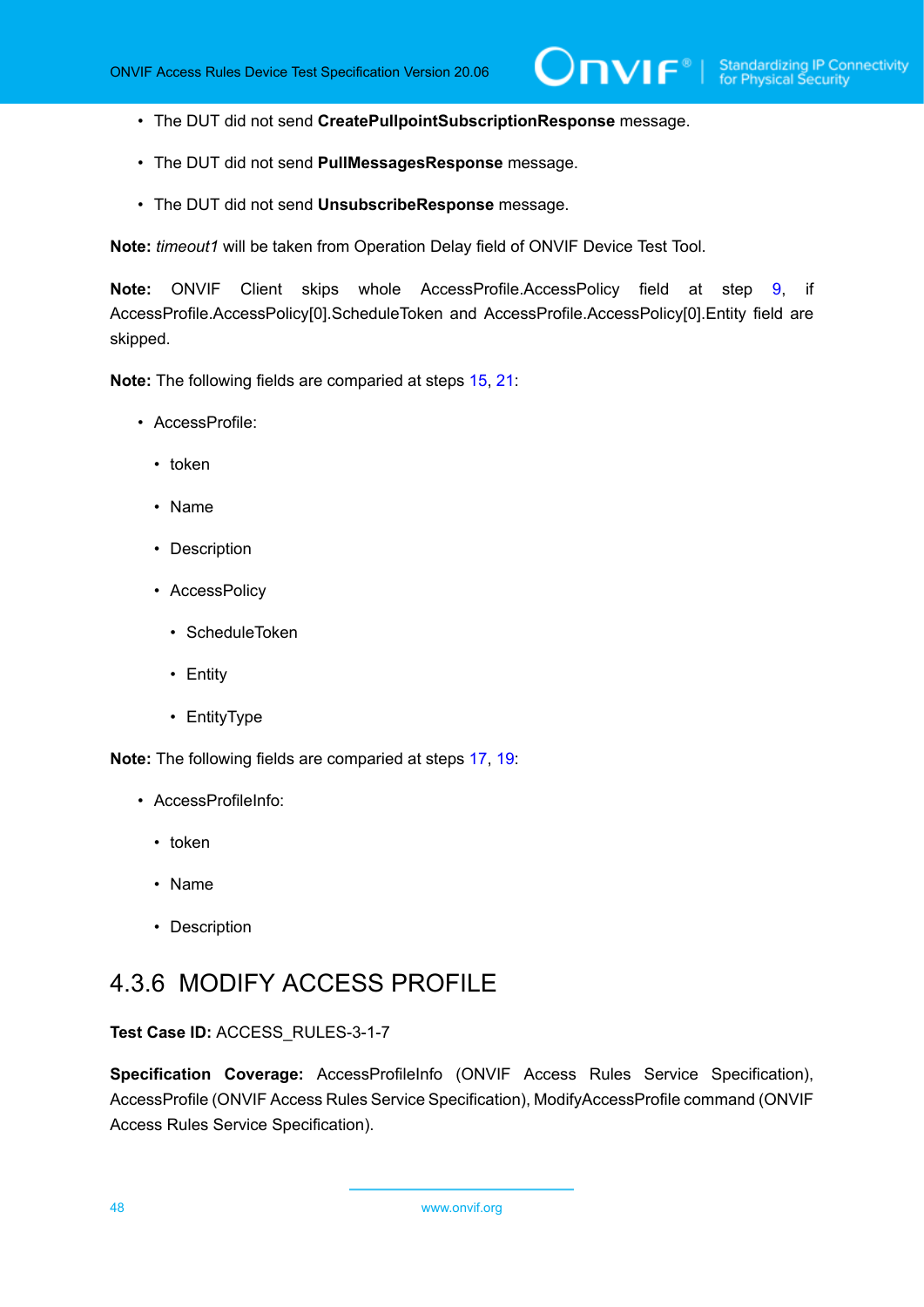#### **Feature Under Test:** ModifyAccessProfile

**WSDL Reference:** accessrules.wsdl and event.wsdl

**Test Purpose:** To verify Modify Access Profile and to verify tns1:Configuration/AccessProfile/ Changed event generation.

**Pre-Requisite:** Access Rules Service is received from the DUT. Schedule Service is received from the DUT. Event Service is received from the DUT. Device supports Pull-Point Notification feature. The DUT shall have enough free storage capacity for one additional Access Profile.

#### **Test Configuration:** ONVIF Client and DUT

- 1. Start an ONVIF Client.
- 2. Start the DUT.
- 3. ONVIF Client retrieves a complete list of access profiles (out *accessProfileCompleteList1*) by following the procedure mentioned in [Annex A.3](#page-77-1).
- <span id="page-48-0"></span>4. ONVIF Client checks free storage for additional Access Profile (in *accessProfileCompleteList1*, out *accessProfileToRestore*) by following the procedure mentioned in [Annex A.7.](#page-81-0)
- 5. ONVIF Client retrieves a complete list of schedules (out *scheduleCompleteList*) by following the procedure mentioned in [Annex A.4.](#page-78-0)
- 6. If Access Control service is supported by the DUT, ONVIF Client retrieves a complete list of access point information (out *accessPointInfoCompleteList*) by following the procedure mentioned in [Annex A.5.](#page-80-0)
- 7. ONVIF client creates access profile (in *scheduleCompleteList*, *accessPointInfoCompleteList*, out *accessProfileToken*) by following the procedure mentioned in [Annex](#page-84-1) A.11.
- 8. ONVIF Client invokes **CreatePullPointSubscription** with parameters
	- Filter.TopicExpression := "tns1:Configuration/AccessProfile/Changed"
- 9. The DUT responds with a **CreatePullPointSubscriptionResponse** message with parameters
	- SubscriptionReference =: *s*
	- CurrentTime =: *ct*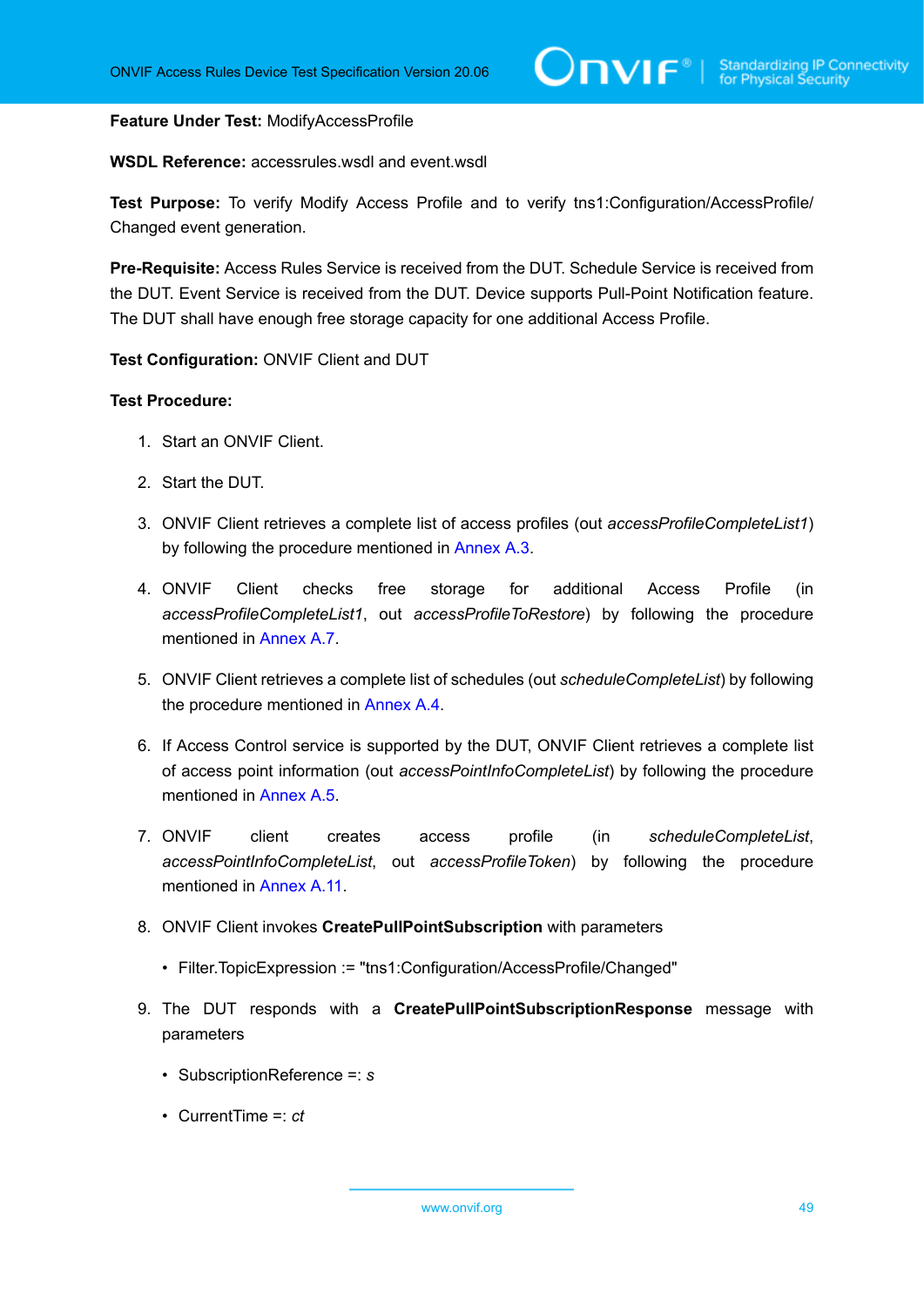# $\sum_{\text{IVIF}^{\circ} | \text{Standardizing IP Connectivity}}$

- TerminationTime =: *tt*
- <span id="page-49-1"></span>10.ONVIF client invokes **ModifyAccessProfile** with parameters
	- AccessProfile.token := *accessProfileToken*
	- AccessProfile.Name := "Test Access Profile 2"
	- AccessProfile.Description := "Test Description 2"
	- AccessProfile.AccessPolicy is skipped if *scheduleCompleteList* or *accessPointInfoCompleteList* is empty
	- AccessProfile.AccessPolicy[0].ScheduleToken := *scheduleCompleteList*[0].token
	- AccessProfile.AccessPolicy[0].Entity := *accessPointInfoCompleteList*[0].token
	- AccessProfile.AccessPolicy[0].EntityType skipped
	- AccessProfile.AccessPolicy[0].Extension skipped
	- AccessProfile.Extension skipped
- 11. The DUT responds with empty **ModifyAccessProfileResponse** message.
- <span id="page-49-0"></span>12.Until *timeout1* timeout expires, repeat the following steps:
	- 12.1. ONVIF Client waits for time *t* := min{(*tt*-*ct*)/2, 1 second}.
	- 12.2. ONVIF Client invokes **PullMessages** to the subscription endpoint s with parameters
		- Timeout := PT60S
		- MessageLimit := 1
	- 12.3. The DUT responds with **PullMessagesResponse** message with parameters
		- CurrentTime =: *ct*
		- TerminationTime =: *tt*
		- NotificationMessage =: *m*
	- 12.4. If *m* is not null and the TopicExpression item in *m* is not equal to "tns1:Configuration/ AccessProfile/Changed", FAIL the test and go to the step [17.](#page-50-0)
	- 12.5. If *m* is not null and the AccessProfileToken source simple item in *m* is not equal to *accessProfileToken*, go to the step [17](#page-50-0).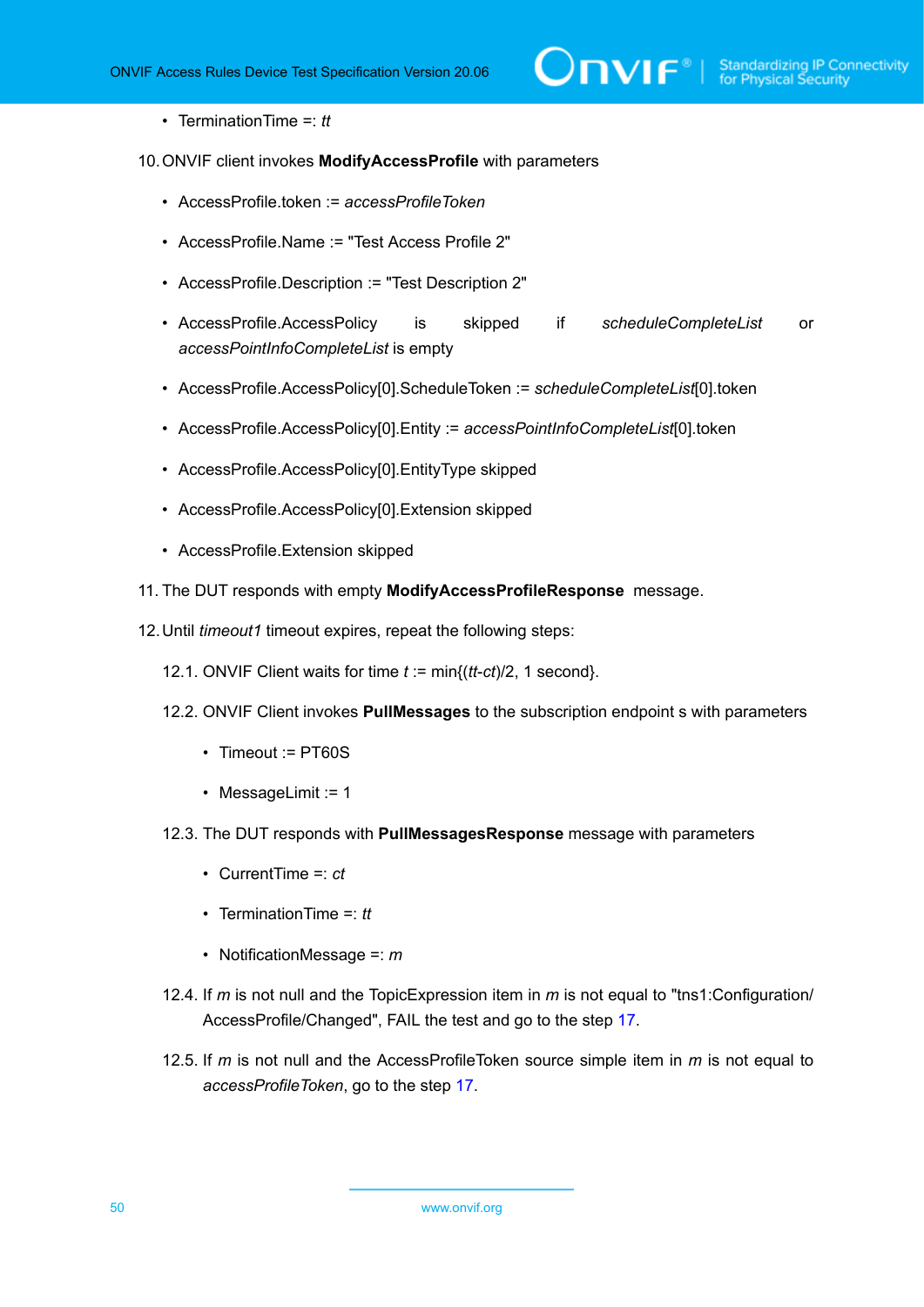- 12.6. If *m* is not null and the AccessProfileToken source simple item in *m* is equal to *accessProfileToken*, go to the step [17](#page-50-0).
- 13.If *timeout1* timeout expires for step [12](#page-49-0) without Notification with AccessProfileToken source simple item equal to *accessProfileToken*, FAIL the test and go to the step [17](#page-50-0).
- 14.ONVIF Client retrieves an access profile (in *accessProfileToken*, out *accessProfileList*) by following the procedure mentioned in [Annex A.8](#page-82-0).
- 15.If *accessProfileList* contains more or less than one *AccessProfile* item, FAIL the test and go to step [17](#page-50-0).
- <span id="page-50-1"></span>16.If *accessProfileList*[0] item does not have equal field values to values from step [10](#page-49-1), FAIL the test and go Step [17.](#page-50-0)
- <span id="page-50-0"></span>17.ONVIF Client deletes the Access Profile (in *accessProfileToken*) by following the procedure mentioned in [Annex A.6](#page-81-1) to restore DUT configuration.
- 18.If there was access profile deleted at Step [4,](#page-48-0) restore it (in *accessProfileToRestore*) by following the procedure mentioned in [Annex A.10](#page-84-0) to restore DUT configuration.
- 19.ONVIF Client sends an **Unsubscribe** to the subscription endpoint *s*.
- 20.The DUT responds with **UnsubscribeResponse** message.

## **Test Result:**

# **PASS –**

• DUT passes all assertions.

# **FAIL –**

- The DUT did not send **ModifyAccessProfilesResponse** message.
- The DUT did not send **CreatePullpointSubscriptionResponse** message.
- The DUT did not send **PullMessagesResponse** message.
- The DUT did not send **UnsubscribeResponse** message.

**Note:** *timeout1* will be taken from Operation Delay field of ONVIF Device Test Tool.

**Note:** The following fields are comparied at step [16:](#page-50-1)

- AccessProfile:
	- token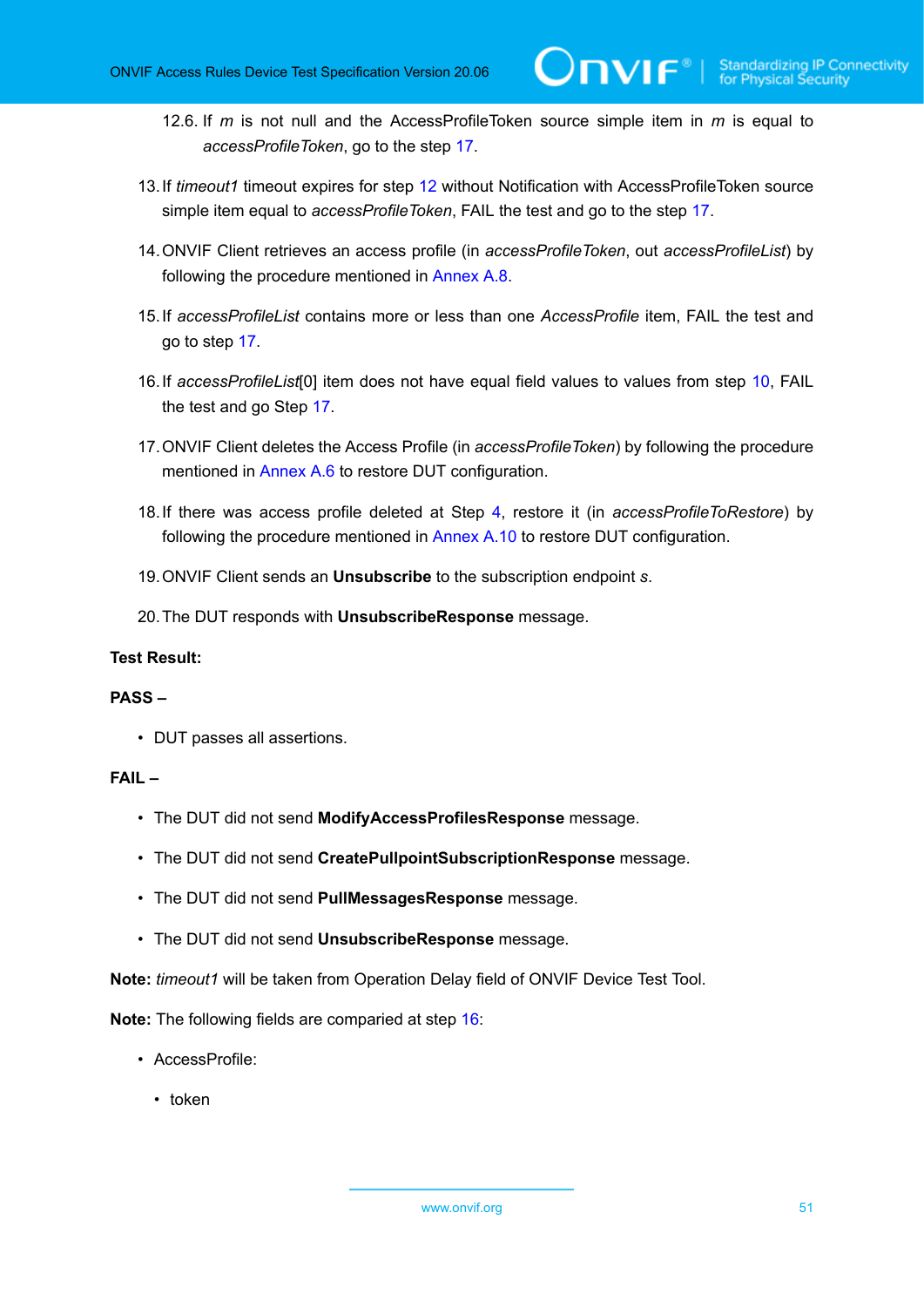- Name
- Description
- AccessPolicy
	- ScheduleToken
	- Entity
	- EntityType (skipped and "tac:AccessPointInfo" means the same, where tac is the namespace of the access control service: "http://www.onvif.org/ver10/accesscontrol/ wsdl")

# 4.3.7 DELETE ACCESS PROFILE

#### **Test Case ID:** ACCESS\_RULES-3-1-8

**Specification Coverage:** AccessProfileInfo (ONVIF Access Rules Service Specification), AccessProfile (ONVIF Access Rules Service Specification), DeleteAccessProfile command (ONVIF Access Rules Service Specification).

**Feature Under Test:** DeleteAccessProfile

**WSDL Reference:** accessrules.wsdl and event.wsdl

**Test Purpose:** To verify Delete Access Profile and to verify tns1:Configuration/AccessProfile/ Removed event generation.

**Pre-Requisite:** Access Rules Service is received from the DUT. Schedule Service is received from the DUT. Event Service is received from the DUT. Device supports Pull-Point Notification feature. The DUT shall have enough free storage capacity for one additional Access Profile.

**Test Configuration:** ONVIF Client and DUT

- 1. Start an ONVIF Client.
- 2. Start the DUT.
- 3. ONVIF Client retrieves a complete list of access profiles (out *accessProfileCompleteList1*) by following the procedure mentioned in [Annex A.3](#page-77-1).
- <span id="page-51-0"></span>4. ONVIF Client checks free storage for additional Access Profile (in *accessProfileCompleteList1*, out *accessProfileToRestore*) by following the procedure mentioned in [Annex A.7.](#page-81-0)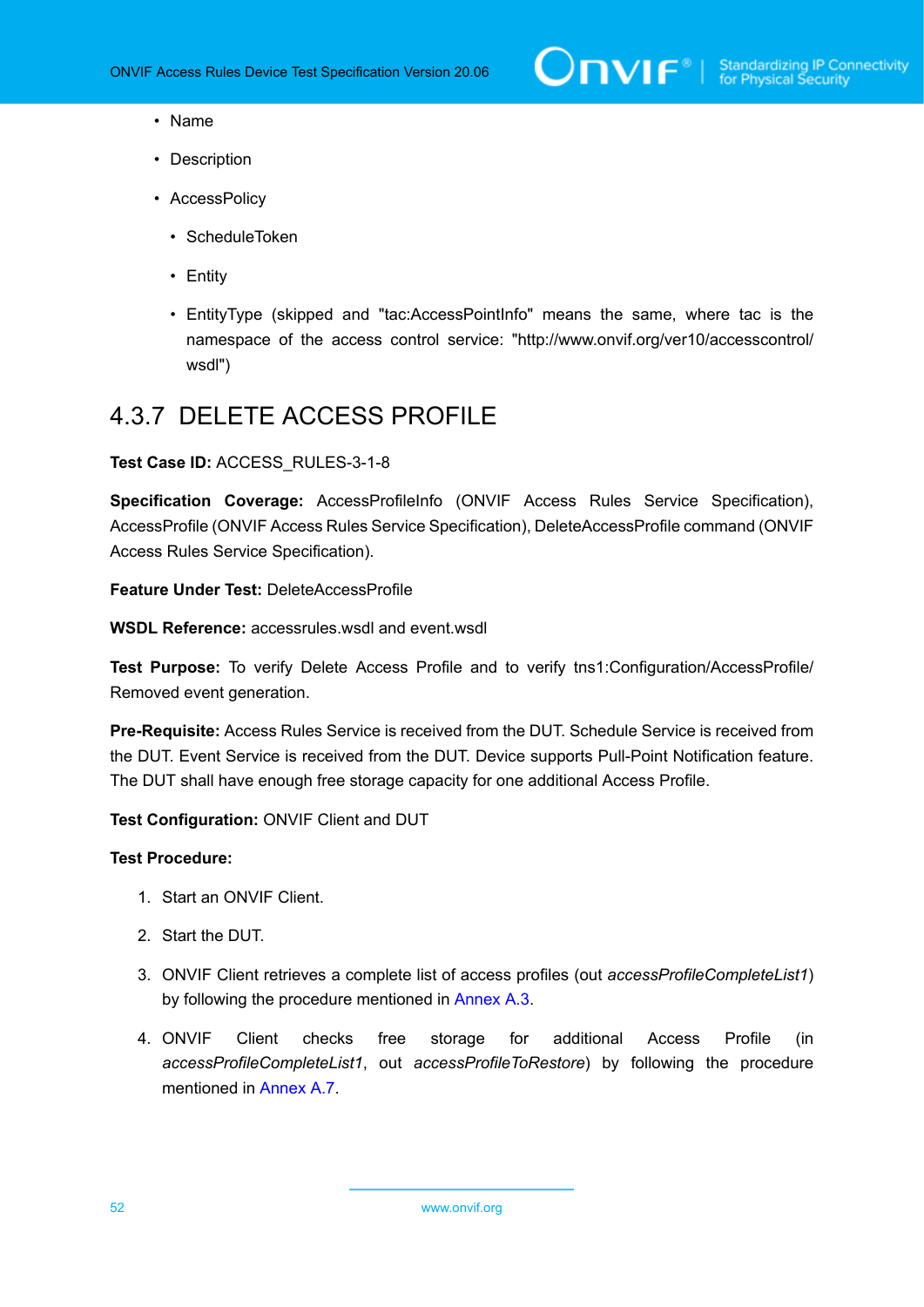5. ONVIF Client retrieves a complete list of schedules (out *scheduleCompleteList*) by following the procedure mentioned in [Annex A.4.](#page-78-0)

 $\mathsf{D}\mathbf{N}\mathsf{I}\mathsf{F}^\ast$ l

- 6. If Access Control service is supported by the DUT, ONVIF Client retrieves a complete list of access point information (out *accessPointInfoCompleteList*) by following the procedure mentioned in [Annex A.5.](#page-80-0)
- 7. ONVIF client creates access profile (in *scheduleCompleteList*, *accessPointInfoCompleteList*, out *accessProfileToken*) by following the procedure mentioned in [Annex](#page-84-1) A.11.
- 8. ONVIF Client invokes **CreatePullPointSubscription** with parameters
	- Filter.TopicExpression := "tns1:Configuration/AccessProfile/Removed"
- 9. The DUT responds with a **CreatePullPointSubscriptionResponse** message with parameters
	- SubscriptionReference =: *s*
	- CurrentTime =: *ct*
	- TerminationTime =: *tt*
- 10.ONVIF client invokes **DeleteAccessProfile** with parameters
	- Token =: *accessProfileToken*
- 11. The DUT responds with empty **DeleteAccessProfileResponse** message.
- <span id="page-52-0"></span>12.Until *timeout1* timeout expires, repeat the following steps:
	- 12.1. ONVIF Client waits for time *t* := min{(*tt*-*ct*)/2, 1 second}.
	- 12.2. ONVIF Client invokes **PullMessages** to the subscription endpoint s with parameters
		- Timeout := PT60S
		- MessageLimit := 1
	- 12.3. The DUT responds with **PullMessagesResponse** message with parameters
		- CurrentTime =: *ct*
		- TerminationTime =: *tt*
		- NotificationMessage =: *m*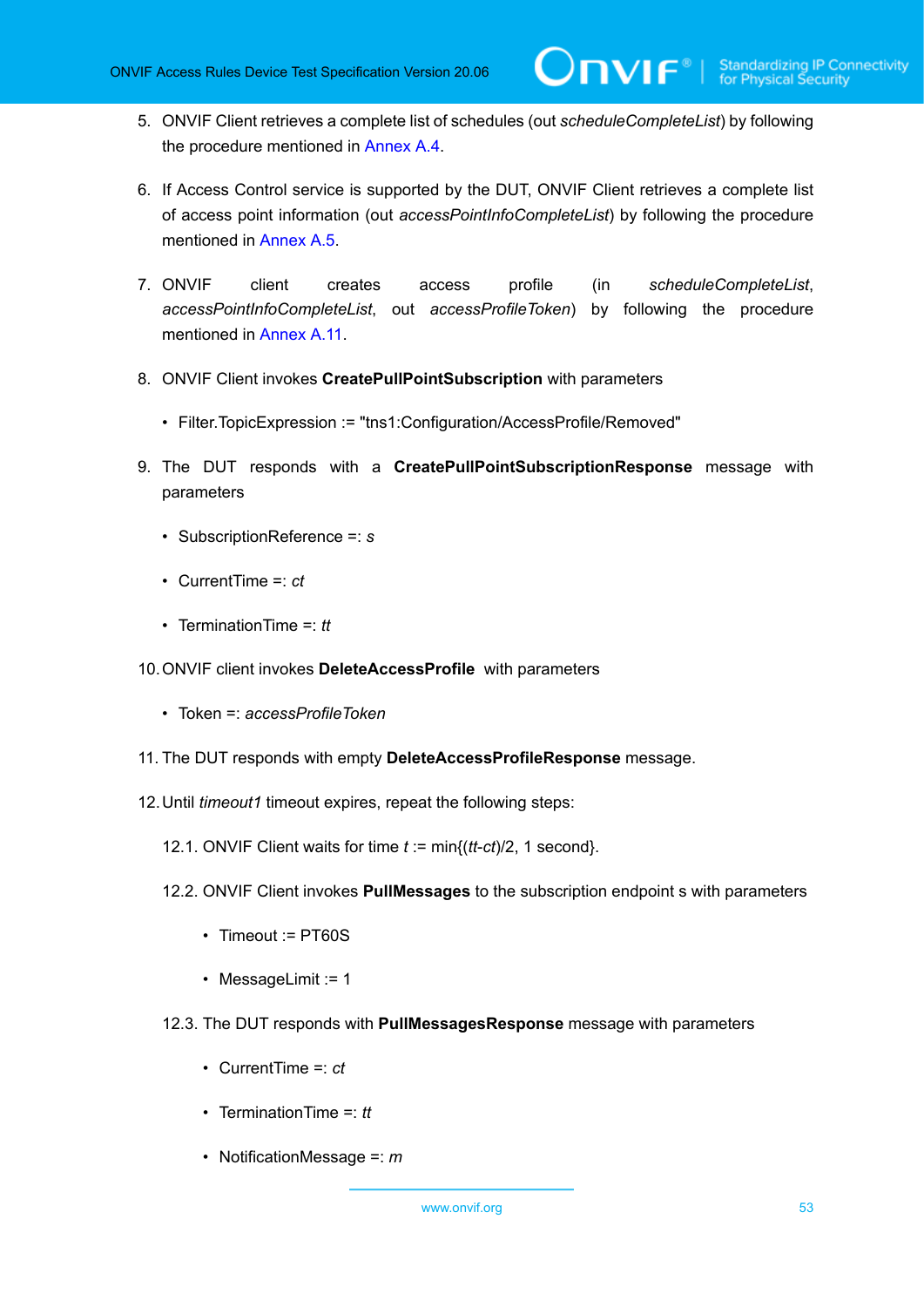- 12.4. If *m* is not null and the TopicExpression item in *m* is not equal to "tns1:Configuration/ AccessProfile/Removed", FAIL the test and go to the step [25](#page-53-0).
- 12.5. If *m* is not null and the AccessProfileToken source simple item in *m* is not equal to *accessProfileToken*, go to the step [23](#page-53-1).
- 12.6. If *m* is not null and the AccessProfileToken source simple item in *m* is equal to *accessProfileToken*, go to the step [14](#page-53-2).
- 13.If *timeout1* timeout expires for step [12](#page-52-0) without Notification with AccessProfileToken source simple item equal to *accessProfileToken*, FAIL the test and go to the step [23](#page-53-1).
- <span id="page-53-2"></span>14.ONVIF Client retrieves an access profile (in *accessProfileToken*, out *accessProfileList*) by following the procedure mentioned in [Annex A.8](#page-82-0).
- 15.If *accessProfileList* is not empty, FAIL the test and go Step [23](#page-53-1).
- 16.ONVIF Client retrieves an access profile info (in *accessProfileToken*, out *accessProfileInfo*) by following the procedure mentioned in [Annex A.9](#page-83-0).
- 17.If *accessProfileInfo* is not empty, FAIL the test and go Step [23.](#page-53-1)
- 18.ONVIF Client retrieves a complete list of access profiles info (out *accessProfileInfoCompleteList*) by following the procedure mentioned in [Annex A.1.](#page-76-0)
- 19.If *accessProfileInfoCompleteList* have *accessProfileInfo* item with token equal to *accessProfileToken*, FAIL the test and go step [23](#page-53-1).
- 20.ONVIF Client retrieves a complete list of access profiles (out *accessProfileCompleteList2*) by following the procedure mentioned in [Annex A.3](#page-77-1).
- 21.If there was access profile deleted at step [4](#page-51-0):
	- *accessProfileCompleteList1* := *accessProfileCompleteList1* without *accessProfileToRestore*
- 22.If *accessProfileCompleteList2* is not equal to *accessProfileCompleteList1*, FAIL the test and go to step [23](#page-53-1).
- <span id="page-53-1"></span>23.If there was access profile deleted at Step [4,](#page-51-0) restore it (in *accessProfileToRestore*) by following the procedure mentioned in [Annex A.10](#page-84-0) to restore DUT configuration.
- 24.ONVIF Client sends an **Unsubscribe** to the subscription endpoint *s*.
- <span id="page-53-0"></span>25.The DUT responds with **UnsubscribeResponse** message.

# **Test Result:**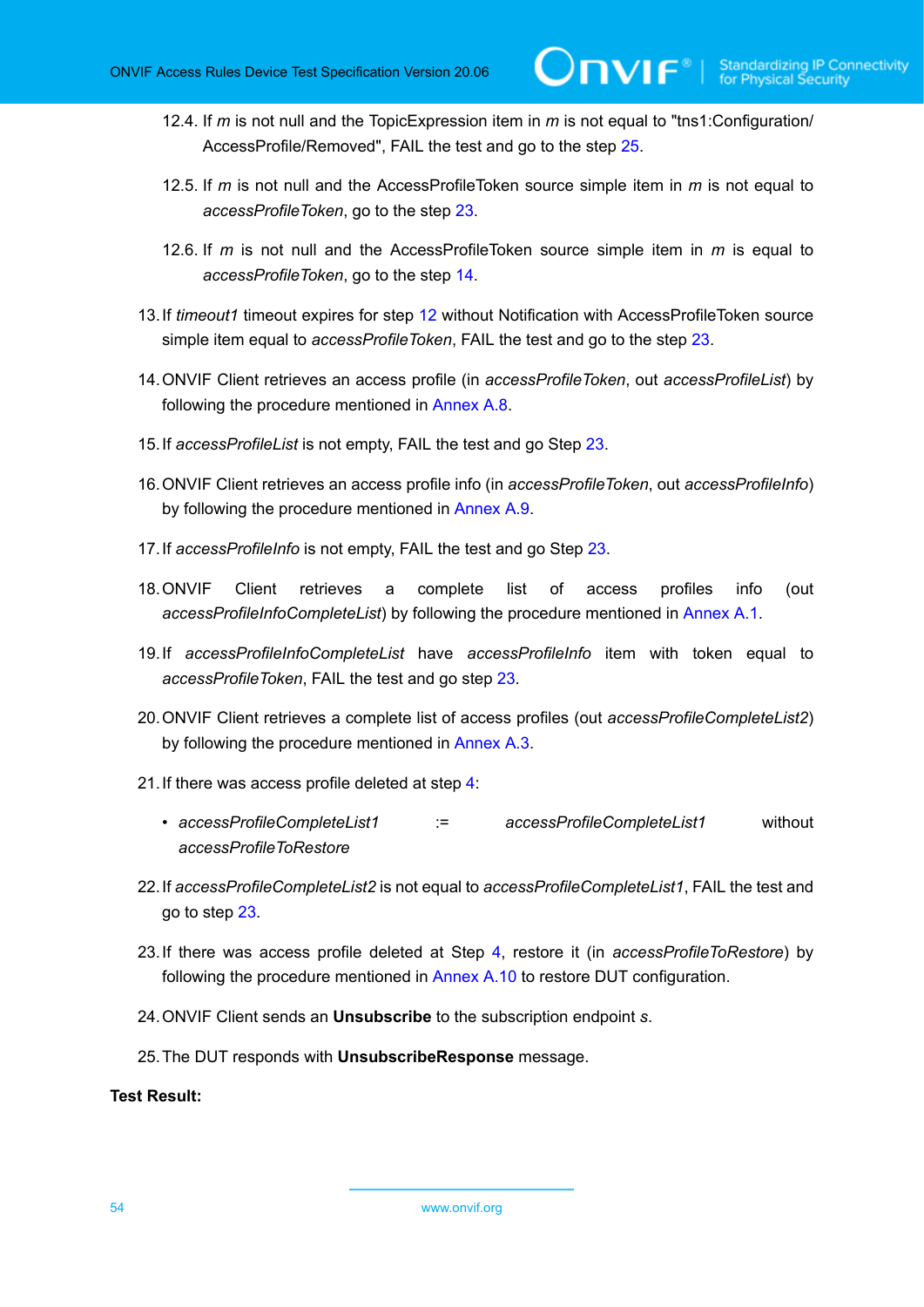# **PASS –**

• DUT passes all assertions.

# **FAIL –**

- The DUT did not send **DeleteAccessProfilesResponse** message.
- The DUT did not send **CreatePullpointSubscriptionResponse** message.
- The DUT did not send **PullMessagesResponse** message.
- The DUT did not send **UnsubscribeResponse** message.

**Note:** *timeout1* will be taken from Operation Delay field of ONVIF Device Test Tool.

# 4.3.8 GET ACCESS PROFILES WITH INVALID TOKEN

#### **Test Case ID:** ACCESS\_RULES-3-1-9

Specification Coverage: AccessProfileInfo (ONVIF Access Rules Service Specification), AccessProfile (ONVIF Access Rules Service Specification), GetAccessProfiles command (ONVIF Access Rules Service Specification)

**Feature Under Test:** GetAccessProfiles

**WSDL Reference:** accessrules.wsdl

**Test Purpose:** To verify Get Access Profiles with invalid Token.

**Pre-Requisite:** Access Rules Service is received from the DUT.

**Test Configuration:** ONVIF Client and DUT

- 1. Start an ONVIF Client.
- 2. Start the DUT.
- 3. ONVIF Client retrieves a complete list of access profiles (out *accessProfileInfoCompleteList*) by following the procedure mentioned in [Annex A.1](#page-76-0).
- 4. Set the following:
	- *invalidToken* := value not equal to any *accessProfileInfoCompleteList*.token
- 5. ONVIF client invokes **GetAccessProfiles** with parameters
	- Token list := *invalidToken*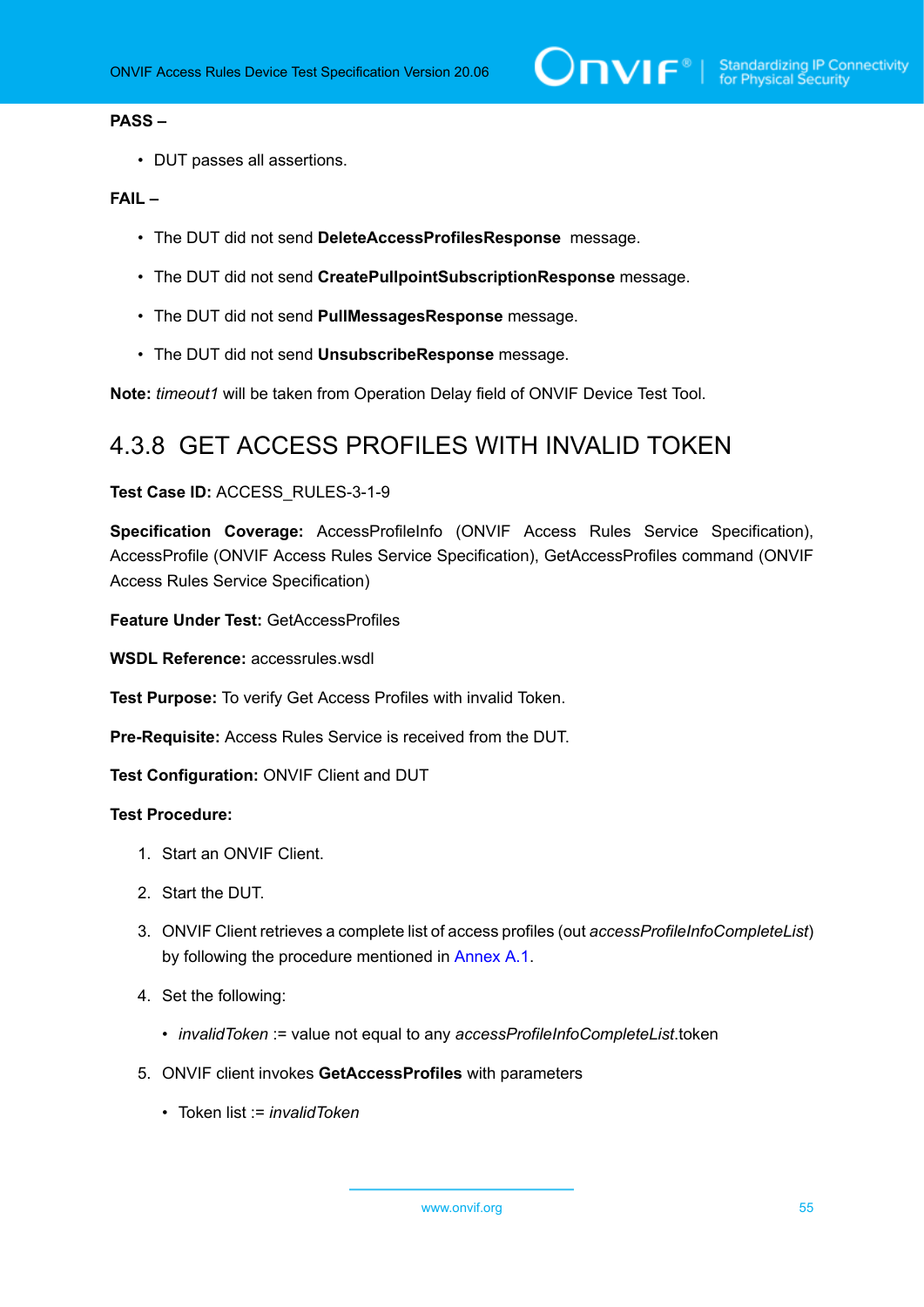- 6. The DUT responds with **GetAccessProfilesResponse** message with parameters
	- AccessProfile list =: *accessProfilesList*
- 7. If *accessProfilesList* is not empty, FAIL the test.
- 8. If *accessProfileInfoCompleteList* is empty, skip other steps.
- 9. ONVIF Client gets the service capabilities (out *cap*) by following the procedure mentioned in Annex A 2
- 10.If *cap*.MaxLimit is less than 2, skip other steps.
- 11. ONVIF client invokes **GetAccessProfiles** with parameters
	- Token[0]:= *invalidToken*
	- Token[1]:= *accessProfileInfoCompleteList*[0].token
- 12.The DUT responds with **GetAccessProfilesResponse** message with parameters
	- AccessProfileInfo list =: *accessProfilesList*
- 13.If *accessProfilesList* is empty, FAIL the test.
- 14.If *accessProfilesList* contains more than one item, FAIL the test.
- 15.If *accessProfilesList*[0].token does not equal to *accessProfileInfoCompleteList*[0].token, FAIL the test.

# **Test Result:**

#### **PASS –**

• DUT passes all assertions.

# **FAIL –**

• DUT did not send **GetAccessProfilesResponse** message.

# 4.3.9 GET ACCESS PROFILES - TOO MANY ITEMS

#### **Test Case ID:** ACCESS\_RULES-3-1-10

**Specification Coverage:** AccessProfile (ONVIF Access Rules Service Specification), GetAccessProfiles command (ONVIF Access Rules Service Specification)

**Feature Under Test:** GetAccessProfiles

**WSDL Reference:** accessrules.wsdl

56 www.onvif.org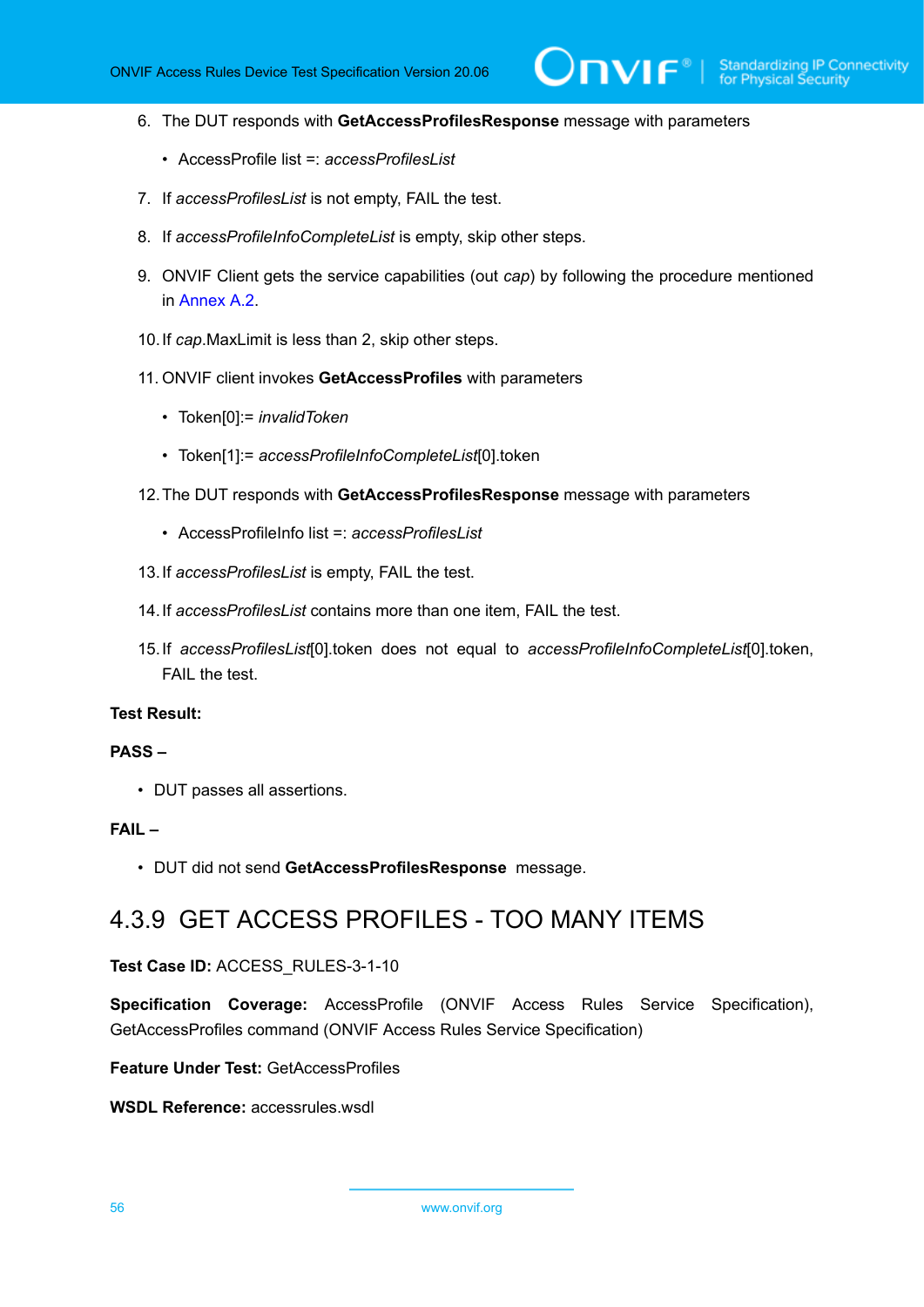**Test Purpose:** To verify Get Access Profiles in case if there a more items than MaxLimit in request.

**Pre-Requisite:** Access Rules Service is received from the DUT.

## **Test Configuration:** ONVIF Client and DUT

## **Test Procedure:**

- 1. Start an ONVIF Client.
- 2. Start the DUT.
- 3. ONVIF Client retrieves a complete list of access profiles (out *accessProfileCompleteList*) by following the procedure mentioned in [Annex A.3](#page-77-1).
- 4. ONVIF Client gets the service capabilities (out *cap*) by following the procedure mentioned in [Annex A.2.](#page-77-0)
- 5. If *accessProfileCompleteList*.token items number is less than *cap*.MaxLimit or equal to *cap*.MaxLimit, skip other steps.
- 6. Set the following:
	- *tokenList* := [subset of *accessProfileInfoCompleteList*.token values with items number equal to *cap*.MaxLimit + 1]
- 7. ONVIF client invokes **GetAccessProfiles** with parameters
	- Token list := *tokenList*
- 8. The DUT returns **env:Sender\ter:InvalidArgs\ter:TooManyItems** SOAP 1.2 fault.

## **Test Result:**

# **PASS –**

• DUT passes all assertions.

# **FAIL –**

• The DUT did not send env:Sender\ter:InvalidArgs\ter:TooManyItems SOAP 1.2 fault.

# 4.3.10 CREATE ACCESS PROFILE - NOT EMPTY ACCESS PROFILE TOKEN

## **Test Case ID:** ACCESS\_RULES-3-1-11

**Specification Coverage:** AccessProfile (ONVIF Access Rules Service Specification), CreateAccessProfile command (ONVIF Access Rules Service Specification).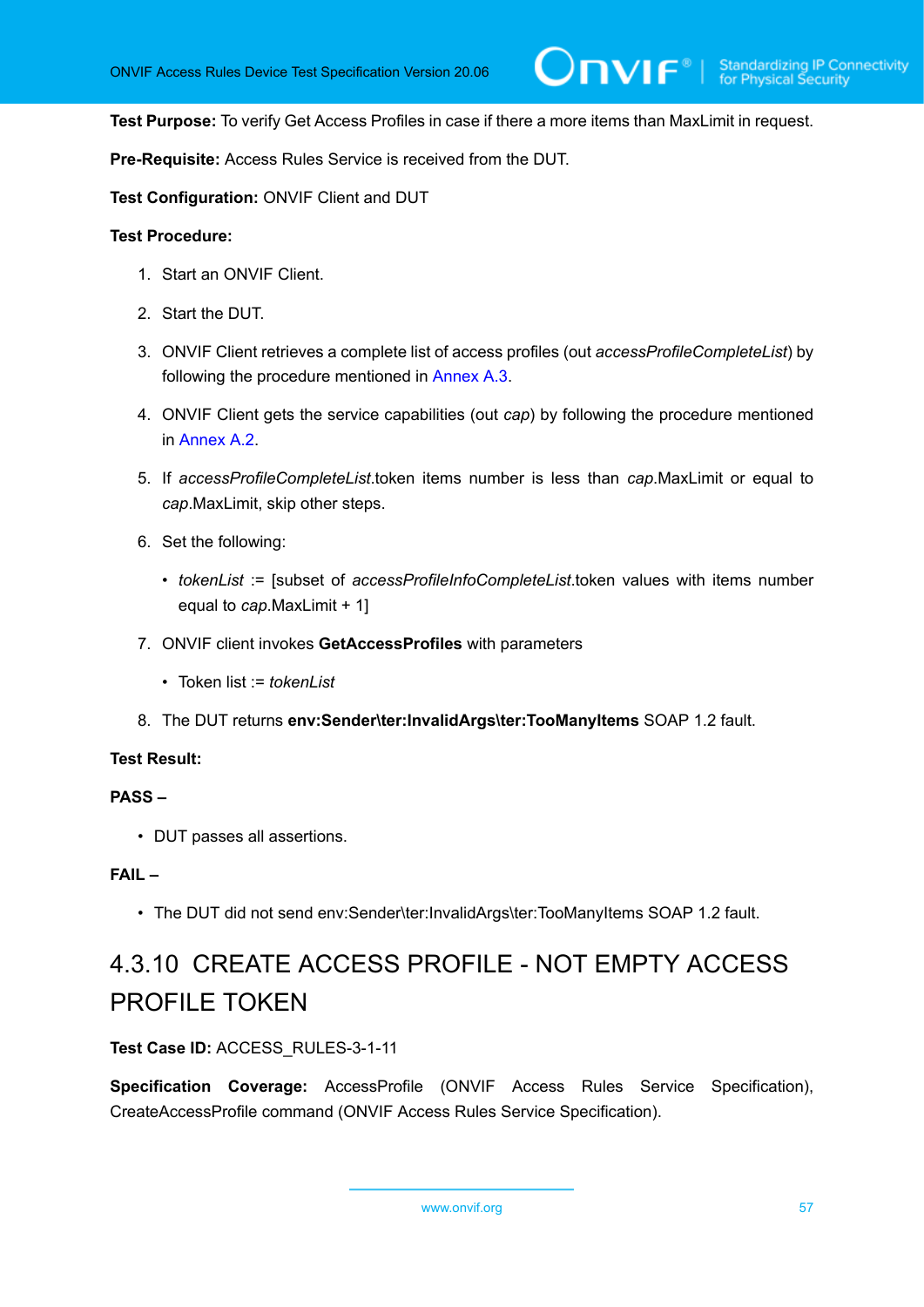# **Feature Under Test:** CreateAccessProfile

#### **WSDL Reference:** accessrules.wsdl

**Test Purpose:** To verify Create Access Profiles with not empty token.

**Pre-Requisite:** Access Rules Service is received from the DUT. The DUT shall have enough free storage capacity for one additional Access Profile.

# **Test Configuration:** ONVIF Client and DUT

#### **Test Procedure:**

- 1. Start an ONVIF Client.
- 2. Start the DUT.
- 3. ONVIF client invokes **CreateAccessProfile** with parameters
	- AccessProfile.token := "AccessProfileToken"
	- AccessProfile.Name := "Test Access Profile"
	- AccessProfile.Description := "Test Description"
	- AccessProfile.AccessPolicy is skipped
- 4. The DUT returns **env:Sender\ter:InvalidArgs** SOAP 1.2 fault.

#### **Test Result:**

#### **PASS –**

• DUT passes all assertions.

#### **FAIL –**

• The DUT did not send env:Sender\ter:InvalidArgs SOAP 1.2 fault.

# 4.3.11 CREATE ACCESS PROFILE - MULTIPLE SCHEDULES NOT SUPPORTED

# **Test Case ID:** ACCESS\_RULES-3-1-12

Specification Coverage: AccessProfileInfo (ONVIF Access Rules Service Specification), AccessProfile (ONVIF Access Rules Service Specification), CreateAccessProfile command (ONVIF Access Rules Service Specification).

#### **Feature Under Test:** CreateAccessProfile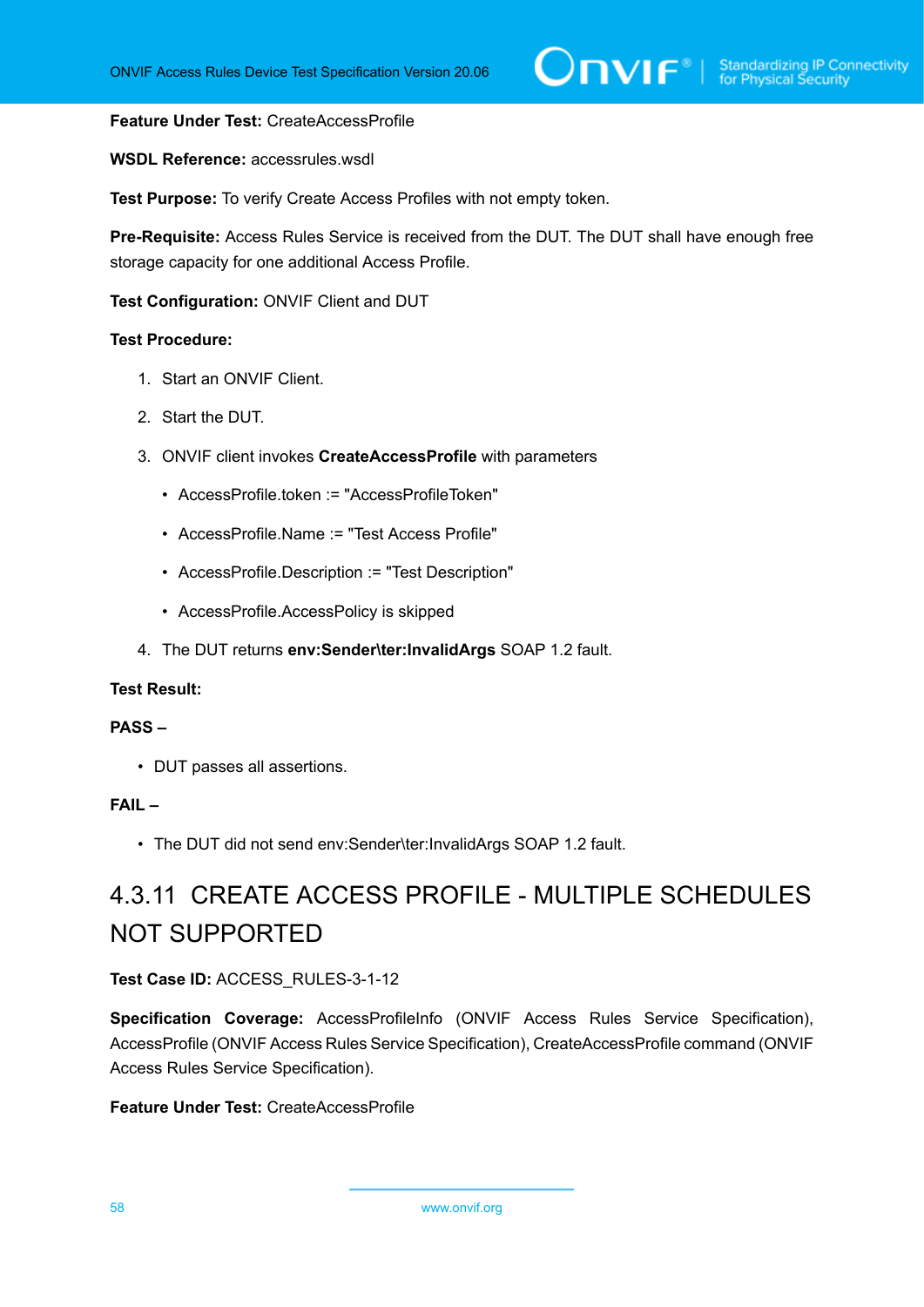#### **WSDL Reference:** accessrules.wsdl

**Test Purpose:** To verify Create Access Profiles with several access policies specifying different schedules for the same access point when MultipleSchedulesPerAccessPointSupported is not Supported.

**Pre-Requisite:** Access Rules Service is received from the DUT. Schedule Service is received from the DUT. The DUT shall have enough free storage capacity for one additional Access Profile.

**Test Configuration:** ONVIF Client and DUT

- 1. Start an ONVIF Client.
- 2. Start the DUT.
- 3. ONVIF Client gets the service capabilities (out *cap*) by following the procedure mentioned in [Annex A.2.](#page-77-0)
- 4. If *cap*.MultipleSchedulesPerAccessPointSupported is equal to true, skip other steps.
- 5. ONVIF Client retrieves a complete list of schedules (out *scheduleCompleteList*) by following the procedure mentioned in [Annex A.4.](#page-78-0)
- 6. If *scheduleCompleteList* contains less than two schedules, skip other steps.
- 7. If Access Control service is supported by the DUT, ONVIF Client retrieves a complete list of access point information (out *accessPointInfoCompleteList*) by following the procedure mentioned in [Annex A.5.](#page-80-0)
- 8. If *accessPointInfoCompleteList* is empty, skip other steps.
- 9. ONVIF client invokes **CreateAccessProfile** with parameters
	- AccessProfile.token := ""
	- AccessProfile.Name := "Test Access Profile"
	- AccessProfile.Description := "Test Description"
	- AccessProfile.AccessPolicy[0].ScheduleToken := *scheduleCompleteList*[0].token
	- AccessProfile.AccessPolicy[0].Entity := *accessPointInfoCompleteList*[0].token
	- AccessProfile.AccessPolicy[0].EntityType skipped
	- AccessProfile.AccessPolicy[0].Extension skipped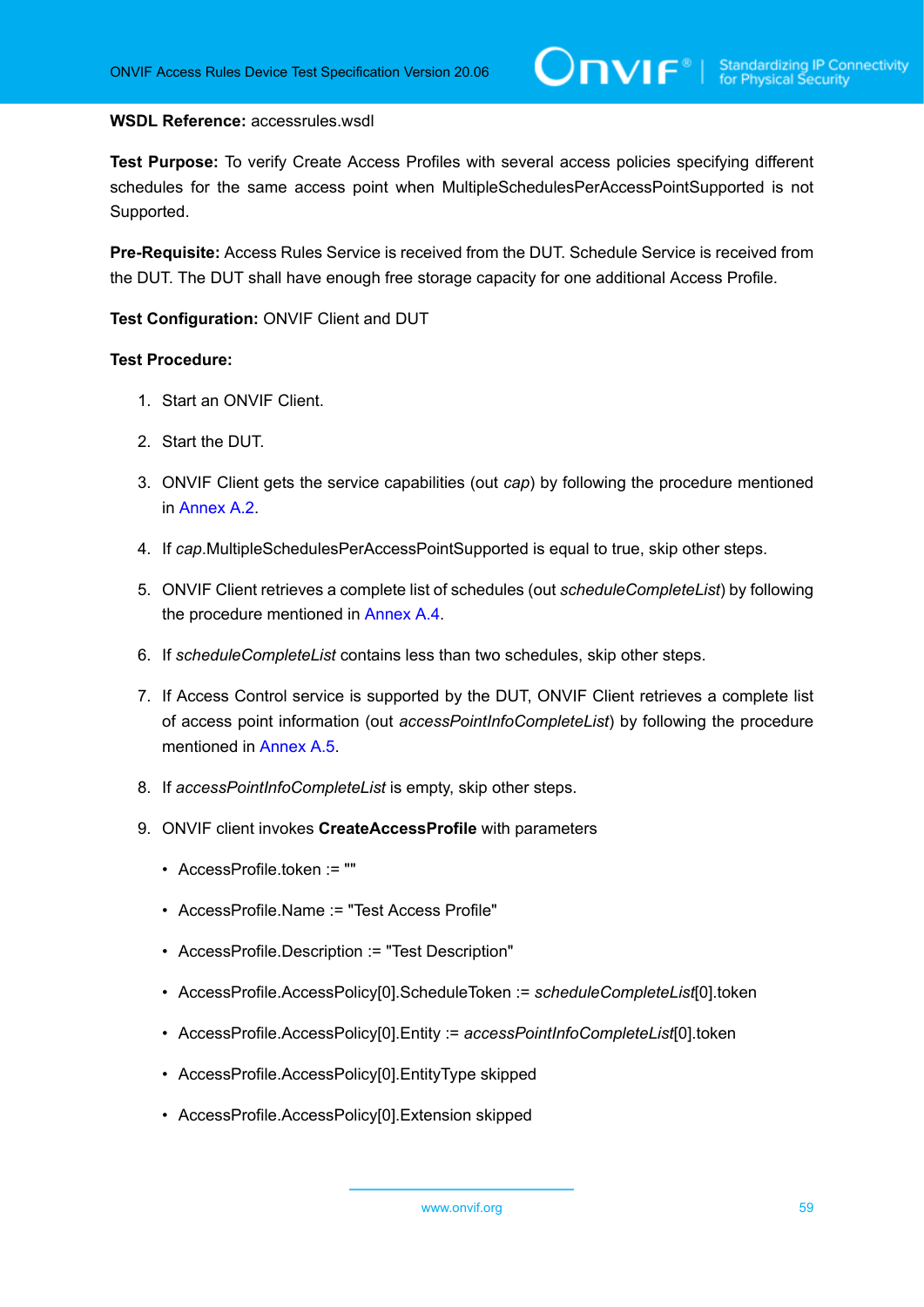- AccessProfile.AccessPolicy[1].ScheduleToken := *scheduleCompleteList*[1].token
- AccessProfile.AccessPolicy[1].Entity := *accessPointInfoCompleteList*[0].token
- AccessProfile.AccessPolicy[1].EntityType skipped
- AccessProfile.AccessPolicy[1].Extension skipped
- AccessProfile.Extension skipped

10.The DUT returns **env:Sender\ter:CapabilityViolated \ter:MultipleSchedulesPerAccessPointSupported** SOAP 1.2 fault.

#### **Test Result:**

#### **PASS –**

• DUT passes all assertions.

# **FAIL –**

• The DUT did not send **env:Sender\ter:CapabilityViolated \ter:MultipleSchedulesPerAccessPointSupported** SOAP 1.2 fault

**Note:** If the DUT sends other SOAP 1.2 fault message than specified, log WARNING message, and PASS the test.

# 4.3.12 MODIFY ACCESS PROFILE WITH INVALID TOKEN

#### **Test Case ID:** ACCESS\_RULES-3-1-13

**Specification Coverage:** ModifyAccessProfile command (ONVIF Access Rules Service Specification).

**Feature Under Test:** ModifyAccessProfile

**WSDL Reference:** accessrules.wsdl

**Test Purpose:**To verify Modify Access Profile with invalid Access Profile token.

**Pre-Requisite:** Access Rules Service is received from the DUT.

**Test Configuration:** ONVIF Client and DUT

**Test Procedure:**

1. Start an ONVIF Client.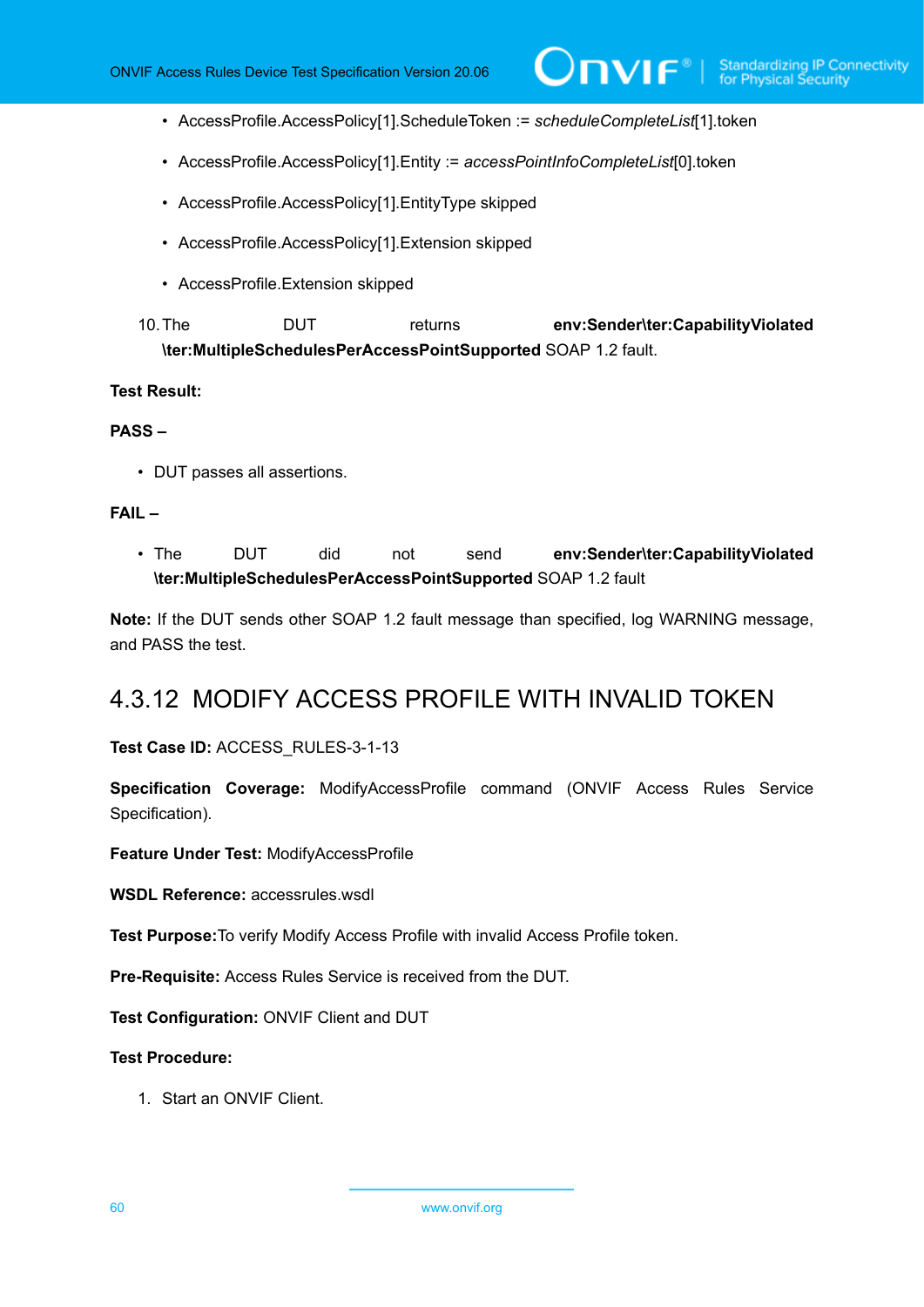- 2. Start the DUT.
- 3. ONVIF Client retrieves a complete list of access profile info (out *accessProfileInfoCompleteList*) by following the procedure mentioned in [Annex A.1.](#page-76-0)
- 4. Set the following:
	- *invalidToken* := value not equal to any *accessProfileInfoCompleteList*.token
- 5. ONVIF client invokes **ModifyAccessProfile** with parameters
	- AccessProfile.token := *invalidToken*
	- AccessProfile.Name := "Test Access Profile"
	- AccessProfile.Description := "Test Description"
	- AccessProfile.AccessPolicy is skipped
- 6. The DUT returns **env:Sender\ter:InvalidArgVal\ter:NotFound** SOAP 1.2 fault.

# **Test Result:**

# **PASS –**

• DUT passes all assertions.

# **FAIL –**

• DUT did not send **env:Sender\ter:InvalidArgVal\ter:NotFound** SOAP 1.2 fault

**Note:** If the DUT sends other SOAP 1.2 fault message than specified, log WARNING message, and PASS the test.

# 4.3.13 DELETE ACCESS PROFILE WITH INVALID TOKEN

**Test Case ID:** ACCESS\_RULES-3-1-14

**Specification Coverage:** DeleteAccessProfile command (ONVIF Access Rules Service Specification).

**Feature Under Test:** DeleteAccessProfile

**WSDL Reference:** accessrules.wsdl

**Test Purpose:** To verify Delete Access Profile with invalid Access Profile token.

**Pre-Requisite:** Access Rules Service is received from the DUT.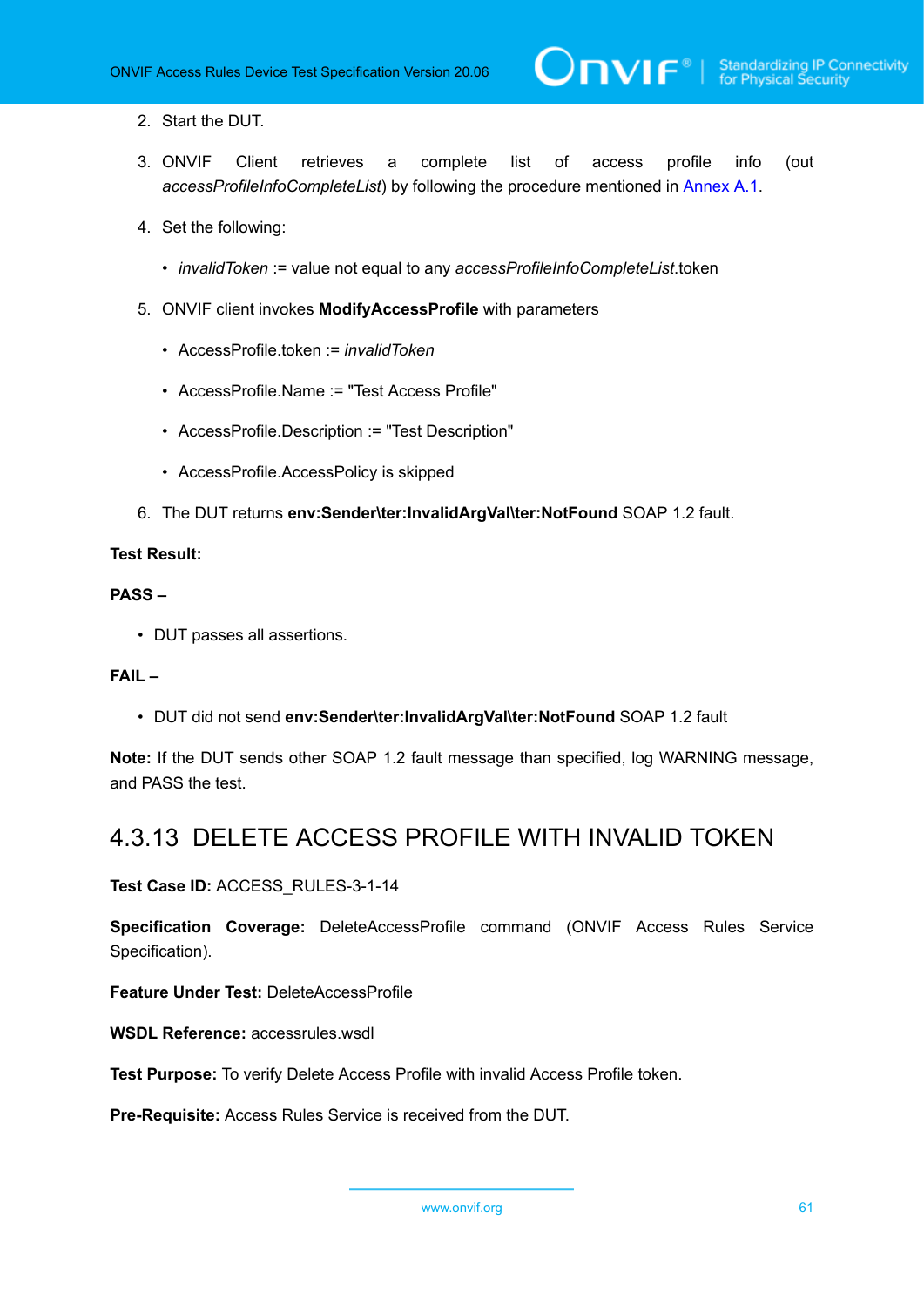#### **Test Configuration:** ONVIF Client and DUT

### **Test Procedure:**

- 1. Start an ONVIF Client.
- 2. Start the DUT.
- 3. ONVIF Client retrieves a complete list of access profile info (out *accessProfileInfoCompleteList*) by following the procedure mentioned in [Annex A.1.](#page-76-0)
- 4. Set the following:
	- *invalidToken* := value not equal to any *accessProfileInfoCompleteList*.token
- 5. ONVIF client invokes **DeleteAccessProfile** with parameters
	- Token =: *accessProfileToken*
- 6. The DUT returns **env:Sender\ter:InvalidArgVal\ter:NotFound** SOAP 1.2 fault.

#### **Test Result:**

#### **PASS –**

• DUT passes all assertions.

## **FAIL –**

• The DUT did not send **env:Sender\ter:InvalidArgVal\ter:NotFound** SOAP 1.2 fault

**Note:** If the DUT sends other SOAP 1.2 fault message than specified, log WARNING message, and PASS the test.

# 4.3.14 SET NEW ACCESS PROFILE

#### **Test Case ID:** ACCESS\_RULES-3-1-15

Specification Coverage: AccessProfileInfo (ONVIF Access Rules Service Specification), AccessProfile (ONVIF Access Rules Service Specification), SetAccessProfile command (ONVIF Access Rules Service Specification).

**Feature Under Test:** SetAccessProfile, tns1:Configuration/AccessProfile/Changed

**WSDL Reference:** accessrules.wsdl and event.wsdl

**Test Purpose:** To verify Create Access Profiles using SetAccessProfile command and to verify tns1:Configuration/AccessProfile/Changed event generation.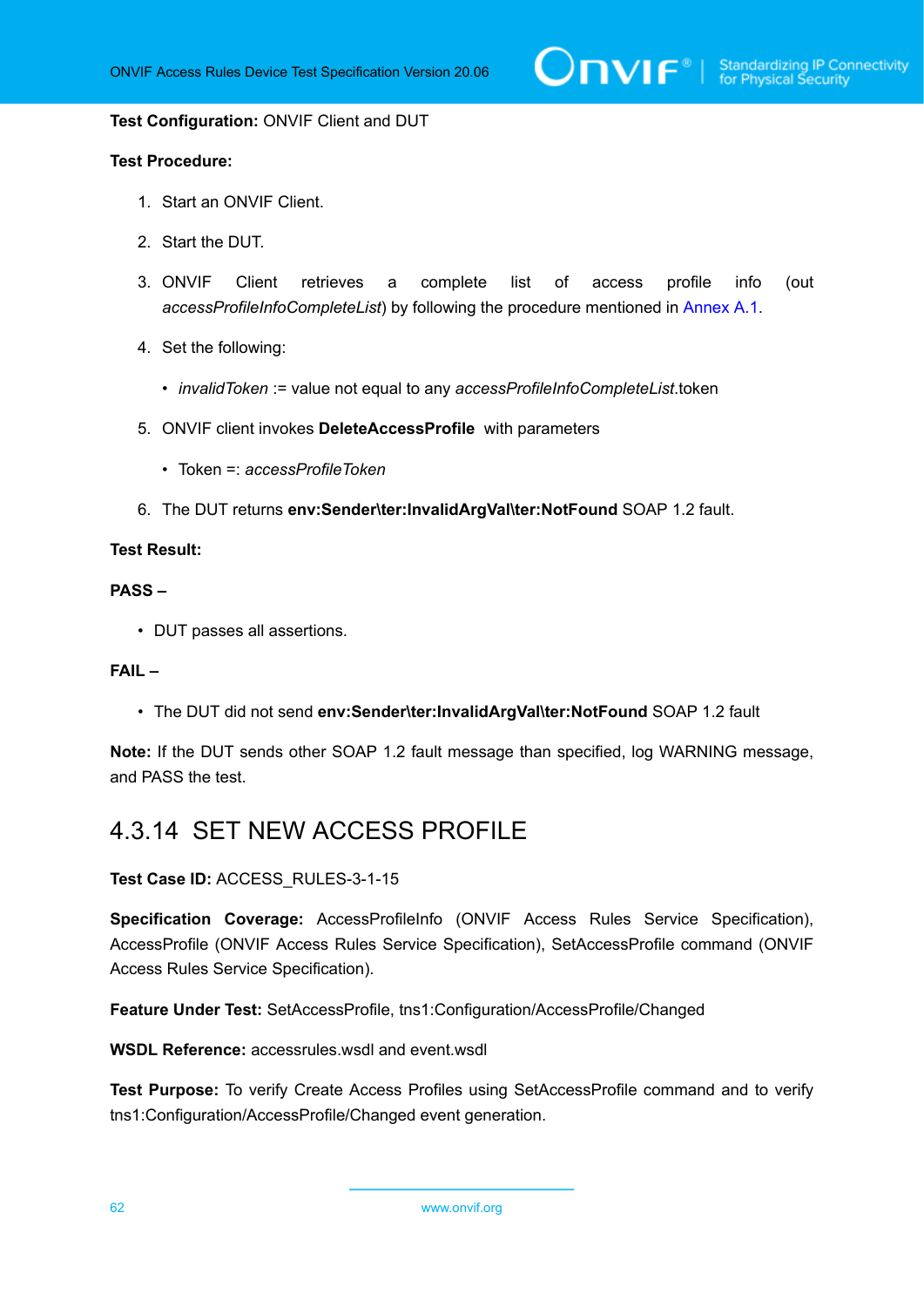**Pre-Requisite:** Access Rules Service is received from the DUT. Schedule Service is received from the DUT. Event Service is received from the DUT. Device supports Pull-Point Notification feature. Client Supplied Token is supported by the DUT. The DUT shall have enough free storage capacity for one additional Access Profile.

# **Test Configuration:** ONVIF Client and DUT

- 1. Start an ONVIF Client.
- 2. Start the DUT.
- 3. ONVIF Client retrieves complete list of access profiles by following the procedure mentioned in [Annex A.3](#page-77-1) with the following input and output parameters
	- out *initialAccessProfileCompleteList* access profile complete list
- <span id="page-62-0"></span>4. ONVIF Client checks free storage for additional access profile by following the procedure mentioned in [Annex A.7](#page-81-0) with the following input and output parameters
	- in *initialAccessProfileCompleteList* access profile complete list
	- out *accessProfileToRestore* removed access profile
- 5. If Access Control service is supported by the DUT:
	- 5.1. ONVIF Client retrieves complete list of access point information by following the procedure mentioned in [Annex A.5](#page-80-0) with the following input and output parameters
		- out *accessPointInfoCompleteList* access point info complete list
- 6. If *accessPointInfoCompleteList* is not empty:
	- 6.1. ONVIF Client retrieves complete list of schedules by following the procedure mentioned in [Annex A.4](#page-78-0) with the following input and output parameters
		- out *initialScheduleCompleteList* schedule complete list
	- 6.2. If *scheduleCompleteList* is not empty:
		- 6.2.1. Set *scheduleToken*:= *scheduleCompleteList*[0].token
		- 6.2.2. Go to step [7.](#page-63-0)
	- 6.3. ONVIF Client retrieves Schedule Service Capabilities by following the procedure mentioned in [Annex A.12](#page-85-0) with the following input and output parameters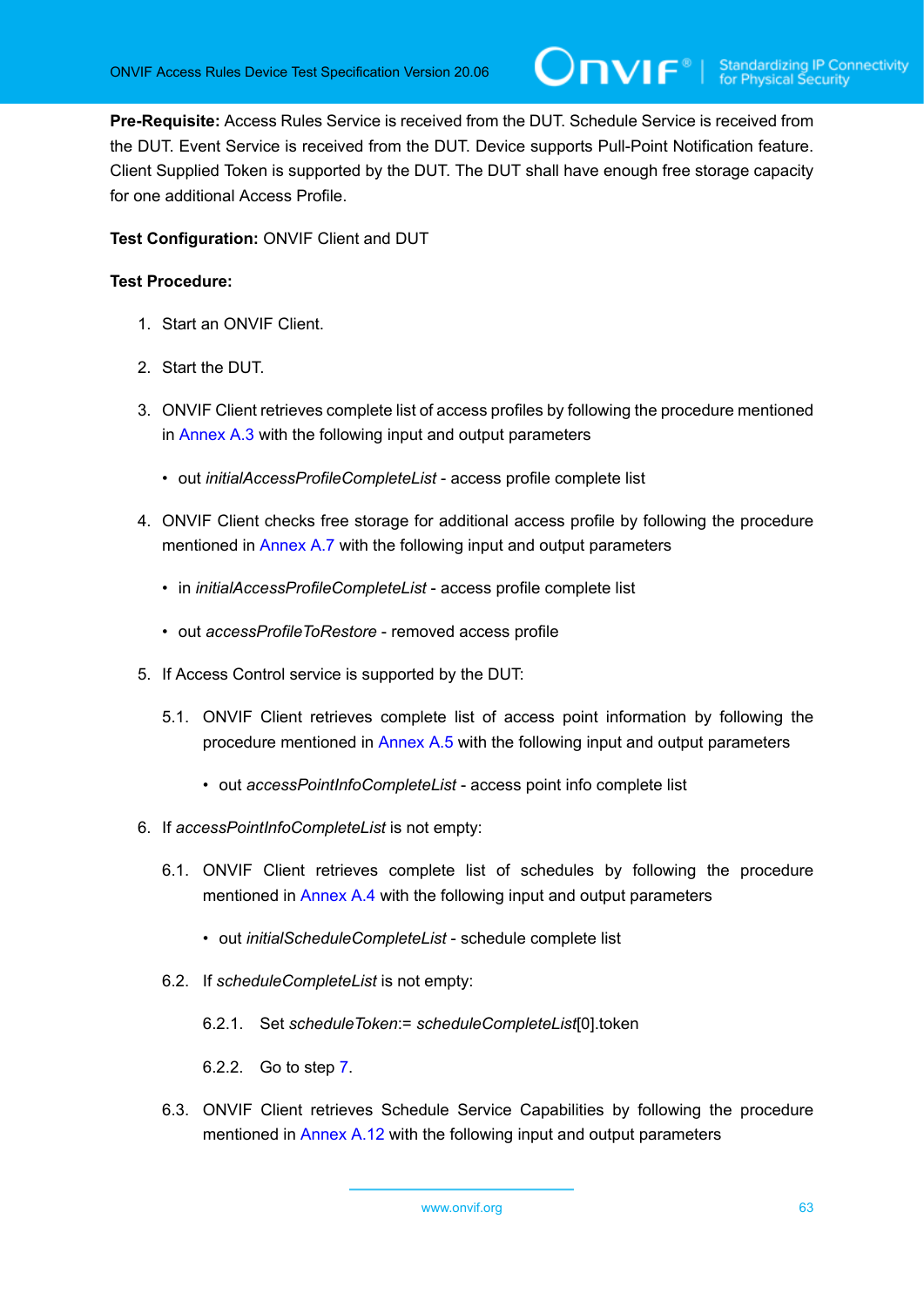- out *cap* Schedule Service capabilities
- 6.4. ONVIF Client generates appropriate iCalendar value for the Schedule.Standard field by following the procedure mentioned in [Annex A.14](#page-86-0) with the following input and output parameters

)nvıғ®

- in *cap* Schedule Service capabilities
- out *scheduleiCalendarValue* iCalendar value for the Schedule.Standard field
- 6.5. If *cap*.SpecialDaysSupported = true:
	- 6.5.1.ONVIF Client creates special day group by following the procedure mentioned in [Annex A.15](#page-88-0) with the following input and output parameters
		- out *specialDayGroupToken* token of new special day group
- 6.6. ONVIF Client creates schedule by following the procedure mentioned in [Annex A.16](#page-89-0) with the following input and output parameters
	- out *scheduleToken* token of new schedule
	- in *scheduleiCalendarValue* iCalendar value for the Schedule.Standard field
	- in *specialDayGroupToken* special day group token
- <span id="page-63-0"></span>7. Set *accessProfileToken* := token that differs from tokens listed in *initialAccessProfileCompleteList*.
- 8. ONVIF Client creates PullPoint subscription for the specified topic by following the procedure mentioned in [Annex A.19](#page-91-1) with the following input and output parameters
	- in **tns1:Configuration/AccessProfile/Changed** Notification Topic
	- out *s* Subscription reference
	- out *currentTime* current time for the DUT
	- out *terminationTime* Subscription termination time
- 9. Set *accessProfile* :=
	- AccessProfile.token := *accessProfileToken*
	- AccessProfile.Name := "Test Access Profile"
	- AccessProfile.Description := "Test Description"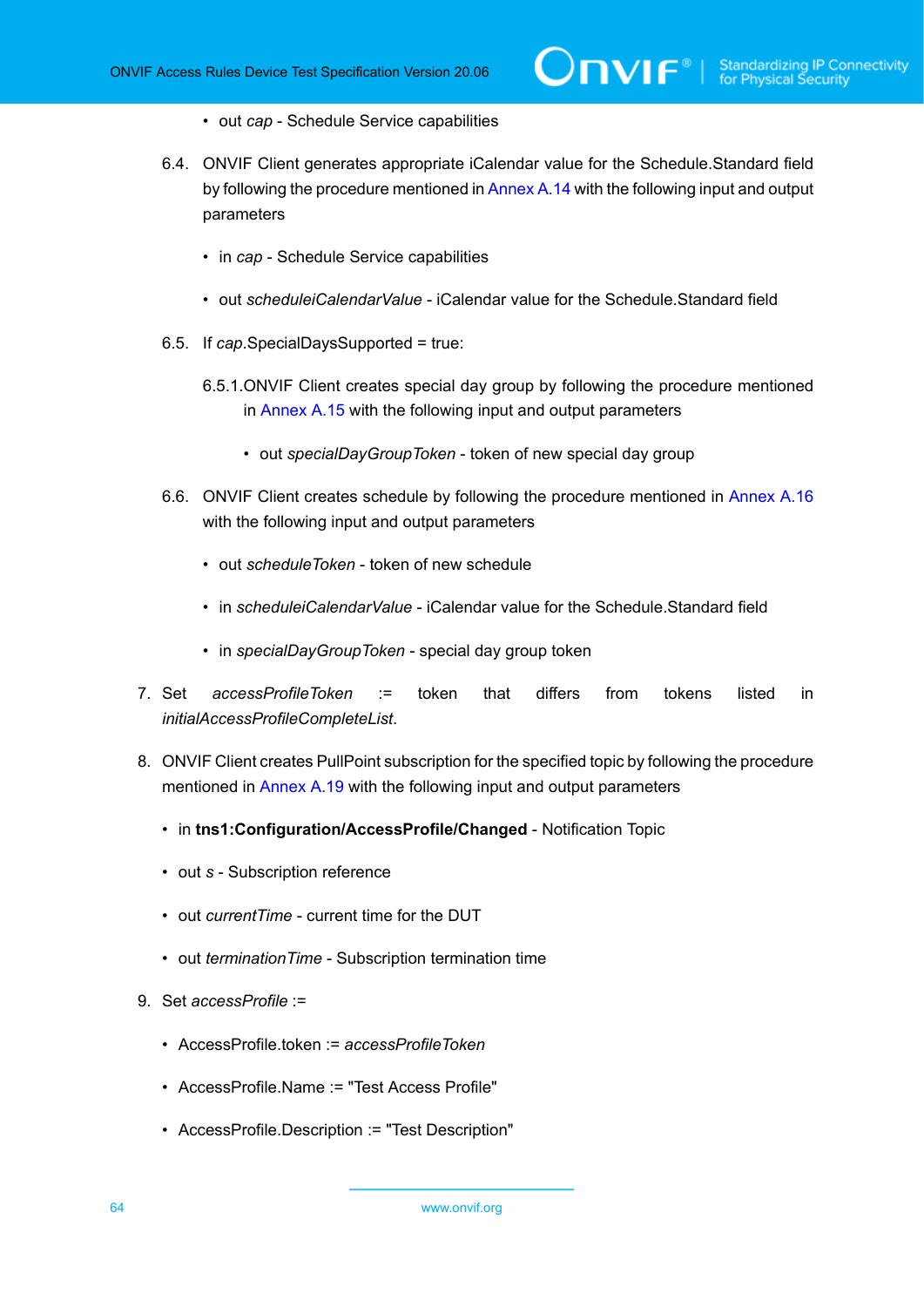- If *accessPointInfoCompleteList* contains at least one item:
	- AccessProfile.AccessPolicy[0].ScheduleToken := *scheduleToken*
	- AccessProfile.AccessPolicy[0].Entity := *accessPointInfoCompleteList*[0].token
	- AccessProfile.AccessPolicy[0].EntityType is skipped
	- AccessProfile.AccessPolicy[0].Extension is skipped

otherwise:

- AccessProfile.AccessPolicy is skipped
- AccessProfile.Extension is skipped
- 10.ONVIF client invokes **SetAccessProfile** requiest with parameters
	- AccessProfile := *accessProfile*
- 11. The DUT responds with **SetAccessProfileResponse** message.
- 12.ONVIF Client retrieves and checks **tns1:Configuration/AccessProfile/Changed** event for the specified Schedule token by following the procedure mentioned in [Annex A.21](#page-93-0) with the following input and output parameters
	- in *s* Subscription reference
	- in *currentTime* current time for the DUT
	- in *terminationTime* subscription termination time
	- in *accessProfileToken* access profile token
- 13.ONVIF Client deletes PullPoint subscription by following the procedure mentioned in [Annex](#page-92-0) [A.20](#page-92-0) with the following input and output parameters
	- in *s* Subscription reference
- 14.ONVIF Client retrieves a access profile by following the procedure mentioned in [Annex A.8](#page-82-0) with the following input and output parameters
	- in *accessProfileToken* access profile token
	- out *accessProfileList* the list of access profiles
- <span id="page-64-0"></span>15.If *accessProfileList*[0] item does not have equal to *accessProfile*, FAIL the test, restore the DUT state, and skip other steps.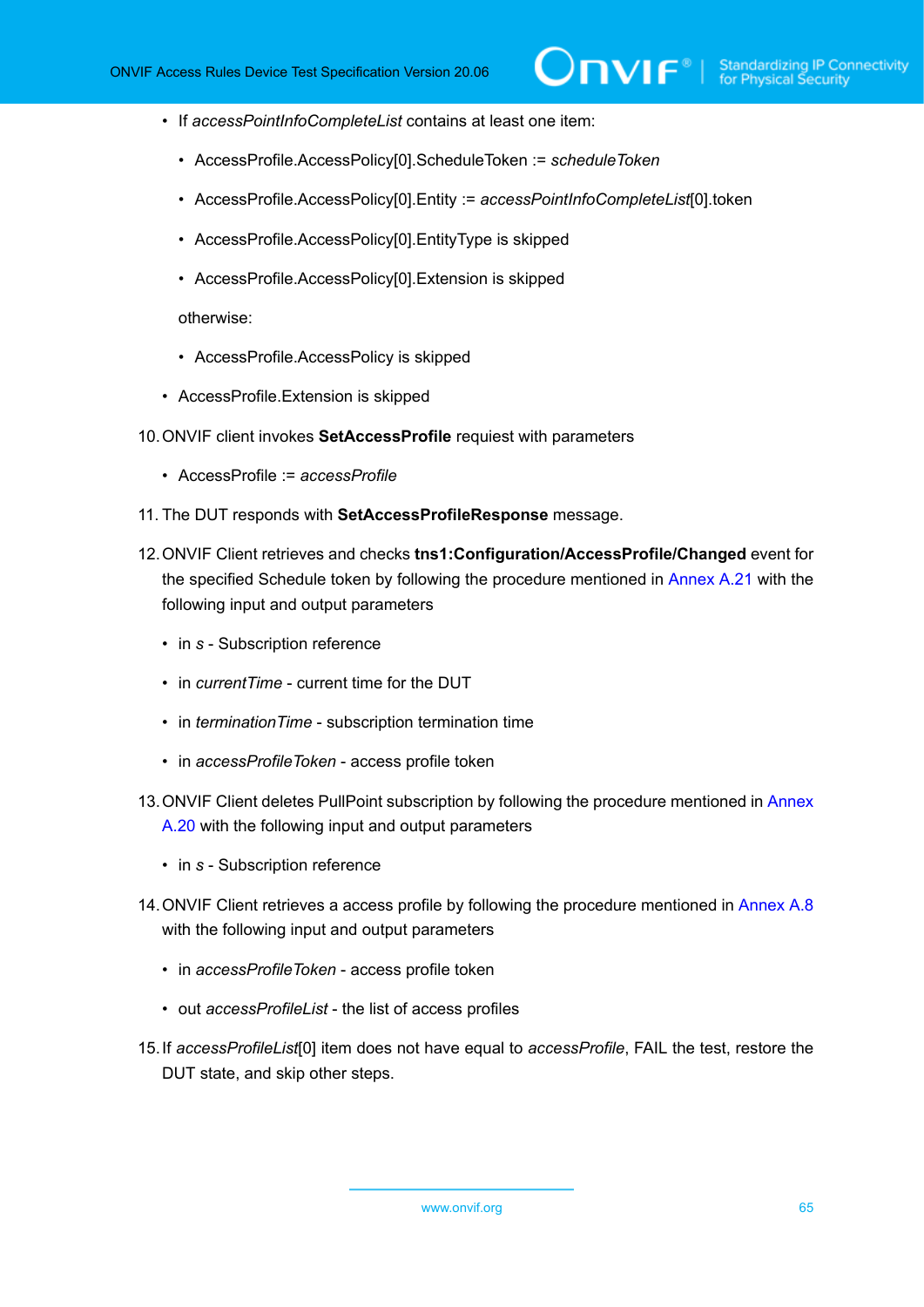16.ONVIF Client retrieves a access profile info by following the procedure mentioned in [Annex](#page-83-0) [A.9](#page-83-0) with the following input and output parameters

 $\mathsf{J}\mathsf{IVIF}^*$  i

- in *accessProfileToken* access profile token
- out *accessProfileInfoList* the list of access profiles info
- <span id="page-65-1"></span>17.If *accessProfileInfoList*[0] item does not have equal fields with *accessProfile*, FAIL the test, restore the DUT state, and skip other steps.
- 18.ONVIF Client retrieves complete list of access profiles info by following the procedure mentioned in [Annex A.1](#page-76-0) with the following input and output parameters
	- out *accessProfileInfoCompleteList* access profile info complete list
- <span id="page-65-2"></span>19.If *accessProfileInfoCompleteList* does not have AccessProfileInfo[token = *accessProfileToken*] item with equal fields with *accessProfile*, FAIL the test, restore the DUT state, and skip other steps.
- 20.ONVIF Client retrieves complete list of access profiles by following the procedure mentioned in [Annex A.3](#page-77-1) with the following input and output parameters
	- out *accessProfileCompleteList* access profile complete list
- <span id="page-65-0"></span>21.If *accessProfileCompleteList* does not have AccessProfile[token = *accessProfileToken*] item with equal fields with *accessProfile*, FAIL the test, restore the DUT state, and skip other steps.
- 22. ONVIF Client deletes the Access Profile by following the procedure mentioned in [Annex A.6](#page-81-1) with the following input and output parameters
	- in *accessProfileToken* access profile token
- 23.If there was access profile deleted at step [4](#page-62-0):
	- 23.1. ONVIF Client restores access profile by following the procedure mentioned in [Annex](#page-84-0) [A.10](#page-84-0) with the following input and output parameters
		- in *accessProfileToRestore* removed access profile
- 24.ONVIF Client deletes the Schedule by following the procedure mentioned in [Annex A.17](#page-90-0) with the following input and output parameters
	- in *scheduleToken* schedule token
- 25.If *cap*.SpecialDaysSupported = true: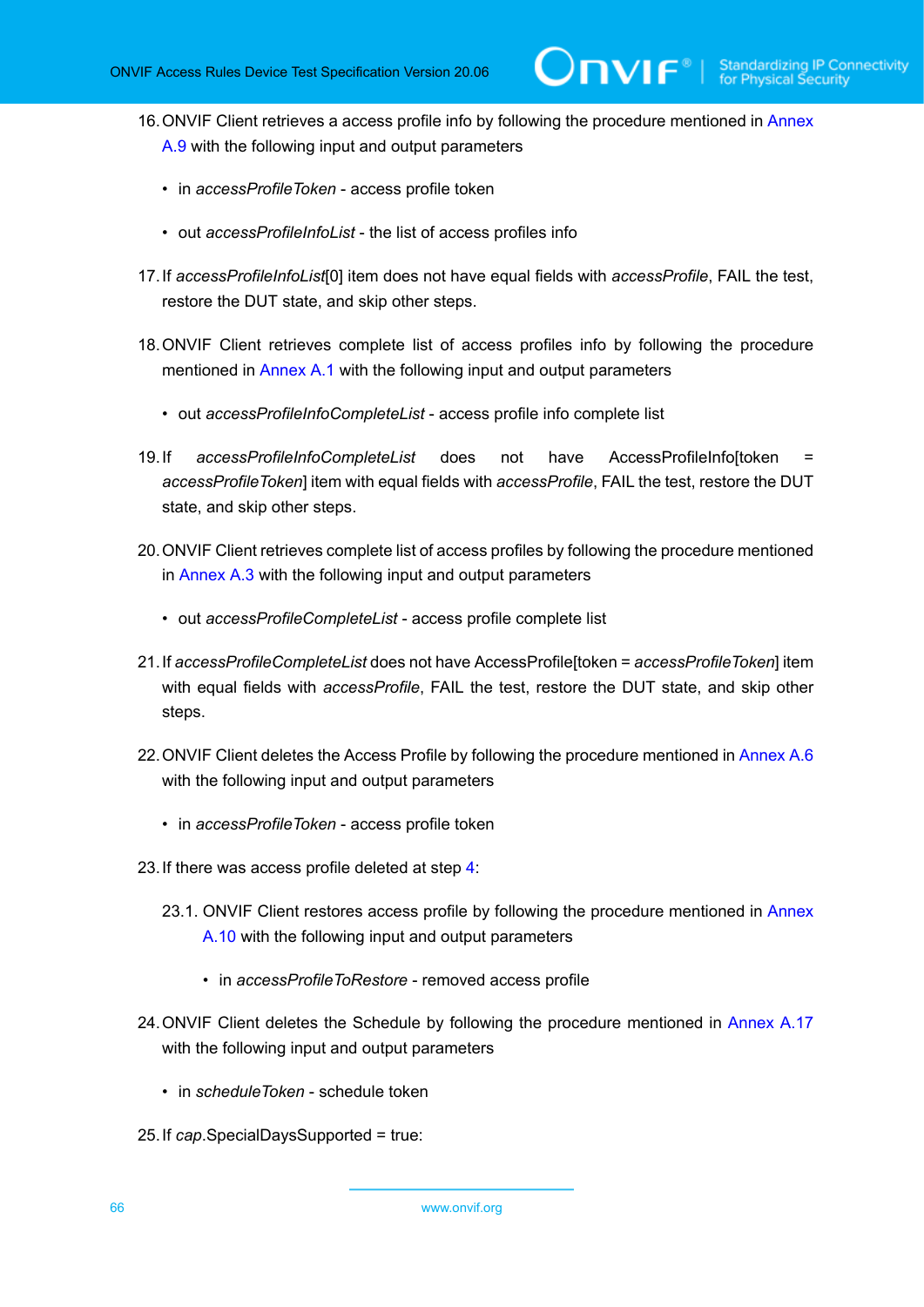- 25.1. ONVIF Client deletes special day group by following the procedure mentioned in [Annex](#page-91-0) [A.18](#page-91-0) with the following input and output parameters
	- in *specialDayGroupToken* special day group token

# **Test Result:**

## **PASS –**

• DUT passes all assertions.

## **FAIL –**

• The DUT did not send **SetAccessProfilesResponse** message.

**Note:** The following fields are comparied at steps [15](#page-64-0) and [21](#page-65-0):

- AccessProfile:
	- token
	- Name
	- Description
	- AccessPolicy
		- ScheduleToken
		- Entity
		- EntityType

**Note:** The following fields are comparied at steps [17](#page-65-1) and [19](#page-65-2):

- AccessProfileInfo:
	- token
	- Name
	- Description

# 4.3.15 SET ACCESS PROFILE

**Test Case ID:** ACCESS\_RULES-3-1-16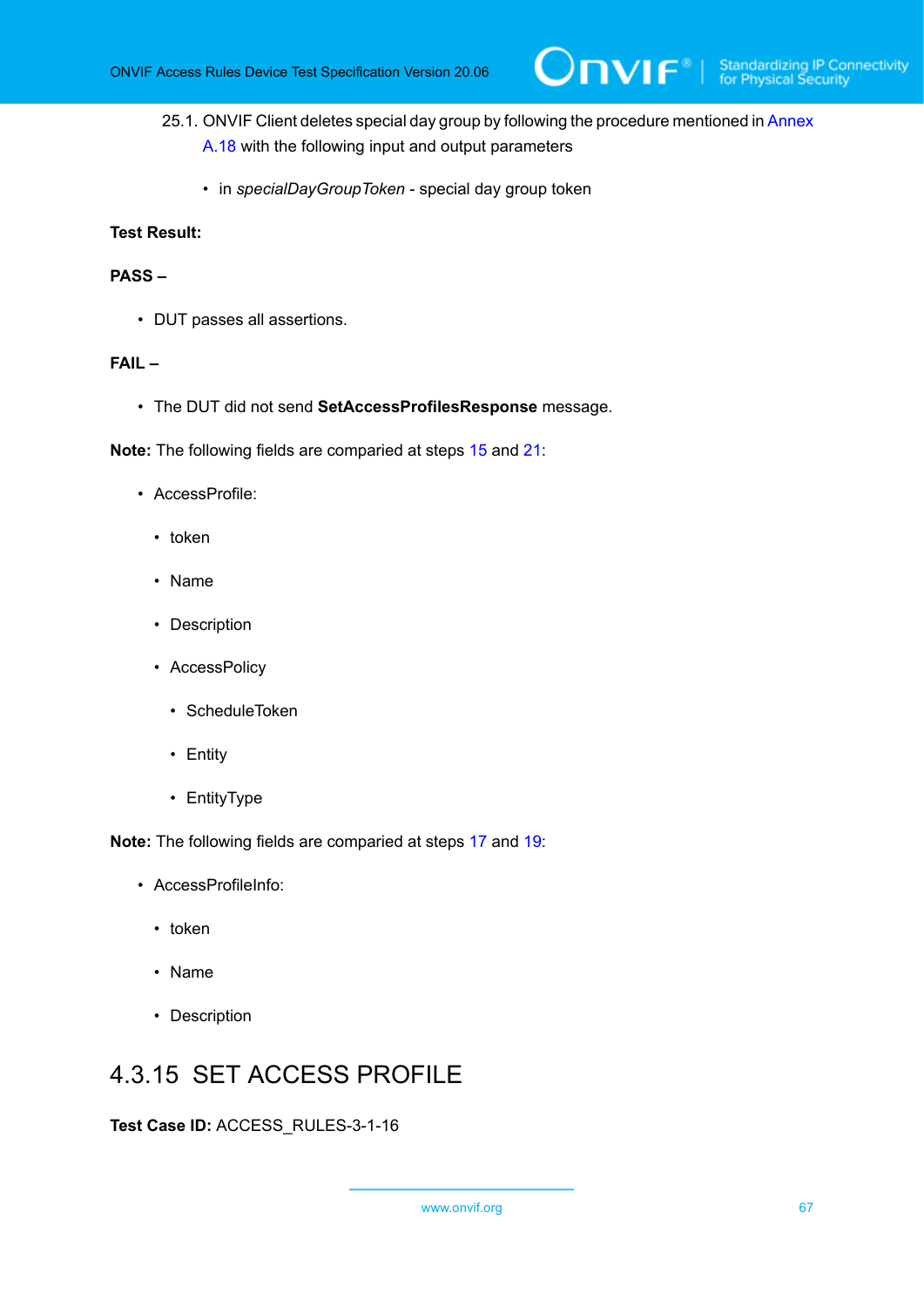**Specification Coverage:** AccessProfileInfo (ONVIF Access Rules Service Specification), AccessProfile (ONVIF Access Rules Service Specification), SetAccessProfile command (ONVIF Access Rules Service Specification).

**Feature Under Test:** SetAccessProfile

**WSDL Reference:** accessrules.wsdl and event.wsdl

**Test Purpose:** To verify access profile modification using SetAccessProfile command and to verify tns1:Configuration/AccessProfile/Changed event generation.

**Pre-Requisite:** Access Rules Service is received from the DUT. Schedule Service is received from the DUT. Event Service is received from the DUT. Device supports Pull-Point Notification feature. Client Supplied Token is supported by the DUT. The DUT shall have enough free storage capacity for one additional Access Profile.

**Test Configuration:** ONVIF Client and DUT

- 1. Start an ONVIF Client.
- 2. Start the DUT.
- 3. ONVIF Client retrieves complete list of access profiles by following the procedure mentioned in [Annex A.3](#page-77-1) with the following input and output parameters
	- out *initialAccessProfileCompleteList* access profile complete list
- <span id="page-67-0"></span>4. ONVIF Client checks free storage for additional access profile by following the procedure mentioned in [Annex A.7](#page-81-0) with the following input and output parameters
	- in *initialAccessProfileCompleteList* access profile complete list
	- out *accessProfileToRestore* removed access profile
- 5. ONVIF Client retrieves complete list of schedules by following the procedure mentioned in [Annex A.4](#page-78-0) with the following input and output parameters
	- out *initialScheduleCompleteList* schedule complete list
- 6. If Access Control service is supported by the DUT:
	- 6.1. ONVIF Client retrieves complete list of access point information by following the procedure mentioned in [Annex A.5](#page-80-0) with the following input and output parameters
		- out *accessPointInfoCompleteList* access point info complete list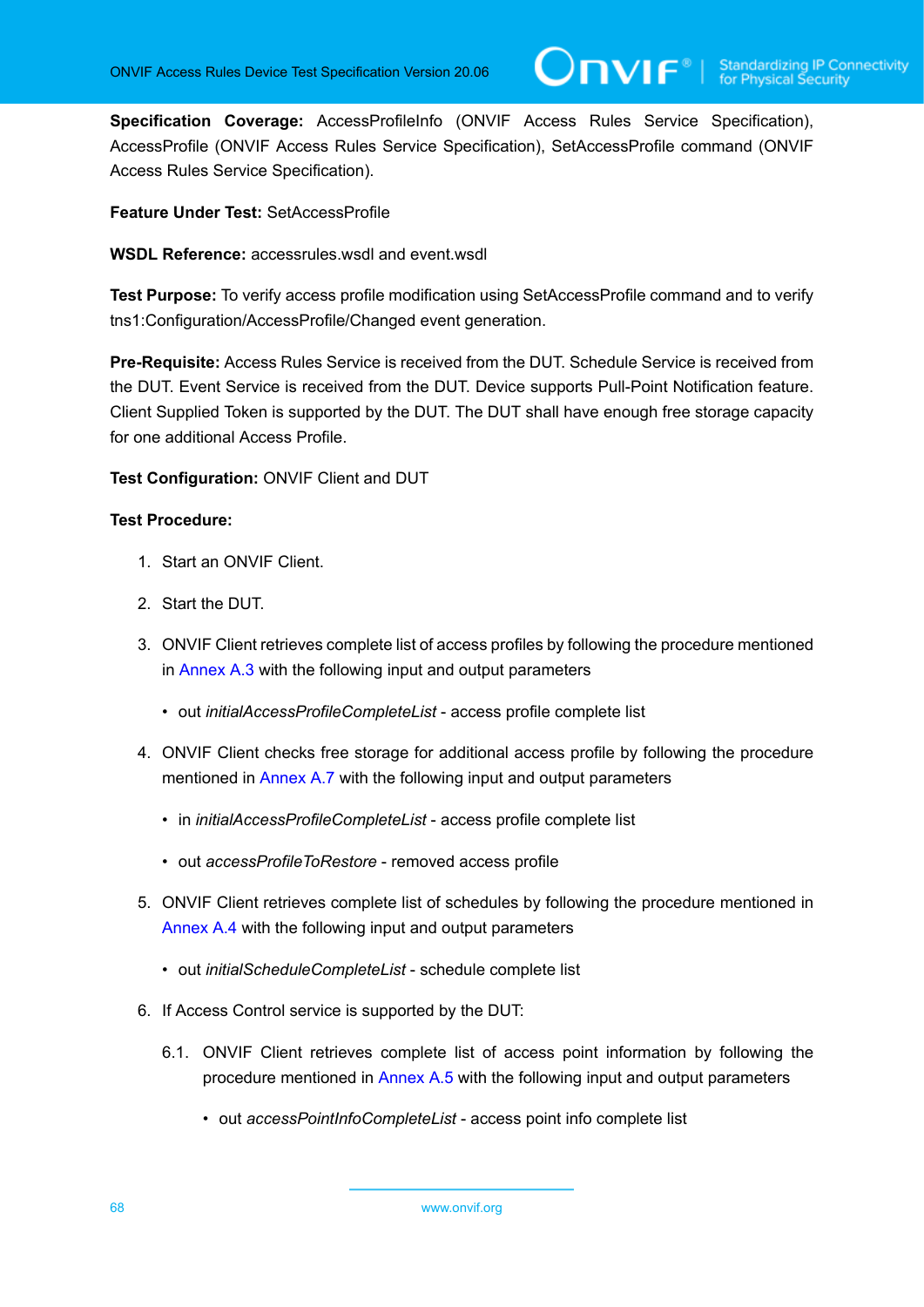- 7. ONVIF Client creates access profile by following the procedure mentioned in [Annex](#page-84-1) A.11 with the following input and output parameters
	- in *scheduleCompleteList* schedule complete list
	- in *accessPointInfoCompleteList* access point info complete list
	- out *accessProfileToken* token of new access profile
- 8. ONVIF Client creates PullPoint subscription for the specified topic by following the procedure mentioned in [Annex A.19](#page-91-1) with the following input and output parameters
	- in **tns1:Configuration/AccessProfile/Changed** Notification Topic
	- out *s* Subscription reference
	- out *currentTime* current time for the DUT
	- out *terminationTime* Subscription termination time
- 9. Set *accessProfile* :=
	- AccessProfile.token := *accessProfileToken*
	- AccessProfile.Name := "Test Access Profile 2"
	- AccessProfile.Description := "Test Description 2"
	- If *accessPointInfoCompleteList* contains at least one item:
		- AccessProfile.AccessPolicy[0].ScheduleToken := *scheduleToken*
		- AccessProfile.AccessPolicy[0].Entity := *accessPointInfoCompleteList*[0].token
		- AccessProfile.AccessPolicy[0].EntityType is skipped
		- AccessProfile.AccessPolicy[0].Extension is skipped

otherwise:

- AccessProfile.AccessPolicy is skipped
- AccessProfile.Extension is skipped
- 10.ONVIF client invokes **SetAccessProfile** requiest with parameters
	- AccessProfile := *accessProfile*
- 11. The DUT responds with **SetAccessProfileResponse** message.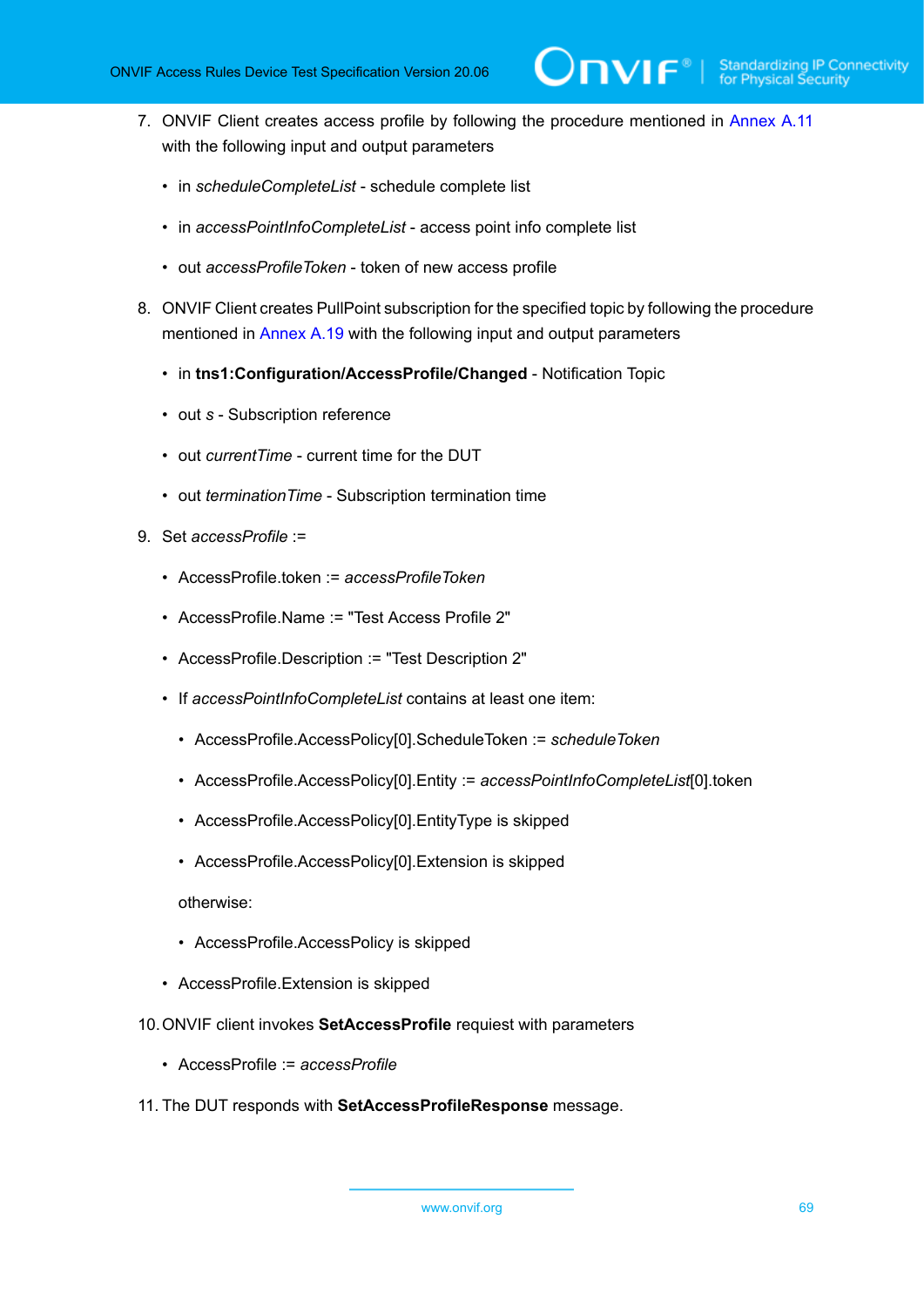- 12.ONVIF Client retrieves and checks **tns1:Configuration/AccessProfile/Changed** event for the specified Schedule token by following the procedure mentioned in [Annex A.21](#page-93-0) with the following input and output parameters
	- in *s* Subscription reference
	- in *currentTime* current time for the DUT
	- in *terminationTime* subscription termination time
	- in *accessProfileToken* access profile token
- 13. ONVIF Client deletes PullPoint subscription by following the procedure mentioned in [Annex](#page-92-0) [A.20](#page-92-0) with the following input and output parameters
	- in *s* Subscription reference
- 14. ONVIF Client retrieves a access profile by following the procedure mentioned in [Annex A.8](#page-82-0) with the following input and output parameters
	- in *accessProfileToken* access profile token
	- out *accessProfileList* the list of access profiles
- <span id="page-69-0"></span>15.If *accessProfileList*[0] item does not have equal to *accessProfile*, FAIL the test, restore the DUT state, and skip other steps.
- 16.ONVIF Client retrieves a access profile info by following the procedure mentioned in [Annex](#page-83-0) [A.9](#page-83-0) with the following input and output parameters
	- in *accessProfileToken* access profile token
	- out *accessProfileInfoList* the list of access profiles info
- <span id="page-69-1"></span>17.If *accessProfileInfoList*[0] item does not have equal fields with *accessProfile*, FAIL the test, restore the DUT state, and skip other steps.
- 18.ONVIF Client retrieves complete list of access profiles info by following the procedure mentioned in [Annex A.1](#page-76-0) with the following input and output parameters
	- out *accessProfileInfoCompleteList* access profile info complete list
- <span id="page-69-2"></span>19.If *accessProfileInfoCompleteList* does not have AccessProfileInfo[token *accessProfileToken*] item with equal fields with *accessProfile*, FAIL the test, restore the DUT state, and skip other steps.
- 20.ONVIF Client retrieves complete list of access profiles by following the procedure mentioned in [Annex A.3](#page-77-1) with the following input and output parameters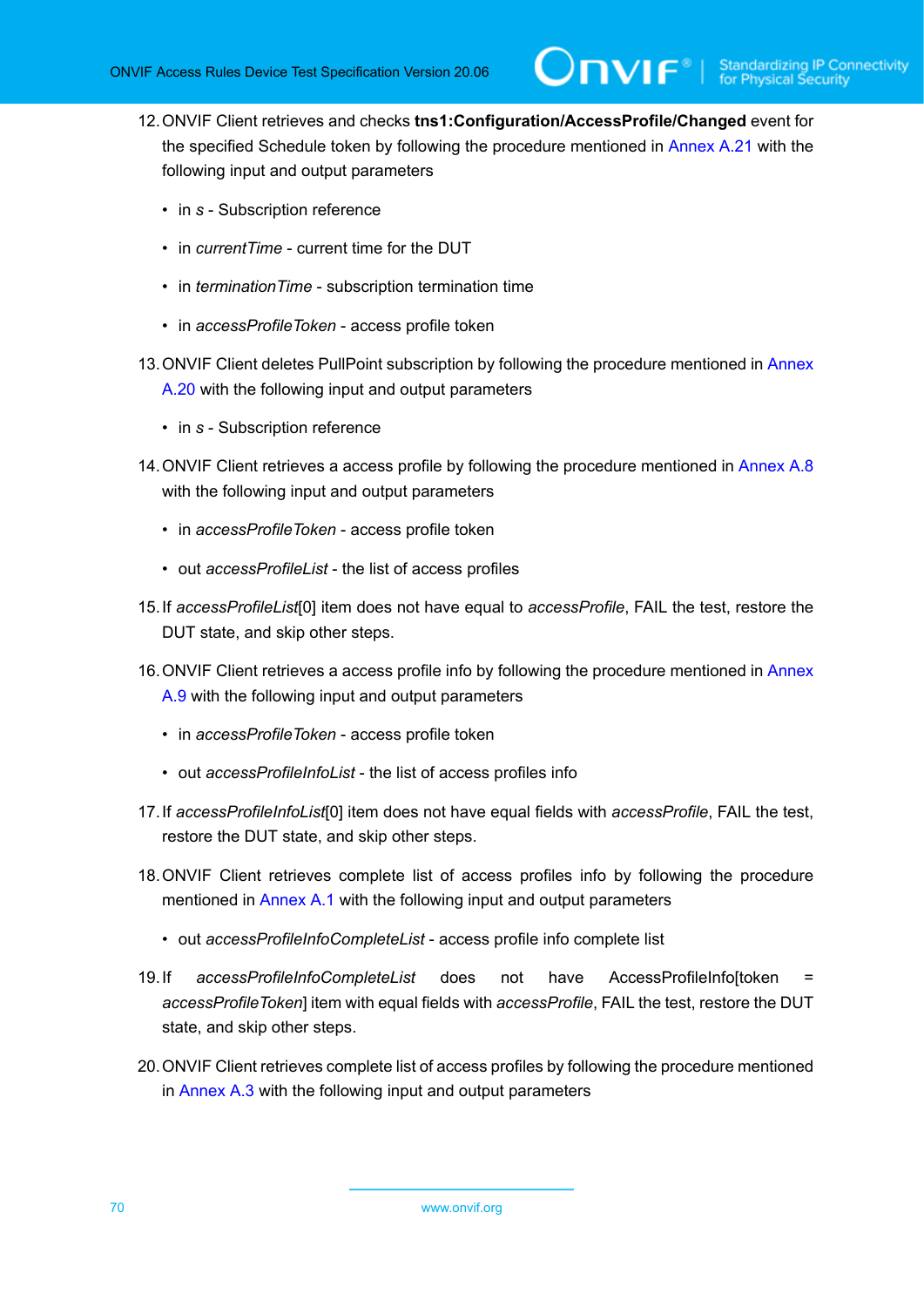- out *accessProfileCompleteList* access profile complete list
- <span id="page-70-0"></span>21.If *accessProfileCompleteList* does not have AccessProfile[token = *accessProfileToken*] item with equal fields with *accessProfile*, FAIL the test, restore the DUT state, and skip other steps.
- 22.ONVIF Client deletes the Access Profile by following the procedure mentioned in [Annex A.6](#page-81-1) with the following input and output parameters
	- in *accessProfileToken* access profile token
- 23.If there was access profile deleted at step [4](#page-67-0):
	- 23.1. ONVIF Client restores access profile by following the procedure mentioned in [Annex](#page-84-0) [A.10](#page-84-0) with the following input and output parameters
		- in *accessProfileToRestore* removed access profile

## **Test Result:**

#### **PASS –**

• DUT passes all assertions.

# **FAIL –**

• The DUT did not send **SetAccessProfilesResponse** message.

**Note:** The following fields are comparied at steps [15](#page-69-0) and [21](#page-70-0):

- AccessProfile:
	- token
	- Name
	- Description
	- AccessPolicy
		- ScheduleToken
		- Entity
		- EntityType

**Note:** The following fields are comparied at steps [17](#page-69-1) and [19](#page-69-2):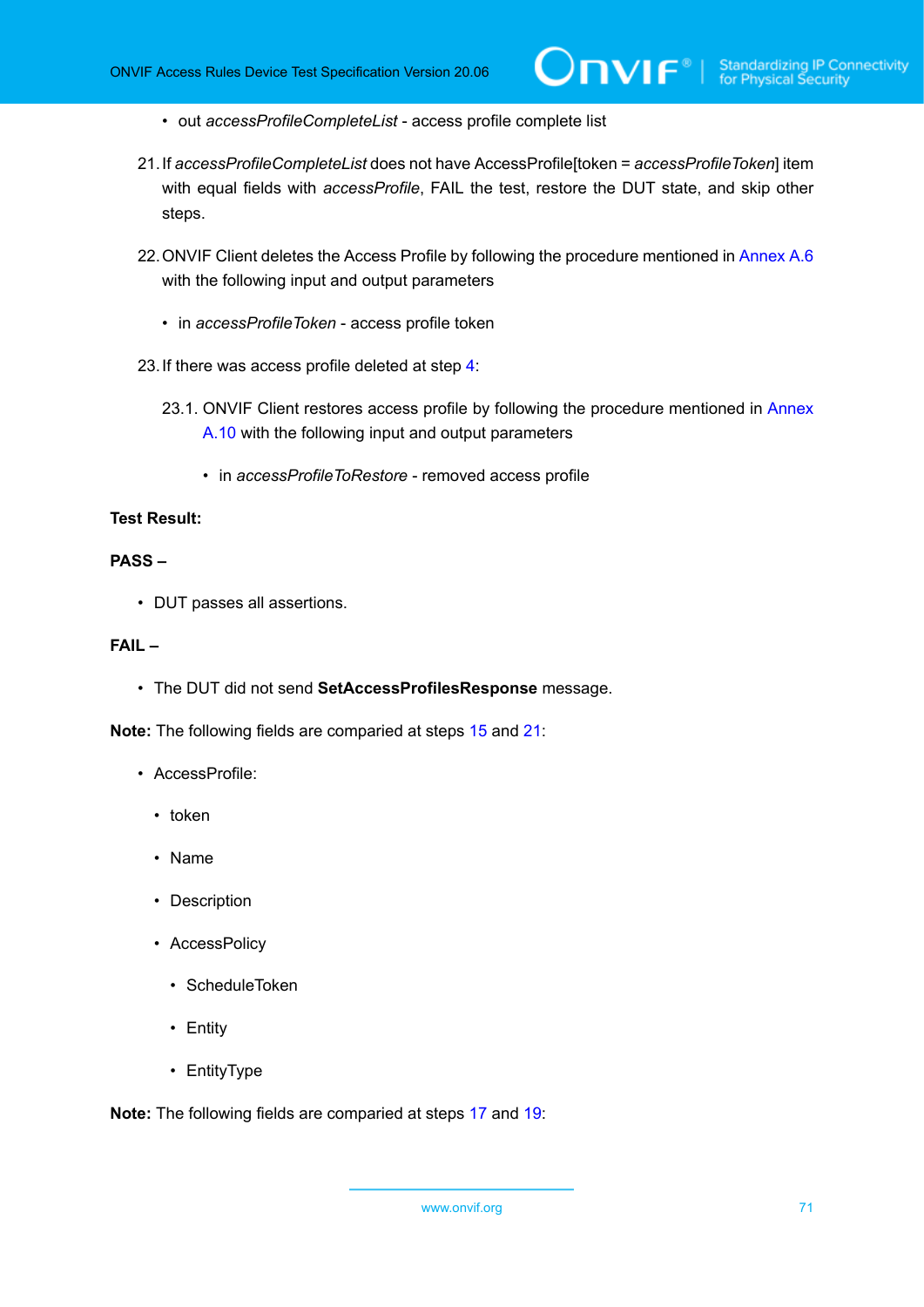

- AccessProfileInfo:
	- token
	- Name
	- Description
- 4.4 Events

# 4.4.1 ACCESS PROFILE CHANGED EVENT

**Test Case ID:** ACCESS\_RULES-5-1-1

**Specification Coverage:** Event Changed (ONVIF Access Rules Service Specification)

**Feature Under Test:** GetEventProperties

**WSDL Reference:** accessrules.wsdl and event.wsdl

**Test Purpose:** To verify tns1:Configuration/AccessProfile/Changed event format.

**Pre-Requisite:** Access Rules Service is supported by the DUT. Event Service is supported by the DUT.

**Test Configuration:** ONVIF Client and DUT

- 1. Start an ONVIF Client.
- 2. Start the DUT.
- 3. ONVIF Client invokes **GetEventProperties**.
- 4. The DUT responds with a **GetEventPropertiesResponse** message with parameters
	- TopicNamespaceLocation list
	- FixedTopicSet
	- TopicSet =: *topicSet*
	- TopicExpressionDialect list
	- MessageContentFilterDialect list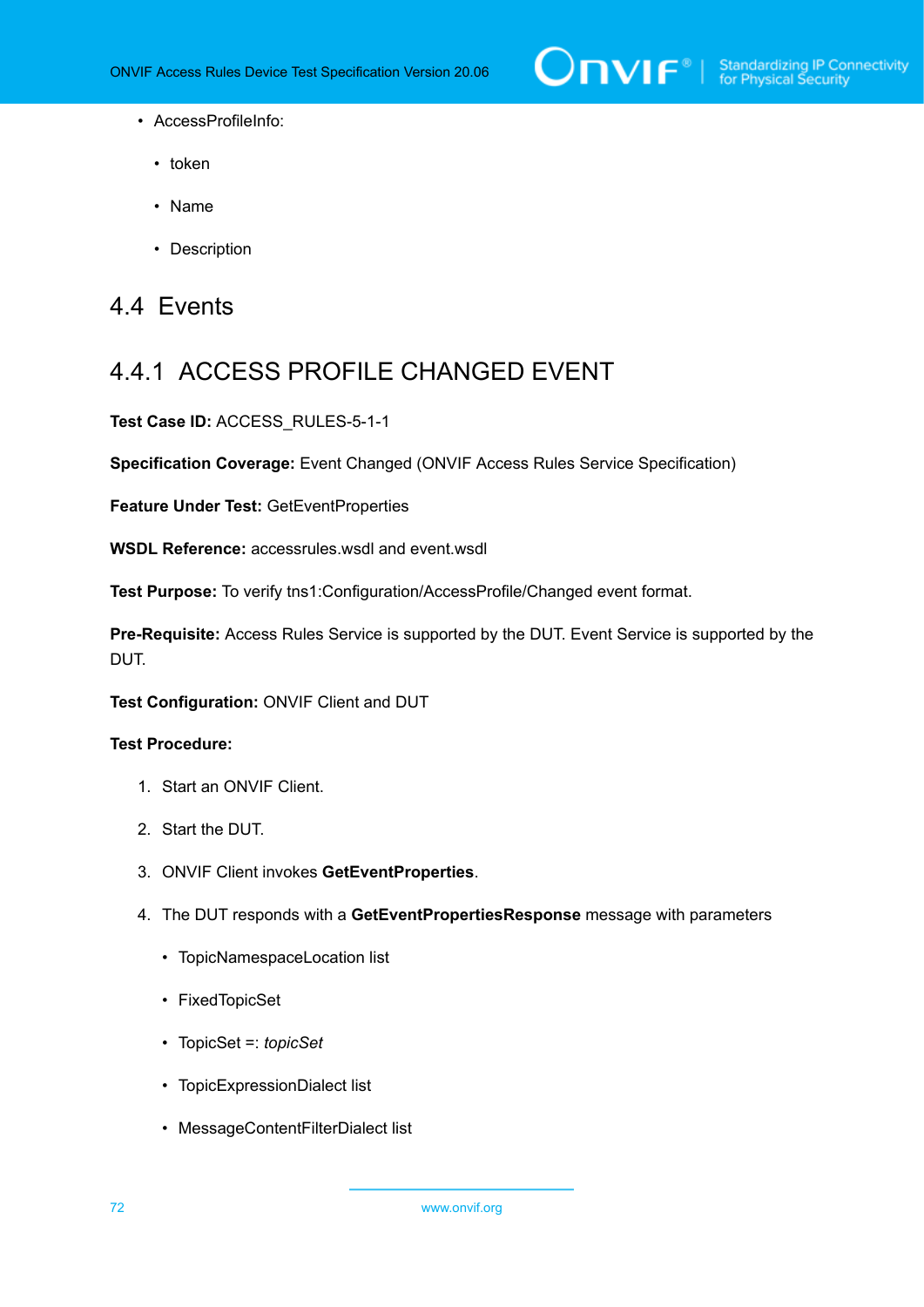- MessageContentSchemaLocation list
- 5. If *topicSet* does not contain tns1:Configuration/AccessProfile/Changed topic, FAIL the test and skip other steps.
- 6. ONVIF Client verifies tns1:Configuration/AccessProfile/Changed topic (*ChangedTopic*) from *topicSet*:
	- 6.1. If *ChangedTopic*.MessageDescription.IsProperty equals to true, FAIL the test and skip other steps.
	- 6.2. If *ChangedTopic* does not contain MessageDescription.Source.SimpleItemDescription item with Name = "AccessProfileToken", FAIL the test and skip other steps.
	- 6.3. If *ChangedTopic*.MessageDescription.Source.SimpleItemDescription with Name = "AccessProfileToken" does not have Type = "pt:ReferenceToken", FAIL the test and skip other steps.

# **Test Result:**

### **PASS –**

• DUT passes all assertions.

#### **FAIL –**

• DUT did not send **GetEventPropertiesResponse** message.

# 4.4.2 ACCESS PROFILE REMOVED EVENT

**Test Case ID:** ACCESS\_RULES-5-1-2

**Specification Coverage:** Event Changed (ONVIF Access Rules Service Specification)

**Feature Under Test:** GetEventProperties

**WSDL Reference:** accessrules.wsdl and event.wsdl

**Test Purpose:** To verify tns1:Configuration/AccessProfile/Removed event format.

**Pre-Requisite:** Access Rules Service is supported by the DUT. Event Service is supported by the DUT.

**Test Configuration:** ONVIF Client and DUT

www.onvif.org 73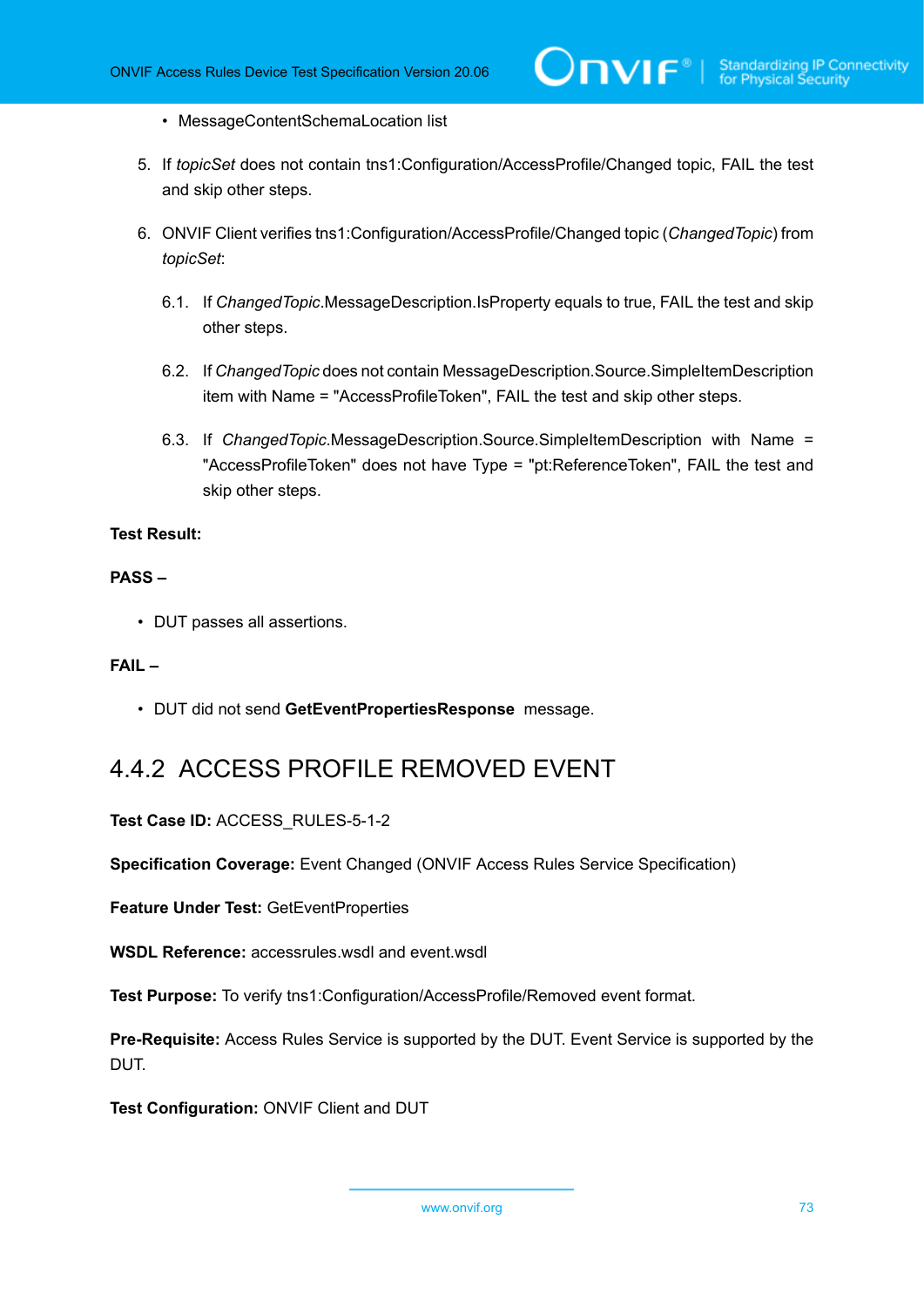# $\sum_{\text{IVIF}^{\circ} | \text{Standardizing IP Connectivity}}$

### **Test Procedure:**

- 1. Start an ONVIF Client.
- 2. Start the DUT.
- 3. ONVIF Client invokes **GetEventProperties**.
- 4. The DUT responds with a **GetEventPropertiesResponse** message with parameters
	- TopicNamespaceLocation list
	- FixedTopicSet
	- TopicSet =: *topicSet*
	- TopicExpressionDialect list
	- MessageContentFilterDialect list
	- MessageContentSchemaLocation list
- 5. If *topicSet* does not contain tns1:Configuration/AccessProfile/Removed topic, FAIL the test and skip other steps.
- 6. ONVIF Client verifies tns1:Configuration/AccessProfile/Removed topic (*RemovedTopic*) from *topicSet*:
	- 6.1. If *RemovedTopic*.MessageDescription.IsProperty equals to true, FAIL the test and skip other steps.
	- 6.2. If *RemovedTopic* does not contain MessageDescription.Source.SimpleItemDescription item with Name = "AccessProfileToken", FAIL the test and skip other steps.
	- 6.3. If *RemovedTopic*.MessageDescription.Source.SimpleItemDescription with Name = "AccessProfileToken" does not have Type = "pt:ReferenceToken", FAIL the test and skip other steps.

## **Test Result:**

# **PASS –**

• DUT passes all assertions.

# **FAIL –**

• DUT did not send **GetEventPropertiesResponse** message.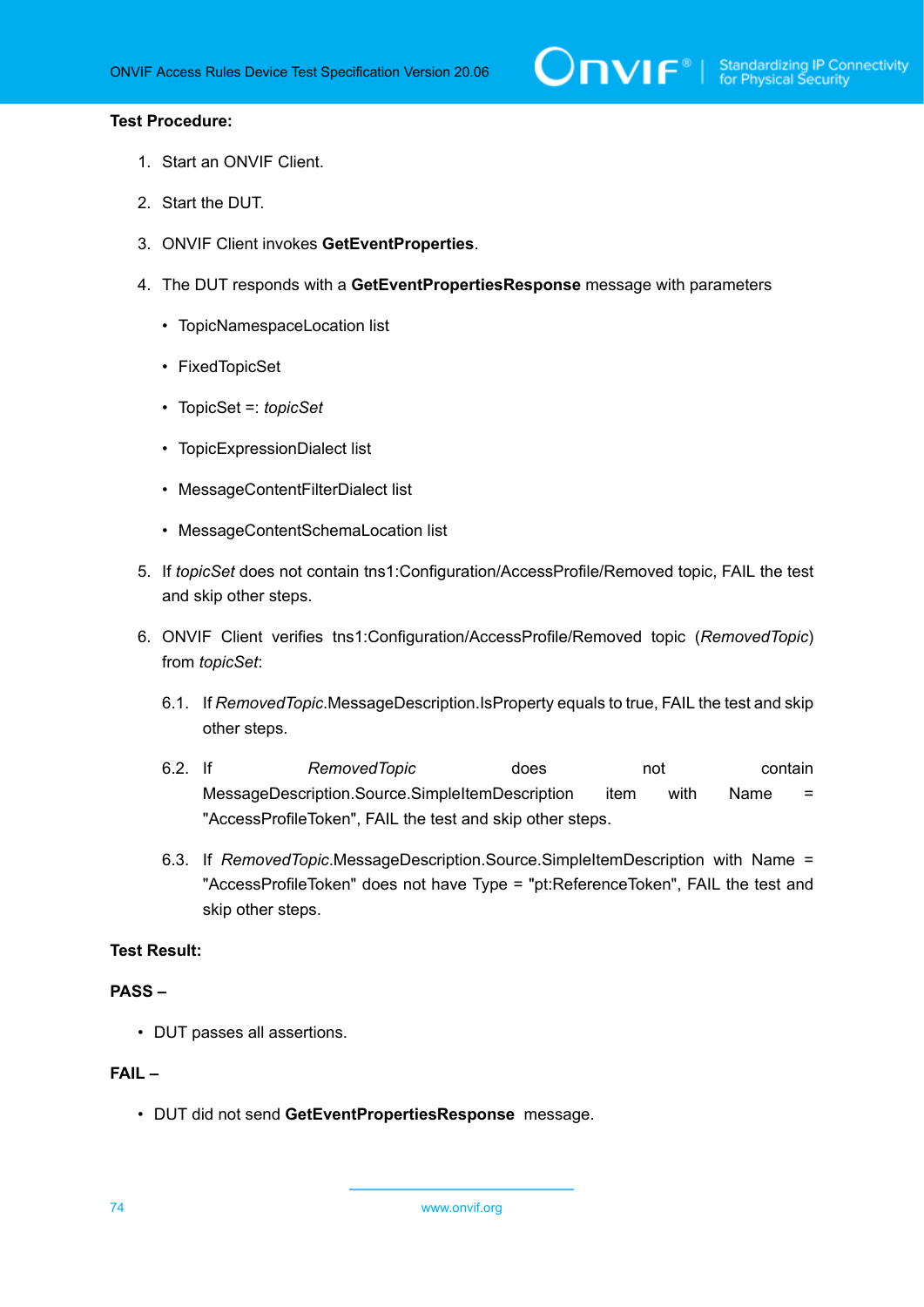# 4.5 Consistency

# 4.5.1 ACCESS POLICIES AND AСCESS POINT **CONSISTENCY**

**Test Case ID:** ACCESS\_RULES-6-1-1

**Specification Coverage:** AccessPolicy (ONVIF Access Rules Service Specification), AccessPoint (ONVIF Access Control Service Specification) ServiceCapabilities (ONVIF Access Rules Service Specification), GetServiceCapabilities command (ONVIF Access Rules Service Specification)

**Feature Under Test:** GetAccessProfileList, GetAccessPointInfoList

**WSDL Reference:** accessrules.wsdl and accesscontrol.wsdl

**Test Purpose:** To verify that Access Policies List contains only Access Points from Access Point Info List.

**Pre-Requisite:** Access Rules Service is received from the DUT. Access Control Service is received from the DUT.

**Test Configuration:** ONVIF Client and DUT

## **Test Procedure:**

- 1. Start an ONVIF Client.
- 2. Start the DUT.
- 3. ONVIF Client retrieves a complete list of access profiles (out *accessProfileCompleteList*) by following the procedure mentioned in [Annex A.3](#page-77-0).
- 4. ONVIF Client retrieves a complete list of access point information (out *accessPointInfoCompleteList*) by following the procedure mentioned in [Annex A.5](#page-80-0).
- 5. For each access profile (*accessProfile*) from *accessProfileCompleteList* do the following:
	- 5.1. For each *accessProfile*.AccessPolicy with skipped EntityType or EntityType equal to tac:AccessPoint repeat the following steps:
		- 5.1.1. If *accessPointInfoCompleteList* does not contain Access Point token equal to *accessProfile*.AccessPolicy.Entity item, FAIL the test and skip other steps.

**Test Result:**

**PASS –**

www.onvif.org 75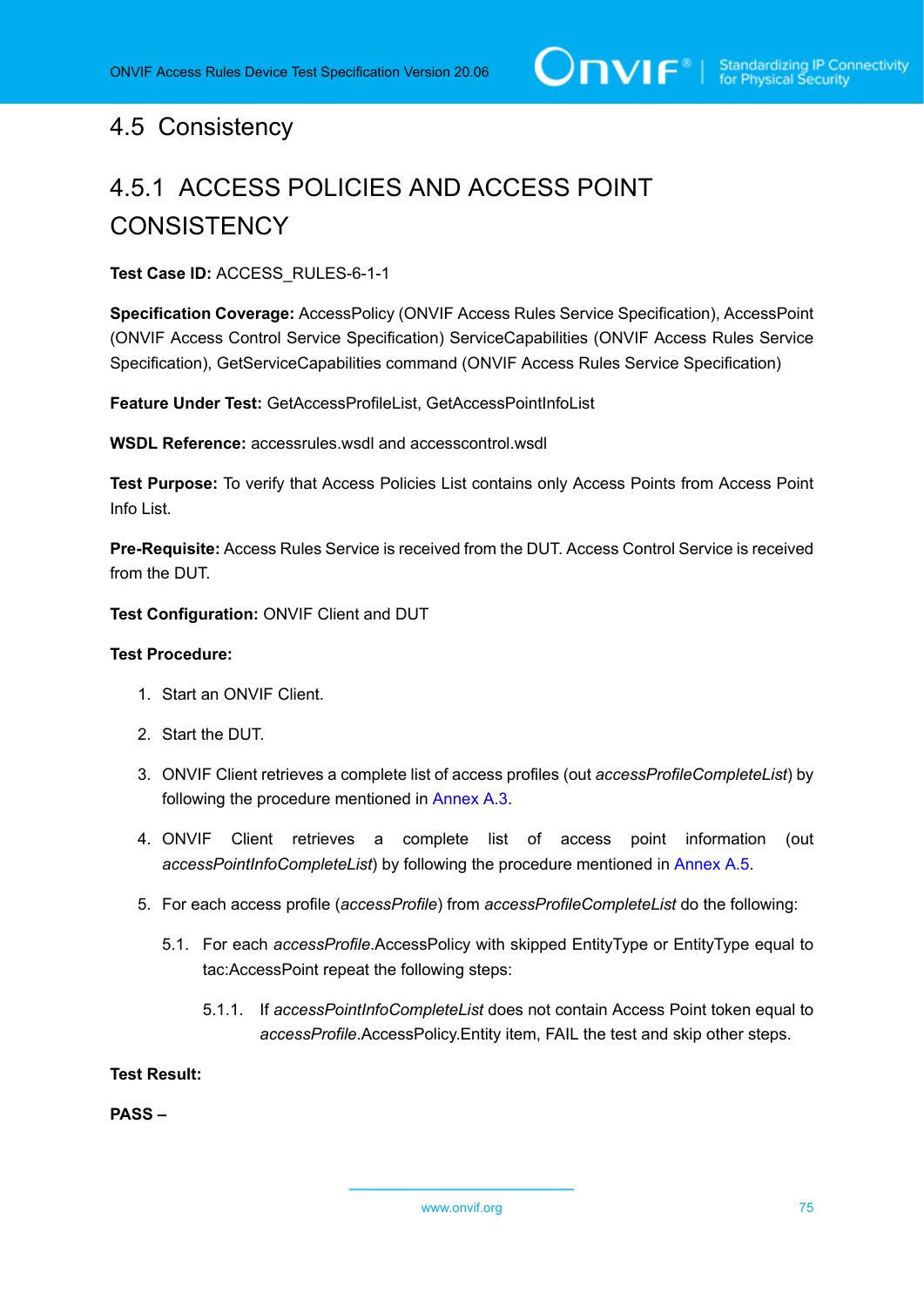

• DUT passes all assertions.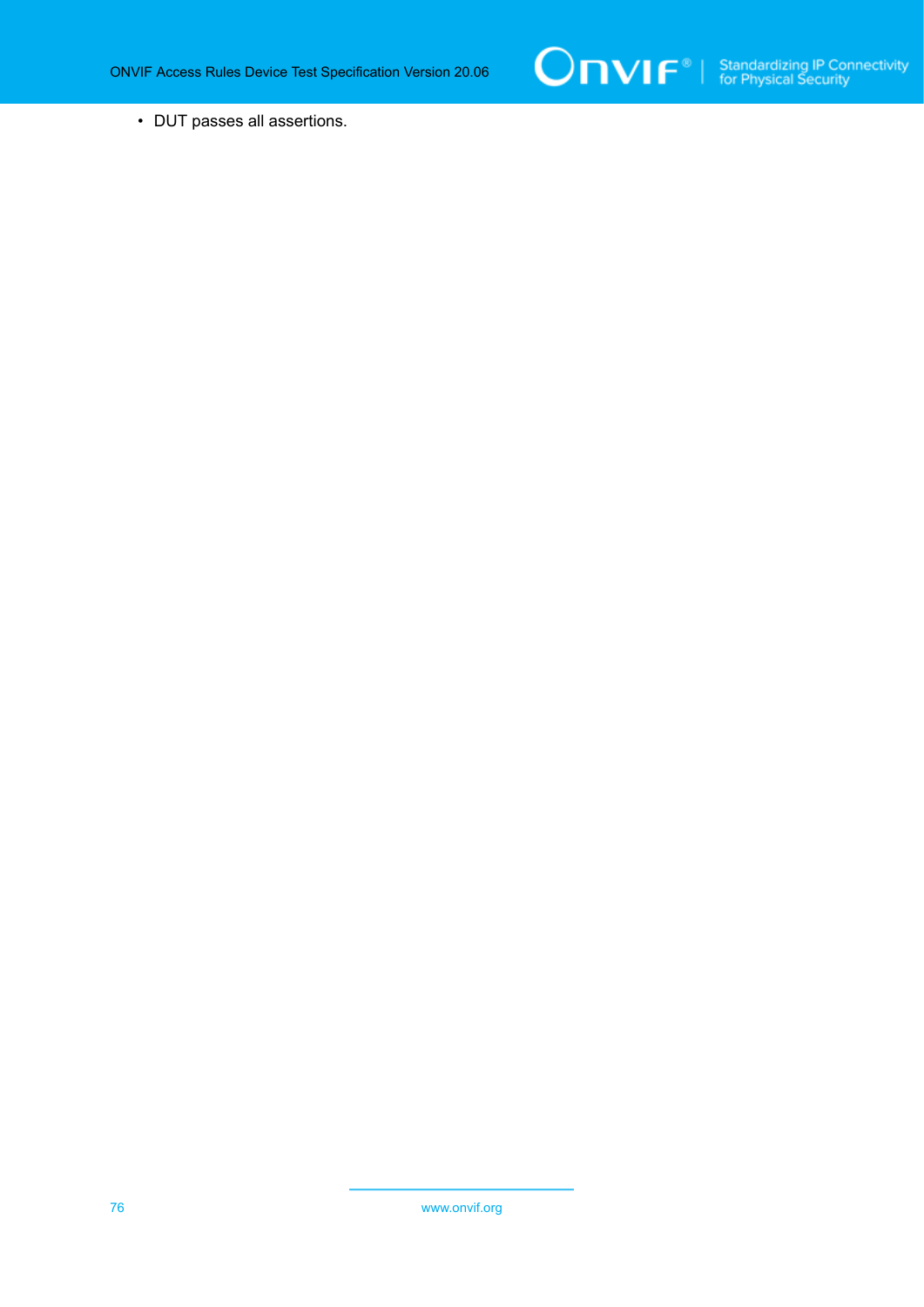# **Annex A Helper Procedures and Additional Notes**

# A.1 Get access profiles information list

**Name:** HelperGetAccessProfileInfoList

**Procedure Purpose:** Helper procedure to get complete access profiles information list.

**Pre-requisite:** Access Rules Service is received from the DUT.

**Input:** None.

**Returns:** The complete list of access profiles information (*accessProfileInfoCompleteList*).

#### **Procedure:**

- 1. ONVIF client invokes **GetAccessProfileInfoList** with parameters
	- Limit skipped
	- StartReference skipped
- 2. The DUT responds with **GetAccessProfileInfoListResponse** message with parameters
	- NextStartReference =: *nextStartReference*
	- AccessProfileInfo list =: *accessProfileInfoCompleteList*
- 3. Until *nextStartReference* is not null, repeat the following steps:
	- 3.1. ONVIF client invokes **GetAccessProfileInfoList** with parameters
		- Limit skipped
		- StartReference := *nextStartReference*
	- 3.2. The DUT responds with **GetAccessProfileInfoListResponse** message with parameters
		- NextStartReference =: *nextStartReference*
		- AccessProfileInfo list =: *accessProfileInfoListPart*
	- 3.3. Set the following:
		- *accessProfileInfoCompleteList* := *accessProfileInfoCompleteList* + *accessProfileInfoListPart*

www.onvif.org 77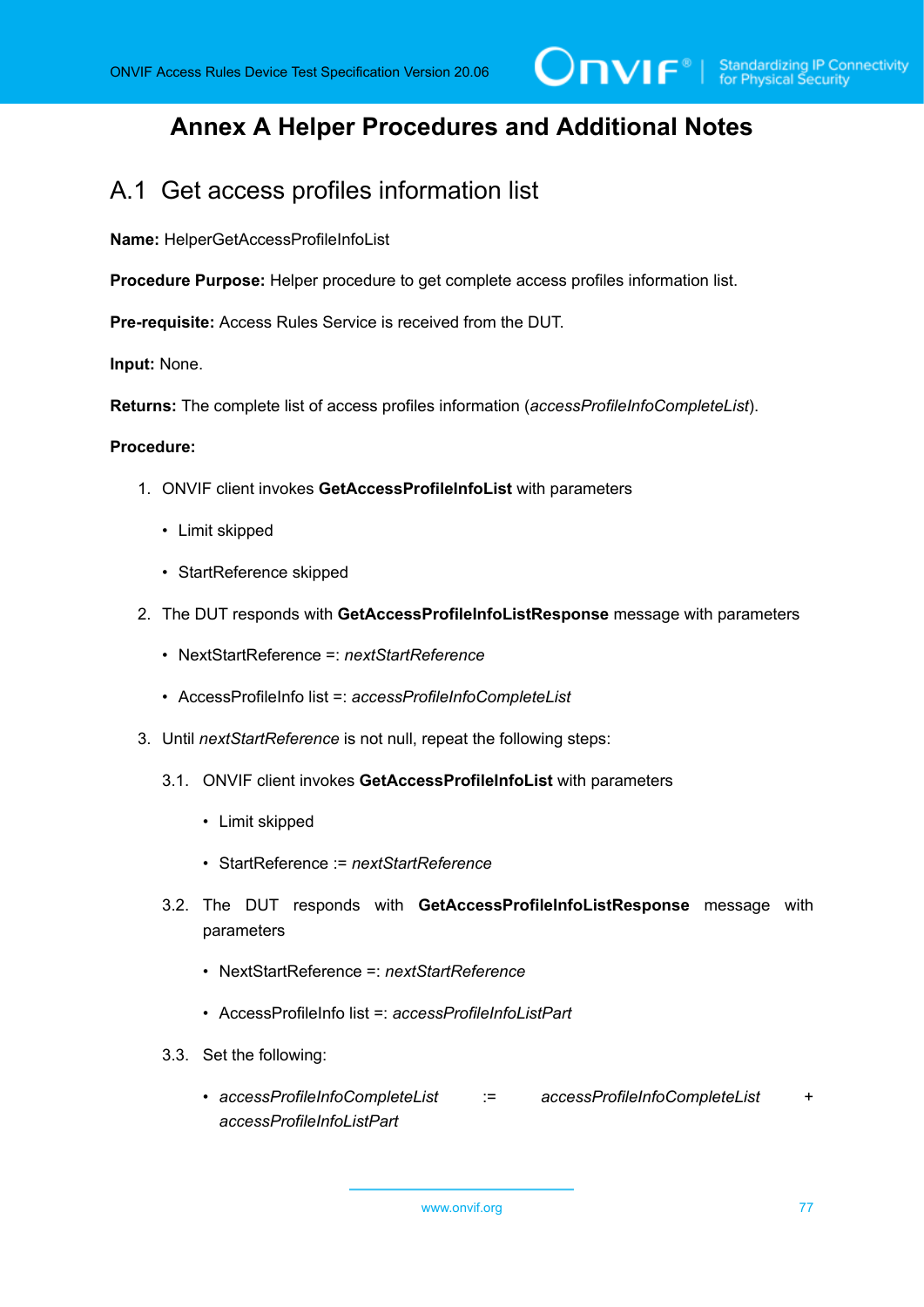

### **Procedure Result:**

### **PASS –**

• DUT passes all assertions.

# **FAIL –**

• DUT did not send **GetAccessProfileInfoListResponse** message.

# <span id="page-77-1"></span>A.2 Get service capabilities

**Name:** HelperGetServiceCapabilities

**Procedure Purpose:** Helper procedure to get service capabilities.

**Pre-requisite:** Access Rules Service is received from the DUT.

**Input:** None

**Returns:** The service capabilities (*cap*).

# **Procedure:**

- 1. ONVIF client invokes **GetServiceCapabilities**.
- 2. The DUT responds with a **GetServiceCapabilitiesResponse** message with parameters
	- Capabilities =: *cap*

### **Procedure Result:**

## **PASS –**

• The DUT passed all assertions.

### **FAIL –**

• The DUT did not send **GetServiceCapabilitiesResponse** message.

# <span id="page-77-0"></span>A.3 Get access profiles list

**Name:** HelperGetAccessProfilesList

**Procedure Purpose:** Helper procedure to get complete access profiless list with.

**Pre-requisite:** Access Rules Service is received from the DUT.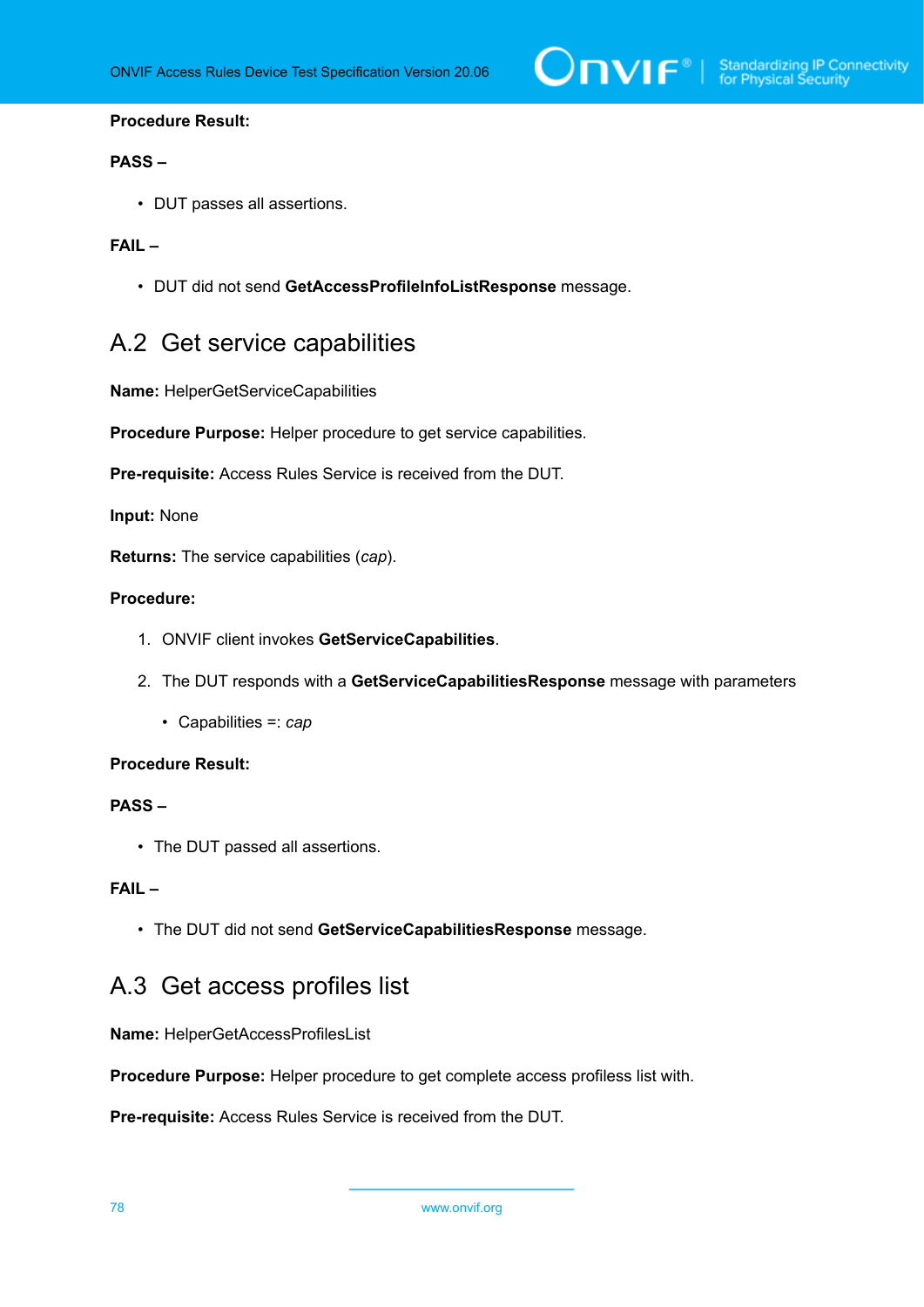#### **Input:** None.

**Returns:** The complete list of access profiles (*accessProfileCompleteList*).

# **Procedure:**

- 1. ONVIF client invokes **GetAccessProfileList** with parameters
	- Limit skipped
	- StartReference skipped
- 2. The DUT responds with **GetAccessProfileListResponse** message with parameters
	- NextStartReference =: *nextStartReference*
	- AccessProfile list =: *accessProfileCompleteList*
- 3. Until *nextStartReference* is not null, repeat the following steps:
	- 3.1. ONVIF client invokes **GetAccessProfileList** with parameters
		- Limit skipped
		- StartReference := *nextStartReference*
	- 3.2. The DUT responds with **GetAccessProfileListResponse** message with parameters
		- NextStartReference =: *nextStartReference*
		- AccessProfile list =: *accessProfileListPart*
	- 3.3. Set the following:
		- *accessProfileCompleteList* := *accessProfileCompleteList* + *accessProfileListPart*

# **Procedure Result:**

### **PASS –**

• DUT passes all assertions.

# **FAIL –**

• DUT did not send **GetAccessProfileListResponse** message.

# A.4 Get schedule list

**Name:** HelperGetScheduleList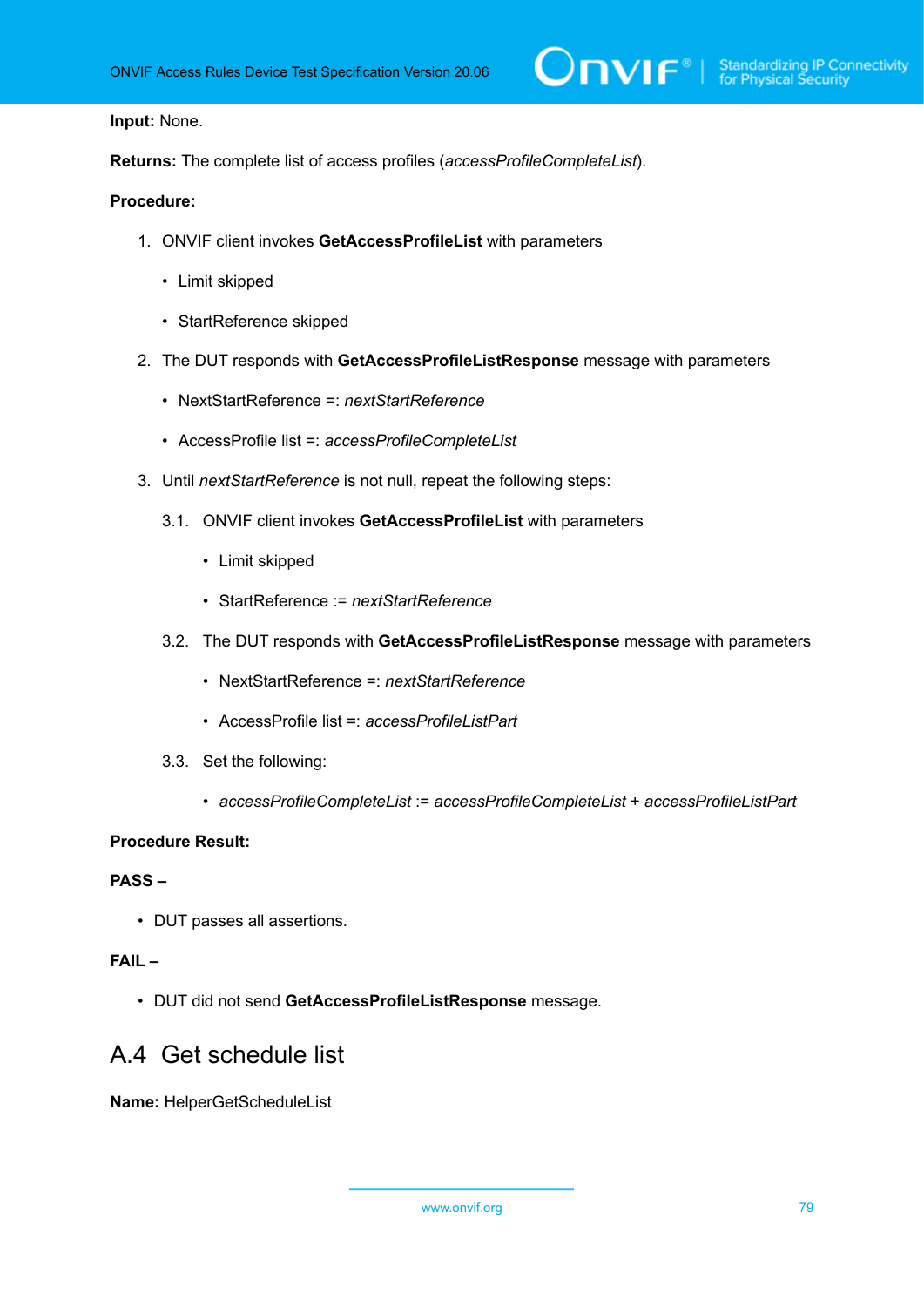**Procedure Purpose:** Helper procedure to get complete schedule list.

**Pre-requisite:** Schedule Service is received from the DUT.

**Input:** None.

**Returns:** The complete list of schedules (*scheduleCompleteList*).

#### **Procedure:**

- 1. ONVIF Client invokes **GetScheduleList** request with parameters
	- Limit skipped
	- StartReference skipped
- 2. The DUT responds with **GetScheduleListResponse** message with parameters
	- NextStartReference =: *nextStartReference*
	- Schedule list =: *scheduleCompleteList*
- 3. Until *nextStartReference* is not null, repeat the following steps:
	- 3.1. ONVIF client invokes **GetScheduleList** with parameters
		- Limit skipped
		- StartReference := *nextStartReference*
	- 3.2. The DUT responds with **GetScheduleListResponse** message with parameters
		- NextStartReference =: *nextStartReference*
		- Schedule list =: *scheduleListPart*
	- 3.3. Set the following:
		- *scheduleCompleteList* := *scheduleCompleteList* + *scheduleListPart*

#### **Procedure Result:**

#### **PASS –**

• DUT passes all assertions.

# **FAIL –**

• DUT did not send **GetScheduleListResponse** message.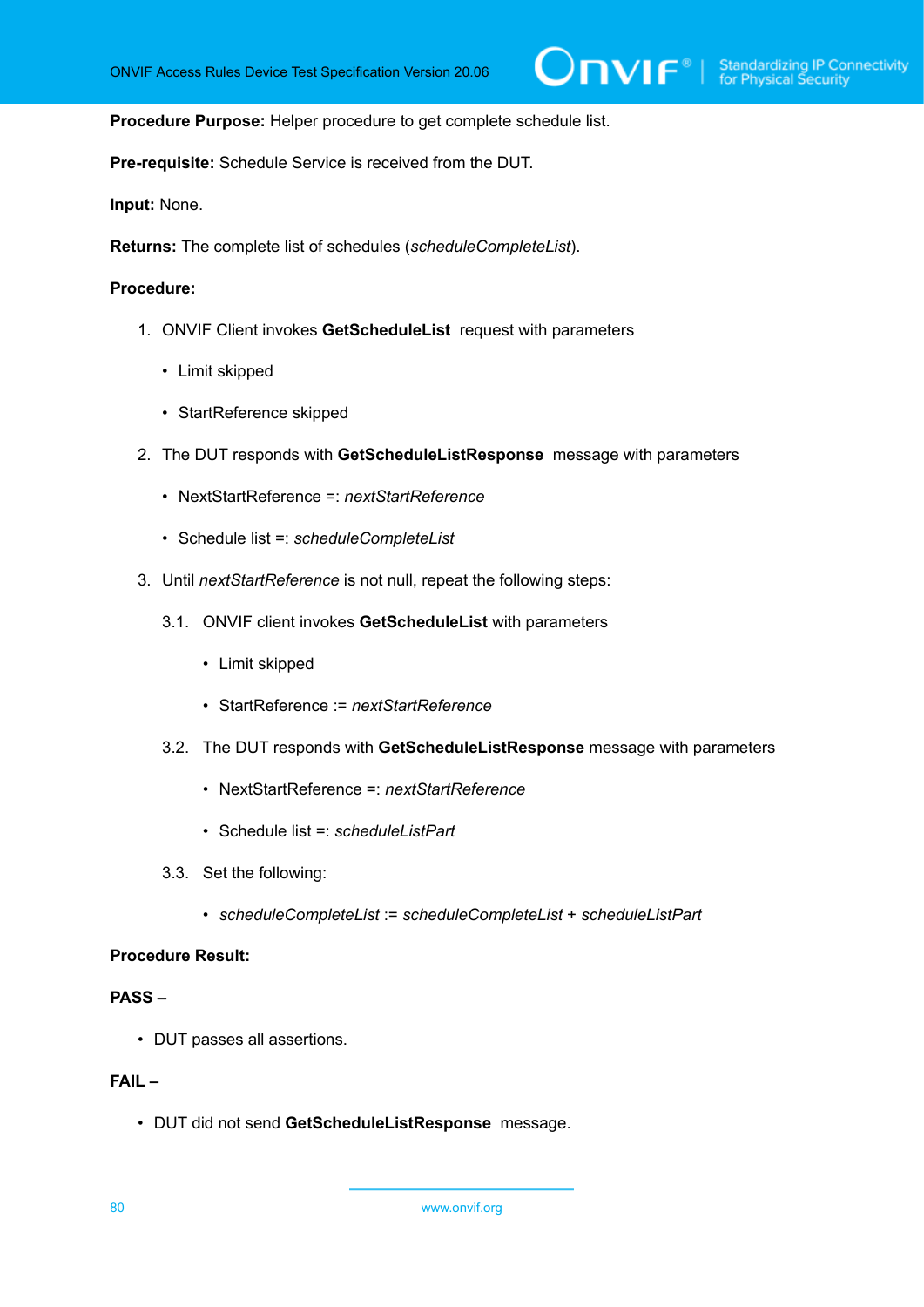# $\sum_{\text{IVIF}^{\circ} | \text{Standardizing IP Connectivity}}$

# <span id="page-80-0"></span>A.5 Get access point information list

**Name:** HelperGetAccessPointInfoList

**Procedure Purpose:** Helper procedure to get complete access point information list.

**Pre-requisite:** Access Control Service is received from the DUT.

### **Input:** None.

**Returns:** The complete list of access point information (*accessPointInfoCompleteList*).

### **Procedure:**

- 1. ONVIF Client invokes **GetAccessPointInfoList** request with parameters
	- Limit skipped
	- StartReference skipped
- 2. The DUT responds with **GetAccessPointInfoListResponse** message with parameters
	- NextStartReference =: *nextStartReference*
	- Schedule list =: *accessPointInfoCompleteList*
- 3. Until *nextStartReference* is not null, repeat the following steps:
	- 3.1. ONVIF client invokes **GetAccessPointInfoList** with parameters
		- Limit skipped
		- StartReference := *nextStartReference*
	- 3.2. The DUT responds with **GetAccessPointInfoListResponse** message with parameters
		- NextStartReference =: *nextStartReference*
		- AccessPointInfo list =: *accessPointInfoListPart*
	- 3.3. Set the following:
		- *accessPointInfoCompleteList* := *accessPointInfoCompleteList* + *accessPointInfoListPart*

### **Procedure Result:**

**PASS –**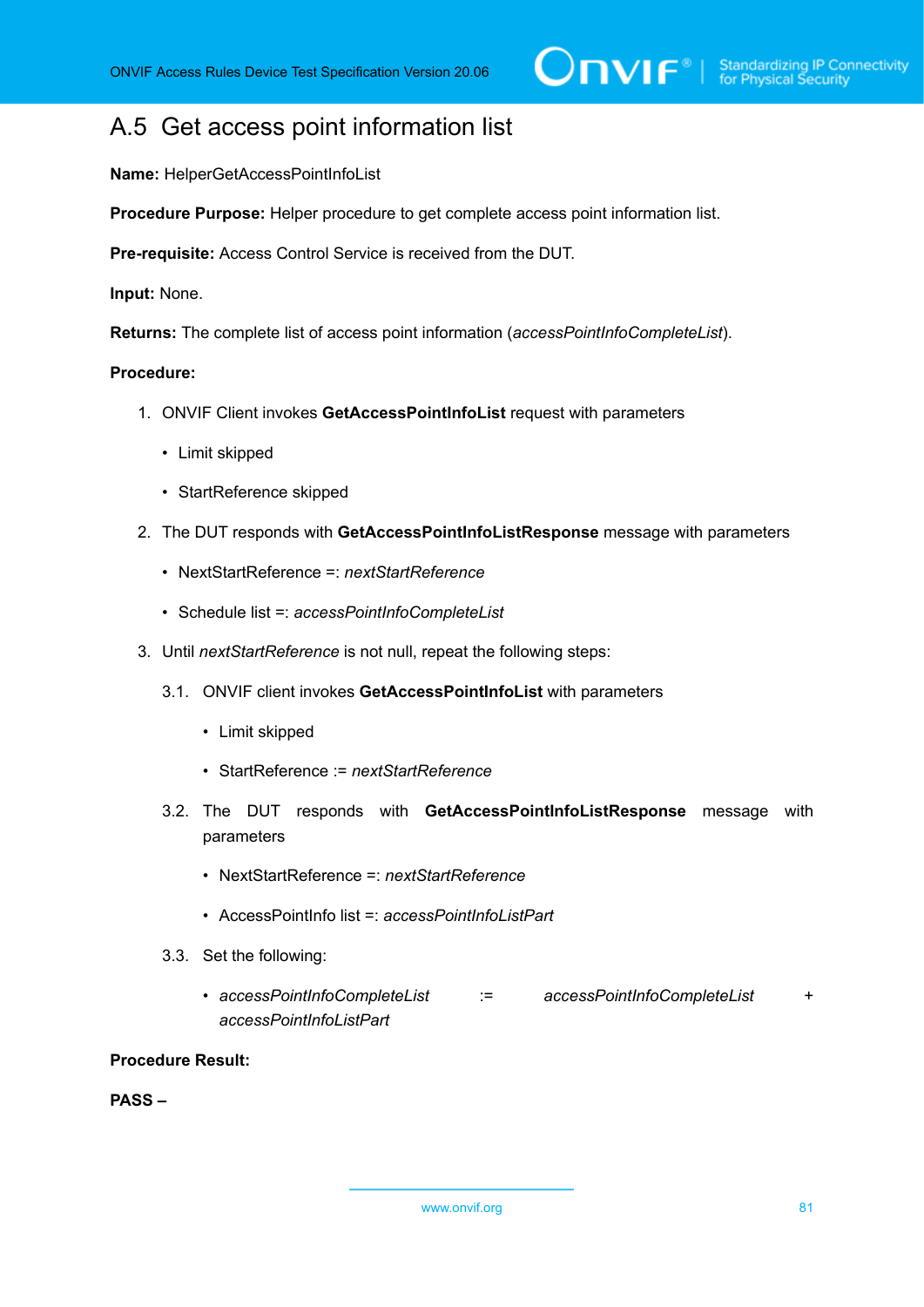• DUT passes all assertions.

# **FAIL –**

• DUT did not send **GetAccessPointInfoListResponse** message.

# <span id="page-81-0"></span>A.6 Delete access profile

**Name:** HelperDeleteAccessProfile

**Procedure Purpose:** Helper procedure to delete access profile.

**Pre-requisite:** Access Rules Service is received from the DUT.

**Input:** Access Profile Token (*accessProfileToken*).

**Returns:** None.

# **Procedure:**

- 1. ONVIF Client invokes **DeleteAccessProfile** request.
	- Token =: *accessProfileToken*
- 2. The DUT responds with empty **DeleteAccessProfileResponse** message.

## **Procedure Result:**

### **PASS –**

• DUT passes all assertions.

# **FAIL –**

• DUT did not send **DeleteAccessProfileResponse** message.

# A.7 Free storage for additional access profile

**Name:** HelperCheckFreeStorageForAccessProfile

**Procedure Purpose:** Helper procedure to check free storage for additional access profile.

**Pre-requisite:** Access Rules Service is received from the DUT.

**Input:** The complete list of access profiles (*accessProfileCompleteList*).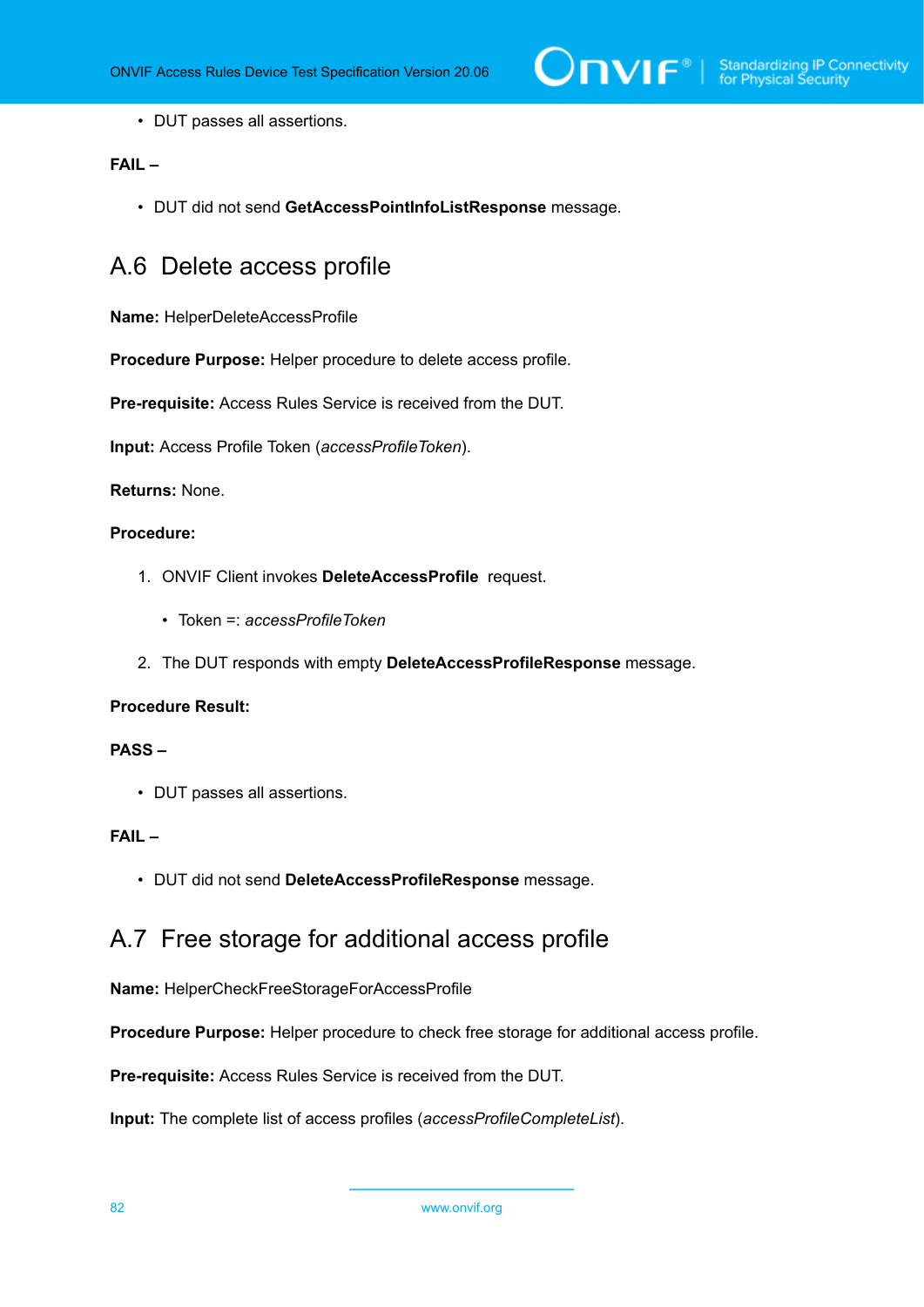**Returns:** Access Profile to restore (*accessProfileToRestore*).

# **Procedure:**

- 1. ONVIF Client gets the service capabilities (out *cap*) by following the procedure mentioned in [Annex A.2.](#page-77-1)
- 2. ONVIF client compares *cap*.MaxAccessProfiles with number of items at *accessProfileCompleteList*.
- 3. If number of items at *accessProfileCompleteList* less than *cap*.MaxAccessProfiles, skip other steps.
- 4. If number of items at *accessProfileCompleteList* equal to *cap*.MaxAccessProfiles, execute the following steps:
	- 4.1. ONVIF client invokes **GetAccessProfiles** with parameters
		- Token list := *accessProfileCompleteList*[0].token
	- 4.2. The DUT responds with **GetAccessProfilesResponse** message with parameters
		- AccessProfile list =: *accessProfileToRestore*
	- 4.3. ONVIF Client deletes the Access Profile (in *accessProfileCompleteList*[0].token) by following the procedure mentioned in [Annex A.6.](#page-81-0)

### **Procedure Result:**

## **PASS –**

• DUT passes all assertions.

# **FAIL –**

• The number of items at *accessProfileCompleteList* more than *cap*.MaxAccessProfiles.

# A.8 Get access profile

**Name:** HelperGetAccessProfile

**Procedure Purpose:** Helper procedure to get access profile.

**Pre-requisite:** Access Rules Service is received from the DUT.

**Input:** Access Profile Token (*accessProfileToken*).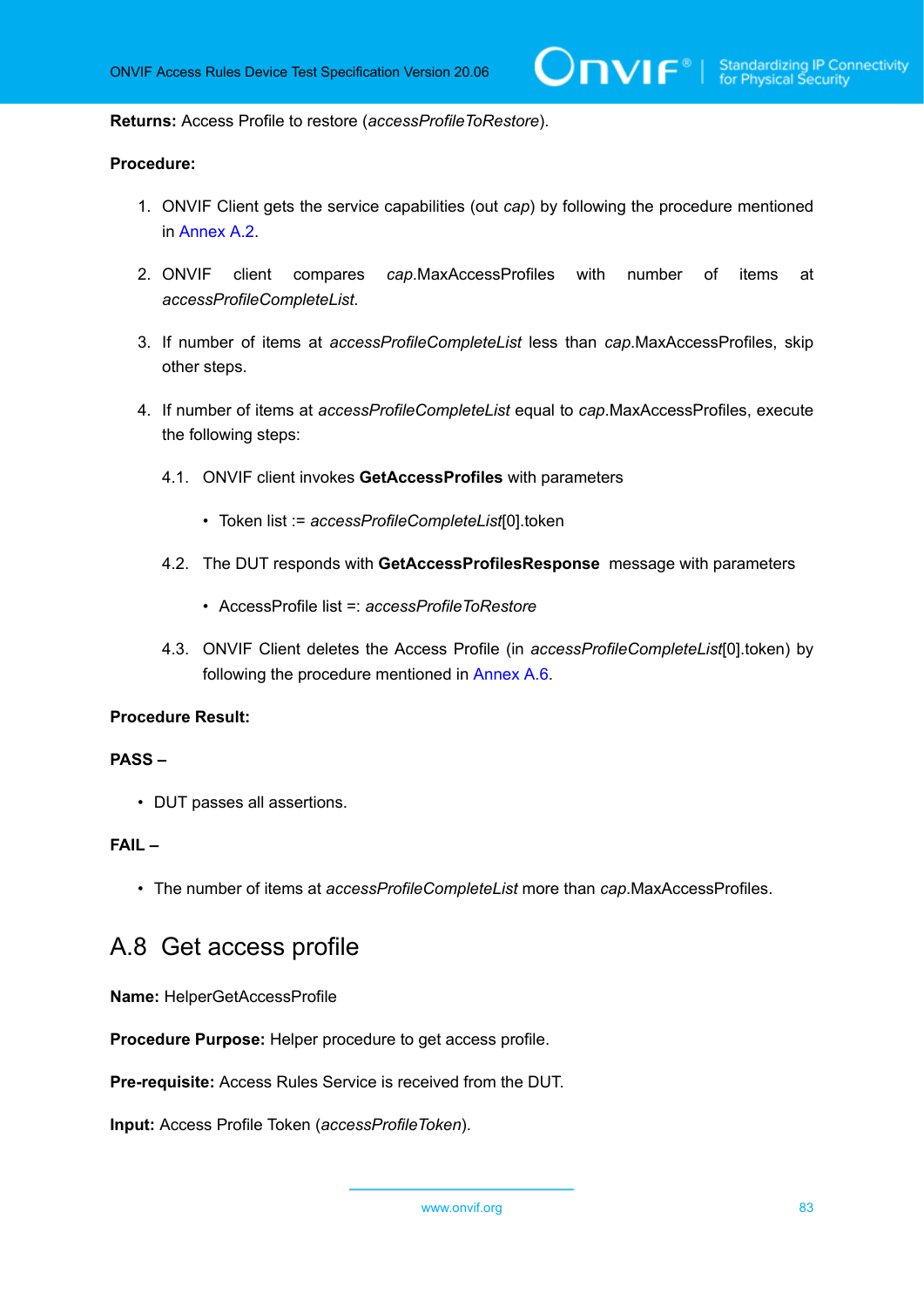**Returns:** Access Profile List (*accessProfileList*).

# **Procedure:**

- 1. ONVIF Client invokes **GetAccessProfiles** request with parameters
	- Token[0] := *accessProfileToken*
- 2. The DUT responds with **GetAccessProfilesResponse** message with parameters
	- AccessProfile list =: *accessProfileList*

#### **Procedure Result:**

#### **PASS –**

• DUT passes all assertions.

# **FAIL –**

• DUT did not send **GetAccessProfilesResponse** message.

# A.9 Get access profile info

**Name:** HelperGetAccessProfileInfo

**Procedure Purpose:** Helper procedure to get access profile info.

**Pre-requisite:** Access Rules Service is received from the DUT.

**Input:** Access Profile Token (*accessProfileToken*).

**Returns:** Access Profile Info List (*accessProfileInfoList*).

#### **Procedure:**

- 1. ONVIF Client invokes **GetAccessProfileInfo** request with parameters
	- Token := *accessProfileToken*
- 2. The DUT responds with **GetAccessProfileInfoResponse** message with parameters
	- AccessProfileInfo =: *accessProfileInfoList*

### **Procedure Result:**

**PASS –**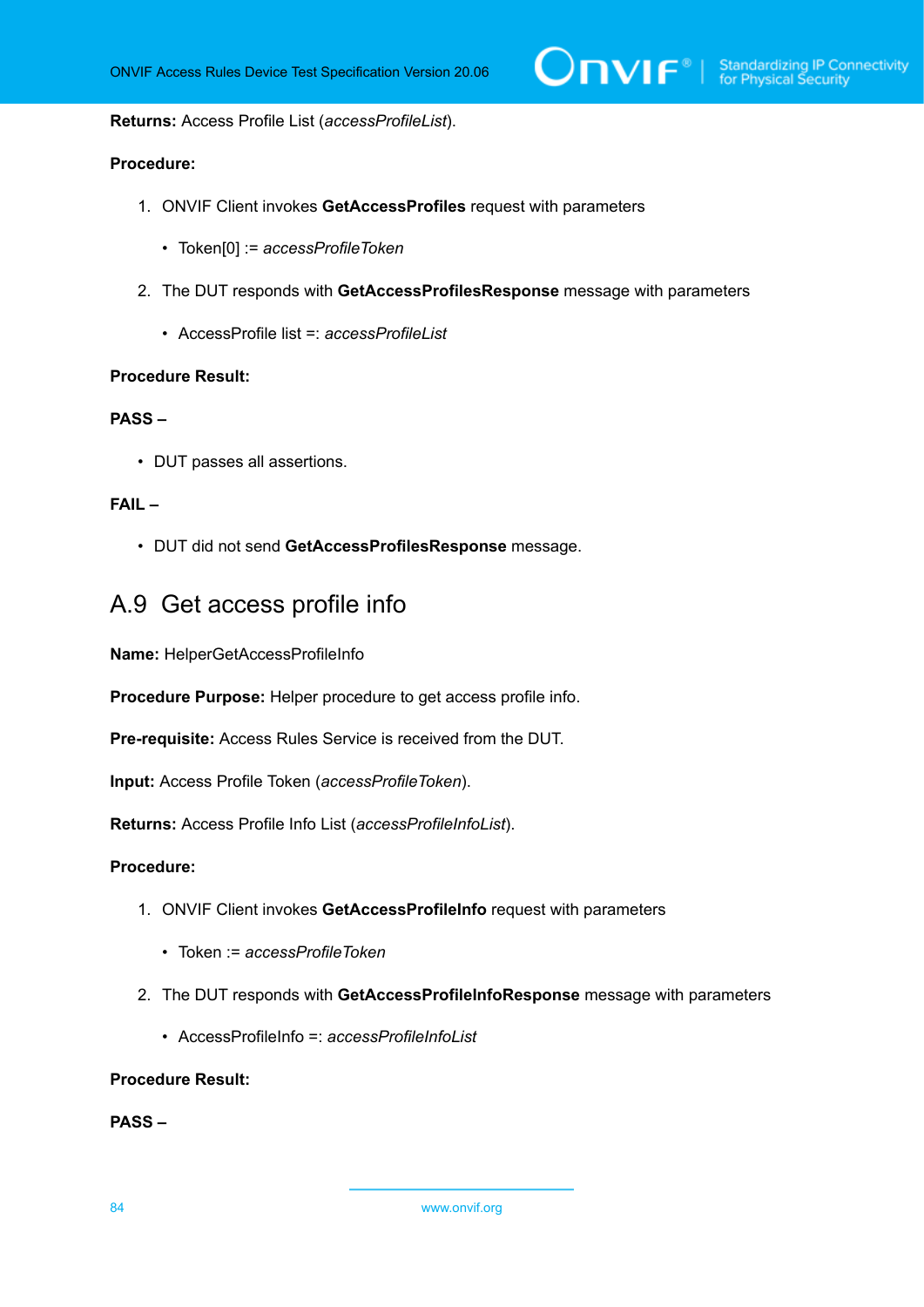

• DUT passes all assertions.

# **FAIL –**

• DUT did not send **GetAccessProfilesResponse** message.

# A.10 Restore access profile

**Name:** HelperRestoreAccessProfile

**Procedure Purpose:** Helper procedure to restore access profile.

**Pre-requisite:** Access Rules Service is received from the DUT.

**Input:** Access Profile (*accessProfile*).

**Returns:** None.

### **Procedure:**

- 1. ONVIF Client invokes **CreateAccessProfile** request with parameters
	- AccessProfile := *accessProfile*
- 2. The DUT responds with **CreateAccessProfileResponse** message with parameters
	- Token =: *accessProfileToken*

### **Procedure Result:**

# **PASS –**

• DUT passes all assertions.

# **FAIL –**

• DUT did not send **CreateAccessProfileResponse** message.

# A.11 Create access profile

**Name:** HelperCreateAccessProfile

**Procedure Purpose:** Helper procedure to Create access profile.

**Pre-requisite:** Access Rules Service is received from the DUT.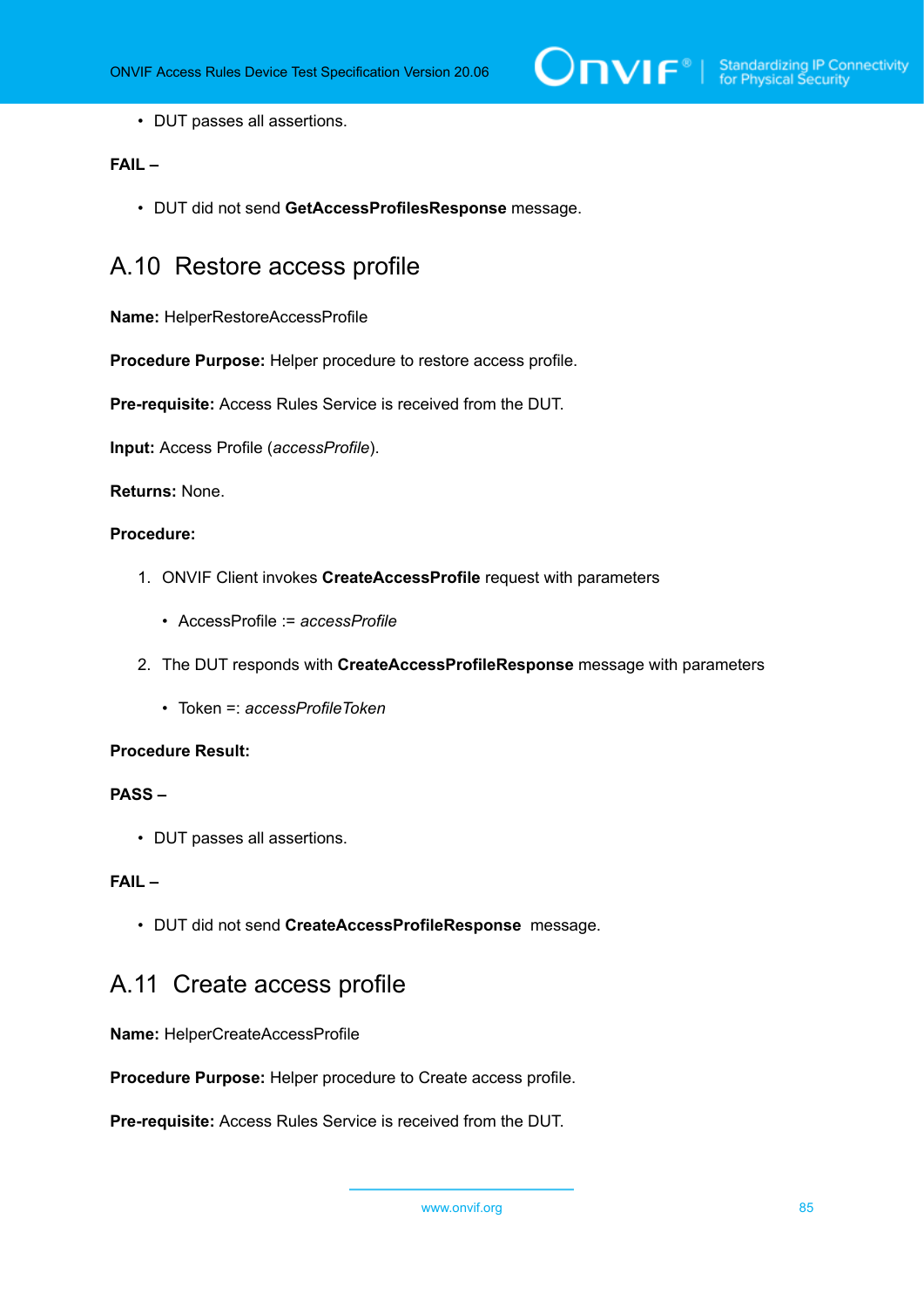$\overline{C}$ NIF $^{\circ}$ 

**Input:** Complete list of scedules (*scheduleCompleteList*), complete list of accesss point info (*accessPointInfoCompleteList*).

**Returns:** Access Profile Token (*accessProfileToken*).

# **Procedure:**

- 1. ONVIF client invokes **CreateAccessProfile** with parameters
	- AccessProfile.token := ""
	- AccessProfile.Name := "Test Access Profile"
	- AccessProfile.Description := "Test Description"
	- AccessProfile.AccessPolicy is skipped if *scheduleCompleteList* or *accessPointInfoCompleteList* is empty
	- AccessProfile.AccessPolicy[0].ScheduleToken := *scheduleCompleteList*[0].token
	- AccessProfile.AccessPolicy[0].Entity := *accessPointInfoCompleteList*[0].token
	- AccessProfile.AccessPolicy[0].EntityType skipped
	- AccessProfile.AccessPolicy[0].Extension skipped
	- AccessProfile.Extension skipped
- 2. The DUT responds with **CreateAccessProfileResponse** message with parameters
	- Token =: *accessProfileToken*

#### **Procedure Result:**

#### **PASS –**

• DUT passes all assertions.

# **FAIL –**

• DUT did not send **CreateAccessProfileResponse** message.

# A.12 Get service capabilities (Schedule)

**Name:** HelperGetServiceCapabilitiesSchedule

**Procedure Purpose:** Helper procedure to get service capabilities for Schedule Service.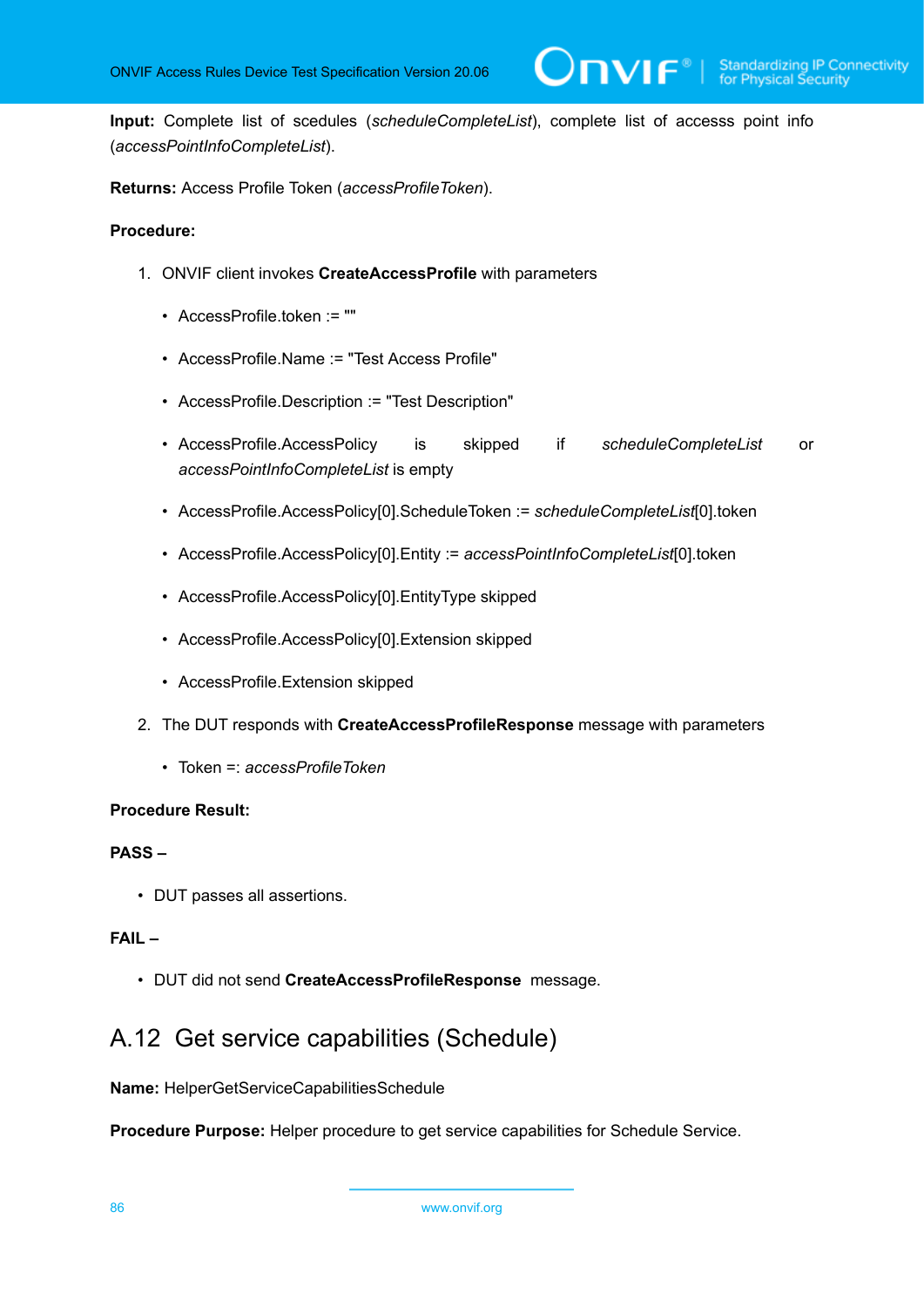#### **Pre-requisite:** Schedule Service is received from the DUT.

**Input:** None.

**Returns:** The service capabilities (*cap*).

### **Procedure:**

- 1. ONVIF client invokes **GetServiceCapabilities**.
- 2. The DUT responds with a **GetServiceCapabilitiesResponse** message with parameters
	- Capabilities =: *cap*

### **Procedure Result:**

# **PASS –**

• The DUT passed all assertions.

# **FAIL –**

• The DUT did not send **GetServiceCapabilitiesResponse** message.

# <span id="page-86-0"></span>A.13 Generate UID value for iCalendar

**Name:** HelperUIDiCalendarGeneration

**Procedure Purpose:** Helper procedure to generate Unique Identifier value for UID field in iCalendar.

**Pre-requisite:** Schedule Service is received from the DUT.

**Input:** None.

**Returns:** Unique Identifier value for UID field in iCalendar (*uid*) that is compliant to [RFC 2445].

# **Procedure:**

1. ONVIF Client generates Globally Unique Identifier value.

# A.14 Generate iCalendar value for Schedule

**Name:** HelperScheduleiCalendarGeneration

**Procedure Purpose:** Helper procedure to generate iCalendar value for Schedule.Standard field.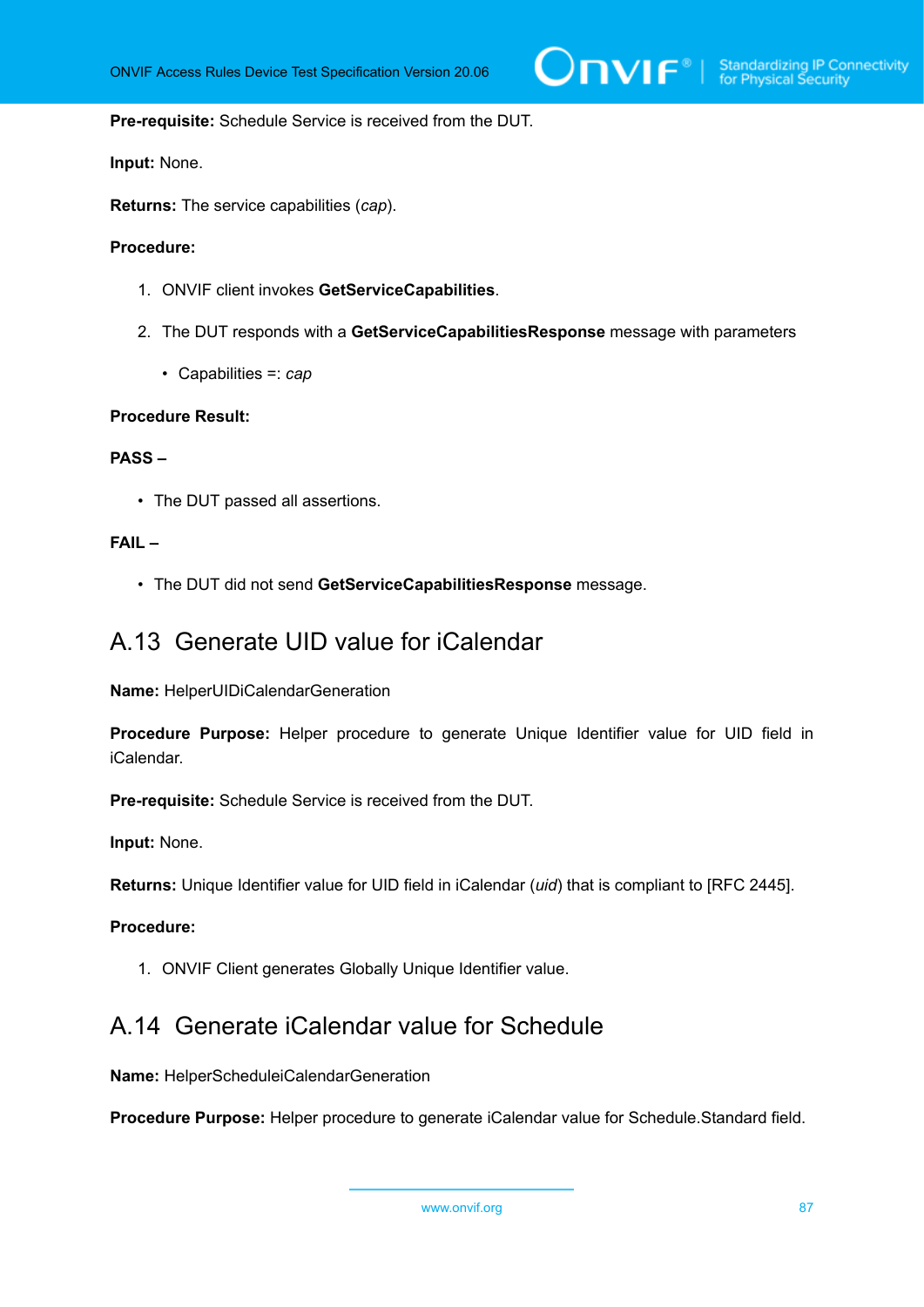**Pre-requisite:** Schedule Service is received from the DUT.

**Input:** The Schedule service capabilities (*cap*).

**Returns:** iCalendar value for Standard field (*scheduleiCalendarValue*) that is compliant to [RFC 2445].

### **Procedure:**

- 1. ONVIF Client generates Unique Identifier value for UID field in iCalendar (out *uid*) by following the procedure mentioned in [Annex A.13](#page-86-0).
- 2. If *cap*.ExtendedRecurrenceSupported is equal to true, set the following:
	- *scheduleiCalendarValue* := "BEGIN:VCALENDAR

BEGIN:VEVENT

SUMMARY:Access from 9 AM to 6 PM

DTSTART:<current year>< current month>< current day>T090000

DTEND:<year of (current day + one week)><month of (current day + one week)><day of (current day + one week)>T180000

RRULE:FREQ=DAILY

UID:*uid*

END:VEVENT

END:VCALENDAR"

- 3. If *cap*.ExtendedRecurrenceSupported is equal to false, set the following:
	- *scheduleiCalendarValue* := "BEGIN:VCALENDAR

BEGIN:VEVENT

SUMMARY:Access on weekdays from 9 AM to 6 PM for employees

DTSTART:1970<current month><current day>T090000

DTEND:1970<current month><current day>T180000

RRULE:FREQ=WEEKLY;BYDAY=MO,TU,WE,TH,FR

UID:*uid*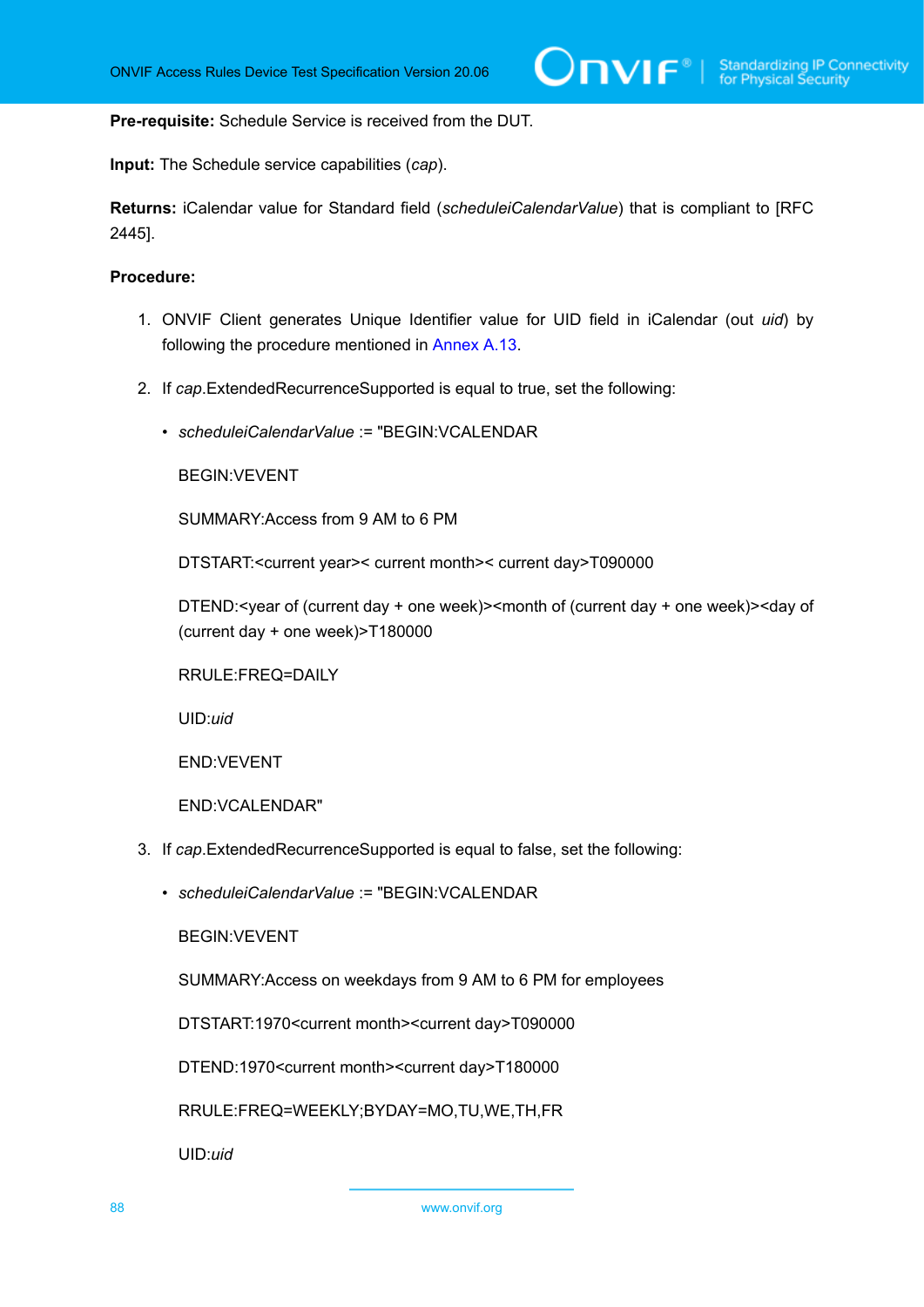$\sum_{i} \prod_{j} \big\{ \big\}^{\mathbb{R}} \big| \sum_{i}^{\text{Standardizing IP Connectivity}}$ 

END:VEVENT

END:VCALENDAR"

# A.15 Create special day group

**Name:**HelperCreateSpecialDayGroup

**Procedure Purpose:** Helper procedure to create SpecialDayGroup with Days field value that is compliant to [RFC 2445].

**Pre-requisite:** Schedule Service is received from the DUT. Special Days is supported by the DUT as indicated by the Capabilities.SpecialDaysSupported. The DUT shall have enough free storage capacity for one additional SpecialDayGroup.

**Input:** iCalendar value of the SpecialDayGroup.Days field (*days*) that is compliant to [RFC 2445].

**Returns:** Returns: Special day group token (*specialDayGroupToken*), iCalendar value of Days field (*days*) that is compliant to [RFC 2445].

# **Procedure:**

- 1. ONVIF Client generates Unique Identifier value for UID field in iCalendar (out *uid*) by following the procedure mentioned in [Annex A.13](#page-86-0).
- 2. If *days* is empty, set the following:
	- *days* := "BEGIN:VCALENDAR

BEGIN:VEVENT

SUMMARY:Test special days

DTSTART:<current year><current month><current day>T000000

DTEND:<year of the next day><month of the next day><day of the next day>T000000

UID:*uid*

END:VEVENT

END:VCALENDAR"

- 3. ONVIF client invokes **CreateSpecialDayGroup** with parameters
	- SpecialDayGroup.token := ""

www.onvif.org 89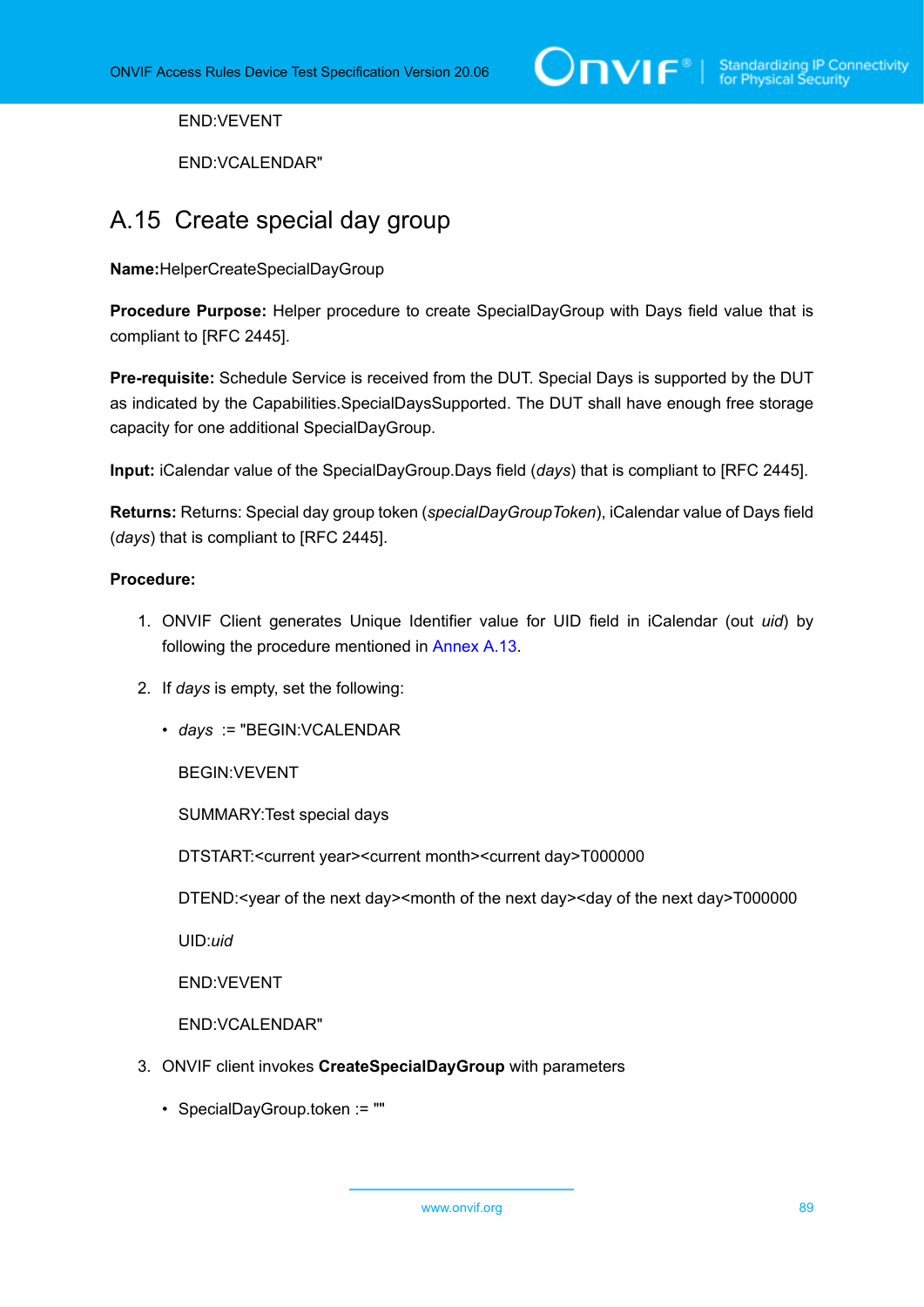- SpecialDayGroup.Name := "Test SpecialDayGroup Name"
- SpecialDayGroup.Description := "Test SpecialDayGroup Description"
- SpecialDayGroup.Days := *days*
- 4. The DUT responds with **CreateSpecialDayGroupResponse** message with parameters
	- Token =: *specialDayGroupToken*

#### **Procedure Result:**

### **PASS –**

• The DUT passed all assertions.

# **FAIL –**

• The DUT did not send **CreateSpecialDayGroupResponse** message.

# A.16 Create Schedule

#### **Name:**HelperCreateSchedule

**Procedure Purpose:** Helper procedure to create Schedule with Standard field value that is compliant to [RFC 2445].

**Pre-requisite:** Schedule Service is received from the DUT. The DUT shall have enough free storage capacity for one additional Schedule.

**Input:** iCalendar value of the Schedule.Standard field (*scheduleiCalendarValue*), SpecialDayGroupToken (*specialDayGroupToken*).

**Returns:** Schedule token (*scheduleToken*).

#### **Procedure:**

- 1. ONVIF client invokes **CreateSchedule** with parameters
	- Schedule.token := ""
	- Schedule.Description := "Test Description"
	- Schedule.Name := "Test Name"
	- Schedule.Standard := *scheduleiCalendarValue*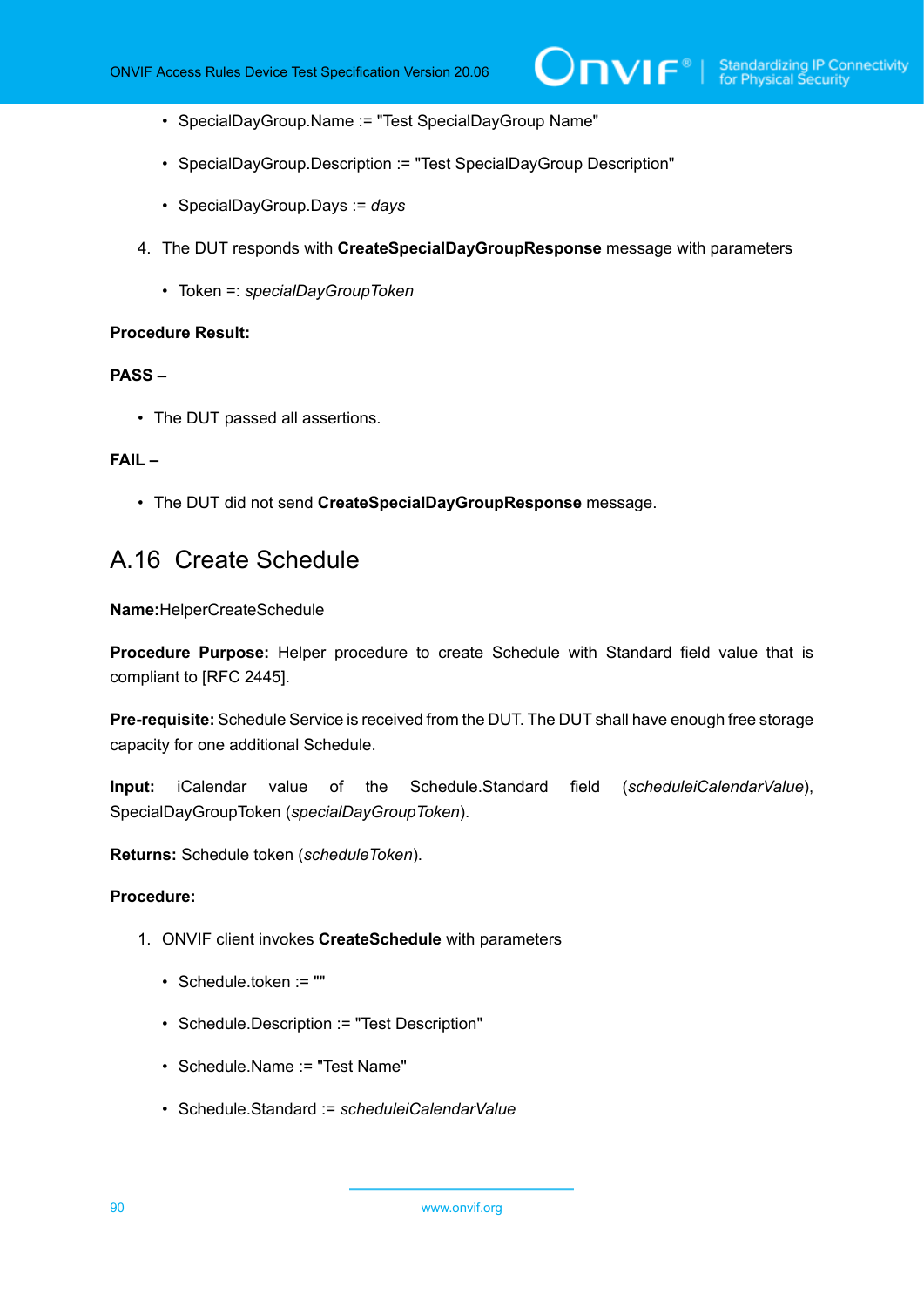- Schedule.SpecialDays skipped if *specialDayGroupToken* is empty
- Schedule.SpecialDays.GroupToken := *specialDayGroupToken*
- Schedule.SpecialDays.TimeRange.From := "22:00:00"
- Schedule.SpecialDays.TimeRange.Until := "23:00:00"
- 2. The DUT responds with **CreateScheduleResponse** message with parameters
	- Token =: *scheduleToken*

### **Procedure Result:**

#### **PASS –**

• The DUT passed all assertions.

#### **FAIL –**

• The DUT did not send **CreateScheduleResponse** message.

# A.17 Delete schedule

**Name:**HelperDeleteSchedule

**Procedure Purpose:** Helper procedure to delete schedule.

**Pre-requisite:** Schedule Service is received from the DUT.

**Input:** Schedule Token (*scheduleToken*).

### **Returns:** None.

### **Procedure:**

- 1. ONVIF client invokes **DeleteSchedule** with parameters
	- Token =: *scheduleToken*
- 2. The DUT responds with empty **DeleteScheduleResponse** message

# **Procedure Result:**

# **PASS –**

• The DUT passed all assertions.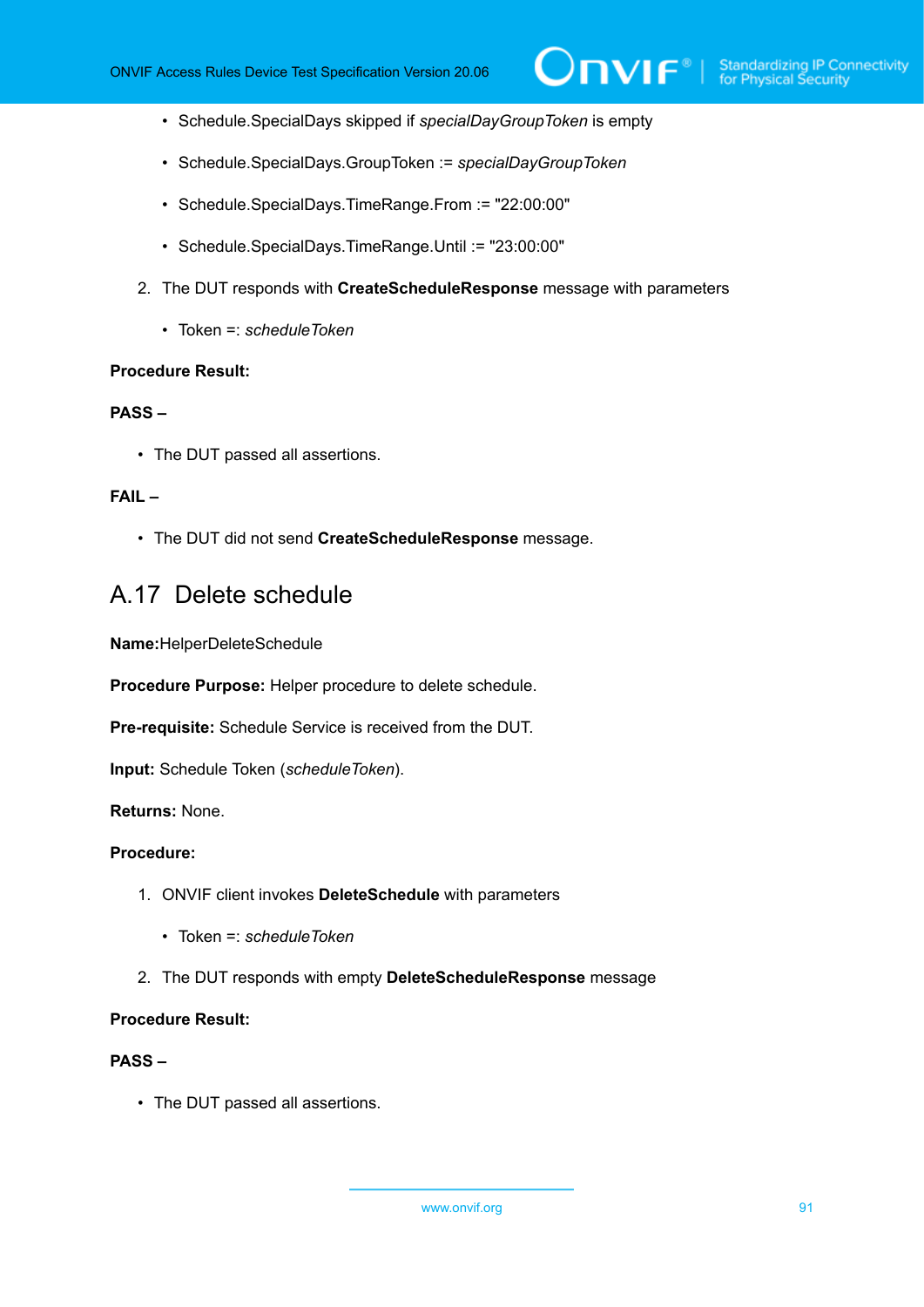# **FAIL –**

• The DUT did not send **DeleteScheduleResponse** message.

# A.18 Delete special day group

**Name:**HelperDeleteSpecialDayGroup

**Procedure Purpose:** Helper procedure to delete SpecialDayGroup.

**Pre-requisite:** Schedule Service is received from the DUT. Special Days is supported by the DUT as indicated by the Capabilities.SpecialDaysSupported.

**Input:** SpecialDayGroup Token (*specialDayGroupToken*).

### **Returns:** None.

# **Procedure:**

- 1. ONVIF client invokes **DeleteSpecialDayGroup** with parameters
	- Token =: *specialDayGroupToken*
- 2. The DUT responds with empty **DeleteSpecialDayGroupResponse** message

## **Procedure Result:**

### **PASS –**

• The DUT passed all assertions.

### **FAIL –**

• The DUT did not send **DeleteSpecialDayGroupResponse** message.

# A.19 Create Pull Point Subscription

**Name:** HelperCreatePullPointSubscription

**Procedure Purpose:** Helper procedure to create PullPoint Subscription with specified Topic.

**Pre-requisite:** Event Service is received from the DUT. Device supports Pull-Point Notification feature.

**Input:** Notification Topic (*topic*).

**Returns:** Subscription reference (*s*), current time for the DUT (*ct*), subscription termination time (*tt*).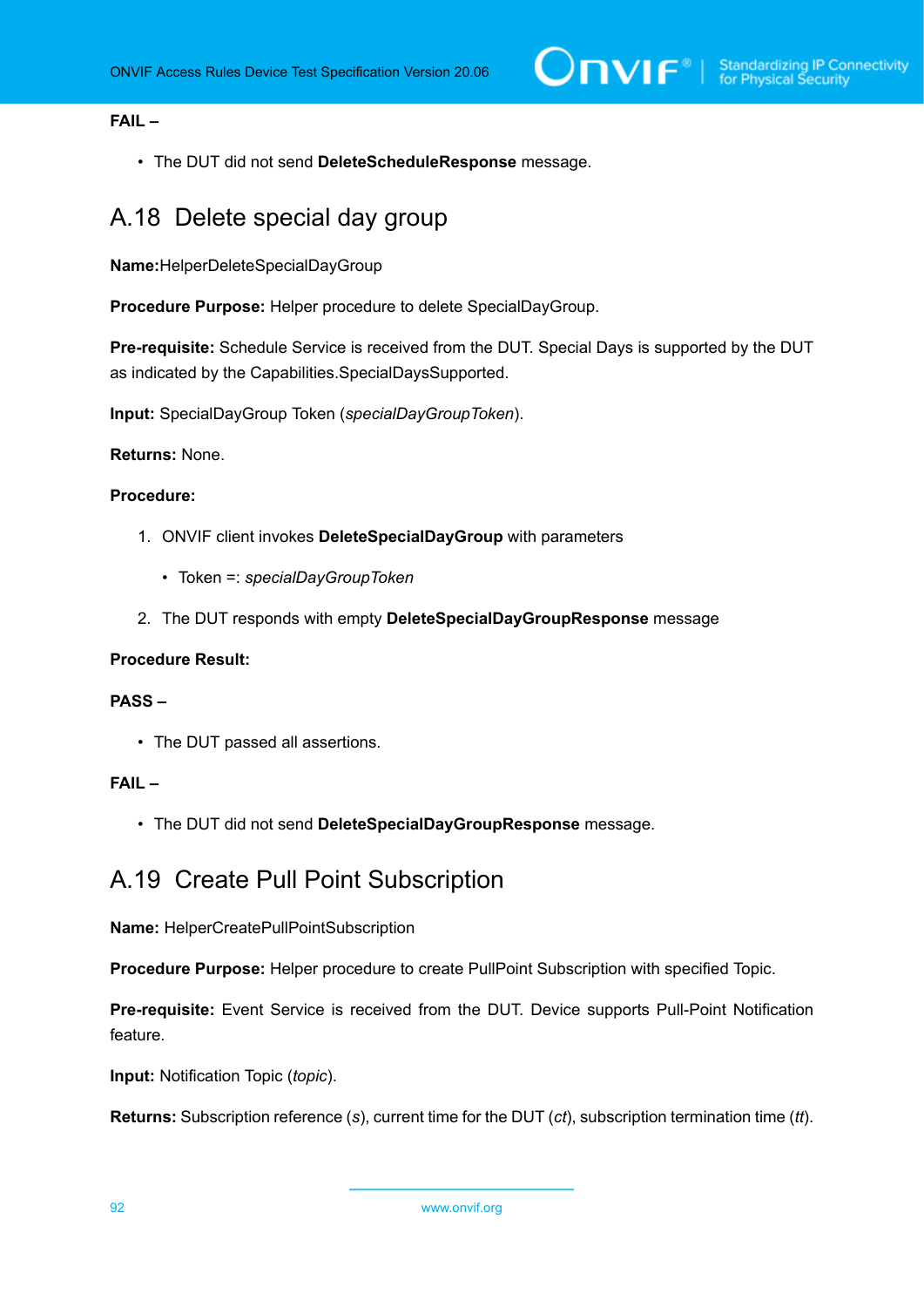## **Procedure:**

- 1. ONVIF Client invokes **CreatePullPointSubscription** request with parameters
	- Filter.TopicExpression := *topic*
	- Filter.TopicExpression.@Dialect := "http://www.onvif.org/ver10/tev/topicExpression/ ConcreteSet"
- 2. The DUT responds with **CreatePullPointSubscriptionResponse** message with parameters
	- SubscriptionReference =: *s*
	- CurrentTime =: *ct*
	- TerminationTime =: *tt*

#### **Procedure Result:**

# **PASS –**

• DUT passes all assertions.

### **FAIL –**

• DUT did not send **CreatePullPointSubscriptionResponse** message.

# A.20 Delete Subscription

**Name:** HelperDeleteSubscription

**Procedure Purpose:** Helper procedure to delete supscribtion.

**Pre-requisite:** Event Service is received from the DUT. Device supports Pull-Point Notification feature.

**Input:** Subscription reference (*s*)

**Returns:** None

# **Procedure:**

- 1. ONVIF Client sends an **Unsubscribe** to the subscription endpoint s.
- 2. The DUT responds with **UnsubscribeResponse** message.

#### **Procedure Result:**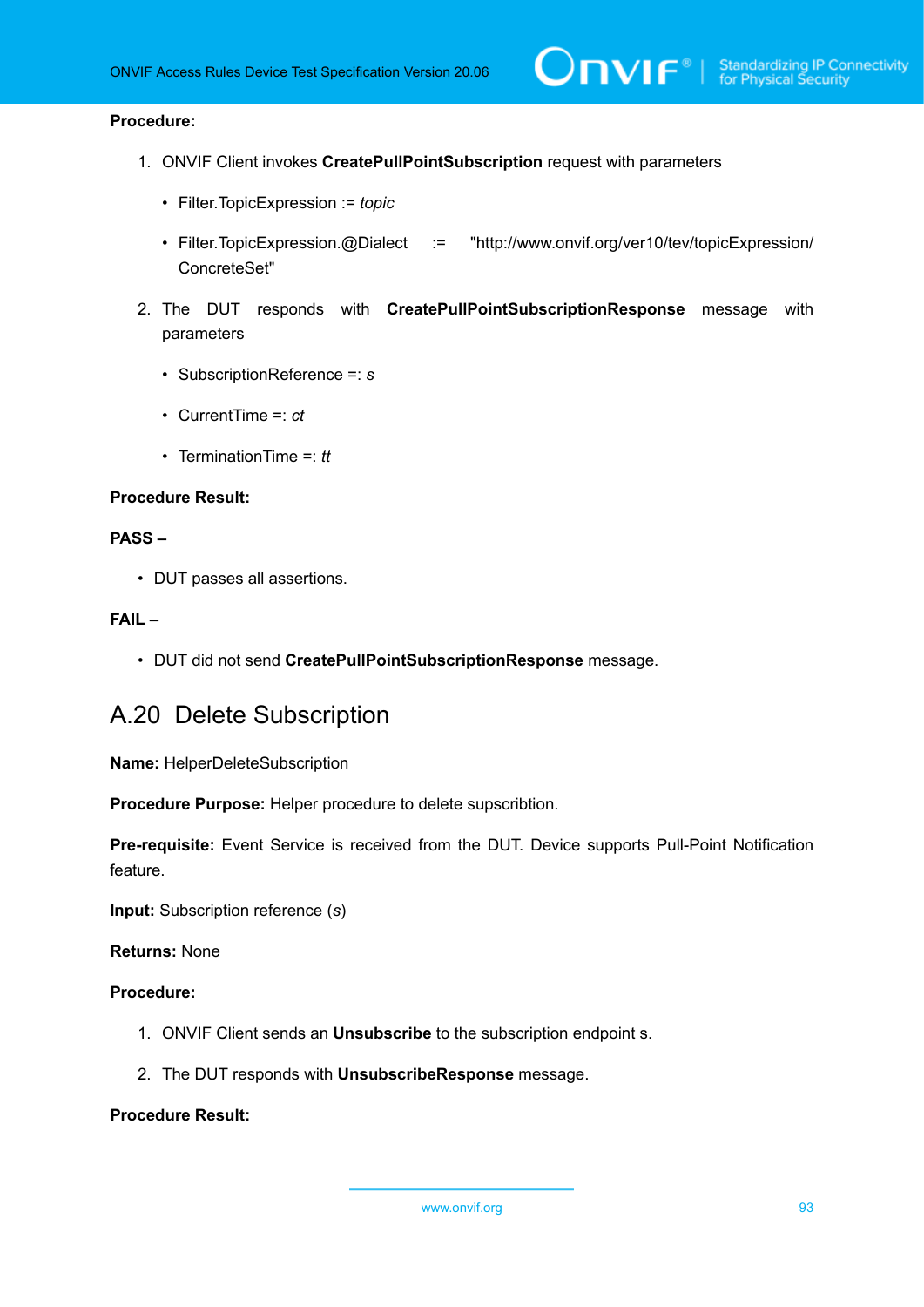# **PASS –**

• DUT passes all assertions.

# **FAIL –**

• DUT did not send **UnsubscribeResponse** message.

# A.21 Retrieve Access Profile Changed Event by PullPoint

**Name:** HelperPullAccessProfileChanged

**Procedure Purpose:** Helper procedure to retrieve and check tns1:Configuration/AccessProfile/ Changed event with PullMessages.

**Pre-requisite:** Event Service is received from the DUT. Device supports Pull-Point Notification feature.

**Input:** Subscription reference (*s*), current time for the DUT (*ct*), Subscription termination time (*tt*) and access profile token (*accessProfileToken*).

### **Returns:** None

### **Procedure:**

- <span id="page-93-0"></span>1. Until *operationDelay* timeout expires, repeat the following steps:
	- 1.1. ONVIF Client waits for time *t* := min{(*tt*-*ct*)/2, 1 second}.
	- 1.2. ONVIF Client invokes **PullMessages** to the subscription endpoint *s* request with parameters
		- Timeout := PT60S
		- MessageLimit := 1
	- 1.3. The DUT responds with **PullMessagesResponse** message with parameters
		- CurrentTime =: *ct*
		- TerminationTime =: *tt*
		- NotificationMessage list =: *notificationMessageList*
	- 1.4. If *notificationMessageList* is not empty and the AccessProfileToken source simple item in *notificationMessageList* is equal to *accessProfileToken*, skip other steps and finish the procedure.